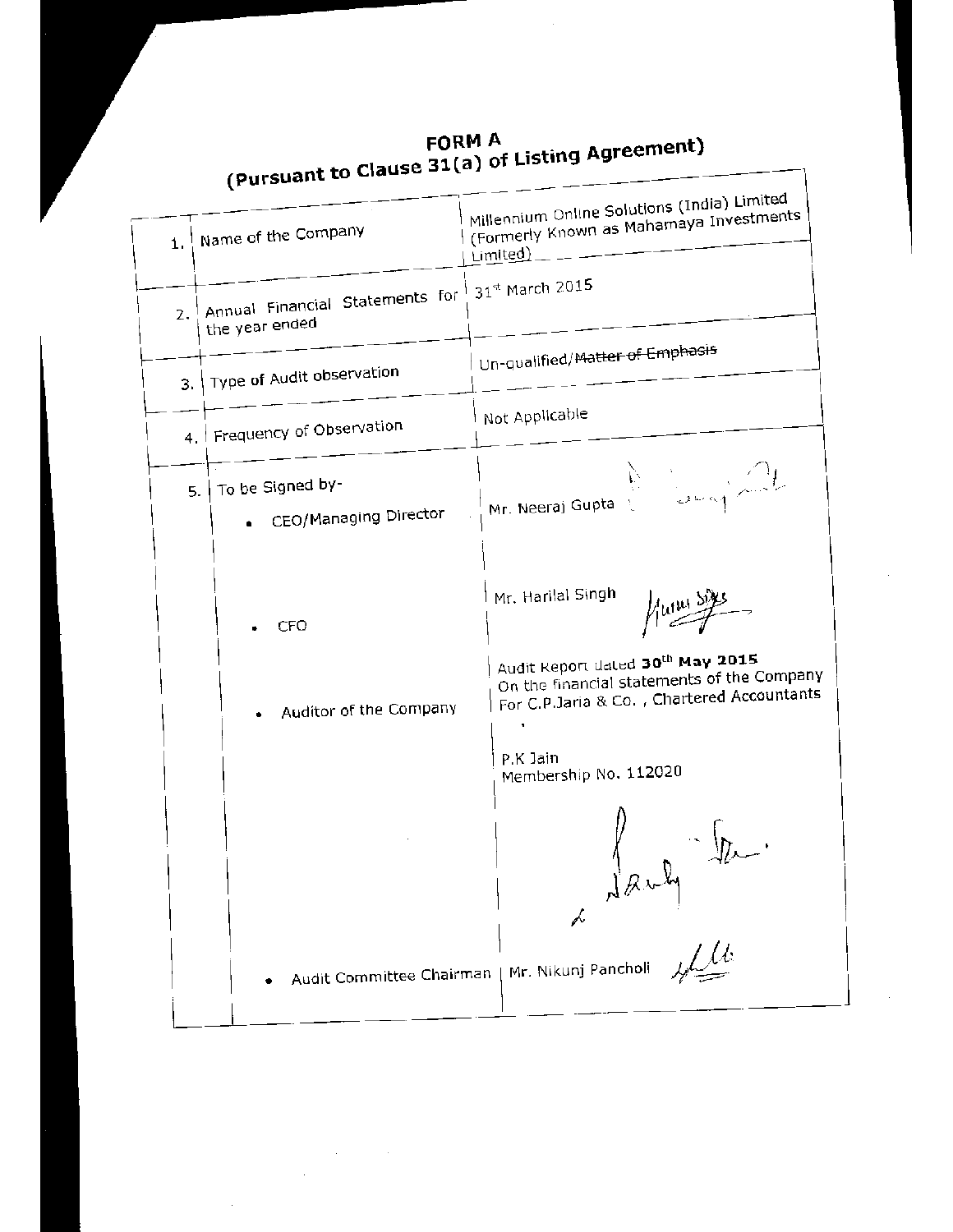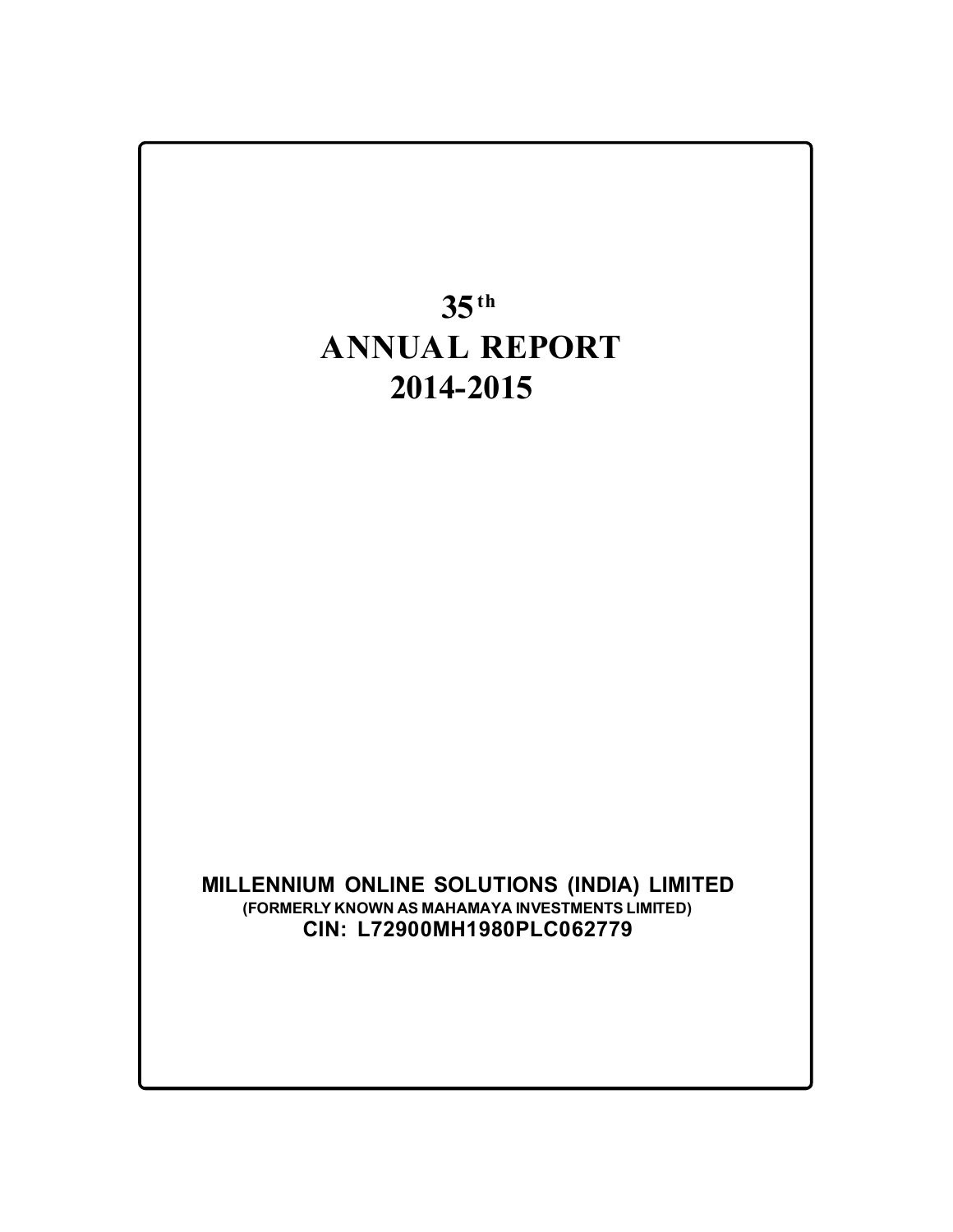# MILLENNIUM ONLINE SOLUTIONS (INDIA) LIMITED MILLENNIUM ONLINE SOLUTIONS (INDIA) LIMITED<br>(Formerly Known as Mahamaya Investments Limited)<br>ANNUAL REPORT 2014-2015

| <b>ANNUAL REPORT 2014-2015</b>    |                                                                                                                                                                                                                                                                                     |                                                                                                                                                                                    |  |  |  |  |
|-----------------------------------|-------------------------------------------------------------------------------------------------------------------------------------------------------------------------------------------------------------------------------------------------------------------------------------|------------------------------------------------------------------------------------------------------------------------------------------------------------------------------------|--|--|--|--|
|                                   | <b>BOARD OF DIRECTORS</b> : Mr. Neeraj Gupta (DIN NO: 00073274)<br>Mr. Harilal Singh Faran<br>(DIN NO: 05124923)<br>Mr. Jethalal Goswami<br>(DIN NO: 05130599)<br>(Resigned on 14 <sup>th</sup> August, 2015)<br>Mr. Nikunj Pancholi<br>(DIN NO: 06395775)<br>Mr. Girdharilal Khuha | Chairman and MD<br>Chief Financial Officer and<br><b>Executive Director</b><br>Independent &<br>Non-Executive Director<br>Independent &<br>Non-Executive Director<br>Independent & |  |  |  |  |
|                                   | (DIN NO: 06395776)<br>Mrs. Jayshree Gupta<br>(DIN No: 00073227)<br>(Appointed on 31 <sup>st</sup> March, 2015)                                                                                                                                                                      | Non-Executive Director<br>Additional Non-Executive Director                                                                                                                        |  |  |  |  |
| <b>REGISTERED OFFICE</b>          | : Office No 11:1st Floor, Kris Korner Commercial Plaza,<br>Opp Saraswati Vidhyalya, Behind Muchhala College, G B Road,<br>Thane (W), Mumbai, Maharashtra-400615                                                                                                                     |                                                                                                                                                                                    |  |  |  |  |
| <b>BANKERS</b><br><b>AUDITORS</b> | : The Financial Co-operative Bank Ltd<br>: C. P. Jaria & Co., Chartered Accountants.                                                                                                                                                                                                |                                                                                                                                                                                    |  |  |  |  |
| <b>SHARES LISTED AT</b>           | : The Bombay Stock Exchange Limited,<br>Phiroze Jeejeebhoy Towers, Dalal Street,<br>Mumbai - 400 001                                                                                                                                                                                |                                                                                                                                                                                    |  |  |  |  |
|                                   | 35th ANNUAL GENERAL MEETING                                                                                                                                                                                                                                                         |                                                                                                                                                                                    |  |  |  |  |

| ------                                        | . THE BOMDAY OLOCK EXCHANGE EMMEDIA<br>Phiroze Jeejeebhoy Towers, Dalal Street,<br>Mumbai - 400 001                                                                |                |
|-----------------------------------------------|--------------------------------------------------------------------------------------------------------------------------------------------------------------------|----------------|
|                                               | 35th ANNUAL GENERAL MEETING                                                                                                                                        |                |
|                                               | Day & Date: Tuesday, 29th September, 2015                                                                                                                          | Time: 11.30 am |
| <b>Place</b>                                  | : Harmony Banquet Hall, Plot No. C-7, 3 <sup>rd</sup> Floor,<br>Bhimashankar Bhavan, New MHADA,<br>Opp Siddhachal Club House, Vasant Vihar, Thane (West) – 400 610 |                |
| <b>Contents</b>                               |                                                                                                                                                                    | Page Nos.      |
| Notice                                        |                                                                                                                                                                    | 1-8            |
|                                               |                                                                                                                                                                    | $9 - 21$       |
| Directors' Report<br>Secretarial Audit Report |                                                                                                                                                                    | $22 - 25$      |
|                                               | Corporate Governance Report                                                                                                                                        | 26-35          |
|                                               | Management Discussion Report                                                                                                                                       | 36             |
|                                               | Auditor's report on Corporate Coustpance                                                                                                                           | $\sim$         |

| uunenis                                        | гаче ічоэ. |
|------------------------------------------------|------------|
| Notice                                         | 1-8        |
| Directors' Report                              | $9 - 21$   |
| Secretarial Audit Report                       | $22 - 25$  |
| Corporate Governance Report                    | 26-35      |
| Management Discussion Report                   | 36         |
| Auditor's report on Corporate Governance       | 37         |
| Auditors' Report                               | 38-39      |
| Balance-Sheet                                  | 40         |
| Profit & Loss A/c.                             | 41         |
| Notes to Accounts                              | 42-45      |
| Cash Flow Statement                            | 46-47      |
| Consolidated Accounts                          | 48-56      |
| Nomination and cancellation of Nomination form | 57         |
| Attendance Slip                                | 58         |
| Proxy Form                                     | 59         |
| Assent/ Dissent Form                           | 60-61      |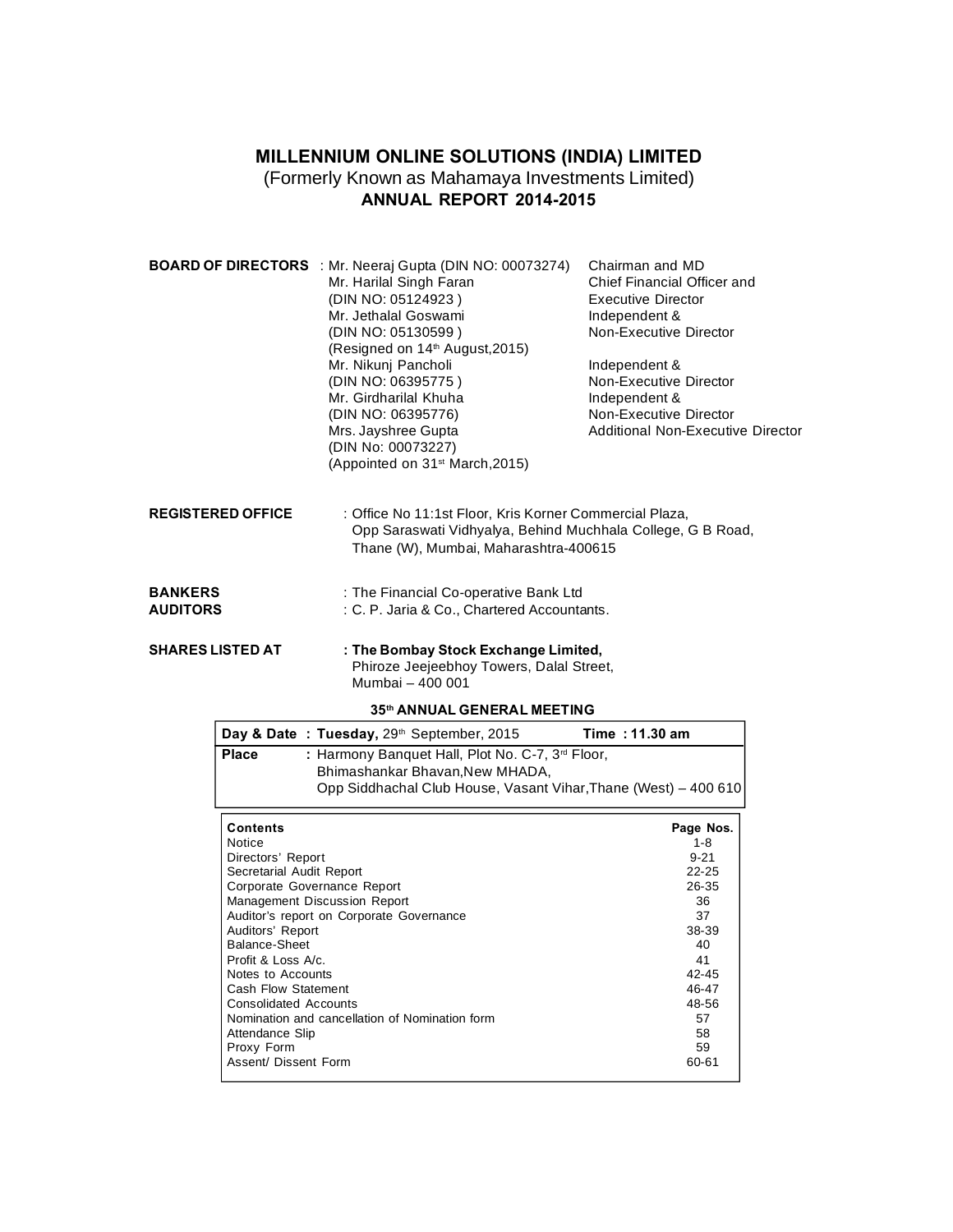# 35TH ANNUAL REPORT 201<br>MILLENNIUM ONLINE SOLUTIONS (INDIA) LIMITED<br>(FORMERLY KNOWN AS MAHAMAYA INVESTMENTS LIMITED) 35TH ANNUAL REPORT 2014-15<br>MILLENNIUM ONLINE SOLUTIONS (INDIA) LIMITED<br>(FORMERLY KNOWN AS MAHAMAYA INVESTMENTS LIMITED)

Office No 11:1<sup>st</sup> Floor, Kris Korner Commercial Plaza, Opp Saraswati Vidhyalya, Behind Muchhala College,

GB Road, Thane (W), Mumbai, Maharashtra-400615

## **NOTICE**

NOTICE IS HEREBY GIVEN THAT THE 35<sup>th</sup> ANNUAL GENERAL MEETING OF THE MEMBERS OF MILLENNIUM GB Road, Thane (W), Mumbai, Maharashtra-400615<br>NOTICE<br>NOTICE IS HEREBY GIVEN THAT THE 35<sup>th</sup> ANNUAL GENERAL MEETING OF THE MEMBERS OF MILLENNIUM<br>ONLINE SOLUTIONS (INDIA) LIMITED (FORMERLY KNOWN AS MAHAMAYA INVESTMENTS LIM BE HELD ON TUESDAY THE 29TH SEPTMBER, 2015 AT 11.30 AM AT HARMONY BANQUET HALL, PLOT NO. C-**NOTICE**<br>NOTICE IS HEREBY GIVEN THAT THE 35<sup>th</sup> ANNUAL GENERAL MEETING OF THE MEMBERS OF MILLENNIUM<br>ONLINE SOLUTIONS (INDIA) LIMITED (FORMERLY KNOWN AS MAHAMAYA INVESTMENTS LIMITED) WILL<br>BE HELD ON TUESDAY THE 29<sup>th</sup> SEPTM **NOTICE IS HEREBY GIVEN THAT THE 35<sup>th</sup> ANNUAL GENERAL MEETING OF<br>ONLINE SOLUTIONS (INDIA) LIMITED (FORMERLY KNOWN AS MAHAMAY<br>BE HELD ON TUESDAY THE 29<sup>th</sup> SEPTMBER, 2015 AT 11.30 AM AT HARMO<br>7, 3<sup>rd</sup> FLOOR, BHIMASHANKAR** 7,  $3^{RD}$  FLOOR, BHIMASHANKAR BHAVAN, NEW MHADA, OPP SIDDHACHAL CLUB HOUSE, VASANT VIHAR,<br>THANE (WEST) – 400 610 TO TRANSACT THE FOLLOWING BUSINESS.<br>ORDINARY BUSINESS:<br>1. To receive, consider and adopt the audited Balance

- 1. To receive, consider and adopt the audited Balance sheet as at 31<sup>st</sup> March, 2015, Statement of Profit & Loss &<br> **CRDINARY BUSINESS:**<br>
1. To receive, consider and adopt the audited Balance sheet as at 31<sup>st</sup> March, 2015 NE (WEST) – 400 610 TO TRANSACT THE FOLLOWING BUSINESS.<br>INARY BUSINESS:<br>To receive, consider and adopt the audited Balance sheet as at 31<sup>st</sup> March, 2015, Statement of Profit & Loss &<br>Cash Flow Statement of Accounts for th **INARY BUSINESS:**<br>To receive, consider and adopt the audited Balance sheet as at 31<br>Cash Flow Statement of Accounts for the year ended 31<sup>st</sup> March, 20<br>on that date and the reports of Directors and Auditors thereon.<br>To con 2. To consider and adopt the audited Balance sheet as at 31<sup>st</sup> March, 2015, Statement of Profit & Loss & Cash Flow Statement of Accounts for the year ended 31<sup>st</sup> March, 2015 along with notes and schedules thereon as on t
- Resolution:

on that date and the reports of Directors and Auditors thereon.<br>To consider and if thought fit, to pass, with or without modifications, the following Resolution as an **Ordinary**<br>**RESOLVED THAT** M/s C.P. Jaria & Co, Charter To consider and if thought fit, to pass, with or without modifications, the following Resolution as an **Ordinary**<br> **RESOLVED THAT** M/s C.P. Jaria & Co, Chartered Accountants, Mumbai registered with the Institute of Charter To consider and if thought fit, to pass, with or without modifications, the following Resolution as an **Ordinary**<br> **At the Annual General Meeting of the Company held on 15th December, 2014** (hereinafter referred as said AG **FRESOLVED THAT** M/s C.P. Jaria & Co, Chartered Accountants, Mumbai registered with the Institute of Chartered Accountants of India vide firm registration no 104058W who were appointed as Statutory Auditor of the Company a "RESOLVED THAT M/s C.P. Jaria & Co, Chartered Accountants, Mumbai registered with the Institute of Chartered<br>Accountants of India vide firm registration no 104058W who were appointed as Statutory Auditor of the Company<br>at RESOLVED THAT M/S C.P. Jaila & Co, Charleted Accountains, Munibal registered with the firstude of Charleted Accountants of India vide firm registration no 104058W who were appointed as Statutory Auditor of the Company at Accountains of mual vide firm registration no 10405600 wife were appointed as statute<br>at the Annual General meeting of the Company held on 15<sup>th</sup> December, 2014 (hereinat<br>from the conclusion of the said AGM till the conclu 3. To Consider and if thought fit, to pass with or without modification(s), the following resolution as a Ordinary<br>3. To Consider and if thought fit, to pass with or without modification(s), the following resolution as a O

#### **SPECIAL BUSINESS:**

**Resolution** 

CIAL BUSINESS:<br>To Consider and if thought fit, to pass with or without modification(s), the following resolution as a Ordinary<br>Resolution<br>"RESOLVED THAT pursuant to provisions of Sections 196, 197, 203, Schedule V and othe To Consider and if thought fit, to pass with or without modification(s), the following resolution as a **Ordinary**<br> **RESOLVED THAT** pursuant to provisions of Sections 196, 197, 203, Schedule V and other applicable provision To Consider and if thought fit, to pass with or without modification(s), the following resolution as a **Crainary**<br> **RESOLVED THAT** pursuant to provisions of Sections 196, 197, 203, Schedule V and other applicable provisio **RESOLVED THAT** pursuant to provisions of Sections 196, 197, 203, Schedule V and other applicable provisions, if any, of the Companies Act, 2013 read with Companies (Appointment and Remuneration of Managerial Personnel) Ru "RESOLVED THAT pursuant to provisions of Sections 196, 197, 203, Schedule V and other applicable provisions, if any, of the Companies Act, 2013 read with Companies (Appointment and Remuneration of Managerial Personnel) Rul RESOLVED THAT pursuant to provisions of Sections 196, 197, 203, Scriedule V and other applicable provisions,<br>if any, of the Companies Act, 2013 read with Companies (Appointment and Remuneration of Managerial Personnel)<br>Rul In any, or the Companies Act, 2013 read with Companies (Appointment and Remuneration or Managenal Personner)<br>Rules, 2014 including any statutory modification(s) or re-enactment(s) thereof for the time being inforce), (here Rules, 2014 including any statutory modification(s) or re-enactment(s) thereor for the time being inforce), (hereinated referred to as "the said Act"), the consent of the Company is hereby accorded for re-appointment of Mr The terms of the said Act J, the consent of the Company is heleby accorded in<br>Singh (holding DIN 05124923) as Executive Director and CFO of the Company with<br>a period of 3 years on the terms and conditions as are set out in a period or 3 years on the terms and conditions as are set out in the agreement to be entered into between the<br>Company and Mr. Harilal Singh with liberty to the Board of Directors (hereinafter referred to "the Board" which

Company and Mr. Harilal Singh With liberty to the Board of Directors (hereinatter referred to "the Board" Which term<br>
shall be deemed to include the Remuneration and Nomination Committee constituted by the Board) to alter Shall be deemed to include the Remuneration and Nomination Committee constituted by the Board) to arer and vary<br>the terms of the said re-appointment and/or remuneration and/or agreement.<br>**RESOLVED FURTHER THAT** Mr. Harilal the terms of the said re-appointment and/or remuneration and/or agreement.<br> **RESOLVED FURTHER THAT** Mr. Harilal Singh shall be entitled to receive such amount as remuneration, perquisites,<br>
as may be decided by the Board o **RESOLVED FURTHER THAT** Mr. Harilal Singh shall be entitled to as may be decided by the Board of Directors from time to time with Sections 196, 197, 203, Schedule V and other applicable provision Companies (Appointment and as may be decided by the Board of Directors from time to time within the limits permissible under the provisions of<br>Sections 196, 197, 203, Schedule V and other applicable provisions, if any, of the Companies Act, 2013 rea

Companies (Appointment and Remuneration of Managerial Personnel) Rules, 2014, for the performance of his duties as the Executive Director and CFO of the Company.<br> **RESOLVED FURTHER THAT** in the event of loss or inadequacy Companies (Appointment and Remuneration of Managerial Personnel) Rules, 2014, for the performance of his duties as the Executive Director and CFO of the Company.<br> **RESOLVED FURTHER THAT** in the event of loss or inadequacy duties as the Executive Director and CFC<br>RESOLVED FURTHER THAT in the even<br>period, the remuneration payable to the E<br>ceiling laid down in Schedule V of the Co<br>necessary sanctions and approvals.<br>RESOLVED FURTHER THAT any Di

RESOLVED FURTHER THAT any Director of the Company be and is hereby severally authorized to sign and file<br>the necessary forms and returns with the Registrar of Companies, Mumbai, and to take such other actions and to period, the remuneration payable to the Executive Director by way or salary and perquisites shall not exceed the<br>celling laid down in Schedule V of the Companies Act, 2013 as may be decided by Board of Directors, subject t do all deeds and things to complement of Executive Directors, subject to necessary sanctions and approvals.<br> **RESOLVED FURTHER THAT** any Director of the Company be and is hereby severally authorized to sign and file<br>
the n necessary sanctions and approvais.<br>
RESOLVED FURTHER THAT any Dir<br>
the necessary forms and returns with<br>
do all deeds and things to comply with<br>
of Executive Director and CFO."<br>
To Consider and if thought fit to pass 4. To Consider and if thought fit, to pass with or without modification (s), the Following resolutions as an Ordinary<br>Resolution

Resolution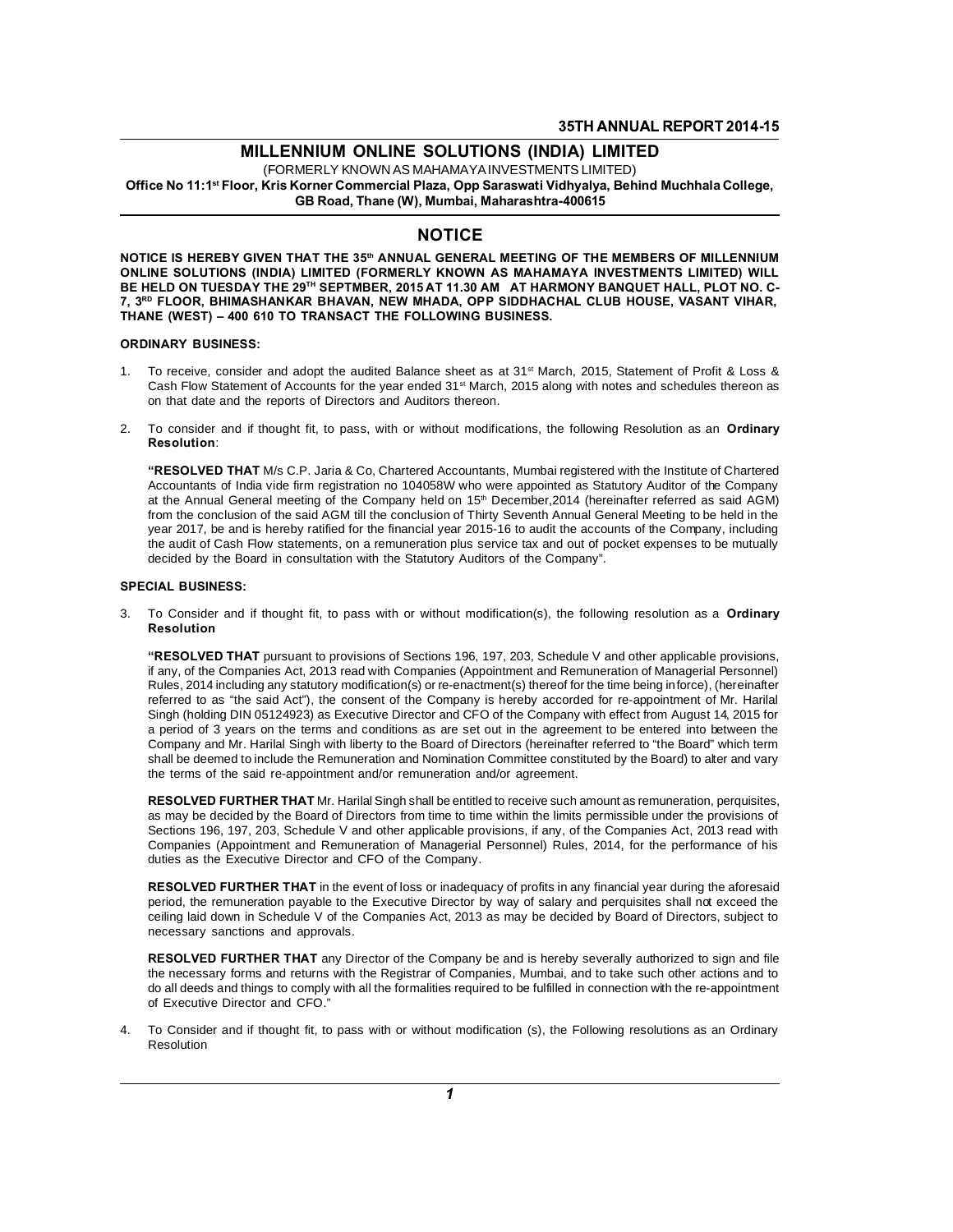## MILLENNIUM ONLINE SOLUTIONS (INDIA) LIMITED<br>(Formerly Known as Mahamaya Investments Limited)

MILLENNIUM ONLINE SOLUTIONS (INDIA) LIMITED<br>(Formerly Known as Mahamaya Investments Limited)<br>RESOLVED THAT Mrs. Jayshree Gupta (holding DIN) ENNIUM ONLINE SOLUTIONS (INDIA) LIMITED<br>nerly Known as Mahamaya Investments Limited)<br>RESOLVED THAT Mrs. Jayshree Gupta (holding DIN 00073227) who was appointed as an Additional Director on<br>(including apu other board of Dir SENNIUM ONLINE SOLUTIONS (INDIA) LIMITED<br>
Therly Known as Mahamaya Investments Limited)<br>
RESOLVED THAT Mrs. Jayshree Gupta (holding DIN 00073227) who was appointed as an Additional Director on<br>
31<sup>st</sup> March,2015 by the Boa (including any statutory modification(s) CHMITED<br>
RESOLVED THAT Mrs. Jayshree Gupta (holding DIN 00073227) who was appointed as an Additional Director on<br>
31<sup>st</sup> March, 2015 by the Board of Directors of the Company and in nerly Known as Mahamaya Investments Limited)<br> **RESOLVED THAT** Mrs. Jayshree Gupta (holding DIN 00073227) who was appointed as an Additional Director on<br>
31<sup>st</sup> March, 2015 by the Board of Directors of the Company and in te RESOLVED THAT Mrs. Jayshree Gupta (holding DIN 00073227) who was appointed as an Additional Director on 31<sup>st</sup> March, 2015 by the Board of Directors of the Company and in terms of Section 161 of the Companies Act, 2013 (in 31<sup>st</sup> March, 2015 by the Board of Directors of the Company and in terms of Section 161 of the Companies Act, 2013 (including any statutory modification(s)or re-enactment thereof for the time being in force) holds office u (including any statutory modification(s)of re-enactment thereof for the time being in force) holds office upto the date<br>of this Annual General Meeting and in respect of whom the Company has received notice in writing from

or this Annual General Meeting and in respect or whom the Company has received notice in writing from a member<br>under Section 160 of the Companies Act, 2013 proposing her candidature for the office of Director, be and is<br>he under Section 160 of the Companies Act, 2013 proposing her candidature for the office of Director, be and is<br>hereby appointed as a Director of the Company, liable to retire by rotation".<br>**RESOLVED FUTHER THAT** the Board of **RESOLVED FUTHER THAT the Sign, execute, file and paper, required for effecting aforement with Registrar of the Companie the Companie Company as required.** 

BY ORDER OF THE BOARD with Registrar of the Companies and also to inform other regulatory authority for such appointment being made by<br>the Company as required.<br> **EXECTME BOARD**<br> **EXECTME BOARD**<br> **EXECTME BOARD**<br> **EXECTME BOARD**<br> **EXECTME BOARD** (FORMERLY KNOWN AS MAHAMAYA INVESTMENTS LIMITED) BY ORDER OF THE BOARD<br>FOR MILLENNIUM ONLINE SOLUTIONS (INDIA) LIMITED<br>(FORMERLY KNOWN AS MAHAMAYA INVESTMENTS LIMITED)<br>PLACE: MUMBAI MANAGING DIRECTOR<br>MANAGING DIRECTOR **PROER OF THE BOARD<br>TIONS (INDIA) LIMITED<br>NVESTMENTS LIMITED)<br>NEERAJ GUPTA<br>MANAGING DIRECTOR<br>DIN:00073274** DIN:00073274

#### **NOTES:**

- MANAGING DIRECTOR<br>1. A member entitled to attend and vote at the meeting is entitled to appoint a proxy to attend and vote instead of<br>himself and such proxy need not be a member of the company. **ES:**<br>A member entitled to attend and vote at the meeting is entitled to a<br>himself and such proxy need not be a member of the company.<br>A person can act as proxy on behalf of members not exceeding fifty (5) **ES:**<br>A member entitled to attend and vote at the meeting is entimself and such proxy need not be a member of the com<br>A person can act as proxy on behalf of members not exceed<br>ten percent of the total share capital of the
- A person can act as proxy on behalf of members not exceeding fifty (50) and holding in the aggregate not more than<br>ten percent of the total share capital of the Company.<br>A person can act as proxy on behalf of members not e
- 3. The Register of Directors and Key Managerial Personnel and their shareholding, maintained under Section 170 of the Company.<br>3. The Register of Directors and Key Managerial Personnel and their shareholding, maintained un nimself and such proxy need not be a member of the company.<br>A person can act as proxy on behalf of members not exceeding fifty (50) and holding in the aggregate not more than<br>ten percent of the total share capital of the C Company. 1. The Register of Directors and Key Managerial Personnel and their shareholding, maintained under Section 170 of<br>
1. The Register of Directors and Key Managerial Personnel and their shareholding, maintained under Section
- The Register of Directors and Key Managerial Personnel and their shareholding, maintained under Section 170 of<br>the Companies Act, 2013 will be available for inspection by the members at the Annual General Meeting of the<br>Co Company. 5. The Register of Contracts or Arrangements in which the Directors are interested, maintained under Section 189 of<br>the Companies Act, 2013 will be available for inspection by the Members at the Annual General Meeting of t the Companies Act, 2013 will be available for inspection by the Members at the Annual General Meeting of the
- herewith. 6. The instrument of Proxy in order to be effective, should be deposited at the Registered Ofûce of the Company, duly completed and signed, not less than 48 hours before the commencement of the meeting. A Proxy form is sen The instrument of P<br>completed and sign<br>herewith.<br>Members/Proxies sl<br>Annual Report.<br>The Register of Me
- France Completed and Signed, not less than 40 hours before the commencement of the meeting. A Froxy form is sent<br>for Members/Proxies should bring the Attendance Slip duly filled in for attending the Meeting and also their From 21st Septembers/Proxies should bring the Attendance Slip duly filled in for attending the<br>Annual Report.<br>The Register of Members and Share Transfer Register in respect of equity shom 21<sup>st</sup> September, 2015 to 29<sup>th</sup> S
- 8. The Register of Members and Share Transfer Register in respect of equity shares of the Company were closed<br>8. As a measure of economy, copies of the Annual Reports and Accounts will not be distributed at the Meeting.<br>8. The Register of Members and Share Transfer Register in respect of equity<br>from 21<sup>st</sup> September, 2015 to 29<sup>th</sup> September, 2015 (both days inclusive).<br>As a measure of economy, copies of the Annual Reports and Accounts \<br>Mem
- rem 21 September, 2010 to 20 September, 2010 (both days measure).<br>As a measure of economy, copies of the Annual Reports and Accounts will not be distributed at thembers are therefore, requested to bring their copies to the
- 9. In furtherance of Green Initiative in Corporate Governance by Ministry of Corporate Affairs, the Shareholders are requested to register their email ID with the Company or with the Registrar and Transfer Agents. 10. Members are therefore, requested to bring their copies to the meeting.<br>
10. In furtherance of Green Initiative in Corporate Governance by Ministry of Corporate Affairs, the Shareholders are<br>
10. Members/Proxies are req In furtherance of Green Initiative in Corporate Greguested to register their email ID with the Con<br>Rembers/Proxies are requested to produce the a<br>Accounts, for admission to the meeting hall.<br>Members who are holding shares
- 11. Members/Proxies are requested to produce the attendance slip duly signed, sent along with the Annual Report and<br>10. Members/Proxies are requested to produce the attendance slip duly signed, sent along with the Annual R requested to register their entail is with the company of with the registral and<br>Members/Proxies are requested to produce the attendance slip duly signed, sel<br>Accounts, for admission to the meeting hall.<br>Members who are ho
- Members who are holding shares in identical order or names in more than one folio are recompany to enable the company to consolidate their holdings in one folio.<br>Members whose shareholding is in the electronic mode are req
- 11. Members who are holding shares in identical order or names in more than one folio are requested to write to the company to enable the company to consolidate their holdings in one folio.<br>12. Members whose shareholding i 12. Members whose shareholding is in the electronic mode are requested to direct change of address notifications and<br>13. In terms of Section 124 of the Companies Act, 2013 (corresponding to Section 205A Companies Act, 1956
- dividend remaining unpaid for a period of seven years from the due date of address notifications and updation of Savings Bank Account details to their respective Depository Participants.<br>In terms of Section 124 of the Comp Members whose shareholding is in the electronic mode are requested to direct change of address notifications and<br>updation of Savings Bank Account details to their respective Depository Participants.<br>In terms of Section 124 updation of Savings Bank Account details to their respective Depository Participants.<br>In terms of Section 124 of the Companies Act, 2013 (corresponding to Section 205A Companies Act, 1956) any<br>dividend remaining unpaid for to write to the Registrars and Share Transfer Agents. The details of dividend unclaimed are uploaded on the<br>Company's website at complianceatmillennium@gmail.com for shareholders information.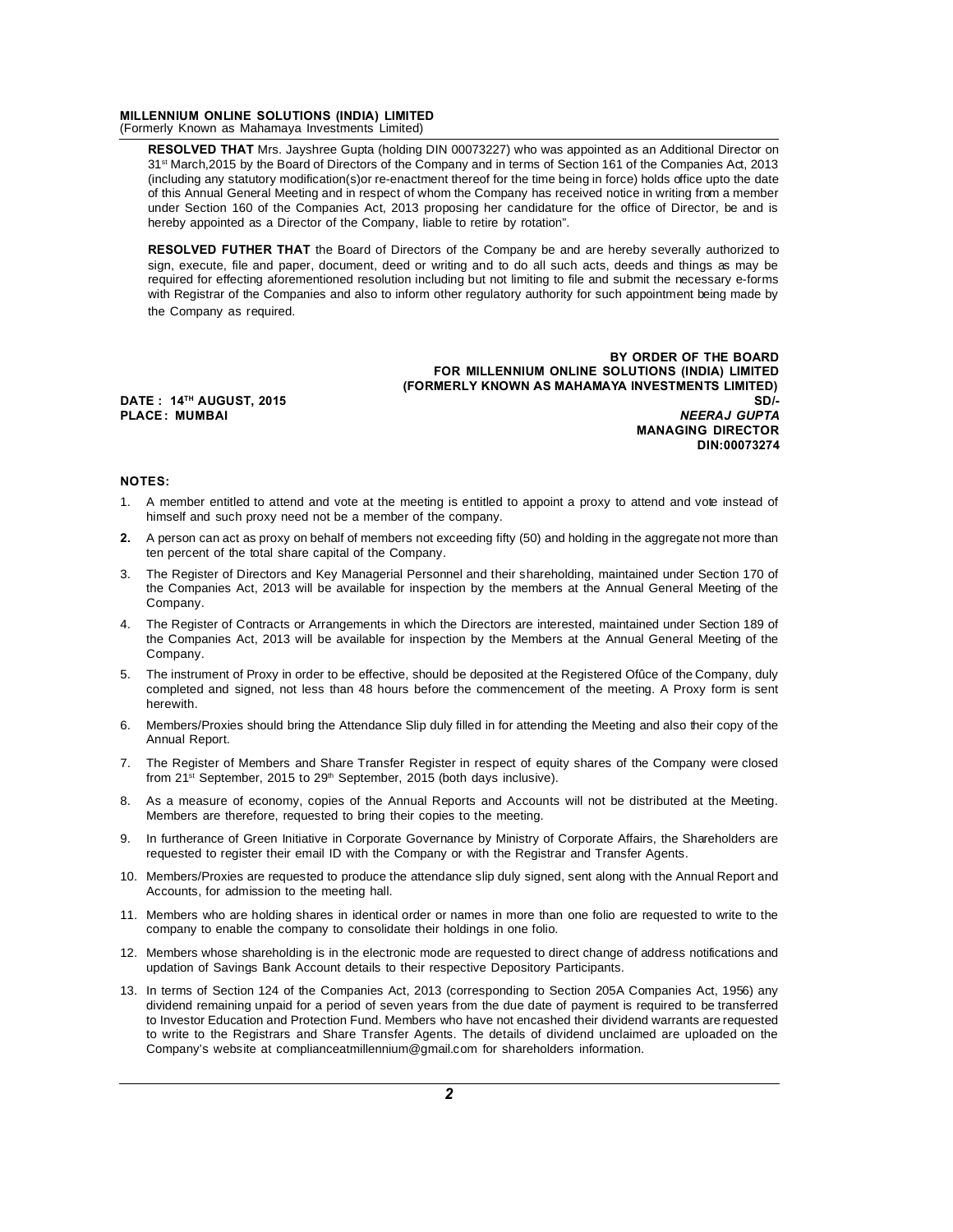- 35TH ANNUAL REPORT 2014-15<br>14. Electronic copy of the Notice of the 35<sup>th</sup> Annual General Meeting of the Company inter alia indicating the process<br>10g and manner of e-voting along with Attendance Slip and Proxy Form is bei **Electronic copy of the Notice of the 35<sup>th</sup> Annual General Meeting of the Company inter alia indicating the process and manner of e-voting along with Attendance Slip and Proxy Form is being sent to all the members whose e IDS ARE SERVIET 2014-15**<br>
IDs are registered with the Company/Depository Participants(s) for communication purposes unless any member<br>
IDs are registered with the Company/Depository Participants(s) for communication purpo **S5TH ANNUAL REPORT 2014-15**<br>Electronic copy of the Notice of the 35<sup>th</sup> Annual General Meeting of the Company inter alia indicating the process<br>and manner of e-voting along with Attendance Slip and Proxy Form is being se Electronic copy of the Notice of the 35<sup>th</sup> Annual General Meeting of the Company inter alia indicating the process<br>and manner of e-voting along with Attendance Slip and Proxy Form is being sent to all the members whose em and manner of e-voting along with Attendance Slip and Proxy Form is being sent to all the members whose email<br>IDs are registered with the Company/Depository Participants(s) for communication purposes unless any member<br>has
- 15. Members may also note that the Notice of the 35<sup>th</sup> Annual General Meeting and the Annual Report for 2015 will also<br>be available on the Company's website www.mosil.co for their download. The physical copies of the afor has requested for a hard copy of the same. For members who have not registered their email address, physical<br>copies of the Notice of the 35<sup>th</sup> Annual General Meeting of the Company inter alia indicating the process and ma copies of the Notice of the 35<sup>th</sup> Annual General Meeting of the Company inter alia indicating the process and manner<br>of e-voting along with Attendance Slip and Proxy Form is being sent in the permitted mode.<br>Members may a of e-voting along with Attendance Slip and Proxy Form is being sent in the permitted mode.<br>Members may also note that the Notice of the 35<sup>th</sup> Annual General Meeting and the Annual Report for 2015 will also<br>be available on Members may also note that the Notice of the 35<sup>th</sup> Annual General Meeting and the Annual Report for 2015 will also<br>be available on the Company's website www.mosil.co for their download. The physical copies of the aforesai Members riay also note that the Notice of the 33<sup>5</sup> Annual General Meeting and the Annual Report for 20<br>be available on the Company's website www.mosil.co for their download. The physical copies of the<br>documents will also on working days. Even after registering for e-communication, members are entitled to receive such communication<br>in physical form, upon making a request for the same, by post free of cost. For any communication, the shareho In physical form, upon making a request for the same, by post free of cost. For any communication, the shareholders<br>
may also send requests to the Company's investor email id: complianceatmillennium@gmail.com.<br>
Voting thro
- 

and Administration) Rules, 2014, the Company is pleased to provide members facility to exercise their right to vote<br>and Administration) Rules, 2014, the Company is pleased to provide members facility to exercise their righ Voting through electronic means:<br>In compliance with provisions of Section 108 of the Companies Act, 2013 and Rule 20 of the Companies (Management<br>and Administration) Rules, 2014, the Company is pleased to provide members f Voting through electronic means:<br>In compliance with provisions of Section 108 of the Companies Act, 2013 and Rule<br>and Administration) Rules, 2014, the Company is pleased to provide members fa<br>at the 35<sup>th</sup> Annual General M In compliance with provisions of Section 108<br>and Administration) Rules, 2014, the Compat the 35<sup>th</sup> Annual General Meeting (AGM<br>Voting Services provided by Central Depo<br>In case of members receiving e-mail:<br>(i) The voting p

- (i) The voting period begins on 25<sup>th</sup>, September, 2015 at 9.00 am and ends on 28<sup>th</sup> September, 2015 at 5.00 pm<br>(i) The voting period begins on 25<sup>th</sup> September, 2015 at 9.00 am and ends on 28<sup>th</sup> September, 2015 at 5.00 So Commistant Woolf Bernstein School Services Limited (CDSL):<br>Se of members receiving e-mail:<br>The voting period begins on 25<sup>th</sup> September, 2015 at 9.00 am and ends on 28<sup>th</sup> September, 2015 at 5.00 pm<br>During this period s g sorridge provided by Collinian Deposition, Services Ellimited (CDCD).<br>The voting period begins on 25<sup>th</sup> September, 2015 at 9.00 am and ends on 28<sup>th</sup> September, 2015 at 5.00 pm<br>During this period shareholders' of the Co se of members receiving e-mail:<br>The voting period begins on 25<sup>th</sup> September, 2015 at 9.00 am and<br>.During this period shareholders' of the Company, holding shares e<br>form, as on the cut-off date (record date) of 22<sup>nd</sup> Sept (i) The voting peric<br>
During this peri<br>
form, as on the<br>
voting module s<br>
(ii) Open e-mail<br>
(iii) Log on to the eform, as on the cut-off date (record date) of  $22^{\text{nd}}$  September, 2015 may cast their vote electronically. The e-<br>voting module shall be disabled by CDSL for voting thereafter.<br>(ii) Open e-mail<br>(iii) Log on to the e-vot
- 
- voting module shall be disabled k<br>
(ii) Open e-mail<br>
(iii) Log on to the e-voting website w<br>
(iv) Click on "Shareholders" tab.<br>
(v) Now Enter your User ID (ii) Open e-mail<br>(iii) Log on to the e-voting website www.<br>(iv) Click on "Shareholders" tab.<br>(v) Now Enter your User ID<br>a. For CDSL: 16 digits beneficiary
- 
- -
- (v) Now Enter your User ID<br>a. For CDSL: 16 digits beneficiary ID,<br>b. For NSDL: 8 Character DP ID followed by 8 Digits Client ID,
- Click on "Shareholders" tab.<br>B. For CDSL: 16 digits beneficiary ID,<br>b. For NSDL: 8 Character DP ID followed by 8 Digits Client ID,<br>c. Members holding shares in Physical Form should enter Folio Number registered with the Co
- 
- a. For CDSL: 16 digits beneficiary ID,<br>b. For NSDL: 8 Character DP ID followed by 8 Digits Client ID,<br>c. Members holding shares in Physical Form should enter Folio Num<br>(vi) Next enter the Image Verification as displayed an b. For NSDL: 8 Character DP ID followed by 8 Digits Client ID,<br>c. Members holding shares in Physical Form should enter Folio Number registered with the Company.<br>(vii) Next enter the Image Verification as displayed and Clic c. Members holding shares in Physical Form should enter Folio Num<br>Next enter the Image Verification as displayed and Click on Login.<br>If you are holding shares in demat form and had logged on to www.evot<br>voting of any compa (vi) Next enter the Image Verification as displayed and Click on Login.<br>(vii) If you are holding shares in demat form and had logged on to www.<br>voting of any company, then your existing password is to be used.

|                  | For Members holding shares in Demat Form and Physical Form                                                                                                                                                                                                                                                                                                                                         |
|------------------|----------------------------------------------------------------------------------------------------------------------------------------------------------------------------------------------------------------------------------------------------------------------------------------------------------------------------------------------------------------------------------------------------|
| PAN <sup>*</sup> | Enter your 10 digit alpha-numeric *PAN issued by Income Tax Department (Applicable for both<br>demat shareholders as well as physical shareholders)                                                                                                                                                                                                                                                |
|                  | Members who have not updated their PAN with the Company/Depository Participant are requested<br>$\bullet$<br>to use the first two letters of their name and the last 8 digits of the demat account/folio number in<br>the PAN field.                                                                                                                                                               |
|                  | In case the folio number is less than 8 digits enter the applicable number of 0's before the number<br>$\bullet$<br>after the first two characters of the name in CAPITAL letters. Eg. If your name is Ramesh Kumar<br>with folio number 100 then enter RA00000100 in the PAN field.                                                                                                               |
| DOB              | Enter the Date of Birth as recorded in your demat account or in the company records for the said<br>demat account or folio in dd/mm/yyyy format.                                                                                                                                                                                                                                                   |
| Bank<br>Details# | Dividend   Enter the Dividend Bank Details as recorded in your demat account or in the company records for<br>the said demat account or folio.<br>  Please enter the DOB or Dividend Bank Details in order to login. If the details are not recorded<br>with the depository or company please enter the number of shares held by you as on the cut-off<br>date in the Dividend Bank details field. |
|                  | After entering these details appropriately, click on "SUBMIT" tab.<br>Members holding shares in physical form will then reach directly the Company selection screen. However,                                                                                                                                                                                                                      |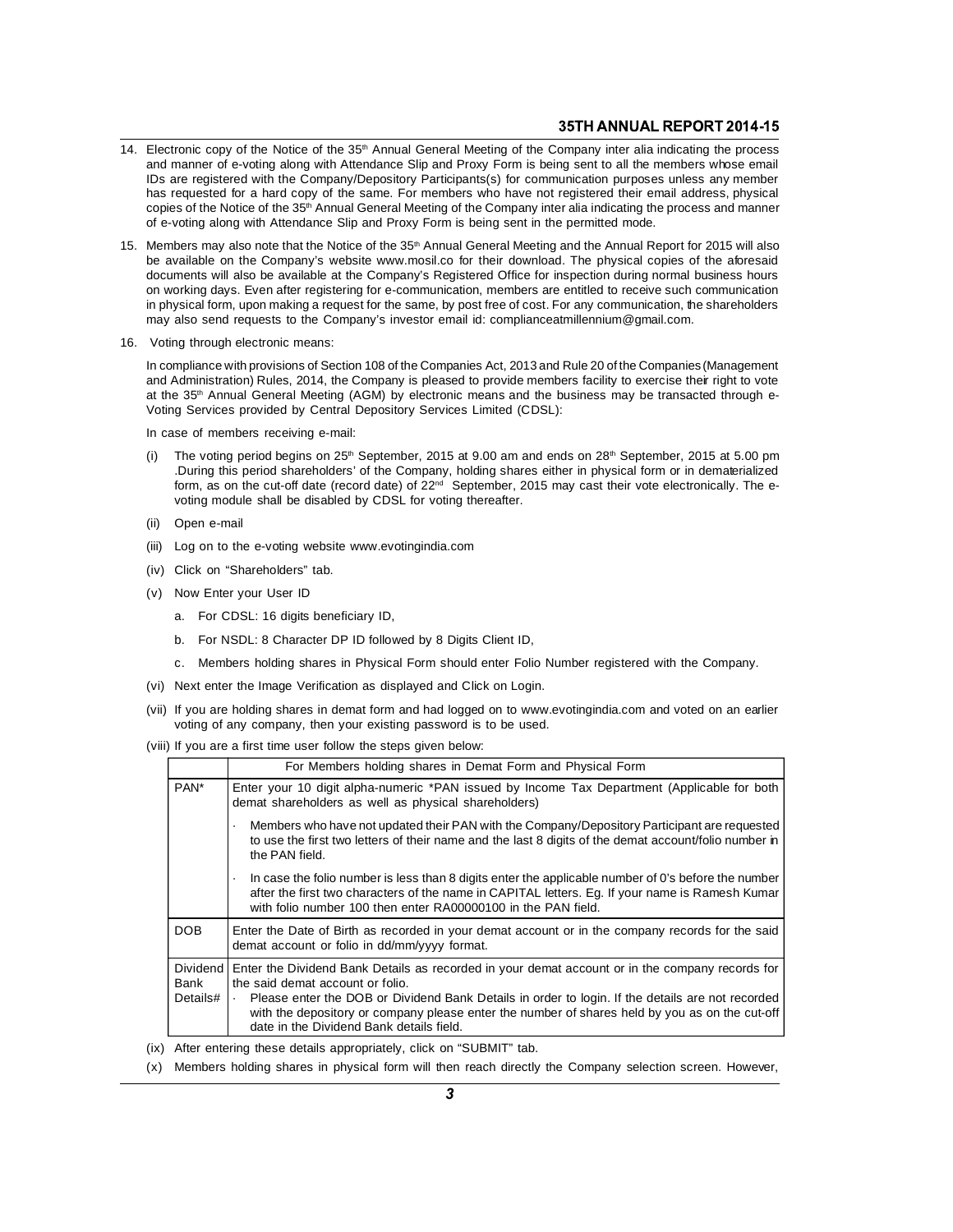# MILLENNIUM ONLINE SOLUTIONS (INDIA) LIMITED<br>(Formerly Known as Mahamaya Investments Limited) MILLENNIUM ONLINE SOLUTIONS (INDIA) LIMITED<br>(Formerly Known as Mahamaya Investments Limited)<br>members holding shares in demat form will now rea

**IIUM ONLINE SOLUTIONS (INDIA) LIMITED**<br>Known as Mahamaya Investments Limited)<br>members holding shares in demat form will now reach 'Password Creation' menu wherein they are required to<br>upod by the their login password in t **IIUM ONLINE SOLUTIONS (INDIA) LIMITED**<br>Known as Mahamaya Investments Limited)<br>members holding shares in demat form will now reach 'Password Creation' menu wherein they are required to<br>mandatorily enter their login passwor IUM ONLINE SOLUTIONS (INDIA) LIMITED<br>Known as Mahamaya Investments Limited)<br>members holding shares in demat form will now reach 'Password Creation' menu wherein they are required to<br>mandatorily enter their login password i Known as Mahamaya Investments Limited)<br>members holding shares in demat form will now reach 'Password Creation' menu wherein they are required to<br>mandatorily enter their login password in the new password field. Kindly note members holding shares in demat form will now reach 'Password Creation' menu wherein they are mandatorily enter their login password in the new password field. Kindly note that this password used by the demat holders for v mandatorily enter their login password in the new password field. Kindly note that this password is to be also<br>used by the demat holders for voting for resolutions of any other company on which they are eligible to vote,<br>p used by the demat holders for voting for resolutions of any other company on which they are eligible to vote,

- provided that company opts for e-voting through CDSL platform. It is strongly recommendee password with any other person and take utmost care to keep your password confidentia (xi) For Members holding shares in physical fo
- 
- password with any other person and take utmost care to keep your password confidential.<br>
(xii) For Members holding shares in physical form, the details can be used only for e-voting on the resolutions<br>
(xii) Olick on the E For Members holding shares in physical form, the details can be used only for e-voting on the resolutions contained in this Notice.<br>Click on the EVSN No : 150820032 of Millennium Online Solutions (India) Limited<br>On the vot contained in this Notice.<br>Click on the EVSN No : 150820032 of Millennium Online Solut<br>On the voting page, you will see "RESOLUTION DESCRIPTIO<br>for voting. Select the option YES or NO as desired. The option<br>and option NO imp (xii) Click on the EVSN No : 150820032 of Millennium Online Solutions (India) Limited<br>(xiii) On the voting page, you will see "RESOLUTION DESCRIPTION" and against the same the opt<br>for voting. Select the option YES or NO as (xli) On the voting page, you will see "RESOLUTION DESCRIPTION" and against the same the option "YES/NO"<br>for voting. Select the option YES or NO as desired. The option YES implies that you assent to the Resolution<br>and opti
- 
- for voting. Select the option YES or NO as desired. The option YES implies that you assent to the Resolution<br>and option NO implies that you dissent to the Resolution.<br>Click on the "RESOLUTIONS FILE LINK" if you wish to vie and option NO implies that you dis<br>Click on the "RESOLUTIONS FILE<br>After selecting the resolution you<br>displayed. If you wish to confirm y<br>accordingly modify your vote.<br>Once you "CONFIRM" your vote c (xv) Click on the RESOLUTIONS FILE LINK If you wish to view the entire Resolution details.<br>
(xv) After selecting the resolution you have decided to vote on, click on "SUBMIT". A confirmation bo<br>
displayed. If you wish to c (xv) After selecting the resolution you have decided to vote on, click on "SUBMIT". A confirmation box will be<br>displayed. If you wish to confirm your vote, click on "OK", else to change your vote, click on "CANCEL" and<br>acc
- 
- page. Volce you CONFIRM your vote on the resolution, you will not be allowed to modify your vote.<br>You can also take out print of the voting done by you by clicking on "Click here to print" option on th<br>page.<br>The Demat account ho
- accordingly modify your vote.<br>
(xvi) Once you "CONFIRM" your vote on the resolution, you will not be allowed to modify your vote.<br>
(xvii) You can also take out print of the voting done by you by clicking on "Click here to (xvii) You can also take out print of the voting done by you by clicking<br>page.<br>(xviii) If Demat account holder has forgotten the changed passwer<br>verification code and click on Forgot Password & enter the deta<br>(xix) Note fo by If Demat account holder has forgotten the changed password then Enter the User ID and the image<br>verification code and click on Forgot Password & enter the details as prompted by the system.<br>Note for Non-Individual Share
- -
- on to www.evotingindia.comand register the changed password then Enter the User ID and the image<br>verification code and click on Forgot Password & enter the details as prompted by the system.<br>Non-Individual Shareholders (i. helpdesk.evoting@cdslindia.com.
	- Non-Individual shareholders (i.e. other than Individuals, HUF, NRI etc.) and Custodian are required to log<br>on to www.evotingindia.comand register themselves as Corporates.<br>A scanned copy of the Registration Form bearing on to www.evotingindia.comand register themselves as Corporates.<br>A scanned copy of the Registration Form bearing the stamp and sign of the entity should be emailed to<br>helpdesk.evoting@cdslindia.com.<br>After receiving the log on. • After receiving the login details they have to create a compliance user should be created using the admin login and password. The Compliance user would be able to link the account(s) for which they wish to vote on.<br>• The After receiving the login details they have to create a compliance user should be created using the admin<br>login and password. The Compliance user would be able to link the account(s) for which they wish to vote<br>on.<br>The lis
	-
	- on.<br>The list of accounts should be mailed to helpdesk.evoting@cdslindia.com and on approval of the accounts<br>they would be able to cast their vote.<br>A scanned copy of the Board Resolution and Power of Attorney (POA) which th same. is a scanned copy of the Board Resolution and Power of Attorney (POA) which they have issued in favour<br>of the Custodian, if any, should be uploaded in PDF format in the system for the scrutinizer to verify the<br>same.<br>In cas A scanned copy of the Board Resolution and Power of Attorney (POA) which they have issued in favour<br>of the Custodian, if any, should be uploaded in PDF format in the system for the scrutinizer to verify the<br>same.<br>In case y
- helpdesk.evoting@cdslindia.com. same.<br>
In case you have any queries or issues regare<br>
("FAQs") and e-voting manual available at www.<br>
helpdesk.evoting@cdslindia.com.<br>
In case of members receiving the physical copy:<br>
Please follow all steps from sr. no. ( In case you have any queries or issues regarding e-voting, you may re<br>
("FAQs") and e-voting manual available at www.evotingindia.com, unc<br>
ln case of members receiving the physical copy:<br>
Please follow all steps from sr. helpdesk.evoting®<br>In case of members receiver<br>Please follow all steps from<br>Other Instructions<br>(A) If you are already regi

- (A) If you are already registered with CDSL for e-voting then you can use your existing user ID and password/PIN<br>(A) If you are already registered with CDSL for e-voting then you can use your existing user ID and password/ for casting and steps from srate follow all steps from srate if you are already registered for casting your vote.<br>The vote casting your vote.<br>You can also update your F instructions<br>If you are already registered with CDSL for<br>for casting your vote.<br>You can also update your mobile number a<br>for sending future communication(s).<br>In case you have any queries or issues i
- (A) If you are already registered with CDSL for e-voting then you can use your existing user ID and password/PIN<br>for casting your vote.<br>(B) You can also update your mobile number and e-mail Id in the user profile details o
- (A) If you are already registered with CDSL for e-voting then you can use your existing user ID and password/PIN<br>for casting your vote.<br>(B) You can also update your mobile number and e-mail Id in the user profile details o for casting your vote.<br>You can also update your mobile number and e-mail Id in the user profile details of the folio which may be used<br>for sending future communication(s).<br>In case you have any queries or issues regarding e helpdesk.evoting@cdslindia.com. The metal of Shareholders and available at www.evotingindia.co.in under help section or write an email to helpdesk.evoting manual available at www.evotingindia.co.in under help section or write an email to helpdesk.evoting In case you have any queries or issues regarding e-voting, you may refer the Frequently Asked Question<br>("FAQs") and e-voting manual available at www.evotingindia.co.in under help section or write an email the phelosk.evoti
- (FAQs) and e-voting manual available at www.evotingindia.co.in under help section or write an email to helpdesk.evoting@cdslindia.com.<br>
(D) In case of any queries, you may refer the Frequently Asked Questions (FAQs) for S neipaesk.evoting@casilinala.com.<br>In case of any queries, you may refer the Frequently Asked Questions (FAQs) for Shai<br>user manual for Shareholders available at the Downloads section of www.evoting.CD:<br>The voting rights of
- 
- (D) In case of any queries, you may refer the Frequently Asked Questions (FAQs) for Snareholders and e-voting<br>user manual for Shareholders available at the Downloads section of www.evoting.CDSL.com<br>(E) The voting rights of user manual for Shareholders available at the Downloads section of www.evoting.CDSL.com<br>The voting rights of shareholders shall be in proportion to their shares of the paid up equity share capital of the<br>Company as on the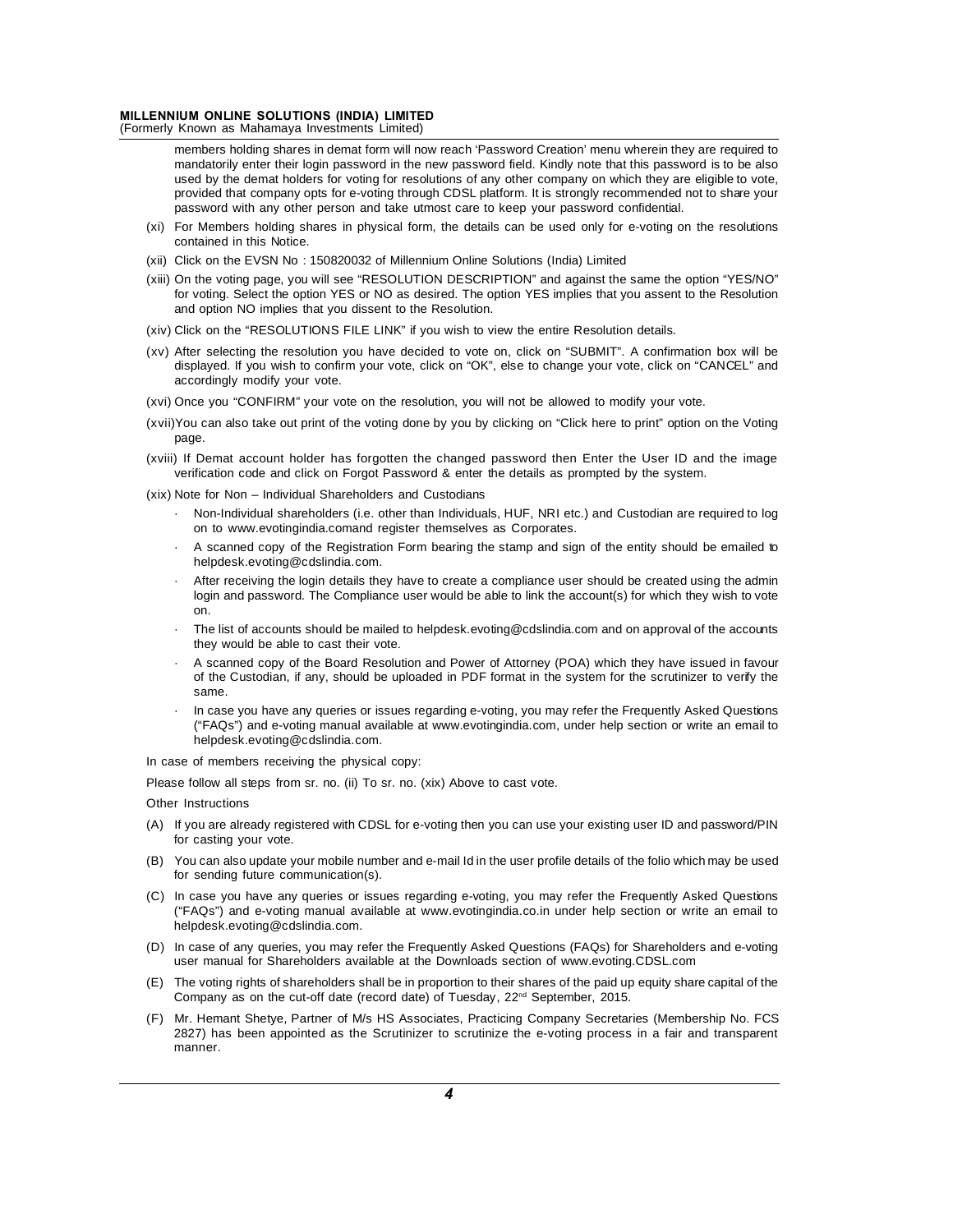- 35TH ANNUAL REPORT 2014-15<br>(G) The Scrutinizer shall within a period not exceeding three (3) working days from the conclusion of the e-voting<br>period unblock the votes in the presence of at least two (2) witnesses not in th **35TH ANNUAL REPORT 2014-15**<br>The Scrutinizer shall within a period not exceeding three (3) working days from the conclusion of the e-voting<br>period unblock the votes in the presence of at least two (2) witnesses not in the **35TH ANNUAL REPORT 2014-15**<br>The Scrutinizer shall within a period not exceeding three (3) working days from the conclusion of the e-voting<br>period unblock the votes in the presence of at least two (2) witnesses not in the Company. (G) The Scrutinizer shall within a period not exceeding three (3) working days from the conclusion of the e-voting<br>period unblock the votes in the presence of at least two (2) witnesses not in the employment of the Compan period unblock the votes in the presence of at least two (2) witnesses not in the employment of the Company<br>and make a Scrutinizer's Report of the votes cast in favour or against, if any, forthwith to the Chairman of the<br>C
- and make a Scrutinizer's Report of the votes cast in favour or against, if any, forthwith to the Chairman of the Company.<br>The Results shall be declared on or after the AGM of the Company. The Results declared along with th Company.<br>
(H) The Results shall be declared on or after the AGM of the Company. The Results declared along with the<br>
Scrutinizer's Report shall be placed on the Company's website www.mosil.co and on the website of CDSL<br>
wi
- The Results shall be declared on or after the AGM of the Company. The Results declared along with the<br>Scrutinizer's Report shall be placed on the Company's website www.mosil.co and on the website of CDSL<br>within two (2) day Scrutinizer's Report shall be placed on the Company's website www.mosil.co and on the website of CDSL<br>within two (2) days of passing of the resolution at the AGM of the Company and communicated to BSE Limited.<br>Members who within two (2) days of passing of the resolution at the AGM of the C<br>Members who do not have access to e-voting facility may send di<br>Annual Report) so as to reach the Scrutinizer appointed by the<br>Hemant Shetye, Partner of (I) Members who do not have access to e-voting facility may send<br>Annual Report) so as to reach the Scrutinizer appointed by<br>Hemant Shetye, Partner of HS Associates, Practicing Compa<br>Company not later than September 28, 201 Annual Report) so as to reach the Scrutinizer appointed by the Board of Directors of the Company, Mr.<br>Hemant Shetye, Partner of HS Associates, Practicing Company Secretaries, at the Registered office of the<br>Company not lat
- 
- Hemant Shetye, Patther of HS Associates, Practicing Company Secretaries, at the Registered office of<br>Company not later than September 28, 2015 (5.00 pm IST).<br>Ballot Form received after this date will be treated invalid.<br>A
- Company not later than September 28, 2015 (5.00 pm IST).<br>
(J) Ballot Form received after this date will be treated invalid.<br>
(K) A member can opt only for one mode of voting i.e either through e-voting or by Ballot. If a M (3) Ballot Form received arter this date will be treated invalid.<br>
(K) A member can opt only for one mode of voting i.e either through e-voting or by Ballot. If a Member casts vote<br>
by both modes, then voting done through (K) A member can opt only for one mode of voting i.e either through e-voting or<br>by both modes, then voting done through e-voting shall prevail and Ballot shall<br>documents referred to in the accompanying Notice and the Expla by both modes, then voting done through e-voting shall prevail and Ballot shall be treated as invalid.<br>
17. All documents referred to in the accompanying Notice and the Explanatory Statement shall be open for inspection<br>
a
- All documents referred to in the accompanying Notice and the Explanatory Statement shall be open for inspection<br>at the Registered Office of the Company during normal business hours (9.00 am to 6.00 pm) on all working days, at the Registered Office of the Company during normal business hours (9.00 am to 6.00 pm) on all working days,<br>up to and including the date of the Annual General Meeting of the Company.<br>The Ministry of Corporate Affairs (M up to and including the date of the Annual G<br>The Ministry of Corporate Affairs (MCA) has<br>2011 dated 21.04.2011 and Circular No. 18/2<br>the shareholders through electronic mode.<br>Annual Report through electronic mode. 2011 dated 21.04.2011 and Circular No. 18/2011 dated 29.04.2011) allowing companies to dispatch documents to<br>the shareholders through electronic mode. Considering the above theme, your company had decided to send<br>Annual Re

BY ORDER OF THE BOARD<br>FOR MILLENNIUM ONLINE SOLUTIONS (INDIA) LIMITED (FORMERLY KNOWN AS MAHAMAYA INVESTMENTS LIMITED) Annual Report through electronic mode.<br>Annual Report through electronic mode.<br>DATE :14<sup>TH</sup> AUGUST, 2015<br>DATE :14<sup>TH</sup> AUGUST, 2015<br>PLACE: MUMBAI MUSAI MUSAI MUSAI MUSAI MUSAI MUSAI MUSAI MUSAI MUSAI MUSAI MUSAI MERRAJ GUPTA BY ORDER OF THE BOARD<br>FOR MILLENNIUM ONLINE SOLUTIONS (INDIA) LIMITED<br>DATE :14™ AUGUST, 2015 (FORMERLY KNOWN AS MAHAMAYA INVESTMENTS LIMITED)<br>PLACE: MUMBAI MEERAJ GUPTA **NEERAJ GUPTA**<br>MANAGING DIRECTOR DIN:00073274

# EXPLANATORY STATEMENT<br>As required by Section 173 (2) of the ( EXPLANATORY STATEME<br>As required by Section 17<br><u>Item No. 3</u>

# EXPLANATORY STATEMENT<br>As required by Section 173 (2) of the Companies Act, 1956.

EXPLANATORY STATEMENT<br>As required by Section 173 (2) of the Companies Act, 1956.<br>The Board at their meeting held on 14<sup>th</sup> August, 2015 based on the recommendation of the Nomination and Remuneration<br>Committee approved re-a As required by Section 173 (2) of the Companies Act, 1956.<br>
Item No. 3<br>
The Board at their meeting held on 14<sup>th</sup> August, 2015 based on the recommendation of the Nomination and Remuneration<br>
Committee approved re-appointme The Board at their meeting held on  $14^{\text{th}}$  August, 2015 based on the recommendation of the Nomination and Remuneration<br>Committee approved re-appointment of Mr. Harilal Singh as Executive Director and CFO of the Company Item No. 3<br>The Board at their meeting held on 14<sup>th</sup> August, 2015 based on the recommendation of the Nomination and Remuneration<br>Committee approved re-appointment of Mr. Harilal Singh as Executive Director and CFO of the C The Board at their meeting held on 14<sup>th</sup> August, 2015 based on the recommendation of the Nomination and Remuneration<br>Committee approved re-appointment of Mr. Harilal Singh as Executive Director and CFO of the Company for The Board at their meeting field on 14<sup>22</sup> August, 2015 based on the recommendation of the Nomination and Remuneration<br>Committee approved re-appointment of Mr. Harilal Singh as Executive Director and CFO of the Company for Committee approved re-appointment of Mr. Hanila Singh as Executive Director and CPO of the Company for a period<br>of three years commencing from August 14, 2015 to August 13, 2018. The Board also approved terms and condition of thee years commencing me-appointment including rem<br>provisions of Sections 196, 1<br>read with Companies (Appoin<br>modification(s) or re-enactme<br>Annual General Meeting.<br>MAJOR TERMS OF REMUN provisions of Sections 196, 197, 203, Schedule V and other applicable provisions, if any, of the Companies Act, 2013<br>read with Companies (Appointment and Remuneration of Managerial Personnel) Rules, 2014 including any stat modification(s) or re-enactment(s) thereof for the time being in force) subject to approval of Shareholders at the ensuing<br>Annual General Meeting.<br>MAJOR TERMS OF REMUNERATION OF MR. HARILAL SINGH, EXECUTIVE DIRECTOR AND CF

#### MAJOR TERMS OF REMUNERATION OF MR. HARILAL SINGH, EXECUTIVE DIRECTOR AND CFO:

|    | JOR TERMS OF REMUNERATION OF MR. HARILAL SINGH, EXECUTIVE DIRECTOR AND CFO:      |                                                                                                         |         |         |  |
|----|----------------------------------------------------------------------------------|---------------------------------------------------------------------------------------------------------|---------|---------|--|
|    | IMS & CONDITIONS:                                                                |                                                                                                         |         |         |  |
|    | <b>General Information</b>                                                       |                                                                                                         |         |         |  |
| a. | Nature of industry                                                               | : To carry on the business of providing all kind of<br>services relating to Information Technology (IT) |         |         |  |
| b. | Date of commencement of commercial production: The company has already commenced | commercial production in 1983                                                                           |         |         |  |
| C. | Financial performance                                                            | : PBT for past 3 years is as follows                                                                    |         |         |  |
|    |                                                                                  | 2014-15                                                                                                 | 2013-14 | 2012-13 |  |
|    |                                                                                  | Rs. (8,51,233) Rs. (793,351) Rs. (62,258,231)                                                           |         |         |  |
| d. | Foreign investments or collaboration                                             | : Nil                                                                                                   |         |         |  |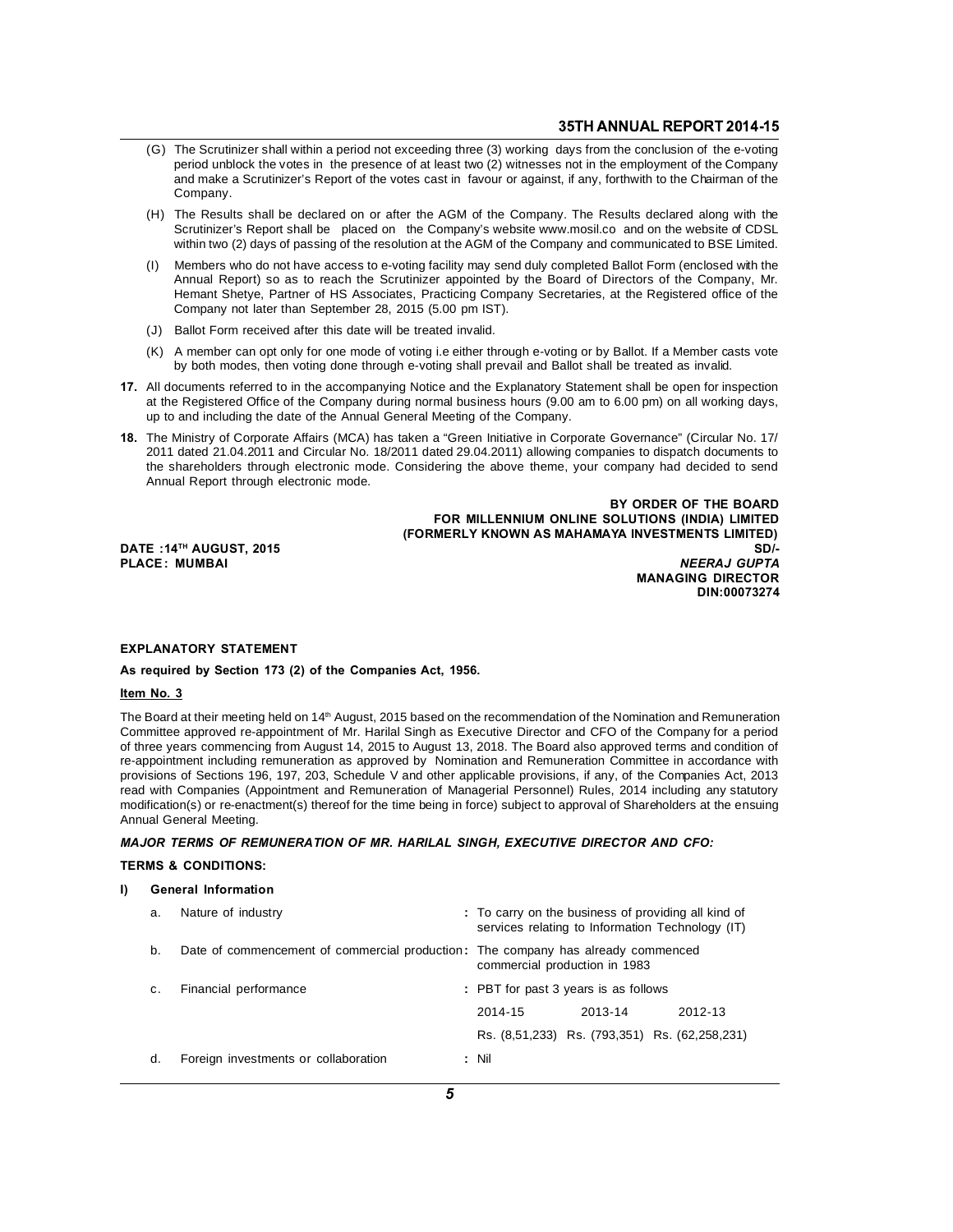# MILLENNIUM ONLINE SOLUTIONS (INDIA) LIMITED<br>(Formerly Known as Mahamaya Investments Limited) MILLENNIUM ONLINE SOLUTIONS (INDIA) LIMITED<br>(Formerly Known as Mahamaya Investments Limited)<br>II) Information about appointee

| II)  | Information about appointee                      |                                                                                                                                                                                                                                           |
|------|--------------------------------------------------|-------------------------------------------------------------------------------------------------------------------------------------------------------------------------------------------------------------------------------------------|
| 1.   | Name of Director                                 | : Mr. Harilal Singh                                                                                                                                                                                                                       |
| 2.   | Designation                                      | Executive Director and CFO                                                                                                                                                                                                                |
| 3.   | Date of Appointment                              | : Re-appointment w.e.f. 14 <sup>th</sup> August, 2015                                                                                                                                                                                     |
| 4.   | Period                                           | 3 (Three) years.                                                                                                                                                                                                                          |
| 5.   | Salary (p.m)                                     | : Nil, appointment is on Honorary basis.                                                                                                                                                                                                  |
| 6.   | Minimum Remuneration                             | : In the event of loss or inadequacy of profits in any<br>financial year, the remuneration and perquisites payable<br>to Mr. Harilal Singh shall not exceed the ceiling as laid<br>down of Schedule V of the Companies Act, 2013.         |
| 7.   | Background details                               | : Mr. Harilal Singh is a Bachelor in Commerce                                                                                                                                                                                             |
| 8.   | Past remuneration                                | : Nil, appointed on Honorary basis                                                                                                                                                                                                        |
| 9.   | Recognition and awards                           | $:$ Nil                                                                                                                                                                                                                                   |
| 10.  | Job profile and suitability                      | : He has the educational background, training and<br>experience suitable for the job.                                                                                                                                                     |
| 11.  | Comparative remunerative profile in the industry | . The salary proposed is comparable in the industry                                                                                                                                                                                       |
| 12.  | Pecuniary relationship with the company          | : Mr. Harilal Singh holds nil equity shares of the company,<br>thus there is no pecuniary relationship with the company.                                                                                                                  |
| III) | <b>Other information</b>                         |                                                                                                                                                                                                                                           |
| 1.   | Reasons for inadequacy of profits                | : The profits as calculated under the managerial<br>remuneration to directors under the Companies Act<br>2013 are inadequate for payment of remuneration. The<br>scale and activity of the company's operations are<br>growing gradually. |
| 2.   | Steps to be taken for improving                  | : Company's losses have reduced and now Company is<br>focusing on increasing the demand of the services<br>provided by the Company.                                                                                                       |
| 3.   | Expected increase in profits and productivity    | : Over the past three year, Company's losses before<br>tax have reduced drastically. During the current year<br>profit is anticipated.                                                                                                    |
| IV)  | Perquisites:                                     |                                                                                                                                                                                                                                           |

## IV) Perquisites:

Perquisites:<br>Mr. Harilal Singh as an Executive Director and<br>not be part of the ceiling of remuneration.<br>a) Provident Fund: Contribution to Provident Fu Perquisites:<br>Mr. Harilal Singh as an Executive Director and CFO will be entitled for following perquisites, which shall<br>not be part of the ceiling of remuneration.<br>a) Provident Fund: Contribution to Provident Fund, Superan Contribution as an Executive Director and CFO will be entitled for following perquisites,<br>a part of the ceiling of remuneration.<br>Provident Fund: Contribution to Provident Fund, Superannuation Fund or Annuity Fund to the<br>co

- **as per the rules of the ceiling of remuneration.**<br> **a)** Provident Fund: Contribution to Provident Fund, Superannuation Fund or Annuity Fund to the extent such contribution either singly or put together are not taxable und
- Provident Fund: Contribution to Provident Fund, Superannuation Fund or Annuity Fu<br>contribution either singly or put together are not taxable under the Income Tax Act, 19<br>Gratuity: as per the rules of the Company, payable i
- In contribution either singly or put together are not taxable under the Income Tax Act, 1961.<br> **b)** Gratuity: as per the rules of the Company, payable in accordance with the Approved Gratuity Fund and which shall not excee Gratuity: as per the rules of the Company, payable in accordance with the Approved Gratuity Fund and which shall not exceed half a month's salary for each completed year of service.<br>Children's education allowance: In case **Gratuity:** as per the rules of the Company, payat which shall not exceed half a month's salary for eachildren's education allowance: In case of children.<br>Thildren's education allowance: In case of children.<br>Thildren. at a which shall not exceed half a month's salary for each completed year of service.<br> **c)** Children's education allowance: In case of children studying in or outside India, an allowance limited to a<br>
maximum of Rs 12,000/- per
- **Children's education allowance:** In case of children studying in or outside India, an allowance limited to a<br>maximum of Rs 12,000/- per month per child or actual expenses incurred, whichever is less such allowance<br>is admi maximum of Rs 12,000/- per month per child or actual expenses incurred, whichever is less such allowance<br>is admissible upto a maximum of two children.<br>**Holiday passage for children studying outside India/family staying abr** person. Return holiday passage for children studying outside India/family staying abroad: Return holiday passage<br>once in a year by economy class or once in two years by first class to children and to the members of the<br>family from once in a year by economy class or once<br>family from the place of their study or stay<br>person.<br>Leave travel concession: Return passa<br>Company to any destination in India.<br>Leave encashment: Encashment of leav
- Framily from the place of their study or stay abroad to India if they are not reperson.<br> **Exave travel concession:** Return passage for self and family in accorda<br>
Company to any destination in India.<br> **F)** Leave encashment
- 
- Salary and perquisites specified herein shall be payable to the Executive Director notwithstanding the inadequacy<br>
Salary and perquisites specified herein shall be payable to the Executive Director notwithstanding the inad Company to any destination in India.<br> **F)** Leave encashment: Encashment of leave at the end of the tenure.<br>
Salary and perquisites specified herein shall be payable to the Executive Director not<br>
or no profits in any finan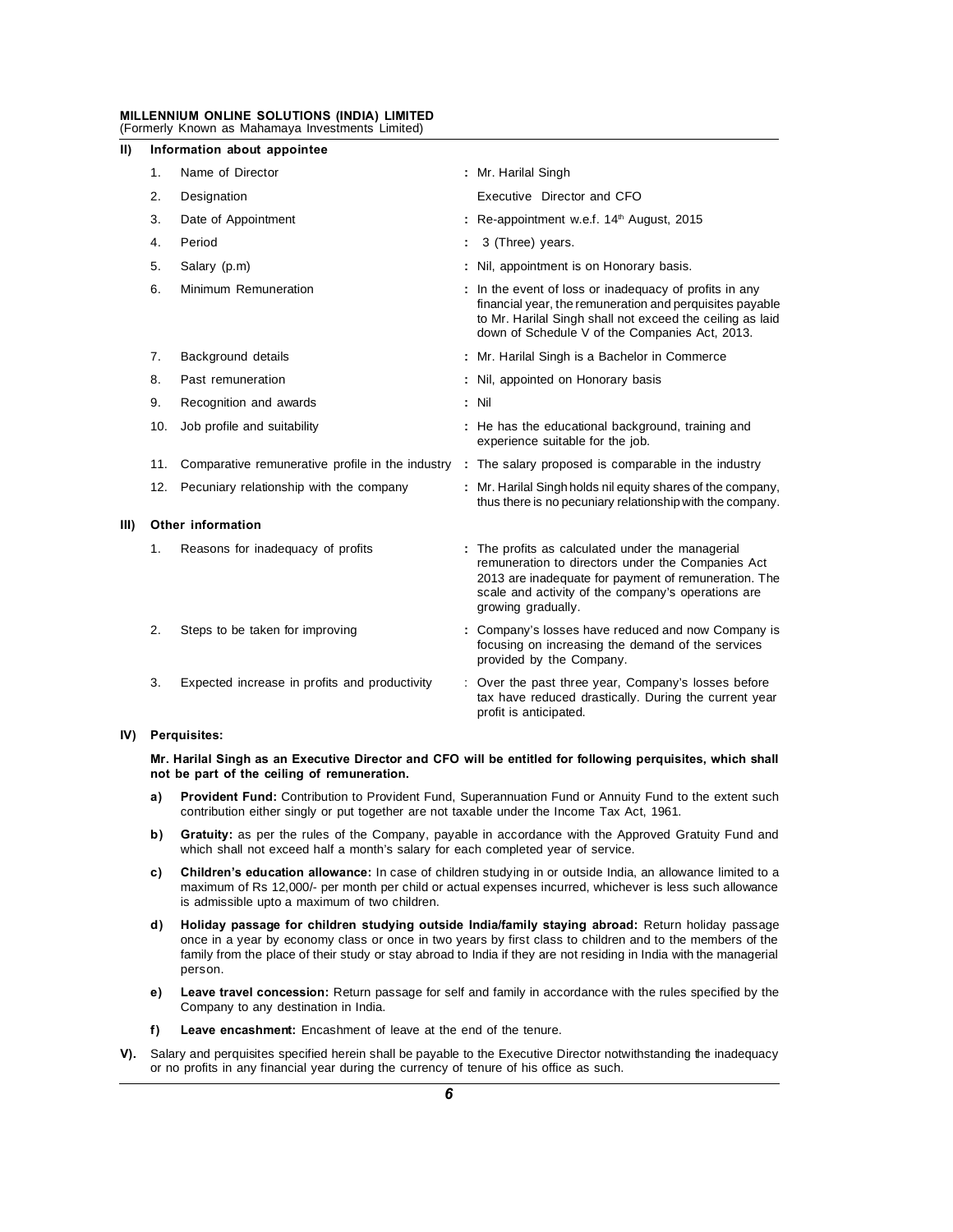- **The Executive Director shall not be paid any sitting fee for attending the meetings of the Board of Directors or committee thereof.** The Executive Director<br>committee thereof.<br>The Executive Director
- **THE EXECUTE DIRECT SHALL REPORT 2014-15**<br>
COMMITTED EXECUTIVE Director shall not be paid any sitting fee for attending the meetings of the Board of Directors or<br> **COMMITTED VII).** The Executive Director shall not become i The Executive Director shall not be paid any sitting fee for attending the meetings of the Board of Directors or<br>committee thereof.<br>The Executive Director shall not become interested or otherwise concerned directly or thro Company. VII). The Executive Director shall not become interested or otherwise concerned directly or through his wife or minor children in any selling agency of the Company as per the provisions of the Law in force as applicable to
- The Executive Director shall not become interested or otherwise concerned directly or through his wife or minor children in any selling agency of the Company as per the provisions of the Law in force as applicable to the C children in any selling agency of the Company as pe<br>Company.<br>The terms and conditions of the said re-appointment m<br>as it may, in its discretion deem fit, so as not to excee<br>2013, or any amendment hereafter in that regard.<br> VIII). The terms and conditions of the said re-appointment may be altered and/or varied from time to time by the board<br>as it may, in its discretion deem fit, so as not to exceed the limits specified in Schedule V of the Co

**VIII).** The terms and conditions of the said re-appointment may be altered and/or varied from time to time by the board as it may, in its discretion deem fit, so as not to exceed the limits specified in Schedule V of the as it may, in its discretion deem fit, so as not to exceed the limits specified in Schedule V of the Co<br>2013, or any amendment hereafter in that regard.<br>Mr. Harilal Singh satisfies all the conditions as set out in part I o Ecolo, or any amonalment neteater in that regard.<br>
Mr. Harilal Singh satisfies all the conditions as set out in part I of Schedule V as also under sub-section 13 of Section 196<br>
of the Companies Act, 2013 for being eligibl

Mr. Harilal Singh satisfies all the conditions as set out in part I of Schedule V as also under sub-section 13 of Section 196<br>of the Companies Act, 2013 for being eligible to be appointed as a Executive Director and CFO of of the Companies Act, 2013 for being eligible to be appointed as a Executive Director and CFO of the Company. He is<br>not disqualified for being appointed as Director in terms of Section 164 of the Companies Act, 2013.<br>The B not disqualified for being appointed as Director in terms of Section 164 of the Companies Act, 2013.<br>The Board of Directors are of the opinion that the appointment of Mr. Harilal Singh as Executive Director and CFO is in<br>t The Board of Directors are of the opinion that the apthe best interest of the Company and accordingly, members. The Company has also received notice isignifying his intention to propose the candidature of Ningh has been gi the best interest of the Company and accordingly, recommend the resolution as set in Item No. 3 for approval of the<br>members. The Company has also received notice under Section 160 of the Companies Act, 2013 from a member<br>s

members. The Company has also received notice under Section 160 of the Companies Act, 2013 from a member<br>signifying his intention to propose the candidature of Mr. Harilal Singh for the office of Director. A brief profile signifying his intention to propose the candidature of Mr. Harilal Singh for the office of Director. A brief profile of Mr. Harilal Singh has been given elsewhere in this Report.<br>Other than Mr. Harilal Singh, being appoint Singh has been given els<br>Other than Mr. Harilal Si<br>Company and their relativ<br>This Explanatory Stateme<br>Stock Exchange<br>Item 4

#### Item 4

Schipting and their Islames are sensember of interested, initiative of orientative, in the Islames of our at neutrities. See This Explanatory Statement may also be regarded as a disclosure under Clause 49 of the Listing ag 2015. By virtue of provisions of Section 161 of the Companies Act, 2013 read with Company on 31st March, 2015. By virtue of provisions of Section 161 of the Companies Act, 2013 read with Companies (Appointment of Qualifica **Item 4**<br>Mrs. Jayshree Gupta was appointed as an Additional Director by the Board of Directors of the Company on 31st March,<br>2015. By virtue of provisions of Section 161 of the Companies Act, 2013 read with Companies (Appo <u>Item\_4</u><br>Mrs. Jayshree Gup<br>2015. By virtue of<br>Qualification of Dir<br>the Company.<br>Also Mrs. Jayshree Mrs. Jayshree Gupta was appointed as an Additional Director by the Board of Directors of the Company on 31st March,<br>2015. By virtue of provisions of Section 161 of the Companies Act, 2013 read with Companies (Appointment o

2015. By virtue of provisions of Section 161 of the Companies Act, 2013 read with Companies (Appointment of Qualification of Directors) Rules, 2014, she would hold office only up to the date of ensuing Annual General Meeti Qualification of Directors) Rules, 2014, she would hold office only up to the date of ensuing Annual General Meeting of<br>the Company.<br>Also Mrs. Jayshree Gupta pursuant to provisions of Section 149(1), and all other applicab the Company.<br>Also Mrs. Jayshree Gupta pursuant to provisions of Section 149(1), and all other applicable<br>Act, 2013, The Companies (Appointment and Qualification of Directors) Rules, 2014, Clause 4<br>and any other applicable Also Mrs. Jayshree Gupta pursuant to provisions of Section 149(1), and all other applicable provisions of Companies<br>Act, 2013, The Companies (Appointment and Qualification of Directors) Rules, 2014, Clause 49 of the Listin

Act, 2013, The Companies (Appointment and Qualification of Directors) Rules, 2014, Clause 49 of the Listing Agreement,<br>and any other applicable law, appointed as Women Director in terms of Proviso II of Section 149 of the 2013 read with Companies (Appointment of Qualification of I<br>The Company has received notice under Section 160 of the<br>intention to propose the candidature of Mrs. Jayshree Gupta<br>Gupta has been given elsewhere in this Report The Company has received notice under Section 160 of the Companies Act, 2013 from a member signifying his / her<br>intention to propose the candidature of Mrs. Jayshree Gupta for the office of Director. A brief profile of Mrs

intention to propose the candidature of Mrs. Jayshree Gupta for the office of Director. A brief profile of Mrs. Jayshree Gupta has been given elsewhere in this Report. The resolution for appointing her as a Director of the Gupta has been given elsewhere in this Report. The resolution for appointing her as a l<br>forward to you to be passed as an Ordinary Resolution.<br>Mr. Neeraj Gupta is interested in the aforesaid resolution to the extent that t

to the extent that they being relatives of Mrs. Jayshree Gupta.<br>al Personnel of the Company / their relatives are, in any way,<br>ementioned resolution<br>**BY ORDER OF THE BOARD**<br>**FOR MILLENNIUM ONLINE SOLUTIONS (INDIA) LIMITED** FORMERLY KNOWN AS MAHAMAYA INVESTMENTS LIMITED<br>
(FORMERLY KNOWN AS MAHAMAYA INVESTMENTS LIMITED)<br>
SD/-<br>
NEERAJ GUPTA<br>
MANAGING DIRECTOR<br>DIN : 00073274 concerned or interested, financially or otherwise, in aforementioned resolution<br>
BY ORDER OF THE BOARD<br>
FOR MILLENNIUM ONLINE SOLUTIONS (INDIA) LIMITED<br>
(FORMERLY KNOWN AS MAHAMAYA INVESTMENTS LIMITED)<br>
PLACE : MUMBAI<br>
MAN BY ORDER OF THE BOARD<br>BY ORDER OF THE BOARD<br>DATE : 14<sup>TH</sup> AUGUST, 2015<br>PLACE : MUMBAI (FORMERLY KNOWN AS MAHAMAYA INVESTMENTS LIMITED)<br>PLACE : MUMBAI MANAGING DIRECTOR<br>MANAGING DIRECTOR TIONS (INDIA) LIMITED<br>TIONS (INDIA) LIMITED<br>WESTMENTS LIMITED)<br>NEERAJ GUPTA<br>MANAGING DIRECTOR<br>DIN : 00073274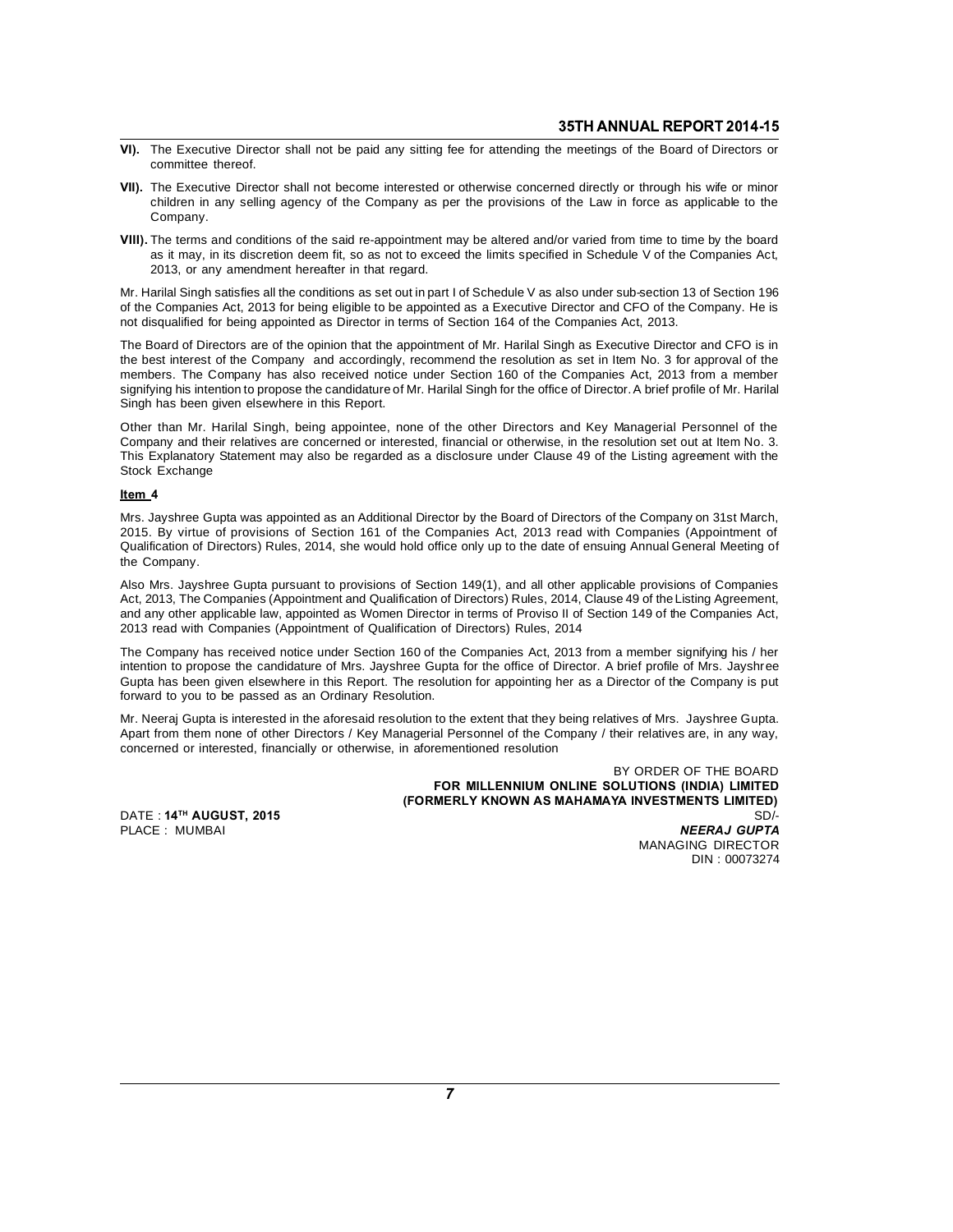# MILLENNIUM ONLINE SOLUTIONS (INDIA) LIMITED<br>(Formerly Known as Mahamaya Investments Limited) MILLENNIUM ONLINE SOLUTIONS (INDIA) LIMITED<br>(Formerly Known as Mahamaya Investments Limited)<br>Route Map for Annu



Route Map for Annual General Meeting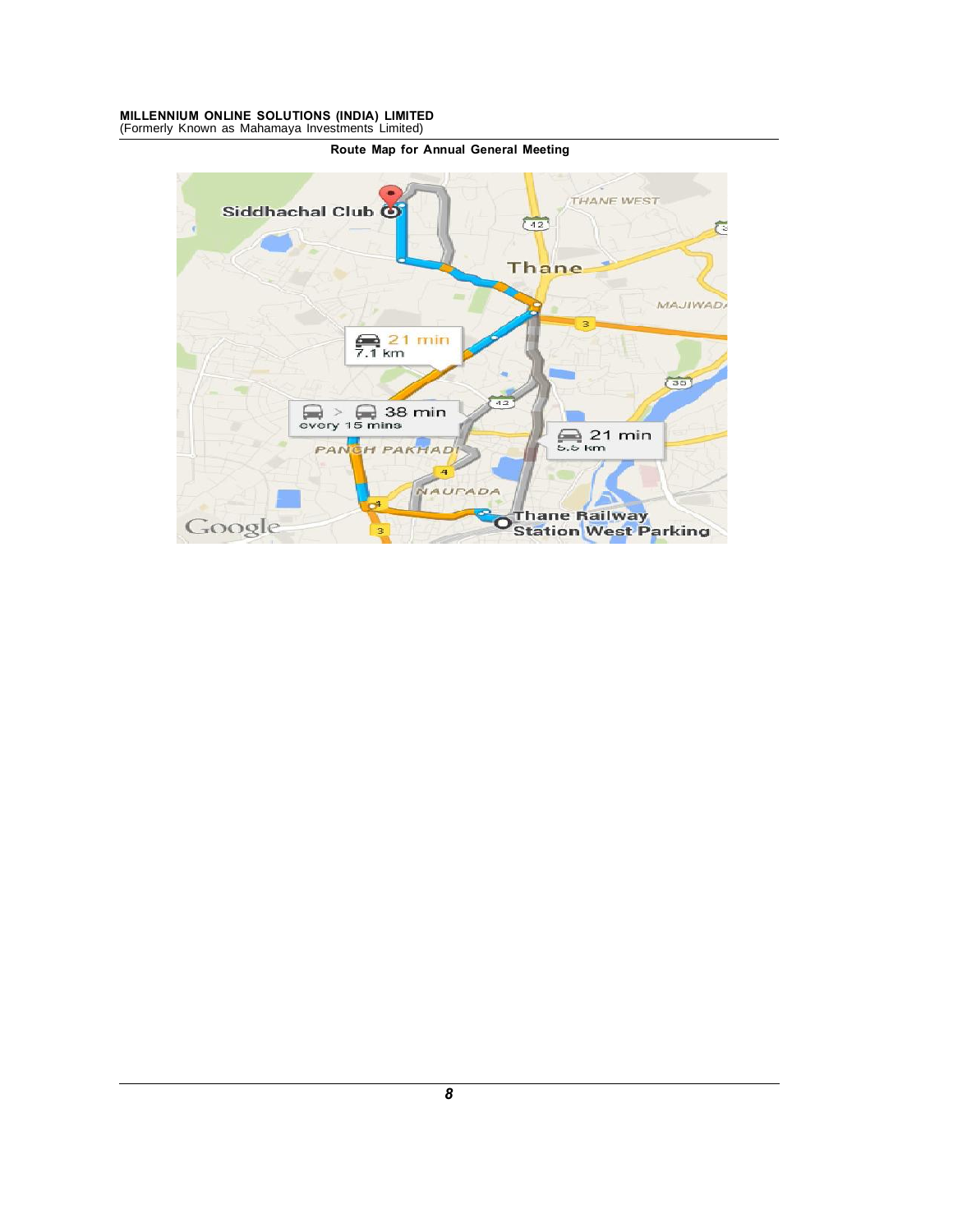# **SEPREMAN SERVE AND SETTLAN**<br>DIRECTORS' REPORT

## To, DIRECTORS' REP<br>The Members<br>MILLENNIUM ONLINE SOLUTIONS (INDIA) LIMITED<br>"Expressive Memory of Memory Investments Limited" (Formerly Known as Mahamaya Investments Limited) The Members<br>**MILLENNIUM ONLINE SOLUTIONS (INDIA) LIMITED**<br>(Formerly Known as Mahamaya Investments Limited)<br>Your Directors have great pleasure in presenting 35<sup>th</sup> ANNUAL REPORT along<br>Sheet and Profit And Loss Account, for

The Members<br>**MILLENNIUM ONLINE SOLUTIONS (INDIA) LIMITED**<br>**(Formerly Known as Mahamaya Investments Limited)**<br>Your Directors have great pleasure in presenting 35<sup>th</sup> ANNUAL REPORT along with the Consolidated Audited Balance Directors have great pleasure in presenting 35<sup>th</sup> ANNI<br>The financial Results are briefly indicated below:<br>The financial Results are briefly indicated below:

#### 1. FINANCIAL RESULTS

|                                                       |                   | (Amt in )      |  |
|-------------------------------------------------------|-------------------|----------------|--|
| <b>PARTICULARS</b>                                    | <b>YEAR ENDED</b> |                |  |
|                                                       | 31.03.2015        | 30.06.2014     |  |
| Total Income                                          | 3,00,000          | Nil            |  |
| <b>Total Expenditure</b>                              | 11,51,233         | 793,351        |  |
| Profit/(Loss) before Taxation                         | (8, 51, 233)      | (793, 51)      |  |
| <b>Extra Ordinary Items</b>                           | $\Omega$          | 0              |  |
| Profit/(Loss) after Extra Ordinary Items and Taxation | (8,51,233)        | (793,351)      |  |
| Profit/(Loss) Brought Forward                         | (2, 40, 30, 186)  | (23, 236, 835) |  |
| Balance carried to Balance Sheet                      | (2,48,81,419)     | (24,030,186)   |  |

#### 2. REVIEW OF OPERATIONS

loss of Rs 8,51,233/- during the current financial year. There were no business operations performed during the financial year. There<br>loss of Rs 8,51,233/- during the current financial year.<br>**DIVIDEND**<br>In view of losses your Directors do not recommend any dividend as such.<br>**FUTU** 

#### 3. DIVIDEND

#### 4. FUTURE PROSPECTS

**DIVIDEND**<br>In view of losses your Directors do not recommend any dividend as such.<br>**FUTURE PROSPECTS**<br>Company's business is of providing all kind of services relating to Information Technology (IT) .<br>The focus of the compa In view of losses your Directors do not recommend any dividend as such.<br> **FUTURE PROSPECTS**<br>
Company's business is of providing all kind of services relating to Information Technology (IT) .<br>
The focus of the company is to **FUTURE PROSPECTS**<br>Company's business is of provider<br>The focus of the company is towa<br>profitable from loss making.<br>TRANSFER OF UNCLAIMED D The focus of the company is towards increasing the demand of the services in the market and make the company<br>profitable from loss making.<br>**TRANSFER OF UNCLAIMED DIVIDEND TO INVESTOR EDUCATION AND PROTECTION FUND**<br>The provi

### 5. TRANSFER OF UNCLAIMED DIVIDEND TO INVESTOR EDUCATION AND PROTECTION FUND

Frie locas of the conservation<br>profitable from loss<br>TRANSFER OF UI<br>The provisions of S<br>paid last year<br>CONSERVATION

#### 6. CONSERVATION OF ENERGY-TECHNOLOGY ABSORPTION & FOREIGN EXCHANGE ETC

The provisions of Section 125(2) of the Companies Act, 2013 do not apply as there was no dividend declared and<br>paid last year<br>**CONSERVATION OF ENERGY-TECHNOLOGY ABSORPTION & FOREIGN EXCHANGE ETC**<br>The information pertaining paid last year<br> **CONSERVATION OF ENERGY-TECHNOLOGY ABSORPTION & FOREIGN EXCHANGE ETC**<br>
The information pertaining to conservation of energy, technology absorption, foreign exchange earnings and outgo<br>
as required under Sec Pala last year<br>
CONSERVATION OF ENERGY-TECHNOLOGY ABSORPTION<br>
The information pertaining to conservation of energy, technology at<br>
as required under Section 134 (3)(m) of the Companies Act, 2013 re<br>
Rules, 2014 is furnishe

#### 7. STATEMENT CONCERNING DEVELOPMENT AND IMPLEMENTATION OF RISK MANAGEMENT POLICY OF THE COMPANY

The Company has in place a mechanism to identify, assess, monitor and mitigate various risks to key business<br>The Company has in place a mechanism to identify, assess, monitor and mitigate various risks to key business<br>the Nates, 2014 IS Ramished as Almexate A to Blicetor 3 Report.<br> **STATEMENT CONCERNING DEVELOPMENT AND IMPLEMENTATION OF RISK MANAGEMENT POLICY**<br>
The Company has in place a mechanism to identify, assess, monitor and mitigate v The Company has in place a mechanism to identify, assess, monitor and mitigate various risks to key business objectives. Major risks identified by the businesses and functions are systematically addressed also discussed at The Company has in place a mechanism to identify, assess, monitor and mitigate various risks to key business<br>objectives. Major risks identified by the businesses and functions are systematically addressed also discussed at

The Company has in place a mechanism to identify, assess, monitor and mitigate various risks to key business<br>objectives. Major risks identified by the businesses and functions are systematically addressed alsodiscussed at<br> objectives. Major risks identified by the businesses and functions are systematically addressed al<br>the meetings of the Audit Committee and the Board of Directors of the Company.<br>The Company's internal control systems are c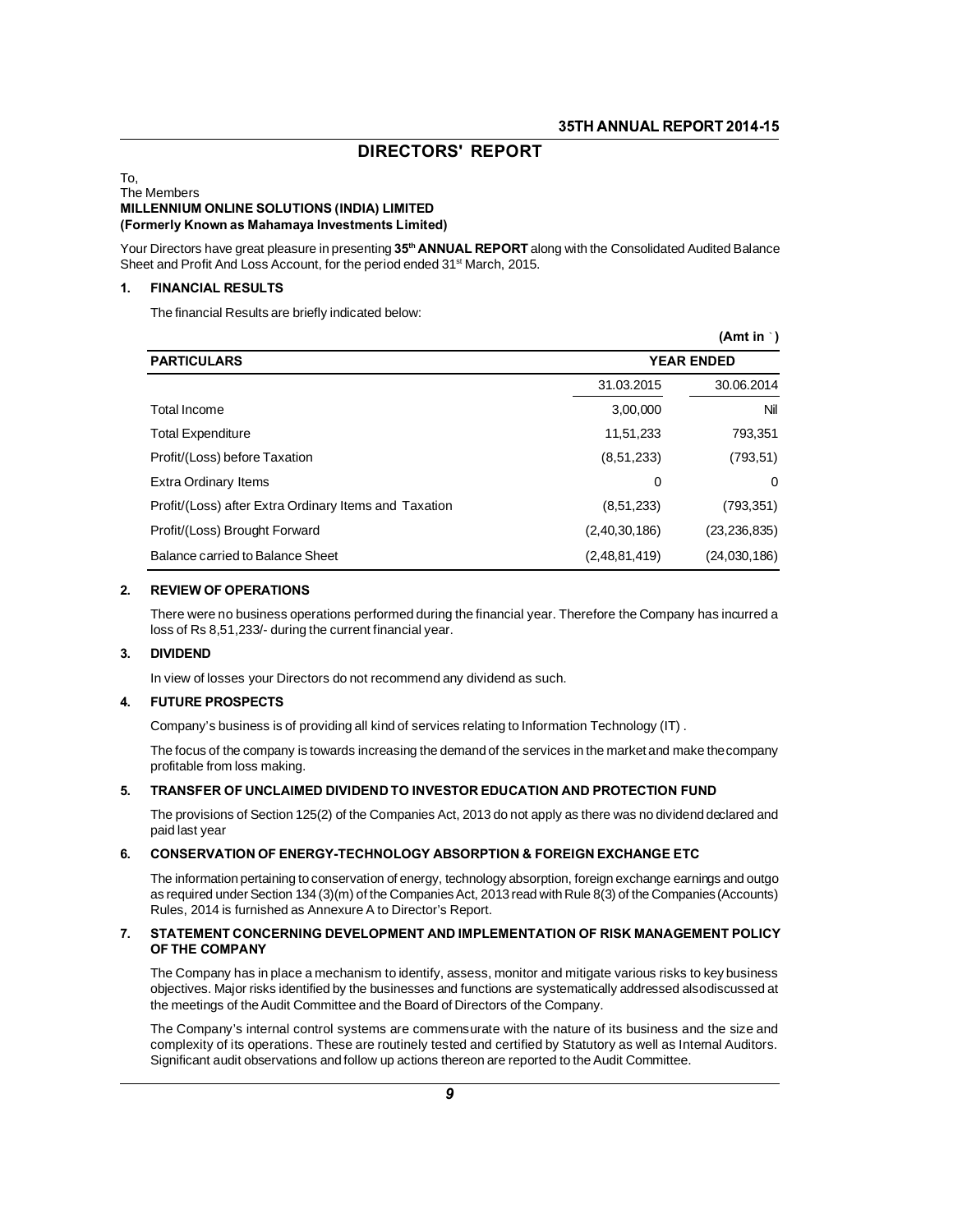# MILLENNIUM ONLINE SOLUTIONS (INDIA) LIMITED<br>(Formerly Known as Mahamaya Investments Limited)

## MILLENNIUM ONLINE SOLUTIONS (INDIA) LIMITED<br>(Formerly Known as Mahamaya Investments Limited)<br>8. DETAILS OF POLICY DEVELOPED AND IMPLEMEN 8. DETAILS OF POLICY DEVELOPED AND IMPLEMENTED BY THE COMPANY ON ITS CORPORATE SOCIAL **RESPONSIBILITY INITIATIVES**

ENNIUM ONLINE SOLUTIONS (INDIA) LIMITED<br>The Company as Mahamaya Investments Limited)<br>DETAILS OF POLICY DEVELOPED AND IMPLEMENTED BY THE COMPANY ON ITS CORPORATE SOCIAL<br>RESPONSIBILITY INITIATIVES<br>The Company is not required purity Khown as Manamaya Investments Limited)<br>DETAILS OF POLICY DEVELOPED AND IMPLEMENTED BY THE COMPANY ON ITS CORPORATE SOCIAL<br>RESPONSIBILITY INITIATIVES<br>The Company is not required to constitute a Corporate Social Respo **DETAILS OF POLICY DI<br>RESPONSIBILITY INITIJ**<br>The Company is not requ<br>purview of Section 135 o<br>social responsibility.<br>**PARTICULARS OF LO** RESPONSIBILITY INITIATIVES<br>The Company is not required to constitute a Corporate Social Responsibility Committee as it does notfall within<br>purview of Section 135 of the Companies Act, 2013 and hence it is not required to f

## **COMPANIES ACT, 2013** PARTICULARS OF LOANS, GUARANTEES OR INVESTMENTS MADE UNDER SECTION 186 OF THE<br>COMPANIES ACT, 2013<br>The particulars of loan made under Section 186 of the Companies Act, 2013 have been disclosed in note 7 of the<br>financial sta Social responsibility.<br>**PARTICULARS OF LC<br>COMPANIES ACT, 201**<br>The particulars of loan m<br>financial statement.

The particulars of loan made und<br>financial statement.<br>The particulars of investments n<br>6 of the financial statement.<br>The Company has not given any

The particulars of loan made under Section 186 of the Companies Act, 2013 have been disclosed in note 7 of the financial statement.<br>The particulars of loan made under Section 186 of the Companies Act, 2013 have been disclo financial statement.<br>The particulars of investments made under Section 186 of the Companies Act, 2013 have been disclosed in note<br>6 of the financial statement.<br>The Company has not given any guarantee.

#### 10. PARTICULARS OF CONTRACTS OR ARRANGEMENTS MADE WITH RELATED PARTIES

6 of the financial statement.<br>The Company has not given any guarantee.<br>**PARTICULARS OF CONTRACTS OR ARRANGEMENTS MADE WITH RELATED PARTIES**<br>The particulars of contracts or arrangements with related parties referred to in S The Company has not given any guarantee.<br>**PARTICULARS OF CONTRACTS OR ARRANGEMENTS MADE WITH RELATED PARTIES**<br>The particulars of contracts or arrangements with related parties referred to in Section 188(1), as prescribed i FIRE Company has not given any guarantee.<br>
The particulars of contracts or arrangements with related parties<br>
Form AOC - 2 of the rules prescribed under Chapter IX relating to<br>
Act, 2013, is appended as Annexure B to Direc

## 11. EXPLANATION OR COMMENTS ON QUALIFICATIONS, RESERVATIONS OR ADVERSE REMARKS OR The particulars of contracts or arrangements with related parties referred to in Section 188(1), as prescribed in<br>Form AOC - 2 of the rules prescribed under Chapter IX relating to Accounts of Companies under the Companies<br> **REPORTS** ACC, 2013, IS appended as Amiexate B to Briector's report.<br>EXPLANATION OR COMMENTS ON QUALIFICATIONS, RESERVATIONS OR ADVERSE REMARKS OR<br>DISCLAIMERS MADE BY THE AUDITORS AND THE PRACTICING COMPANY SECRETARY IN THEIR<br>REPORT EXPLANATION OR COMMENTS ON QUALIFICATIONS, RESERVATIONS OR ADVERSE REMATIONS DISCLAIMERS MADE BY THE AUDITORS AND THE PRACTICING COMPANY SECRETARY I<br>REPORTS<br>The auditors' report and secretarial auditors' report does not co

The auditors' report and secretarial auditors' report does not contain any qualifications, reservations or adverse<br>remarks. Report of the secretarial auditor is given as an annexure which forms part of this report.<br>**ANNUAL** 

### 12. ANNUAL RETURN

remarks. Report of the secretarial auditor is given as an annexure which forms part of this report.<br> **ANNUAL RETURN**<br>
The extracts of Annual Return pursuant to the provisions of Section 92 read with Rule 12 of the Companie

#### 13. NUMBER OF BOARD MEETINGS CONDUCTED DURING THE YEAR UNDER REVIEW

During the financial year, the Board had met five times (5) on 26<sup>th</sup> May, 2014; 14<sup>th</sup> August 2014, 28<sup>th</sup> August,2014,<br>14<sup>th</sup> November, 2014 and 14<sup>th</sup> February, 2015. The Solid Management and Administration) Rules, 2014 is full NUMBER OF BOARD MEETINGS CONDUCTED I<br>NUMBER OF BOARD MEETINGS CONDUCTED I<br>During the financial year, the Board had met five time<br>14<sup>th</sup> November, 2014 and 14<sup>th</sup> During the financial year, the Board had met five times (5) on 26<sup>th</sup> May, 2014; 14<sup>th</sup> August 2014, 28<sup>th</sup> August, 2014, 14<sup>th</sup> November, 2014 and 14<sup>th</sup> February, 2015.<br> **DIRECTORS RESPONSIBILITY STATEMENT**<br>
In terms of

### 14. DIRECTORS RESPONSIBILITY STATEMENT

- 14<sup>th</sup> November, 2014 and 14<sup>th</sup> February, 2015.<br> **DIRECTORS RESPONSIBILITY STATEMENT**<br>
In terms of Section 134(5) of the Companies Act, 2013 The Board of Directors of the Company hereby confirm:<br>
(i) That in the preparati **CTORS RESPONSIBILITY STATEMENT**<br>ms of Section 134(5) of the Companies Ac<br>That in the preparation of the annual accou<br>there has been no material departure.<br>That the selected accounting policies we
- (i) That in the preparation of the companies Act, 2013 The Board of Directors of the Company hereby confirm:<br>
(i) That in the preparation of the annual accounts, the applicable accounting standards have been followed and<br> ms of Section 134(5) of the Companies Act, 2013 The Board of Directors of the Company hereby confirm:<br>That in the preparation of the annual accounts, the applicable accounting standards have been followed and<br>there has bee That in the preparation of the annual accounts, the applicable accounting standards have been followed and<br>there has been no material departure.<br>That the selected accounting policies were applied consistently and the direc (ii) That the selected accounting policies were applied consistently and the directors made judgments and<br>estimates that are reasonable and prudent so as to give a true and fair view of the state of affairs of the<br>Company That the selected accounting policies were applied consistently and the directors made judgments and estimates that are reasonable and prudent so as to give a true and fair view of the state of affairs of the Company as at
- estimates that are reasonable and prudent so as to give a tru<br>Company as at March 31, 2015, and that of the profit of the Co<br>That proper and sufficient care has been taken for the maint<br>accordance with the provisions of th Company as at March 31, 2015, and that of the profit of the Company for the year ende<br>
(iii) That proper and sufficient care has been taken for the maintenance of adequate accordance with the provisions of the Companies Ac accordance with the provisions of the Companies Act, 2013, for safeguarding the assets of the Company and<br>for preventing and detecting fraud and other irregularities.<br>(iv) That the annual accounts have been prepared on a g
- 
- accordance with the provisions of the Companies Act, 2013, for sategrofor preventing and detecting fraud and other irregularities.<br>That the annual accounts have been prepared on a going concern b.<br>The Board has laid down i (iv) That the annual accounts have been prepared on a going concern basis. and<br>
(v) The Board has laid down internal financial controls to be followed by the company and that such internal<br>
financial controls are adequate That the annual accounts have been prepared on a going concerned The Board has laid down internal financial controls to be follow<br>financial controls are adequate and were operating effectively.<br>the directors had devised pr
- The Company has neither accepted nor renewed any deposits during the year under review.<br>
The Company has neither accepted nor renewed any deposits during the year under review.<br> **PARTICULARS OF REMUNERATION**

#### 15. DEPOSITS

### **16. PARTICULARS OF REMUNERATION**

**DEPOSITS**<br>The Company has neither accepted nor renewed any deposits during the year under review.<br>**PARTICULARS OF REMUNERATION**<br>No details as required under section 197 (12) of the Companies Act 2013 and Rule 5(2) of Comp The Company has neither accepted nor renewed any deposits during the year under review.<br> **PARTICULARS OF REMUNERATION**<br>
No details as required under section 197 (12) of the Companies Act 2013 and Rule 5(2) of Companies (Ap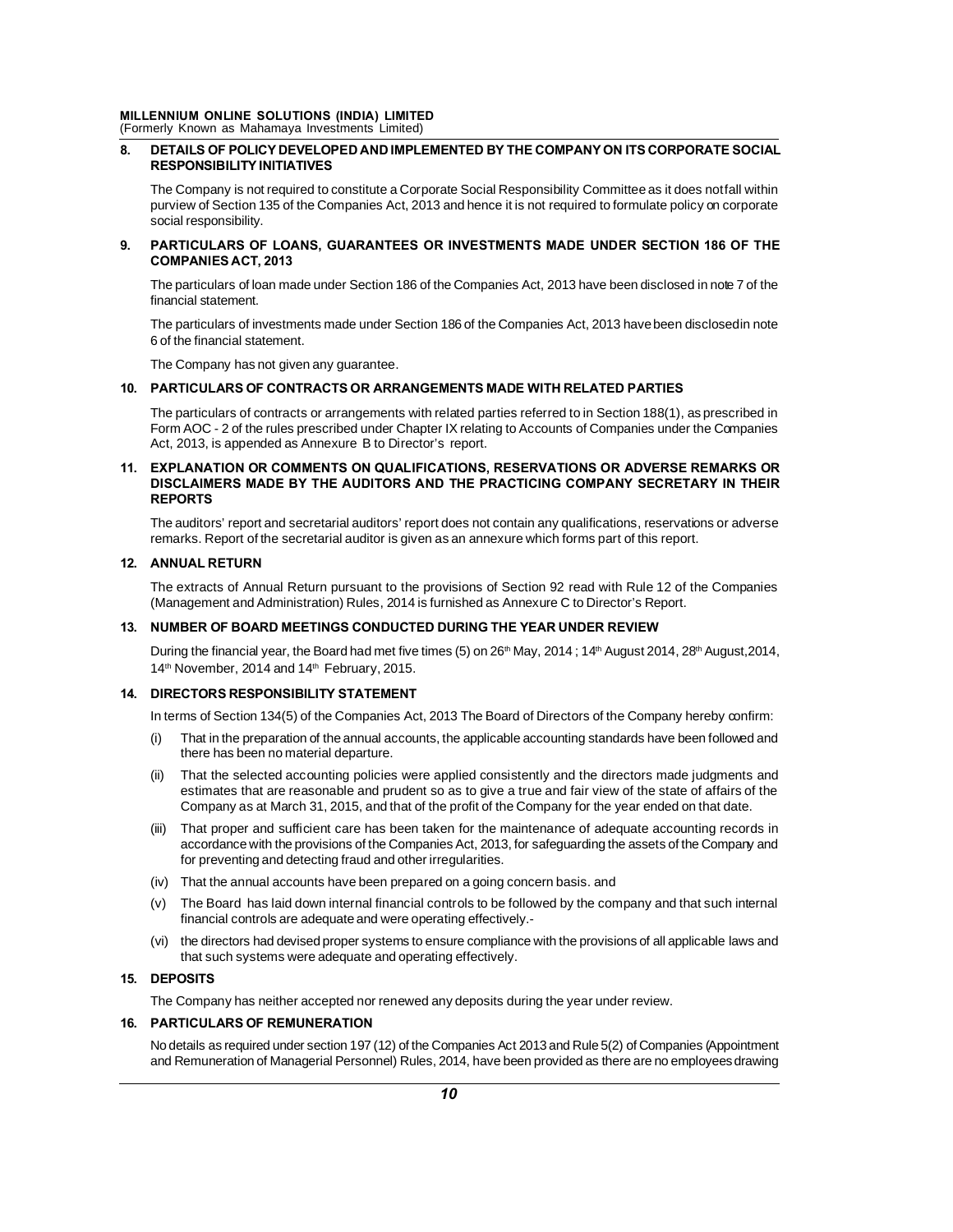remuneration in excess of the prescribed limits.<br>As the remuneration of Director's is nil, the information as required under section 197 (12) of the Companies Act **Example 19 STH ANNUAL REPORT 2014-15**<br>As the remuneration of Director's is nil, the information as required under section 197 (12) of the Companies Act<br>2013, the median salary paid to the employees of the company is at a **2014-15**<br>2013, the remuneration of Director's is nil, the information as required under section 197 (12) of the Companies Act<br>2013, the median salary paid to the employees of the company is at a comparative level with tha director's. remuneration in excess of the prescribed limits.<br>As the remuneration of Director's is nil, the information as required under section 197 (12) of the Companies Act<br>2013, the median salary paid to the employees of the compan

As the remuneration of Director's is nil, the information as required under section 197 (12) of the Companies Act<br>2013, the median salary paid to the employees of the company is at a comparative level with that paid to the 2013, the median salary paid to the employees of the company is at a comparative level with that paid to the director's.<br>The Nomination and Remuneration Committee of the Company has affirmed at its meeting held on February director's.<br>The Nomination and Remuneration Committee of the Company has affirmed at its meeting held on February 14,<br>2015 that the remuneration is as per the remuneration policy of the Company. The Policy of the Company o The Nomination and Remuneration Commit<br>2015 that the remuneration is as per the re<br>Directors' appointment and remuneration in<br>independence of a Director and other matt<br>Company's website: www.mosil.co<br>**DIRECTORS** Directors' appointment and remuneration including criteria for determining qualifications, positive attributes,<br>independence of a Director and other matters provided under sub-section (3) of section 178 is available on<br>Com

## 17. DIRECTORS

independence of a Director and other matters provided under sub-section (3) of section 178 is available on<br>Company's website: www.mosil.co<br>DIRECTORS<br>Mrs. Jayshree Gupta was inducted as an Additional Director on the Board o Company's website: www.mosil.co<br>
DIRECTORS<br>
Mrs. Jayshree Gupta was inducted as an Additional Director on the Board of the Company on 31<sup>st</sup> March, 2015,<br>
in order to comply with the provisions of Section 149 of the Compan **DIRECTORS**<br>Mrs. Jayshree Gupta was inducted as an Additional Director on the Board of the Company on 31<sup>st</sup> March, 2015,<br>in order to comply with the provisions of Section 149 of the Companies Act, 2013 requiring a listed Mrs. Jayshree Gupta was induin order to comply with the pro<br>have a woman Director. She wordereby recommends her approval.<br>forward for your approval.<br>Mr. Jethalal Goswami, resigne in order to comply with the provisions of Section 149 of the Companies Act, 2013 requiring a listed Company to have a woman Director. She would hold office till the conclusion of ensuing Annual General Meeting. Your Direct have a woman Director. She would hold office till the conclusion of ensuing<br>hereby recommends her appointment as Director of the Company ar<br>forward for your approval.<br>Mr. Jethalal Goswami, resigned from the office of Direc

hereby recommends her appointment as Director of the Company and resolution for her appointment is put<br>forward for your approval.<br>Mr. Jethalal Goswami, resigned from the office of Directorship with effect from 14<sup>th</sup> Augus forward for your approval.<br>Mr. Jethalal Goswami, resigned from the office of Directorship with effect from 14<sup>th</sup> August 2015. Your Directors<br>place their appreciation for the work done by him during his tenure.<br>The Board o Mr. Jethalal Goswami, resigned from the office of Directorship with effect from 14<sup>th</sup> August 2015. Your D<br>place their appreciation for the work done by him during his tenure.<br>The Board of Directors at their meeting held o place their appreciation for the work done by him during his tenure.<br>The Board of Directors at their meeting held on August 14, 2015 approved re-appointment of Mr. Harilal Singh as<br>Executive Director and CFO subject to app The Board of Directors at their meeting held on August 14, 2015 approved re-appointment of Mr. Harilal Singh as Executive Director and CFO subject to approval of Shareholders at ensuing Annual General Meeting of your Compa

Jayshree Gupta and Mr. Harilal Singh as Directors of the Company. Your Directors recommend their appointment.

#### 18. DECLARATION OF INDEPENDENT DIRECTORS

Company for a further period of three years commencing from August 14, 2015 to August 13, 2018.<br>The Company has received notice in writing from member along with requisite fee proposing candidature of Mrs.<br>Jayshree Gupta a The Independent Directors have submitted their disclosures to the Board that they fulfill all the requirements as

#### 19. AUDITORS

stipulated in Section 149(7) of the Companies Act, 2013 so as to qualify themselves to be appointedas Independent<br>Directors under the provisions of the Companies Act, 2013 and the relevant rules.<br>**AUDITORS**<br>M/s C.P.Jaria & stipulated in Section 149(7) of the Companies Act, 2013 so as to qualify themselves to be appointed as Independent<br>Directors under the provisions of the Companies Act, 2013 and the relevant rules.<br>AUDITORS<br>M/s C.P.Jaria & Directors under the provisions of the Companies Act, 2013 and the relevant rules.<br>**AUDITORS**<br>M/s C.P.Jaria & Co, Chartered Accountants, Mumbai registered with the Institute of Chartered Accountants of<br>India vide firm regis AUDITORS<br>M/s C.P.Jaria & Co, Chartered Accountants, Mumbai registered with the Institute of Chartered Accountants of<br>India vide firm registration no 104058W who were appointed as Statutory Auditors at their Annual General M/s C.P.Jaria & Co, Chartered Accountants, Mumbai registered with the Institute of Chartered Accountants of India vide firm registration no 104058W who were appointed as Statutory Auditors at their Annual General Meeting h M/s C.P. Jana & Co, Charlered Accountains, Munibal registered<br>India vide firm registration no 104058W who were appointed as Sta<br>held on 15<sup>th</sup> December, 2014 for the period of three (3) years. i.e fo<br>2017 subject to ratifi held on 15<sup>th</sup> December, 2014 for the period of three (3) years. i.e for the Annual General Meeting to be held in year 2017 subject to ratification at each Annual General Meeting. The Company has received letter from them

Meeting. The resolution for ratification of his appointment is put forward for your approval in the ensuing Annual General<br>Meeting.<br>INTERNAL AUDITORS<br>The company has appointed M/s Priyanka Patel, Chartered Accountant having firm re

#### 20. INTERNAL AUDITORS

The company has appointed M/s Priyanka Patel, Chartered Accountant having firm registration no 134011W as internal auditor of the company for financial year 2015-16.

## 21. SECRETARIAL AUDITOR

The company has appointed M/s Priyanka Patel, Chartered Accountant having firm registration no 134011W as<br>internal auditor of the company for financial year 2015-16.<br>SECRETARIAL AUDITOR<br>The Company has appointed M/s HS Ass The company has appointed M/s Priyanka Patel, Chartered Accountant having firm registration no 134011W as<br>internal auditor of the company for financial year 2015-16.<br>**SECRETARIAL AUDITOR**<br>The Company has appointed M/s HS A Internal auditor of the company for financial year 2015-16.<br>
SECRETARIAL AUDITOR<br>
The Company has appointed M/s HS Associates, Company Secretaries, as Secretarial Auditor of the Company to<br>
carry out the Secretarial Audit SECRETARIAL AUDITOR<br>The Company has appointed M/s HS Associates, Company Secretaries, as Secretarial Auditor of the Company to<br>carry out the Secretarial Audit for the Financial Year 2015-16 and to issue Secretarial Audit R The Company has appointed M/s HS A<br>carry out the Secretarial Audit for the<br>prescribed format under rules in terms<br>(Appointment and Remuneration of M<br>Annexure D to Director's Report.<br>**MANAGEMENT'S DISCUSSION AN** prescribed format under rules in terms of Section 204(1) of the Companies Act, 2013 and Rule 9 of the Companies<br>(Appointment and Remuneration of Managerial Personnel) Rules, 2014. Their report is appended to this report as

#### 22. MANAGEMENT'S DISCUSSION AND ANALYSIS REPORT

(Appointment and Remuneration of Managerial Personnel) Rules, 2014. I heir report is a<br>Annexure D to Director's Report.<br>**MANAGEMENT'S DISCUSSION AND ANALYSIS REPORT**<br>The Management's Discussion and Analysis Report for the

#### 23. CORPORATE GOVERNANCE

The Management's Discussion and Analysis Report for the year under review, as stipulated under Clause 49 of<br>the Listing Agreement with the Stock Exchanges in India, is annexed to this report.<br>**CORPORATE GOVERNANCE**<br>The Com The Management's Discussion and Analysis Report for the year under review, as stipulated under Clause 49 of<br>the Listing Agreement with the Stock Exchanges in India, is annexed to this report.<br>**CORPORATE GOVERNANCE**<br>The Com the Listing Agreement with the Stock Exchanges in India, is annexed to this report.<br> **CORPORATE GOVERNANCE**<br>
The Company is committed to maintaining the highest standards of Corporate Governance and adhering to the<br>
Corpor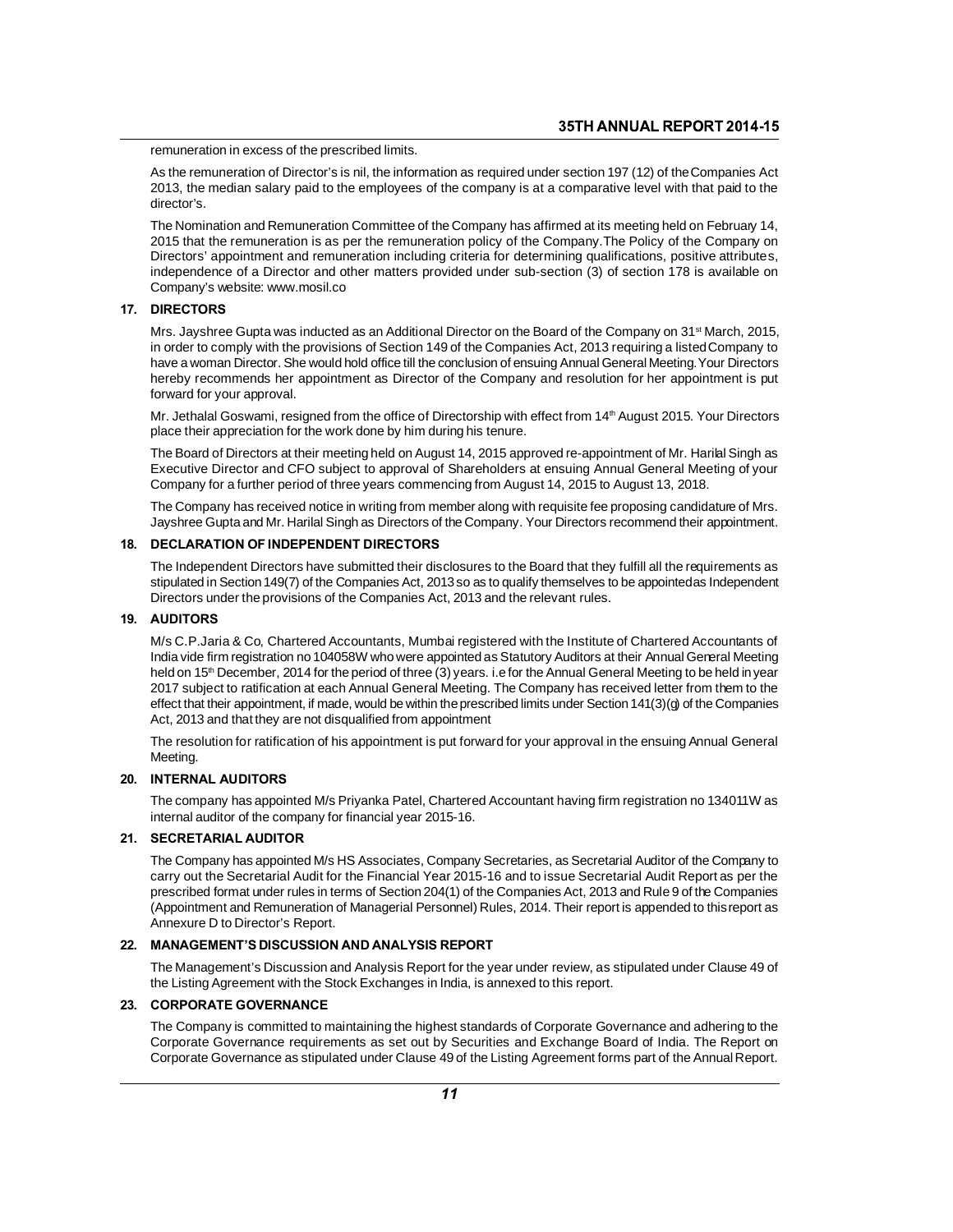# MILLENNIUM ONLINE SOLUTIONS (INDIA) LIMITED<br>(Formerly Known as Mahamaya Investments Limited) MILLENNIUM ONLINE SOLUTIONS (INDIA) LIMITED<br>(Formerly Known as Mahamaya Investments Limited)<br>The Certificate from the Auditor's confirming compliance

ENNIUM ONLINE SOLUTIONS (INDIA) LIMITED<br>nerly Known as Mahamaya Investments Limited)<br>The Certificate from the Auditor's confirming compliance with the conditions of Corporate Governanceas stipulated<br>under Clause 49 is also ENNIUM ONLINE SOLUTIONS (INDIA) LIMITED<br>herly Known as Mahamaya Investments Limited)<br>The Certificate from the Auditor's confirming compliance with the condition<br>under Clause 49 is also published elsewhere in this Annual Re

### 24. SUBSIDIARY JOINT VENTURES AND ASSOCIATE COMPANIES

The Certificate from the Auditor's confirming compliance with the conditions of Corporate Governanceas stipulated<br>under Clause 49 is also published elsewhere in this Annual Report.<br>**SUBSIDIARY JOINT VENTURES AND ASSOCIATE** I ne Certificate from the Auditor's confirming compilance with the conditions of Corporate Governanceas stipulated<br>under Clause 49 is also published elsewhere in this Annual Report.<br>**SUBSIDIARY JOINT VENTURES AND ASSOCIATE** under Clause 49 is also published elsewhere in this Annual Report.<br>**SUBSIDIARY JOINT VENTURES AND ASSOCIATE COMPANIES**<br>As on March 31, 2015, the Company does have a Indian subsidiary Company. Company has<br>financial statemen As on March 31, 2015, the Company does nave a Indian subsidiary Company. Company has prepared Consoldate<br>financial statement for the F.Y 2014-2015. The statement containing the salient feature of the financial statement of

#### 25. CORPORATE GOVERNANCE REPORT

financial statement for the F.Y 2014-2015. The statement containing the<br>a company's subsidiary is in Form AOC-1. is appended as Annexure<br>**CORPORATE GOVERNANCE REPORT**<br>The Company has obtained Corporate Governance Certifica CORPORATE GOVERNANCE REPORT<br>The Company has obtained Corporate Governance Certificate from M/s C. P. Jaria & Co. Chartered Accountants,<br>Surat, Statutory Auditors of the Company and is annexed hereto.<br>A separate Report on C Surat, Statutory Auditors of the Company and is annexed hereto.<br>A separate Report on Corporate Governance is also annexed hereto and marked as Annexure F to this Report.<br>DISCLOSURE OF COMPOSITION OF AUDIT COMMITTEE AND PRO

# A separate Report on Corporate Governa<br>**DISCLOSURE OF COMPOSITION OF A**<br>The Audit Committee consists of the follo<br>\*Mr. Nikunj Pancholi : Chairman<br>\*Mr. Girdharilal Khuha –Member

26. DISCLOSURE OF COMPOSITION OF AUDIT COMMITTEE AND PROVIDING VIGIL MECHANISM<br>The Audit Committee consists of the following members Two non-executive Director and One executive Director<br>\*Mr. Nikunj Pancholi : Chairman<br>\*Mr The Audit Committee consists of the following members Two non-executive Director and One executive Director<br>\*Mr. Nikunj Pancholi : Chairman<br>\*Mr. Girdharilal Khuha –Member<br>Mr. Neeraj Gupta : Member<br>\*Mr. Harilal Singh ceased

\*Mr. Nikunj Pancholi : Chairman<br>\*Mr. Girdharilal Khuha –Member<br>Mr. Neeraj Gupta : Member<br>\*Mr. Harilal Singh ceased to member of Audit Committee from 14th Februray, 2015.<br>\*Mr Jethalal Goswami resigned on 14<sup>th</sup> August ,2015 \*Mr. Girdharilal Khuha –Member<br>Mr. Neeraj Gupta : Member<br>\*Mr. Harilal Singh ceased to member of Audit Committee from 14th Februray, 2015.<br>\*Mr Jethalal Goswami resigned on 14<sup>th</sup> August ,2015, Mr. Nikunj Pancholi was appoin Mr. Neeraj Gupta : Member<br>\*Mr. Harilal Singh ceased to member of Audit Committee from 14th Februr<br>\*Mr Jethalal Goswami resigned on 14<sup>th</sup> August ,2015, Mr. Nikunj Pancho<br>Girdharilal Khuha was inducted as member on 14<sup>th</sup> A The above composition of the Audit Committee from 14th Februray, 2015.<br>\*Mr. Harilal Singh ceased to member of Audit Committee from 14th Februray, 2015.<br>\*Mr Jethalal Goswami resigned on 14<sup>th</sup> August, 2015, Mr. Nikunj Panch "Mr. Harilal Singh ceased to member of Audit"<br>"Mr Jethalal Goswami resigned on 14<sup>th</sup> Augu<br>Girdharilal Khuha was inducted as member of<br>The above composition of the Audit Committe<br>Girdharilal Khuha who form the majority.<br>Th

"Mr Jethalal Goswami resigned on 14" August ,2015, Mr. Nikunj Pancholi was appointed as chairman and Mr<br>Girdharilal Khuha was inducted as member on 14" August, 2015<br>The above composition of the Audit Committee consists of Girdharilal Khuha was inducted as member on 14" August, 2015<br>The above composition of the Audit Committee consists of independent Directors viz., Mr. Nikunj Pancholi and<br>Girdharilal Khuha who form the majority.<br>The Company The above composition of the Audit Committee consists of independent Directors viz., Mr. Nikunj Pancholi and<br>Girdharilal Khuha who form the majority.<br>The Company has established a vigil mechanism policy to oversee, the gen Girdharilal Khuha who form the majority.<br>The Company has established a vigil mechanism policy to oversee, the genuine concerns expressed by the<br>employees and other Directors. The Company has also provided adequate safeguar The Company has established a vigil mechanism policy to oversee, the genuine concerns expressed by the employees and Directors who express their concerns. The Company has also provided direct access to the chairman of Audit Committee on reporting issues concerning the interests of co employees and the Company. The Vigil Mec Vigil Mechanism Policy is available at the website of the company: www.mois<br> **Annual evaluation by the Board**<br>
The evaluation framework for assessing the performance of Directors comp<br>
i. Attendance of Board Meetings and B

#### 27. Annual evaluation by the Board

- 
- 
- **Annual evaluation by the Board**<br>The evaluation framework for assessing the performance<br>i. Attendance of Board Meetings and Board Committee<br>ii. Quality of contribution to Board deliberations<br>iii. Strategic perspectives or
- The evaluation framework for assessing the performance of Directors comprises of the following key are<br>i. Attendance of Board Meetings and Board Committee Meetings<br>ii. Quality of contribution to Board deliberations<br>iii. St
- 
- iv. Attendance of Board Meetings and Board Committee Meetings<br>
ii. Quality of contribution to Board deliberations<br>
iii. Strategic perspectives and feedback going beyond information provided by the management<br>
v. Commitment iii. Strategic perspectives or inputs regarding future growth of Company and its performance<br>iv. Providing perspectives and feedback going beyond information provided by the management<br>v. Commitment to shareholder and othe Strategic perspectives or inputs regarding future growth of Company and its performance<br>Providing perspectives and feedback going beyond information provided by the management<br>Commitment to shareholder and other stakeholde Vi. The evaluation involves Self-Evaluation by the Board Member and subsequently assessment by the Board<br>of Directors. A member of the Board will not participate in the discussion of his / her evaluation.<br>**COMMITTEES OF TH**

**28. COMMITTEES OF THE BOARD**<br>
During the year, in accordance with the Comp<br>
There are currently three Committees of the I.<br>
1. Audit Committee<br>
II. Nomination and Remuneration Committe vi. The evaluation involves Self-Evaluation by the Board Member<br>of Directors. A member of the Board will not participate in the d<br>**COMMITTEES OF THE BOARD**<br>During the year, in accordance with the Companies Act, 2013, the B Formin 1999 of the South During the year, in accordance with the Companies Act, it<br>There are currently three Committees of the Board, as for<br>I. Audit Committee<br>III. Stakeholders' Relationship Committee<br>III. Stakeholders' R There are currently three Committees of the Board, and There are currently three Committees of the Board, and Remuneration Committee<br>II. Nomination and Remuneration Committee<br>III. Stakeholders' Relationship Committee<br>Detai

- 
- 
- 

I. Audit Committee<br>II. Nomination and Remuneration Committee<br>III. Stakeholders' Relationship Committee<br>Details of all the Committees along with their charters, composition and meetings held during the year, are provided<br>in II. Nomination and Remuneration Committee<br>III. Stakeholders' Relationship Committee<br>Details of all the Committees along with their charters, composition and meetin<br>in the "Report on Corporate Governance", a part of this An

#### 29. OTHER DISCLOSURES

The company does not have any Employees Stock Option Scheme in force and hence particulars are not furnished, as the same are not applicable. in the "Report on Corporate Governance", a part of this Annual Report.<br> **OTHER DISCLOSURES**<br>
The company does not have any Employees Stock Option Scheme in force and hence particulars are not<br>
furnished, as the same are no

## 30. REGISTERED OFFICE: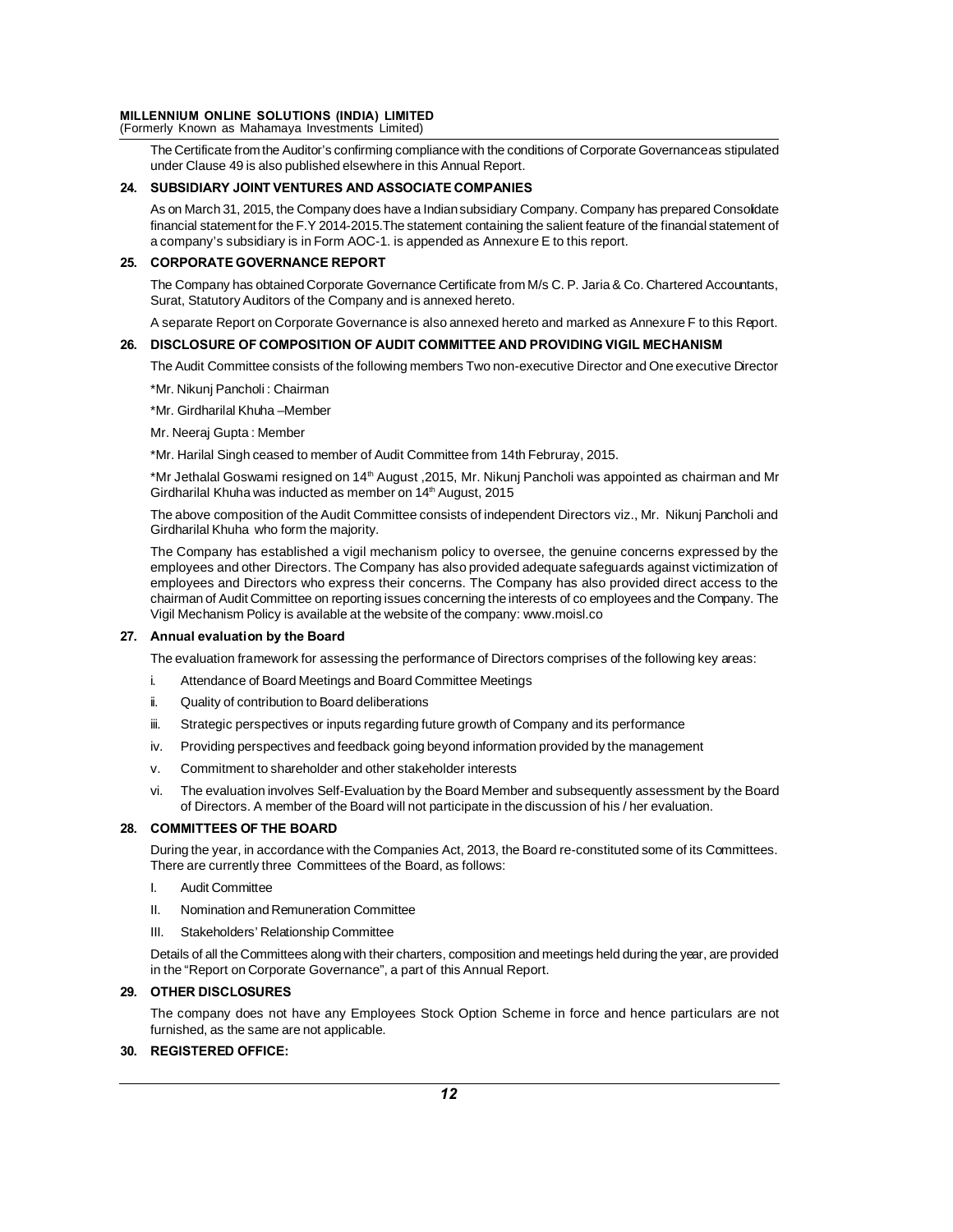**35TH ANNUAL REPORT 2014-15**<br>The registered office of the company is shifted with the approval of the Board obtained in the meeting dated 14<sup>th</sup><br>August, 2015 from Flat No.53, 5<sup>th</sup> Floor, Building No.11, Vijay Vilas Tores **Maharashtra 400615.to Office No 11:1st Floor, Kris Korner Commercial Plaza, Opp Saraswati Vidhyalya, Behind Muchhala College, G B Road, Thane (W), Mumbai, Maharashtra 400615.to Office No 11:1st Floor, Kris Korner Commerci 35TH ANNUAL REPORT 2014-15**<br>The registered office of the company is shifted with the approval of the Board obtained in the meeting dated 14<sup>th</sup><br>August, 2015 from Flat No.53, 5<sup>th</sup> Floor, Building No.11, Vijay Vilas Tores August, 2015 from Flat No.53, 5<sup>th</sup> Floor, Building No.11, Vijay Vilas Tores Building, GB Road, Kaveser Thane<br>Maharashtra 400615.to Office No 11:1ª Floor, Kris Korner Commercial Plaza, Opp Saraswati Vidhyalya, Behind<br>Muchh

## 31. PREFERENTIAL ISSUE:

Maharashtra 400615.to Office No 11:1<sup>s</sup> Floor, Kris Korner Commercial Plaza, Opp Saraswati Vidhyalya, Behind<br>Muchhala College, G B Road, Thane (W), Mumbai, Maharashtra-400615.<br>**PREFERENTIAL ISSUE**:<br>The Company allotted 20, muchiala College, G B Road, Thane (W), Mumbal, Maharashtra-400615.<br> **PREFERENTIAL ISSUE**:<br>
The Company allotted 20,00,000 equity shares of Rs 10 each on preferential bases on to<br>
to terms and condition of SEBI (Issue of Ca The Company allotted 20,00,000 equity shares of Rs 10 each on preferential bases on 27th January, 2015,pursuant<br>to terms and condition of SEBI ( Issue of Capital and Disclosure Requirement) Regulation 2009 & special<br>resolu

## 32. UTILIZATION OF PREFERENTIAL ISSUE PROCEEDS:

to terms and condition of SEBI (ISsue of Capital and Disclosure Requirement) Regulation 2009 & special<br>resolution passed in the Annual General Meeting held on 15th December, 2014.<br>**UTILIZATION OF PREFERENTIAL ISSUE PROCEED** resolution passed in the Annual General Meeting held on 15th December,<br> **UTILIZATION OF PREFERENTIAL ISSUE PROCEEDS:**<br>
During the financial year 2014-2015 the company had raised an amount ag<br>
preferential issue of equity s During the financial year 2014-2015 the company had raised an amount aggregating to Rs. 2,00,00,000 by way of<br>preferential issue of equity shares. The Company has utilized whole amount i.e Rs. 2,00,00,000 /- , by giving lo

### 33. SUBDIVISION OF SHARE CAPITAL:

preferential issue of equity shares. The Company has utilized whole amount i.e Rs. 2,00,00,000/- , by giving loan<br>to subsidiary Company as per the object mentioned in the offer letter.<br>**SUBDIVISION OF SHARE CAPITAL:**<br>The C to subsidiary Company as per the object ments<br>
33. SUBDIVISION OF SHARE CAPITAL:<br>
The Company has subdivided its existing share<br>
500,19,510 equity shares of Rs.1 each w.e.f 31<br>
approval on 15<sup>th</sup> December, 2014.<br>
34. AMALG 500,19,510 equity shares of Rs.1 each w.e.f 31<sup>st</sup> March, 2015 for which the Company has obtained shareholders<br>approval on 15<sup>th</sup> December, 2014.<br>34. **AMALGAMATION OF COMPANY**<br>The Board of Directors had approved the propos

500,19,510 equity shares of Rs.1 each w.e.f 31<sup>st</sup> March, 2015 for which the Company has obtained shareholders<br>approval on 15<sup>th</sup> December, 2014.<br>**AMALGAMATION OF COMPANY**<br>The Board of Directors had approved the proposal o approval on 15" December, 2014.<br>**AMALGAMATION OF COMPANY**<br>The Board of Directors had approved the proposal of Amalgamation of the Company with Millennium Online (India)<br>Limited and therefore the Company had filed an applic **AMALGAMATION OF COMPA<br>The Board of Directors had appr<br>Limited and therefore the Comp<br>2014 for obtaining inprincipal approcess was commenced.<br>ACKNOWLEDGEMENTS** Limited and therefore the Company had filed an application with Bombay Stock Exchange (BSE) on 1<sup>st</sup> February,<br>2014 for obtaining inprincipal approval. However BSE has not granted required approval and hence noamalgamation

### 35. ACKNOWLEDGEMENTS

2014 for obtaining inprincipal approval. However BS<br>process was commenced.<br>**ACKNOWLEDGEMENTS**<br>Your Company wishes to sincerely thank all the cu<br>for their continuing support and co-operation.<br>Your Directors express their ap

**ACKNOWLEDGEMENTS**<br>Your Company wishes to sincerely thank all the customers, commercial banks, financial institution, creditors etc.<br>for their continuing support and co-operation.<br>Your Directors express their appreciation The company wishes to sincerely thank all the customers, commercial banks, financial institution, creditors etc.<br>for their continuing support and co-operation.<br>Your Directors express their appreciation for the dedicated an Your Company wishes to sincerely thank all the customers, commer<br>for their continuing support and co-operation.<br>Your Directors express their appreciation for the dedicated and sinc<br>the company and also sincerely thank the endered by the employees of<br>BY ORDER OF THE BOARD<br>BY ORDER OF THE BOARD<br>DLUTIONS (INDIA) LIMITED<br>A INVESTMENTS LIMITED)

FOR MILLENNIUM ONLINE SOLUTIONS (INDIA) LIMITED (FORMERLY KNOWN AS MAHAMAYA INVESTMENTS LIMITED) Hom the contrided support and co-operation extended by them:<br>
FOR MILLENNIUM ONLINE SOLUTIONS (INDIA) LIMITED<br>
(FORMERLY KNOWN AS MAHAMAYA INVESTMENTS LIMITED)<br>
DATE : 14™ AUGUST, 2015<br>
PLACE : MUMBAI MANAGING DIRECTOR<br>
M FOR MILLENNIUM ONLINE SOLUTIONS (INDIA) LIMITED<br>(FORMERLY KNOWN AS MAHAMAYA INVESTMENTS LIMITED<br>SD/-<br>PLACE : MUMBAI MANAGING DIRECTOR<br>DIN:00073274

SD/-<br>NEERAJ GUPTA DIN:00073274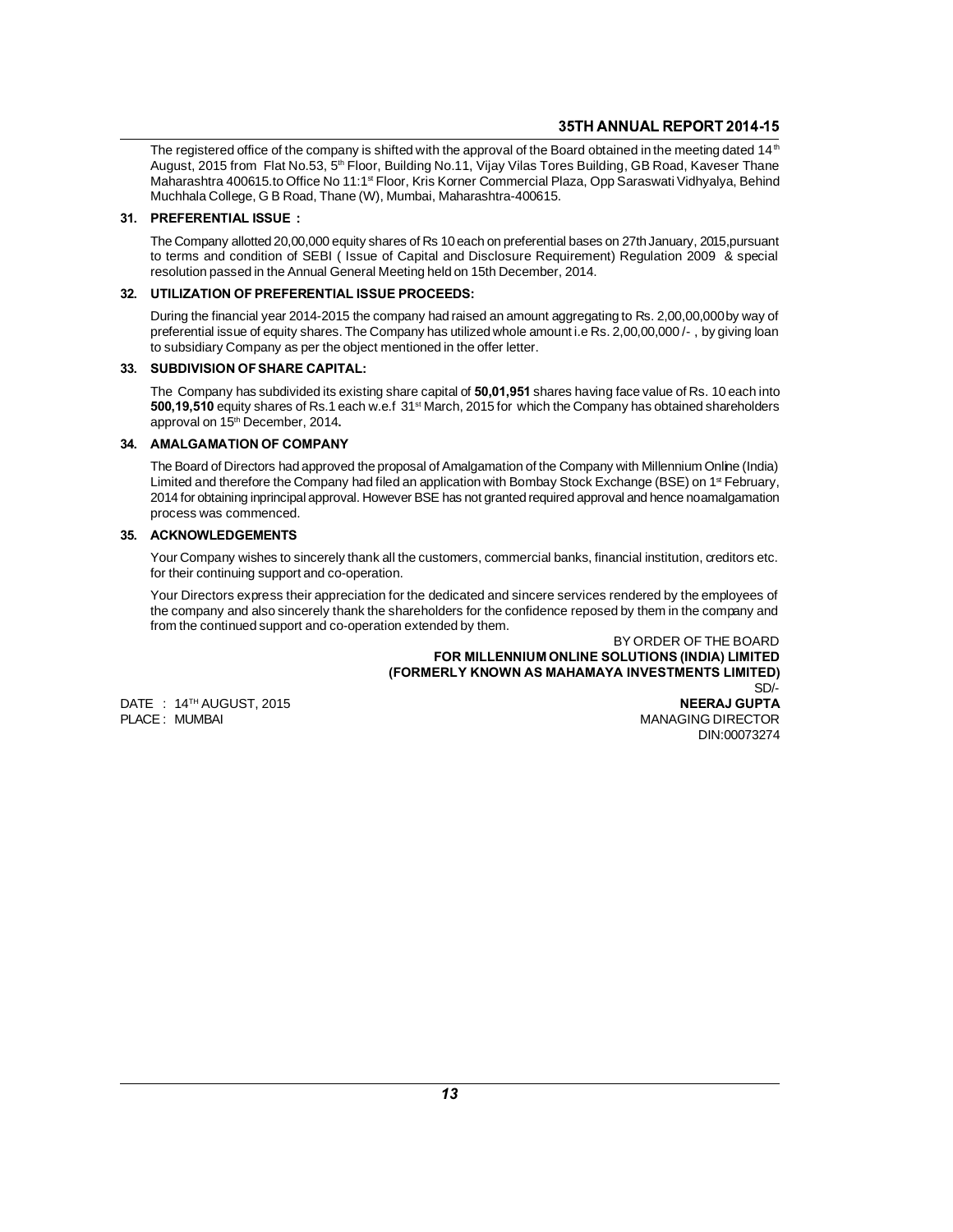# MILLENNIUM ONLINE SOLUTIONS (INDIA) LIMITED<br>(Formerly Known as Mahamaya Investments Limited) MILLENNIUM ONLINE SOLUTIONS (INDIA) LIMITED<br>(Formerly Known as Mahamaya Investments Limited)<br>ANNEXURE A TO THE DIRECTORS' REPORT MILLENNIUM ONLINE SOLUTIONS (INDIA) LIMITED<br>
(Formerly Known as Mahamaya Investments Limited)<br>
ANNEXURE A TO THE DIRECTORS' REPORT FOI<br>
Information pursuant to the Companies (Accounts) Rules, 2014.<br>
A. CONSERVATION OF ENER

## ANNEXURE A TO THE DIRECTORS' REPORT FOR THE YEAR ENDED 31ST MARCH 2015.

## **CONSERVATION OF ENERGY**

ANNEXURE A TO THE DIRECTORS' REPORT FOR THE YEAR ENDED 31<sup>st</sup> MARCH 2015.<br>
Ination pursuant to the Companies (Accounts) Rules, 2014.<br> **CONSERVATION OF ENERGY**<br>
The Company continued to give major emphasis for conservation nation pursuant to the Companies (Accounts) Rules, 2014.<br>**CONSERVATION OF ENERGY**<br>The Company continued to give major emphasis for conservation of Energy, and various measures were taken<br>towards achieving the same. The Eff ration parsuant to the companies (Accounts) Kules, 2014.<br> **CONSERVATION OF ENERGY**<br>
The Company continued to give major emphasis for conservation of Energy, and various measures were taken<br>
towards achieving the same. The The Company continued to give major emphasis for correctional The Company continued to give major emphasis for correctional achieving the same. The Efficiency of Energy achieve effective conservation of energy. The signifi 2. towards achieving the same. The Efficiency of Energy Utilization is monitored at the corporate level, in order to<br>achieve effective conservation of energy. The significant Energy Conservation measures during the year we

- 
- 2. Use of transparent roof sheets wherever possible to make use of natural lighting<br>3. switching off machines / equipment when not in use<br>4. Creating awareness among employees about the necessity of energy conservation
- 
- 1. Use of Energy Efficient Lighting systems<br>2. Use of transparent roof sheets wherever possible to make use of natural lighting<br>3. switching off machines / equipment when not in use<br>4. Creating awareness among employees ab 3. switching off machines / equipment when not in use<br>4. Creating awareness among employees about the necessity of energy conser<br>**Technology Absorption:**<br>Not applicable in view of the nature of activities carried on by the

#### **B** Technology Absorption:

#### **Research and Development (R&D):**

Not applicable in view of the nature of activities carried on by the Company<br>
Research and Development (R&D):<br>
The focus of R&D is to progressively achieve self-reliance, R&D is a continuous process and is closely linked w Not applicable in view of the nature of activities carrie<br>**Research and Development (R&D):**<br>The focus of R&D is to progressively achieve self-relia<br>the various operations of the Company.<br>**Foreign Exchange Earnings and Outg** the various operations of the Company.

There were no foreign exchange earnings for the relevant financial Year as there were no business activities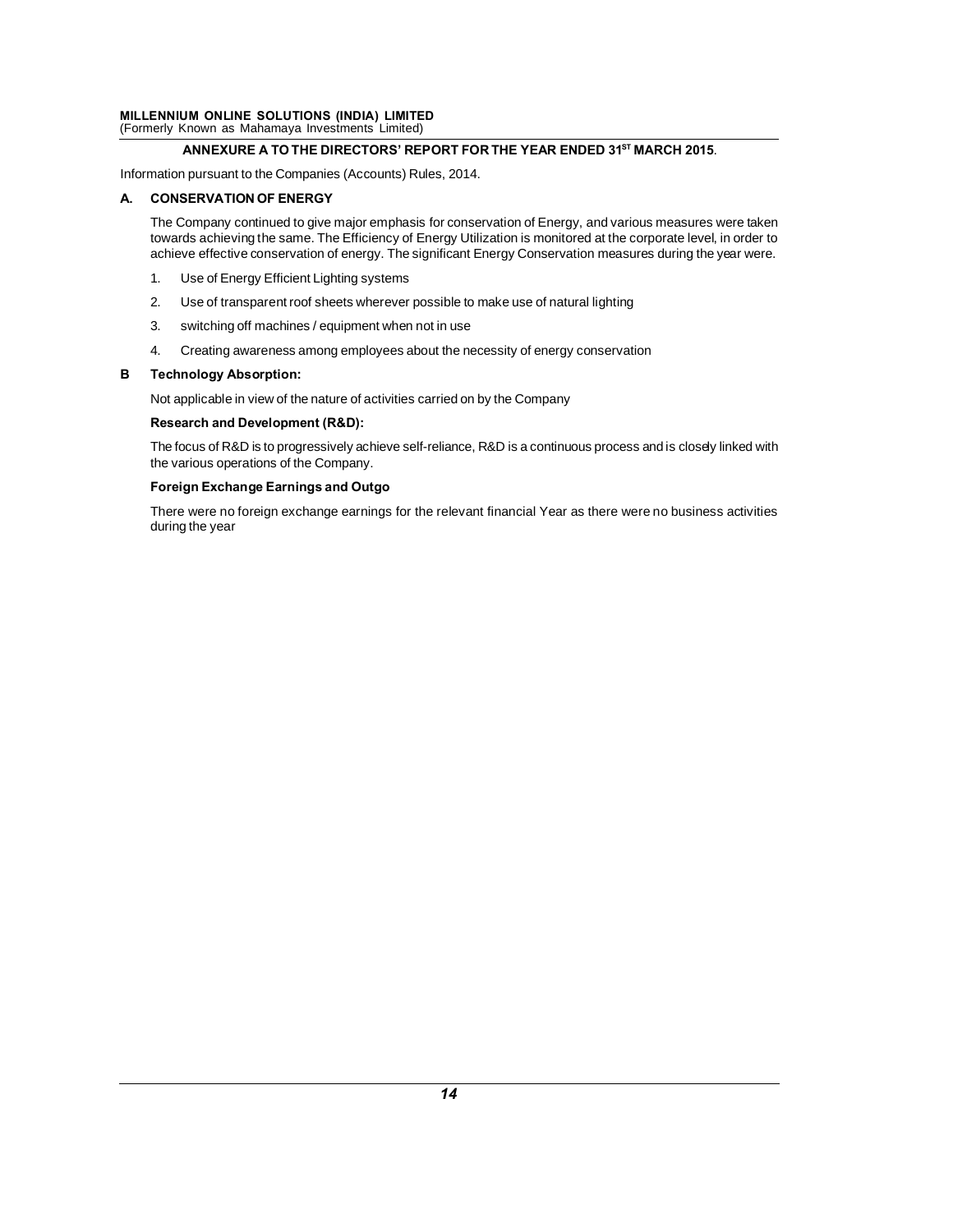## **ANNEXURE B TO THE DIRECTORS' REPORT**

## FORM NO. AOC - 2

[Pursuant to clause (h) of sub-section (3) of section 134 of the Companies Act, 2013 and Rule 8(2) of the **Companies(Accounts) Rules, 2014]** 

Form for disclosure of particulars of contracts / arrangements entered into by Millennium Online Solutions (India) Limited with the related parties referred to in sub-section (1) of section 188 of the Companies Act, 2013<br>including certain arms-length transactions under third proviso thereto.<br>1. Details of contracts or arrangeme including certain arms-length transactions under third proviso thereto.

1. Details of contracts or arrangements or transactions not at arm's length basis: **Details of contracts or arrangements or transactions not at arr**<br>(a) Name(s) of the related party and nature of relationship<br>(b) Nature of contracts/arrangements/transactions<br>(c) Duration of the contracts / arrangements/t

- (a) Name(s) of the related party and nature of relationship<br>(b) Nature of contracts/arrangements/transactions<br>(c) Duration of the contracts / arrangements/transactions
- 
- (c) Duration of the contracts / arrangements/t<br>(d) Salient terms of the contracts or arrangem<br>(e) Justification for entering into such contrac<br>(f) date(s) of approval by the Board<br>(g) Amount paid as advances, if any
- (a) Name(s) of the related party and nature of relationship<br>
(b) Nature of contracts/arrangements/transactions<br>
(c) Duration of the contracts or arrangements or transactions including the value, if any<br>
(e) Justification f (b) Nature of contracts/arrangements/transactions<br>
(c) Duration of the contracts / arrangements/transactions<br>
(d) Salient terms of the contracts or arrangements or transactions including the value, if a<br>
(e) Justification
- 
- 
- 
- (d) Salient terms of the contracts or arranger<br>(e) Justification for entering into such contraction<br>(f) date(s) of approval by the Board<br>(g) Amount paid as advances, if any<br>(h) Date on which the special resolution was (e) Justification for entering into such contracts or arrangements or transactions<br>
(f) date(s) of approval by the Board<br>
(g) Amount paid as advances, if any<br>
(h) Date on which the special resolution was passed in general date(s) of approval by the Board<br>Amount paid as advances, if any<br>Date on which the special resolution<br>first proviso to section 188<br>ails of material contracts or arrangen 2. Details of material contracts or arrangement or transactions at arm's length basis<br>
2. Details of material contracts or arrangement or transactions at arm's length basis<br>
2. Details of material contracts or arrangement (h) Date on which the special resolution was passed in general meeting as required under<br>first proviso to section 188<br>Details of material contracts or arrangement or transactions at arm's length basis<br>(a) Name(s) of the re
- first proviso to section 188<br>Details of material contracts or arrangement or transactions<br>(a) Name(s) of the related party and nature of relationship<br>(b) Nature of contracts/arrangements/transactions<br>(c) Duration of the co
	-
	- (b) Nature of contracts/arrangements/transactio<br>(c) Duration of the contracts / arrangements/tran<br>(d) Salient terms of the contracts or arrangemen<br>(e) Date(s) of approval by the Board, if any:<br>(f) Amount paid as advances,
	- (c) Duration of the contracts / arrang<br>(d) Salient terms of the contracts or<br>(e) Date(s) of approval by the Board<br>(f) Amount paid as advances, if any
	- Details of material contracts or arrangement or transactions at arm<br>(a) Name(s) of the related party and nature of relationship<br>(b) Nature of contracts/arrangements/transactions<br>(c) Duration of the contracts / arrangements (a) Name(s) of the related party and nature of relationship<br>
	(b) Nature of contracts/arrangements/transactions<br>
	(c) Duration of the contracts or arrangements or transactions<br>
	(d) Salient terms of the contracts or arrangeme
	-
	-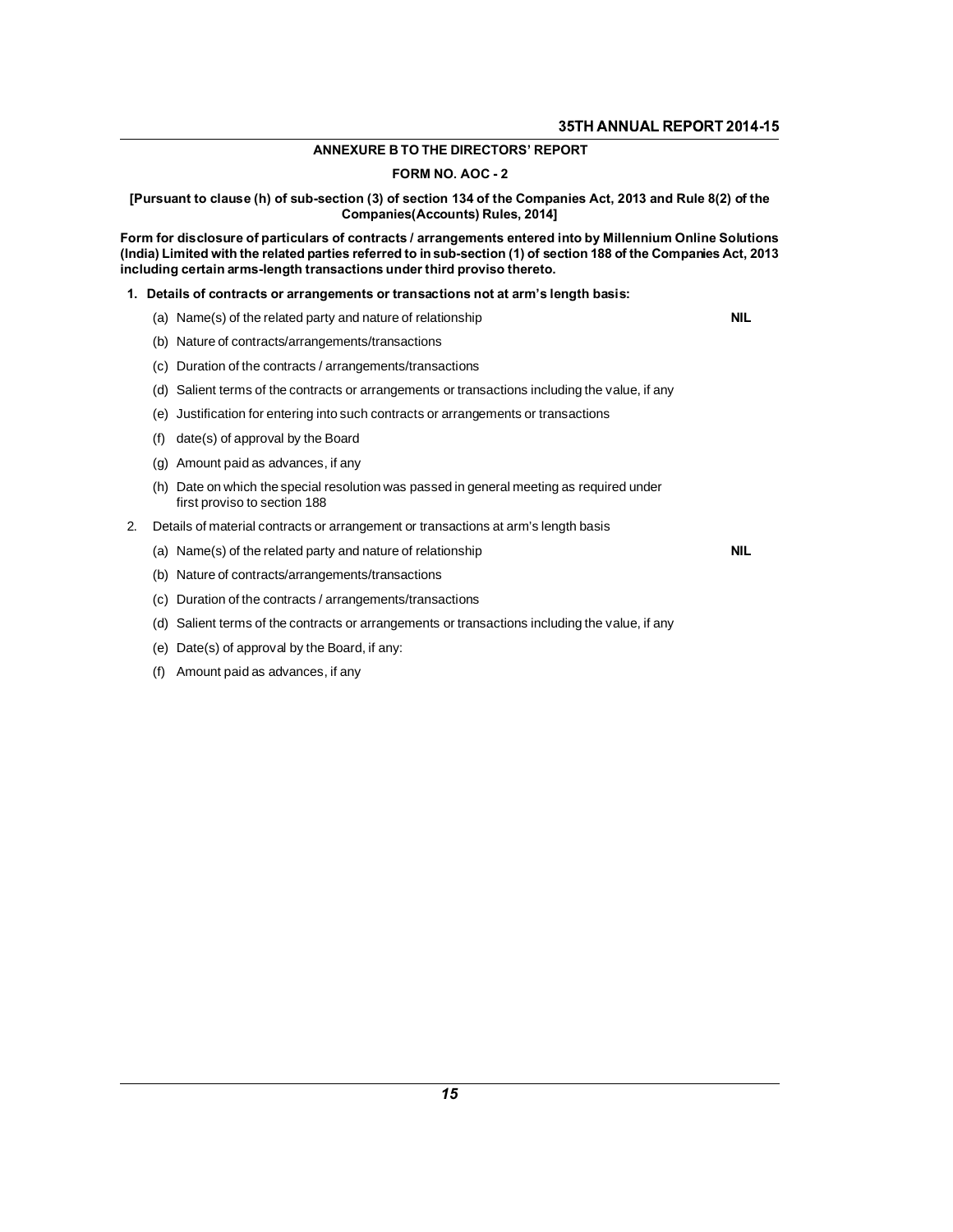# MILLENNIUM ONLINE SOLUTIONS (INDIA) LIMITED<br>(Formerly Known as Mahamaya Investments Limited) MILLENNIUM ONLINE SOLUTIONS (INDIA) LIMITED<br>(Formerly Known as Mahamaya Investments Limited)<br>ANNEXURE C TO THE

# NS (INDIA) LIMITED<br>
nyestments Limited)<br>
ANNEXURE C TO THE DIRECTORS' REPORT<br>
FORM NO MCT - 0 IMITED<br>nited)<br>? TO THE DIRECTORS' REPORT<br>FORM NO. MGT - 9<br>CT OF ANNUAL BETURN EMITTED<br>
ENTS Limited)<br>
XURE C TO THE DIRECTORS' REPORT<br>
FORM NO. MGT - 9<br>
EXTRACT OF ANNUAL RETURN<br>
n the financial vear ended 31.03.2015

# FORM NO. MGT - 9<br>EXTRACT OF ANNUAL RETURN<br>as on the financial year ended 31.03.2015

FORM NO. MGT - 9<br>EXTRACT OF ANNUAL RETURN<br>as on the financial year ended 31.03.2015<br>[Pursuant to Section 92(3) of the Companies Act, 2013, and Rule 12(1) of the Companies (Management and<br>Administration) Rules, 2014] XTRACT OF ANNUAL RETURN<br>the financial year ended 31.03.2015<br>anies Act, 2013, and Rule 12(1) of the C<br>Administration) Rules, 2014]<br>u.s. as on the financia<br>[Pursuant to Section 92(3) of the Companies Act, 2<br>Administrat<br>I. REGISTRATION AND OTHER DETAILS:

|      |                                                                                                             | Administration) Rules, 2014]                                                                                                                                                                                                 |                     |
|------|-------------------------------------------------------------------------------------------------------------|------------------------------------------------------------------------------------------------------------------------------------------------------------------------------------------------------------------------------|---------------------|
|      | <b>REGISTRATION AND OTHER DETAILS:</b>                                                                      |                                                                                                                                                                                                                              |                     |
| i.   | <b>CIN</b>                                                                                                  | L72900MH1980PLC062779                                                                                                                                                                                                        |                     |
| ii.  | <b>Registration Date</b>                                                                                    | 18/04/1980                                                                                                                                                                                                                   |                     |
| iii. | Name of the Company                                                                                         | MILLENNIUM ONLINE SOLUTIONS (INDIA) LIMITED<br>(Formerly Known as Mahamaya Investments Limited)                                                                                                                              |                     |
| iv   | Category/Sub-Category of the Company                                                                        | <b>Public Company</b>                                                                                                                                                                                                        |                     |
| V    | Whether listed Company (Yes/No)                                                                             | Yes                                                                                                                                                                                                                          |                     |
| ٧i   | Address of the Registered Office and<br>contact details                                                     | Office No 11:1 <sup>st</sup> Floor, Kris Korner Commercial Plaza,<br>Opp Saraswati Vidhyalya, Behind Muchhala College,<br>G B Road, Thane (W), Mumbai, Maharashtra-400615<br>Tel: 22825527, Email - neerajgupta@milonline.in |                     |
| vii  | Name, Address and Contact details of<br>Registrar and Transfer Agent, if any                                | Purva Sharegistry (India) Pvt. Ltd.<br>9, Shiv Shakti Industrial Estate, Sitaram Mills Compound,<br>J. R. Boricha Marg, Opp. Kasturba Hospital,<br>Lower Parel (East), Mumbai - 400 013.                                     |                     |
|      | PRINCIPAL BUSINESS ACTIVITIES OF THE COMPANY                                                                |                                                                                                                                                                                                                              |                     |
|      | All the business activities contributing 10% or more of the total turnover of the company shall be stated:- |                                                                                                                                                                                                                              |                     |
|      | Sr. Name and Description of main                                                                            | NIC Code of the                                                                                                                                                                                                              | % to total turnover |

### II. PRINCIPAL BUSINESS ACTIVITIES OF THE COMPANY

|     |                                                                                                             |                                                            |             | Lower Parel (East), Mumbai - 400 013. |                         |                                       |  |  |  |  |
|-----|-------------------------------------------------------------------------------------------------------------|------------------------------------------------------------|-------------|---------------------------------------|-------------------------|---------------------------------------|--|--|--|--|
| ΙΙ. |                                                                                                             | PRINCIPAL BUSINESS ACTIVITIES OF THE COMPANY               |             |                                       |                         |                                       |  |  |  |  |
|     | All the business activities contributing 10% or more of the total turnover of the company shall be stated:- |                                                            |             |                                       |                         |                                       |  |  |  |  |
|     |                                                                                                             | Sr. Name and Description of main<br>No. products/ services |             | NIC Code of the<br>Product            |                         | % to total turnover<br>of the Company |  |  |  |  |
|     | 1                                                                                                           | Computer and computer peripheral<br>equipments, wholesale  |             | 46511                                 |                         | $*0\%$                                |  |  |  |  |
|     |                                                                                                             | *There was no business during the year                     |             |                                       |                         |                                       |  |  |  |  |
|     | III. PARTICULARS OF HOLDING. SUBSIDIARY AND ASS OCIATE COMPANIES  -                                         |                                                            |             |                                       |                         |                                       |  |  |  |  |
|     | Sr.<br>No.                                                                                                  | Name and Address of<br>the Company                         | CIN/<br>GLN | Holding/<br><b>Subsidiary</b>         | $%$ of<br><b>Shares</b> | Applicable<br><b>Section</b>          |  |  |  |  |

|            | *There was no business during the year |                                                                                        |                                                 |                               |                                  |
|------------|----------------------------------------|----------------------------------------------------------------------------------------|-------------------------------------------------|-------------------------------|----------------------------------|
|            |                                        | III. PARTICULARS OF HOLDING, SUBSIDIARY AND ASS OCIATE COMPANIES -                     |                                                 |                               |                                  |
| Sr.<br>No. | Name and Address of<br>the Company     | CIN/<br><b>GLN</b>                                                                     | Holding/<br><b>Subsidiary</b><br>of the Company | % of<br><b>Shares</b><br>held | Applicable<br><b>Section</b>     |
|            | MILLENNIUM ONLINE<br>(INDIA) LIMITED   | U72200MH2000PLC245381                                                                  | Subsidiary of the<br>Company                    | 100%                          | $2(87)$ of<br>Companies Act 2013 |
| I)         | Category-wise Share Holding            | IV. SHARE HOLDING PATTERN (Equity Share Capital Breakup as percentage of Total Equity) |                                                 |                               |                                  |
|            | Category of                            | No. of Sheres held<br>at the                                                           |                                                 | No. of Shares held            | %<br>at the                      |

| RE HOLDING PATTERN (Equity Share Capital Breakup as percentage of Total Equity)<br>Category-wise Share Holding |       |                    |                       |                                   |         |                    |                 |                                  |                       |
|----------------------------------------------------------------------------------------------------------------|-------|--------------------|-----------------------|-----------------------------------|---------|--------------------|-----------------|----------------------------------|-----------------------|
| Category of<br><b>Shareholders</b>                                                                             |       | No. of Sheres held | beginning of the year | at the                            |         | No. of Shares held | end of the year | at the                           | %<br>(hange           |
|                                                                                                                | Demat | Physical           | Total                 | $%$ of<br>Tot al<br><b>Shares</b> | Demat   | Physical           | Total           | $%$ of<br>Total<br><b>Shares</b> | during<br>the<br>year |
| <b>Promoters</b><br>A                                                                                          |       |                    |                       |                                   |         |                    |                 |                                  |                       |
| (1)<br>Indian                                                                                                  | 0     | $\mathbf{0}$       | $\Omega$              | 0                                 | 0       | 0                  | 0               | $\mathbf{0}$                     |                       |
| Individual HUF<br>a                                                                                            | 0     | $\mathbf{0}$       | 0                     | 0                                 | 2450000 | 0                  | 2450000         | 4.90                             | 100                   |
| Central Covt.<br>b)                                                                                            | 0     | $\mathbf{0}$       | 0                     | 0                                 | 0       | 0                  | $\mathbf{0}$    | $\mathbf{0}$                     |                       |
| Sizte Covt(s).<br>d                                                                                            | 0     | 0                  | 0                     | 0                                 | 0       | 0                  | $\bf{0}$        | $\mathbf{0}$                     |                       |
| d)<br>Bodies Corp.                                                                                             | 0     | 776                | 776                   | 0.03                              | 0       | 7760               | 7760            | 0.02                             | 900                   |
| Bank/ FI<br>e                                                                                                  | 0     | 0                  | $\mathbf{0}$          | 0                                 | 0       | 0                  | 0               | 0                                |                       |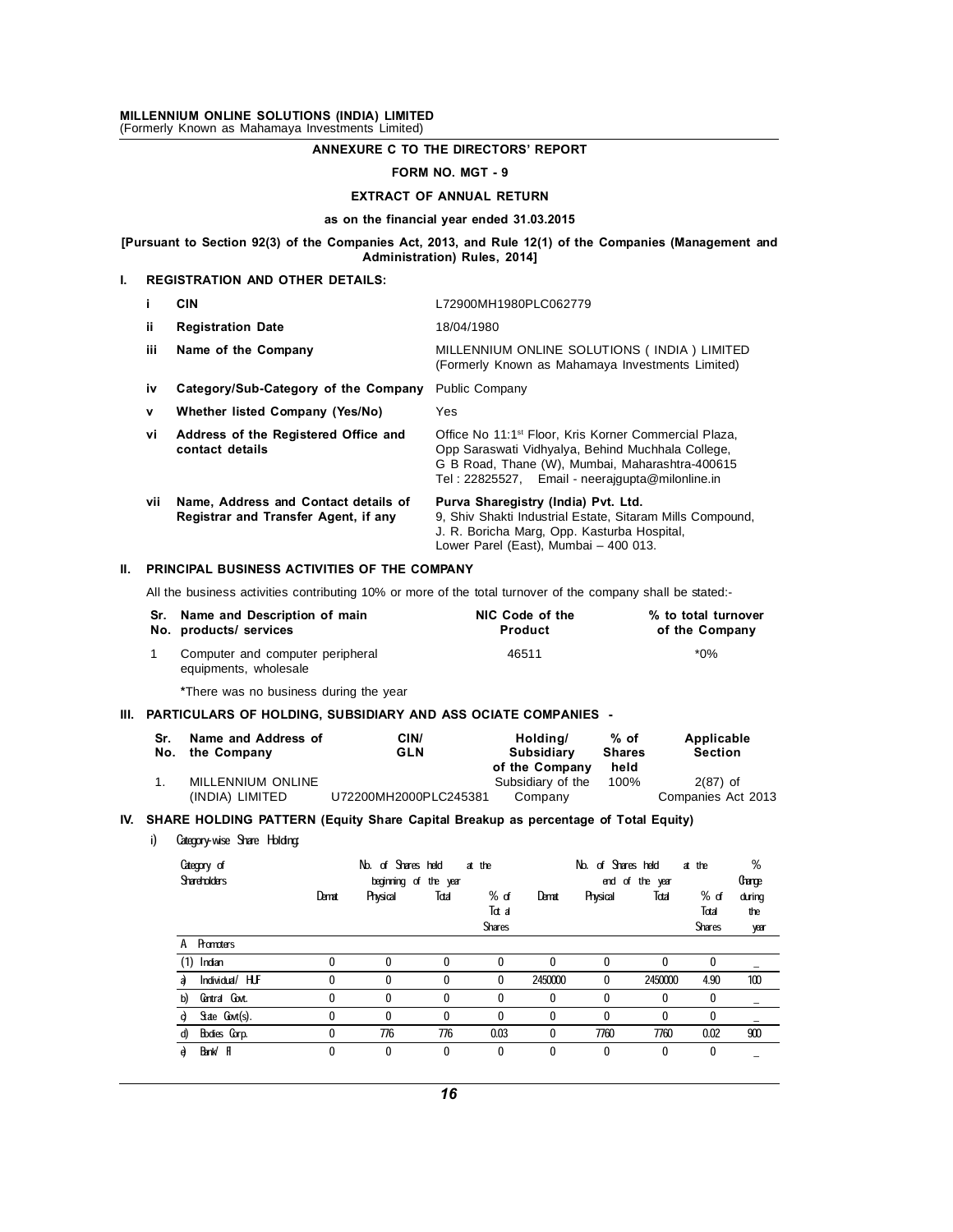## 35TH ANNUAL REPORT 2014-15

| f)  | Any Other                                        | 0      | 0       | 0       | 0     | 0        | 0        | 0        | 0     |           |
|-----|--------------------------------------------------|--------|---------|---------|-------|----------|----------|----------|-------|-----------|
| 1.  | Directors                                        | 0      | 0       | 0       | 0     | 0        | 0        | 0        | 0     |           |
| 2.  | Directors Relative                               | 0      | 21      | 21      | 0.00  | 0        | 210      | 210      | 0.00  | 900       |
|     | (A(1)<br>Sub-Total                               | 0      | 797     | 797     | 0.03  | 2450000  | 7970     | 2457970  | 4.91  | 308302.76 |
| (2) | Foreign                                          | 0      | 0       | 0       | 0     | 0        | 0        | 0        | 0     |           |
| a   | NPs-Individuals                                  | 0      | 0       | 0       | 0     | 0        | 0        | 0        | 0     |           |
| b)  | Other-Individuals                                | 0      | 0       | 0       | 0     | 0        | 0        | 0        | 0     |           |
| d   | Bodies Corp.                                     | 0      | 0       | 0       | 0     | 0        | 0        | 0        | 0     |           |
| d)  | Bank⁄ Fl                                         | 0      | 0       | 0       | 0     | 0        | 0        | 0        | 0     |           |
| e)  | Any Other                                        | 0      | 0       | 0       | 0     | 0        | 0        | 0        | 0     |           |
|     | Sub-Total $(A)(2)$                               | 0      | 0       | 0       | 0     | 0        | 0        | 0        | 0     |           |
|     | Total shareholding of                            |        |         |         |       |          |          |          |       |           |
|     | Promoter                                         |        |         |         |       |          |          |          |       |           |
|     | $(A) (A(1) + (A(2))$                             | 0      | 797     | 797     | 0.03  | 2450000  | 7970     | 2457970  | 4.91  | 308302.76 |
| В.  | <b>Public</b>                                    |        |         |         |       |          |          |          |       |           |
|     | Shareholding                                     |        |         |         |       |          |          |          |       |           |
| 1.  | Institutions                                     |        |         |         |       |          |          |          |       |           |
| a   | Mutual Funds                                     | 0      | 0       | 0       | 0     | 0        | 0        | 0        | 0     |           |
| b)  | Bank⁄ Fl                                         | 304337 | 16721   | 321058  | 10.69 | 3203290  | 7290     | 3210580  | 6.42  | 900       |
| d   | Central Covt.                                    | 0      | 5       | 5       | 0     | 0        | 0        | 0        | 0     | 100       |
| d)  | $\text{Gate}$ $\text{Got}(s)$ .                  | 0      | 0       | 0       | 0     | 0        | 0        | 0        | 0     |           |
| e)  | Venture Capital Funds                            | 0      | 0       | 0       | 0     | 0        | 0        | 0        | 0     |           |
| f)  | Insurance Companies                              | 0      | 0       | 0       | 0     | 0        | 0        | 0        | 0     |           |
| g)  | fils                                             | 0      | 0       | 0       | 0     | 0        | 0        | 0        | 0     |           |
| h)  | Foreign Venture                                  |        |         |         |       |          |          |          |       |           |
|     | Capital Funds                                    | 0      | 0       | 0       | 0     | 0        | 0        | 0        | 0     |           |
| i)  | Cthers (specify)                                 | 0      | 0       | 0       | 0     | 0        | 0        | 0        | 0     |           |
|     | $Sub$ Total $(B(1)$                              | 304337 | 16726   | 321063  | 10.70 | 3203290  | 7290     | 3210580  | 6.42  | 899.98    |
| 2.  | Non- Institutions                                |        |         |         |       |          |          |          |       |           |
| a   | Bodies Corp.                                     | 2609   | 9325    | 11934   | 0.40  | 30930    | 91810    | 122740   | 0.25  | 928.49    |
| i)  | Indian                                           | 0      | 0       | 0       | 0     | 0        | 0        | 0        | 0     | 0         |
| i)  | Querseas                                         |        |         |         |       |          |          |          |       |           |
| b)  | Individuals                                      |        |         |         |       |          |          |          |       |           |
| i)  | Individual shareholders                          |        |         |         |       |          |          |          |       |           |
|     | holding nominal share                            |        |         |         |       |          |          |          |       |           |
|     | capital upto Rs. 1 lakh                          | 42881  | 741861  | 784742  | 26.14 | 571900   | 7269610  | 7841510  | 15.68 | 899.24    |
| ii) | Individual shareholders<br>holding nominal share |        |         |         |       |          |          |          |       |           |
|     | capital in excess of                             |        |         |         |       |          |          |          |       |           |
|     | Rs. 1 lakh                                       | 0      | 1872773 | 1872773 | 62.39 | 17550000 | 18730280 | 36280280 | 72.22 | 1837.24   |
| d   | Cthers (specify)                                 |        |         |         |       |          |          |          |       |           |
|     | (c-i) (LEARING MEMBER                            | 123    | 0       | 123     | 0     | 870      | 0        | 870      | 0.00  | 607.31    |
|     | (c-ii)OFICE BEARERS                              | 0      | 0       | 0       | 0     | 0        | 0        | 0        | 0     |           |
|     | (c-iii)NON RESIDENT                              |        |         |         |       |          |          |          |       |           |
|     | INDIANS (REPAT &                                 |        |         |         |       |          |          |          |       |           |
|     | NON-REPAT)                                       | 288    | 0       | 288     | 0.01  | 370      | 0        | 370      | 0.00  | 28.47     |
|     | (c-iv)Trust                                      | 3      | 51      | 54      | 0.00  | 30       | 510      | 540      | 0.00  | 900       |
|     | $(c-iv)$ HUF                                     | 275    | 9902    | 10177   | 0.34  | 5630     | 99020    | 104650   | 0.21  | 928.29    |
|     | Total Public                                     |        |         |         |       |          |          |          |       |           |
|     | shareholding (B)                                 |        |         |         |       |          |          |          |       |           |
|     | $(B(1) + (B(2))$                                 | 350516 | 2650638 | 3001154 | 99.97 | 21363020 | 26198520 | 47561540 | 95.09 | 1484.77   |
| C.  | Shares held by<br>Custodian for                  |        |         |         |       |          |          |          |       |           |
|     | ODRs & ADRs                                      |        |         |         |       |          |          |          |       |           |
|     | Grand Total(A+B+Q                                | 350516 | 2651435 | 3001951 | 100.0 | 23813020 | 26206490 | 50019510 | 100.0 | 1566.67   |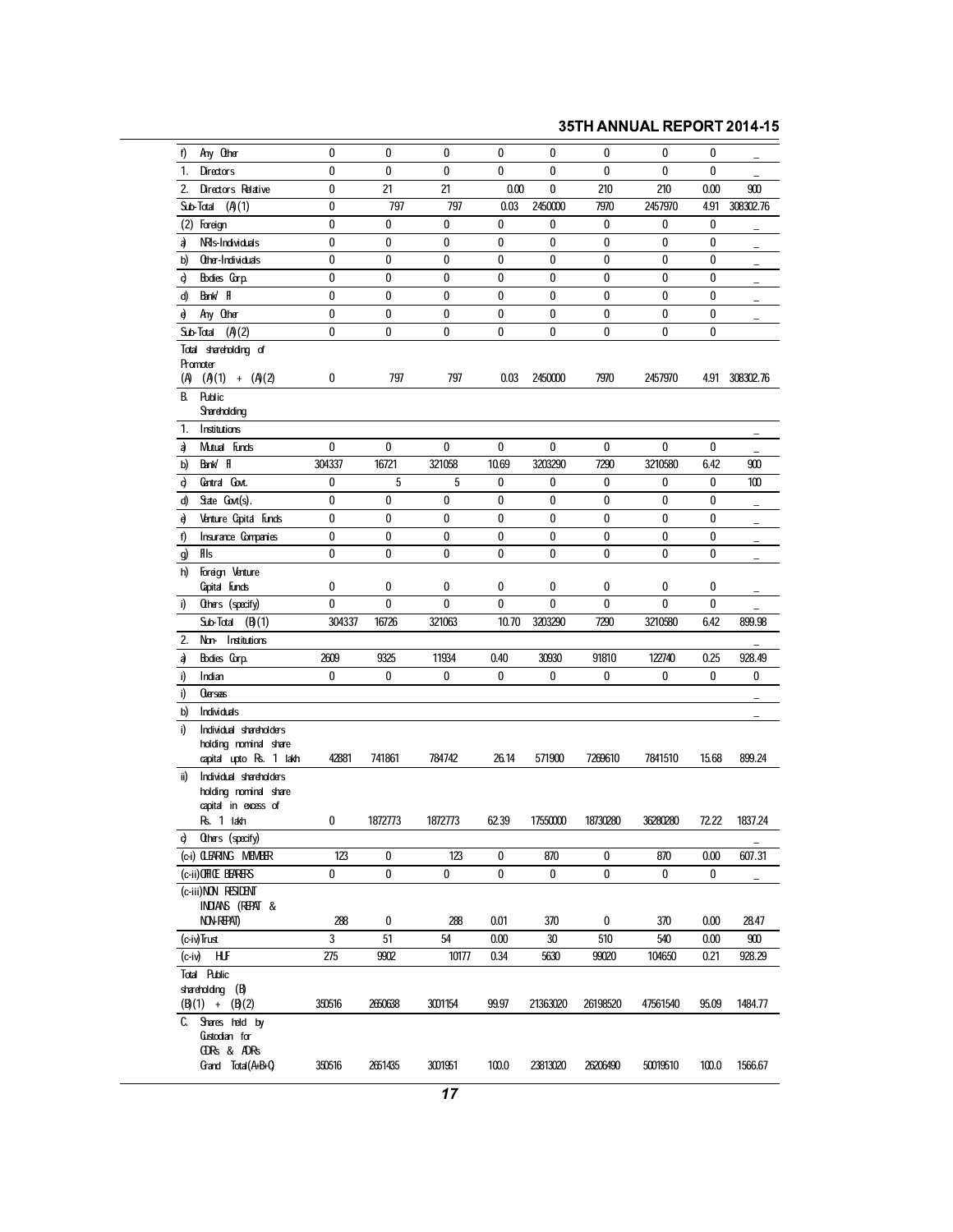UM ONLINE SOLUTIONS (INDIA) LIMITED<br>
Known as Mahamaya Investments Limited)<br>
Preferential Allotment :<br>
The Company allotted 20,00,000 equity shares of Rs 10 each on preferential bases on 27th January, 2015.<br>
Pursuant to te UM ONLINE SOLUTIONS (INDIA) LIMITED<br>
Known as Mahamaya Investments Limited)<br>
Preferential Allotment :<br>
The Company allotted 20,00,000 equity shares of Rs 10 each on preferential bases on 27th January, 2015.<br>
Pursuant to te Known as Mahamaya Investments Limited)<br> **Preferential Allotment**:<br>
The Company allotted 20,00,000 equity shares of Rs 10 each on preferential bases on 27th J<br>
Pursuant to terms and condition of SEBI (Issue of Capital and D **Preferential Allotment :**<br>The Company allotted 20,00,000 equity shares<br>Pursuant to terms and condition of SEBI (Issue<br>special resolution passed in the Annual Gener<br>SUBDIVISION OF SHARE CAPITAL:<br>The Company has subdivide i The Company allotted 20,00,000 equity shares of Rs 10 each on preferential bases on 27th January, 2015.<br>Pursuant to terms and condition of SEBI (Issue of Capital and Disclosure Requirement) Regulation 2009 &<br>special resolu

Pursuant to terms and condition of SEBI (Issue of Capital and Disclosure Requirement) Regulation 2009 &<br>special resolution passed in the Annual General Meeting held on 15th December, 2014.<br>**SUBDIVISION OF SHARE CAPITAL:**<br>T special resolution passed in the Annual General Me<br> **SUBDIVISION OF SHARE CAPITAL:**<br>
The Company has subdivide its existing share capita<br>
into 5,00,19,510 equity shares of Rs.1 each w.e.f 3<br>
shareholders approval on 15<sup>th</sup> into 5,00,19,510 equity shares of Rs.1 each w.e.f  $31^{st}$  March, 2015 for which the Company has obtained shareholders approval on  $15^{th}$  December, 2014.<br>
(ii) Shareholding of Promoters

| Sr       | Shareholder's Name                                                              |                         | Shareholding at the beginning                    |                                                                        | Shareholding at the     |                                                  |                                                                        |                                                        |
|----------|---------------------------------------------------------------------------------|-------------------------|--------------------------------------------------|------------------------------------------------------------------------|-------------------------|--------------------------------------------------|------------------------------------------------------------------------|--------------------------------------------------------|
| Nb       |                                                                                 |                         | of the year                                      |                                                                        |                         | end of the year                                  |                                                                        | %                                                      |
|          |                                                                                 | No. of<br><b>Shares</b> | % of total<br><b>Shares</b><br>of the<br>company | $%$ of<br><b>Shares</b><br>Redged /<br>enambered<br>to total<br>shares | No. of<br><b>Shares</b> | % of total<br><b>Shares</b><br>of the<br>company | $%$ of<br><b>Shares</b><br>Redged /<br>enambered<br>to total<br>shares | change<br>in<br>share<br>holding<br>during<br>the year |
| 1.       | NERAJ CUPTA                                                                     | 0.00                    | 0.00                                             | 0.00                                                                   | $*2450000$              | 4.89                                             | 0.00                                                                   | 100                                                    |
| 2.<br>3. | SHELADEEP INVESTIVENTS<br>PRIVATE LIMITED<br>MRS ARUNDHATI<br><b>BALKRISHNA</b> | 7760<br>210             | 0.02<br>0.00                                     | 0.00                                                                   | 7760<br>210             | 0.01<br>0.00                                     | 0.00                                                                   |                                                        |
|          | <b>TOTAL</b>                                                                    | 1127                    | 0.03                                             |                                                                        | 2457970                 | 4.91                                             |                                                                        |                                                        |

*\**2,45,000 Equity Shares of Rs 10 each was allotted to Neeraj Gupta or January, 2015 which was later sub divided into 24,50,000 Equity shares in (iii) Change in Promoters' Shareholding (please specify, if there is no cha January, 2015 which was later sub divided into 24,50,000 Equity shares into 1 each.

|  | iii) Change in Promoters' Shareholding (please specify, if there is no change) |  |  |  |  |
|--|--------------------------------------------------------------------------------|--|--|--|--|
|--|--------------------------------------------------------------------------------|--|--|--|--|

|            | Change in Promoters' Shareholding (please specify, if there is no change)                           |                         |                                              |                  |                                                   |
|------------|-----------------------------------------------------------------------------------------------------|-------------------------|----------------------------------------------|------------------|---------------------------------------------------|
| Sr.<br>No. |                                                                                                     |                         | Shareholding at the<br>beginning of the year |                  | <b>Cumulative Shareholding</b><br>during the year |
| 1.         | Neeraj Gupta                                                                                        | No. of<br><b>Shares</b> | % of total<br>Shares of<br>the company       | No. of<br>Shares | % of total<br>Shares of<br>the company            |
|            | At the beginning of the year<br>Increase on $27th$ January, 2015 due to<br>preferential allottement | 0                       | 0                                            | 24,50,000        | 4.89                                              |
|            | At the End of the year                                                                              | 24,50,000               | 4.89                                         |                  |                                                   |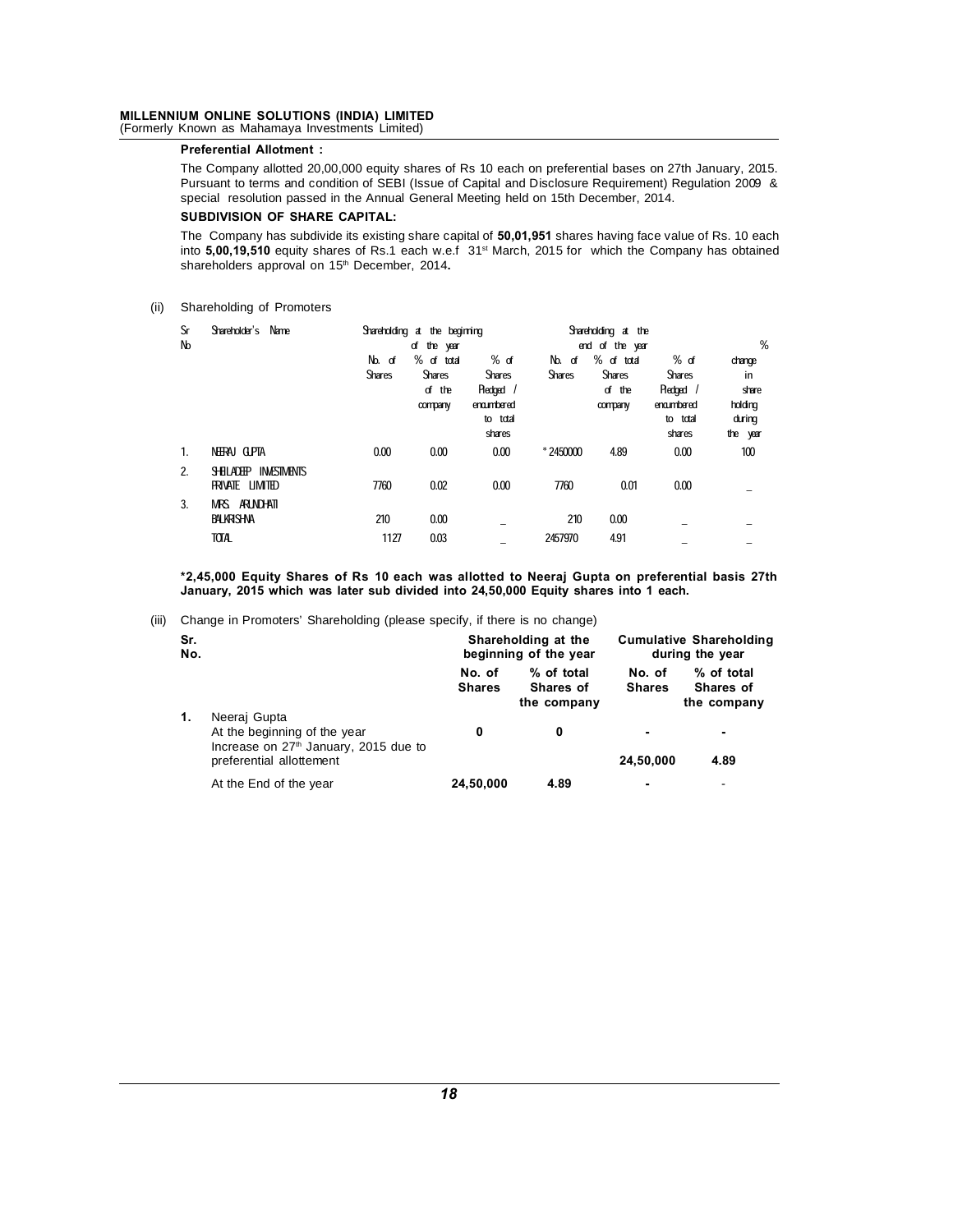| (iv)       | Shareholding Pattern of top ten Shareholders                                           |                  |                                                                 |                  |                                                                       |
|------------|----------------------------------------------------------------------------------------|------------------|-----------------------------------------------------------------|------------------|-----------------------------------------------------------------------|
| Sr.<br>No. | (other than Directors, Promoters and Holders of GDRs and ADRs):<br>Top 10 Shareholders |                  | Shareholding at the<br>beginning of the year<br>1st April, 2014 |                  | <b>Cumulative Shareholding</b><br>during the year<br>31st March, 2015 |
|            |                                                                                        | No. of<br>shares | % of total<br>shares of<br>the company                          | No. of<br>shares | % of total<br>shares of<br>the company                                |
| 1.         | Vineet Kumar Garg                                                                      | $\Omega$         | 0                                                               | 6188290          | 12.37                                                                 |
| 2.         | <b>ANSHU GUPTA</b>                                                                     | 424740           | 14.15                                                           | 5805550          | 11.61                                                                 |
| 3.         | <b>SUNIL KUMAR</b>                                                                     | 0                | 0                                                               | 4200000          | 8.40                                                                  |
| 4.         | <b>HEMANT KUMAR</b>                                                                    | 0                | 0                                                               | 4000000          | 8.00                                                                  |
| 5.         | TEJAS RAJESH GOSWAMI.                                                                  | 0                | 0                                                               | 3850000          | 7.70                                                                  |
| 6.         | JAIWANTI                                                                               | 0                | 0                                                               | 3000000          | 6.00                                                                  |
| 7.         | <b>SUNIL SINGH</b>                                                                     | 0                | 0                                                               | 2500000          | 5.00                                                                  |
| 8          | <b>JAYA SURESH BHARTI</b>                                                              | $\Omega$         | $\Omega$                                                        | 6640420          | 13.28                                                                 |
| 9.         | LIFE INSURANCE CORPORATION<br>OF INDIA                                                 | 133965           | 4.46                                                            | 1339650          | 2.68                                                                  |
|            | 10. THE ORIENTAL INSURANCE<br><b>COMPANY LIMITED</b>                                   | 71748            | 2.39                                                            | 717480           | 1.43                                                                  |
|            | 11. THE NEW INDIA ASSURANCE<br><b>COMPANY LIMITED</b>                                  | 63108            | 2.10                                                            | 631080           | 1.26                                                                  |
| 12.        | DINESH KANAIYALAL GOSWAMI                                                              | 318131           | 10.60                                                           | 0                | 0                                                                     |
| 13.        | KHUHA POOJA NITESH                                                                     | 269930           | 8.99                                                            | 0                | 0                                                                     |
| 14.        | DOLLY MUKESH KHUHA                                                                     | 263552           | 8.78                                                            | 0                | 0                                                                     |
| 15.        | SUNITA DINESH GOSWANI                                                                  | 236927           | 7.89                                                            | 0                | 0                                                                     |
| 16         | SUNITA G GOSWAMI                                                                       | 209748           | 6.98                                                            | 0                | 0                                                                     |
| 17.        | PARWATIBEN G KHUHA                                                                     | 149745           | 4.98                                                            | 0                | $\Omega$                                                              |
| 18.        | <b>GENERAL INSURANCE</b><br><b>CORPORATION OF INDIA</b>                                | 31151            | 1.03                                                            | 0                | 0                                                                     |
| (v)        | Shareholding of Directors and Key Managerial Personnel:                                |                  |                                                                 |                  |                                                                       |
| Sr.        | For Each of the Directors<br>No. and KMP                                               |                  | Shareholding at the<br>beginning of the year                    |                  | <b>Cumulative Shareholding</b><br>during the year                     |
|            |                                                                                        | No. of<br>shares | % of total<br>shares of<br>the company                          | No. of<br>shares | % of total<br>shares of<br>the company                                |
| 1.         | NEERAJ GUPTA                                                                           | <b>NIL</b>       | NIL                                                             | 2450000          | 4.89                                                                  |
| 2.         | <b>JAYSHREE GUPTA</b>                                                                  | NIL              | <b>NIL</b>                                                      | <b>NIL</b>       | <b>NIL</b>                                                            |
| 3.         | <b>HARILAL SINGH</b>                                                                   | NIL              | NIL                                                             | NIL              | NIL                                                                   |
| 4.         | JETHALAL PRITAMGIR GOSWAM                                                              | <b>NIL</b>       | NIL                                                             | NIL              | NIL                                                                   |
| 5.         | NIKUNJ JASHBHAI PANCHOLI                                                               | <b>NIL</b>       | NIL                                                             | NIL              | NIL                                                                   |
| 6          | GIRDHARILAL GAGANDAS KHUHA                                                             | NIL              | NIL                                                             | NIL              | NIL                                                                   |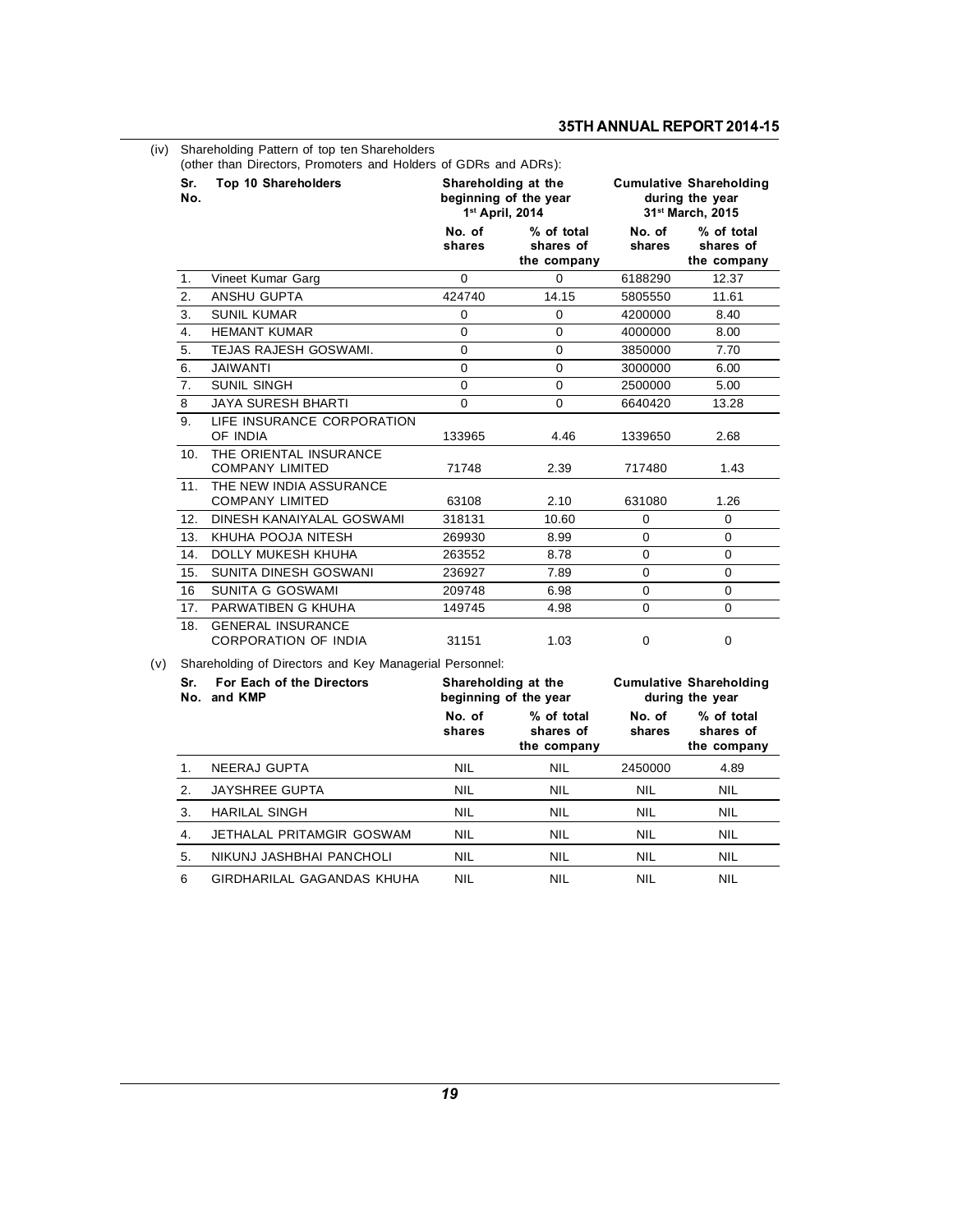MILLENNIUM ONLINE SOLUTIONS (INDIA) LIMITED<br>(Formerly Known as Mahamaya Investments Limited) MILLENNIUM ONLINE SOLUTIONS (INDIA) LIMITED<br>(Formerly Known as Mahamaya Investments Limited)<br>V. INDEBTEDNESS

## V. INDEBTEDNESS

ENNIUM ONLINE SOLUTIONS (INDIA) LIMITED<br>
IMPEBTEDNESS<br>
INDEBTEDNESS<br>
Indebtedness of the Company including interest outstanding/accrued but not due for payment<br>
Secured Uneceured Penesite Tatel

|                   |                                                        | <b>Secured</b><br>Loans<br>excluding<br>deposits | Unsecured<br>Loans | <b>Deposits</b> | Total<br><b>Indebtedness</b> |
|-------------------|--------------------------------------------------------|--------------------------------------------------|--------------------|-----------------|------------------------------|
|                   | Indebtedness at the beginning<br>of the financial year |                                                  |                    |                 |                              |
| i)                | <b>Principal Amount</b>                                |                                                  |                    |                 |                              |
| ii)               | Interest due but not paid                              |                                                  |                    |                 |                              |
| iii)              | Interest accrued but not due                           | <b>NIL</b>                                       | <b>NIL</b>         | <b>NIL</b>      | <b>NIL</b>                   |
|                   | Total (i+ii+iii)                                       | <b>NIL</b>                                       | <b>NIL</b>         | <b>NIL</b>      | <b>NIL</b>                   |
|                   | Change in Indebtedness during the<br>financial year    |                                                  |                    |                 |                              |
|                   | Addition                                               |                                                  |                    |                 |                              |
|                   | Reduction                                              | <b>NIL</b>                                       | <b>NIL</b>         | <b>NIL</b>      | <b>NIL</b>                   |
|                   | Net Change                                             | <b>NIL</b>                                       | <b>NIL</b>         | <b>NIL</b>      | <b>NIL</b>                   |
|                   |                                                        |                                                  |                    |                 |                              |
|                   | Indebtedness at the end of the financial year          |                                                  |                    |                 |                              |
|                   | <b>Principal Amount</b>                                |                                                  |                    |                 |                              |
|                   | Interest due but not paid                              |                                                  |                    |                 |                              |
| i)<br>ii)<br>iii) | Interest accrued but not due                           | <b>NIL</b>                                       | <b>NIL</b>         | <b>NIL</b>      | <b>NIL</b>                   |

|     | Total (i+ii+iii)                                                                 | NIL<br>NIL                                 | NIL                                                                     | <b>NIL</b> |
|-----|----------------------------------------------------------------------------------|--------------------------------------------|-------------------------------------------------------------------------|------------|
|     | EMUNERATION OF DIRECTORS AND KEY MANAGERIAL PERSONNEL                            |                                            |                                                                         |            |
|     | Remuneration to Managing Director, Whole-Time Directors and/or Manager:          |                                            |                                                                         |            |
| Sr. | No. Particulars of Remuneration                                                  | Neeraj Gupta -<br><b>Managing Director</b> | Name of MD/WTD/Manager<br>Harilal Singh-<br>Executive<br>Director & CFO | Total      |
| 1.  | Gross Salary                                                                     | Nil                                        | Nil                                                                     | Nil        |
|     | (a) Salary as per provisions contained in<br>section 17(1) of the Income Tax Act | Nil                                        | Nil                                                                     | Nil        |
|     | (b) Value of perquisites u/s 17(2)<br>Income Tax Act. 1961                       | Nil                                        | Nil                                                                     | Nil        |
|     | Profits in lieu of salary under<br>(c)<br>Section 17(3) IncomeTax Act, 1961      | Nil                                        | Nil                                                                     | Nil        |
| 2.  | Stock Option                                                                     | Nil                                        | Nil                                                                     | Nil        |
| 3.  | <b>Sweat Equity</b>                                                              | Nil                                        | Nil                                                                     | Nil        |
| 4.  | Commission- As % of Profit-Others, specify                                       | Nil                                        | Nil                                                                     | Nil        |
| 5.  | Others, please specify                                                           | Nil                                        | Nil                                                                     | Nil        |
|     | Total (A)                                                                        | Nil                                        | Nil                                                                     | Nil        |
|     | Ceiling as per the Act                                                           | 30,00,000                                  | 30,00,000                                                               | 30,00,000  |

\*Neeraj Gupta and Harilal Singh is appointed on Honorary basis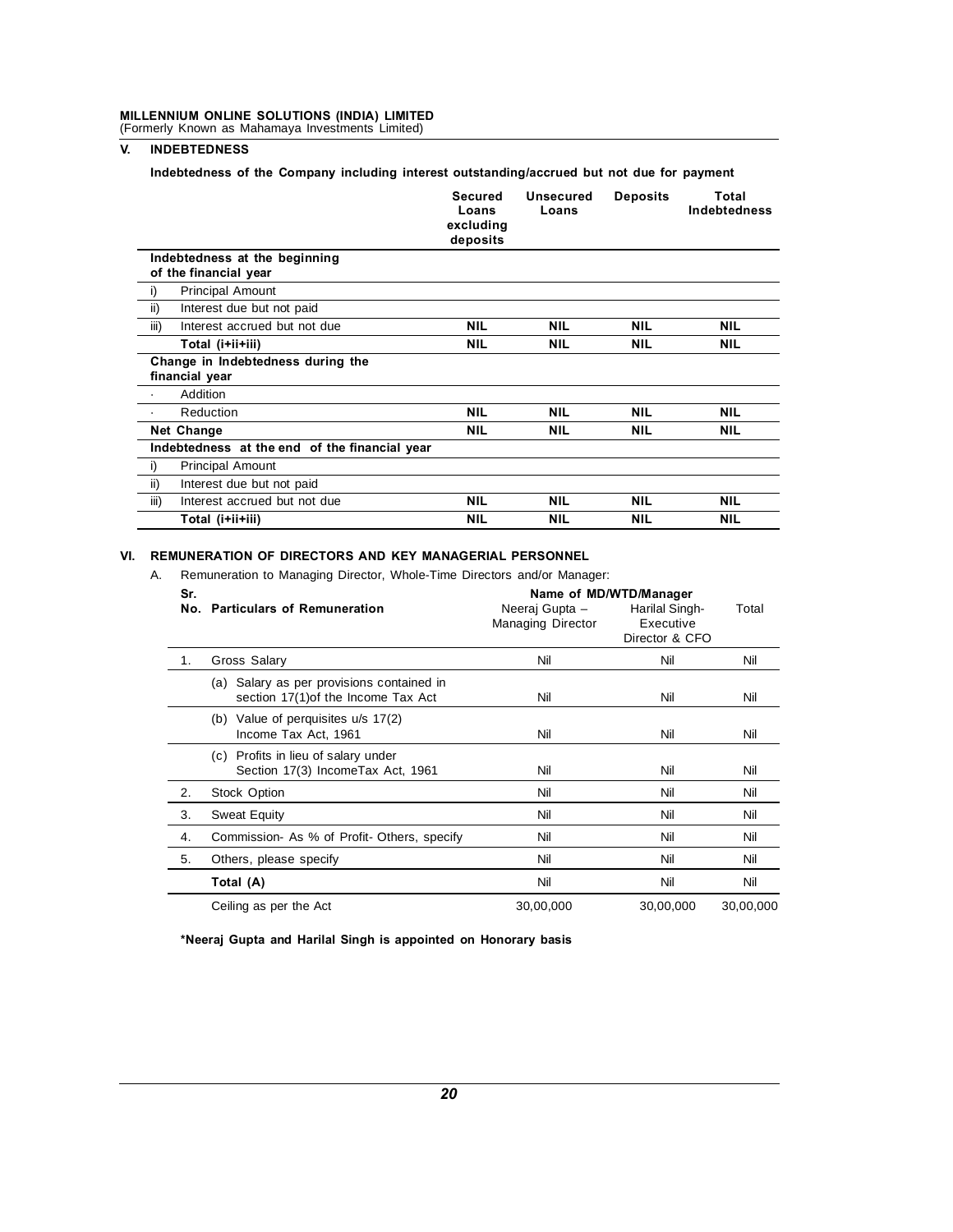| В. | Remuneration of other directors: |                                            |                                 |                                                                   |                                         |     |  |  |  |  |  |
|----|----------------------------------|--------------------------------------------|---------------------------------|-------------------------------------------------------------------|-----------------------------------------|-----|--|--|--|--|--|
|    | Sr.<br>No.                       | <b>Particulars of Remuneration</b>         | JETHALAL<br>PRITAMGIR<br>GOSWAM | <b>Name of Directors</b><br><b>NIKUNJ</b><br>JASHBHAI<br>PANCHOLI | GIRDHARILAL<br>GAGANDAS<br><b>KHUHA</b> |     |  |  |  |  |  |
|    |                                  | Fee for attending board committee meetings | Nil                             | Nil                                                               | Nil                                     | Nil |  |  |  |  |  |
|    |                                  | Commission                                 | Nil                             | Nil                                                               | Nil                                     | Nil |  |  |  |  |  |
|    | ٠                                | Others, please specify                     | Nil                             | Nil                                                               | Nil                                     | Nil |  |  |  |  |  |
|    |                                  | Total (1)                                  | Nil                             | Nil                                                               | Nil                                     | Nil |  |  |  |  |  |
|    |                                  | <b>Total Managerial Remuneration</b>       | Nil                             | Nil                                                               | Nil                                     | Nil |  |  |  |  |  |
|    |                                  | Overall Ceiling as per the Act             | N.A                             | N.A                                                               | N.A                                     | N.A |  |  |  |  |  |

# Overall Celling as per the Act<br>VII. PENALTIES/ PUNISHMENT/ COMPOUNDING OF OFFENCES

|           | Overall Ceiling as per the Act                 |                                              |                                    | N.A<br>N.A                                                            | N.A                                  | N.A                                            |
|-----------|------------------------------------------------|----------------------------------------------|------------------------------------|-----------------------------------------------------------------------|--------------------------------------|------------------------------------------------|
|           | PENALTIES/ PUNISHMENT/ COMPOUNDING OF OFFENCES |                                              |                                    |                                                                       |                                      |                                                |
| Type      |                                                | <b>Section</b><br>of the<br>Companies<br>Act | <b>Brief</b><br><b>Description</b> | Details of<br>Penalty /<br>Punishment/<br>Compounding<br>fees imposed | Authority<br>[RD/<br>NCLT/<br>COURT] | Appeal<br>made,<br>if any<br>(give<br>Details) |
| А.        | <b>COMPANY</b>                                 |                                              |                                    |                                                                       |                                      |                                                |
|           | Penalty                                        |                                              |                                    |                                                                       |                                      |                                                |
|           | Punishment                                     |                                              |                                    |                                                                       |                                      |                                                |
|           | Compounding                                    |                                              |                                    |                                                                       |                                      |                                                |
| <b>B.</b> | <b>DIRECTORS</b>                               |                                              |                                    |                                                                       |                                      |                                                |
|           | Penalty                                        |                                              |                                    |                                                                       |                                      |                                                |
|           | Punishment                                     |                                              |                                    |                                                                       |                                      |                                                |
|           | Compounding                                    |                                              |                                    |                                                                       |                                      |                                                |
| C.        | <b>OTHER OFFICERS</b><br>IN DEFAULT            |                                              |                                    |                                                                       |                                      |                                                |
|           | Penalty                                        |                                              |                                    |                                                                       |                                      |                                                |
|           | Punishment                                     |                                              |                                    |                                                                       |                                      |                                                |
|           | Compounding                                    |                                              |                                    |                                                                       |                                      |                                                |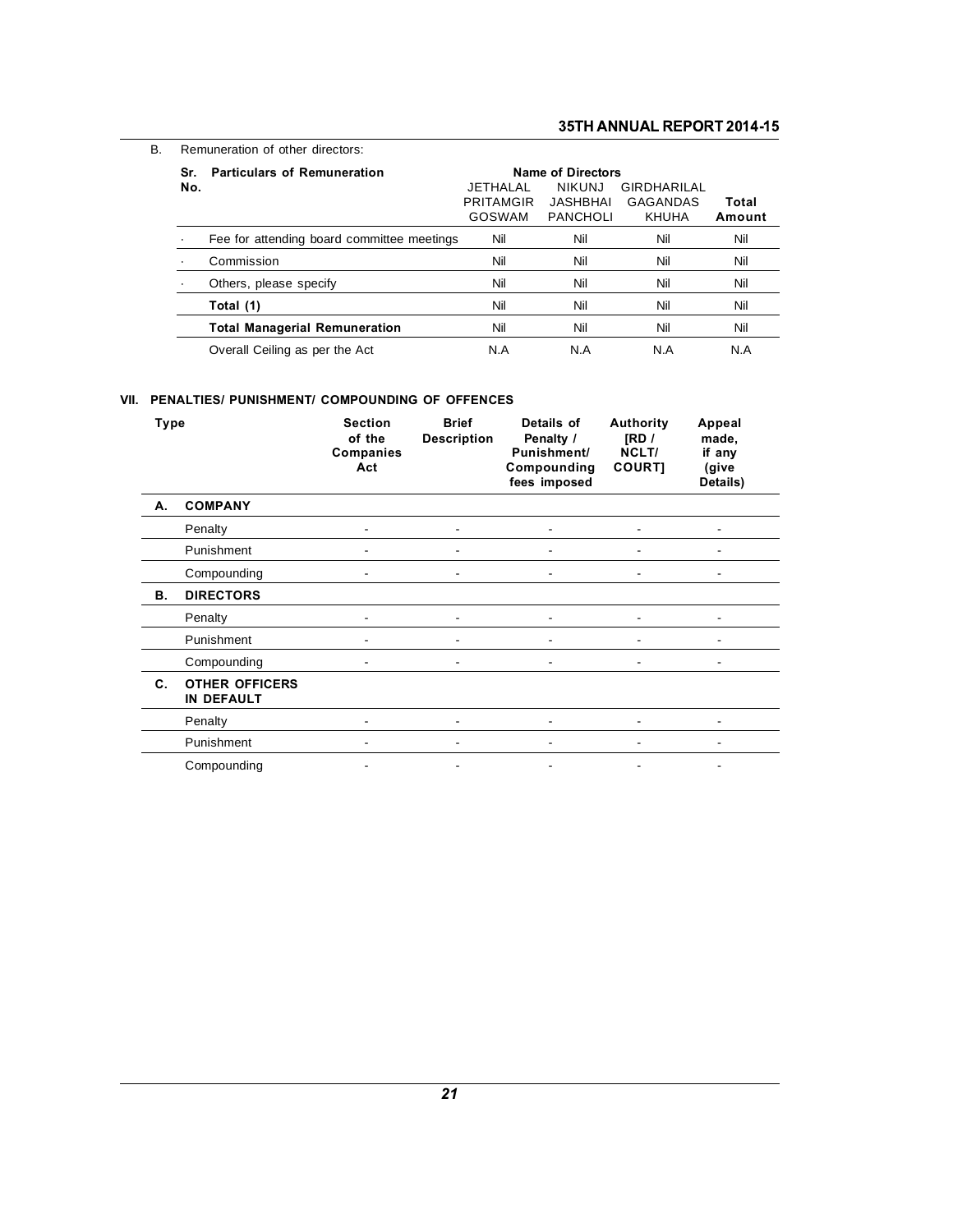# **Annexure D to the Directors Report** ed)<br>**D to the Directors Repo<br>etarial Audit Report**<br>Form No. MR-3<br>AR ENDED ON 31ST MA

#### **Secretarial Audit Report**

Annexure D to the Directors Report<br>Secretarial Audit Report<br>Form No. MR-3<br>FOR FINANCIAL YEAR ENDED ON 31ST MARCH, 2015.<br>(1) of the Companies Act, 2013 and Rule No. 9 of the Companie Secretarial Audit Report<br>Form No. MR-3<br>FOR FINANCIAL YEAR ENDED ON 31ST MARCH, 2015.<br>[Pursuant to Section 204(1) of the Companies Act, 2013 and Rule No. 9 of the Companies (Appointment and<br>Remuneration of Managerial Person Form No. MR-3<br>Remuneration of Managerial Personnel) Rules, 2015.<br>The Companies Act, 2013 and Rule No. 9 of the Compa<br>Remuneration of Managerial Personnel) Rules, 2014] FORTINATIONE TEAR ENDINEMENT (Pursuant to Section 204(1) of the Companies Act, 20<br>Remuneration of Manager<br>To,<br>Millennium Online Solutions (India) Limited

To,

We have conducted the secretarial audit of the compliance of applicable statutory provisions and the adherence to good<br>We have conducted the secretarial audit of the compliance of applicable statutory provisions and the ad To,<br>The Members,<br>**Millennium Online Solutions (India) Limited**<br>We have conducted the secretarial audit of the compliance of applicable statutory provisions and the adherence to good<br>corporate practices by **Millennium Onlin** The Members,<br>**Millennium Online Solutions (India) Limited**<br>We have conducted the secretarial audit of the compliance of applicable statutory provisions and the adherence to good<br>corporate practices by **Millennium Online So Millennium Online Solutions (India) Limited**<br>We have conducted the secretarial audit of the compliar<br>corporate practices by **Millennium Online Solutions**<br>Audit was conducted in a manner that provided us a re<br>compliances a We have conducted the secretarial audit of the compliance of applicable statutory provisions and the adherence to good<br>corporate practices by **Millennium Online Solutions (India) Limited** (hereinafter called "The Company")

corporate practices by **Millennium Online Solutions (India) Limited**(hereinafter called "The Company"). Secretarial<br>Audit was conducted in a manner that provided us a reasonable basis for evaluating the corporate conducts/ Audit was conducted in a manner that provided us a reasonable basis for evaluating the corporate conducts/statutory<br>compliances and expressing our opinion thereon.<br>Based on our verification of the books, papers, minute boo compliances and expressing our opinion thereon.<br>Based on our verification of the books, papers, minute books, forms and returns filed and other records maintained by<br>the Company and also the information provided by the Com Based on our verification of the books, papers, minute books, forms and returns filed and other records maintained by<br>the Company and also the information provided by the Company, its officers, agents and authorized repres Based on our vernication<br>the Company and also<br>during the conduct of s<br>ended on 31st March,<br>proper Board-process<br>made hereinafter:<br>We have examined the during the conduct of secretarial audit, we hereby report that in our opinion, the Company has, during the audit period<br>ended on 31st March, 2015, complied with the statutory provisions listed hereunder and also that the C ended on 31st March, 2015, complied with the statutory provisions listed hereur<br>proper Board-processes and compliance-mechanism in place to the extent, in the<br>made hereinafter:<br>We have examined the books, papers and minute

Me have examined the books, papers and minute books as mentioned in **Annexure 1**, Forms and returns filed records maintained by **Millennium Online Solutions (India) Limited**<br>("The Company"), for the year ended on 31st Marc We have examined the books, papers and minute books as mentioned in **Annexure**<br>records maintained by **Millennium Online Solutions (India) Limited**<br>("The Company"), for the year ended on 31st March, 2015 to the extent appli records maintained by **Millennium Online Solutions (India) Limited**<br>
("The Company"), for the year ended on 31st March, 2015 to the extent applicable to the provisions of:<br>
I. The Companies Act, 2013 ("The **Act**") and the

- 
- 
- 
- ("The Company"), for the year ended on 31st March, 2015 to the extent applicable to the pronduction.<br>I. The Companies Act, 2013 ("The Act") and the Rules made thereunder;<br>II. The Securities Contracts (Regulation) Act, 1956 I. The Companies Act, 2013 ("The Act") and the Rules made thereunder;<br>II. The Securities Contracts (Regulation) Act, 1956 ("SCRA") and the Rules made thereunder;<br>III. The Depositories Act, 1996 and the Regulations and Bye-The Securities Contracts (Regulation) Act, 1956 ("**SCRA**") and the Rules made thereunder;<br>The Depositories Act, 1996 and the Regulations and Bye-laws framed thereunder;<br>Foreign Exchange Management Act, 1999 and the Rules a
- V. The Depositories Act, 1996 and the Regulations and Bye-laws framed thereunder;<br>
V. Foreign Exchange Management Act, 1999 and the Rules and Regulations made thereunder to the extent of<br>
Foreign Direct Investment, Oversea Foreign Exchange Management Act, 1999 and the Rules and Sydney Foreign Direct Investment, Overseas Direct Investment and The following Regulations and Guidelines prescribed under the Company:-<br>("SEBI Act") to the extent ap The following Regulations and Guidelines prescribed under the Securities and Exchange Board of India Act, 1992<br>("SEBI Act") to the extent applicable to the Company:-<br>a. The Securities and Exchange Board of India (Substanti
	- 2011;
	- b. The Securities and Exchange Board of India (Prohibition of Insider Trading) Regulations, 1992;<br>c. The Securities and Exchange Board of India (Issue of Capital and Disclosure Requirements) R
	- c. The Securities and Exchange Board of India (Substantial Acquisition of Shares and Takeovers) Regulations,<br>2011;<br>b. The Securities and Exchange Board of India (Prohibition of Insider Trading) Regulations, 1992;<br>c. The Se 2009; d. The Securities and Exchange Board of India (Prohibition of Insider Trading) Regulations, 1992;<br>
	c. The Securities and Exchange Board of India (Issue of Capital and Disclosure Requirements) Regulations,<br>
	2009;<br>
	d. The Se The Securities and Exchange Board of India (I formulation of institution of the Securities and Exchange Board of India (Issue of Capital a 2009;<br>The Securities and Exchange Board of India (Registrars to an Iss<br>1993 regardi
	- d. The Securities and Exchange Board of India (Registrars to an Issue and Share Transfer Agents) Regulations,<br>1993 regarding the Companies Act and dealing with client;<br>e. The Company has complied with the requirements unde
	- Limited. place by the Company has complied with the requirements under the Equity Listing Agreements entered into with BSE<br>Limited.<br>We have relied on the representation made by the Company and its Officers for systems and mechanism
- Figures and Exchange Board of made (registrats to antissue and order Hansier Agents) regarders,<br>1993 regarding the Companies Act and dealing with client;<br>Emitted.<br>We have relied on the representation made by the Company an

E. The Company has complied with the requirements thee Equity Eisting Agreements entered into with DSE<br>
We have relied on the representation made by the Company and its Officers for systems and mechanism put in<br>
place by t We have relied on the representation made by the Company and its Officers for systems and mechanismput in place by the Company for Compliances under other applicable Act, Laws and Regulations to the Company.<br>We report that We have relied on the representation made by the Company and its Officers for systems and mechanismput in<br>place by the Company for Compliances under other applicable Act, Laws and Regulations to the Company.<br>We report that place by the Company for Compliances under other applicable Act, Laws and Regulations to the Company.<br>We report that, since the Secretarial Standard-1 "Meeting of Board of Directors" and Secretarial Standard-2<br>"General Mee We report that, since the Secondal Meetings" are effection date<br>2015 as per notification date<br>report that the Company has<br>Company with the BSE.<br>Ig the period under review the "General Meetings" are effective from 1st July, 2015, compliance are not required for the year ended31st March,<br>2015 as per notification dated 23rd April, 2015 issued by the Institute of Company Secretaries of India. We fu 2015 as per notification dated 23rd April, 2015 issued by the Institute of Company Secretaries of India. We further<br>report that the Company has complied with the applicable clauses of the Listing Agreement entered into by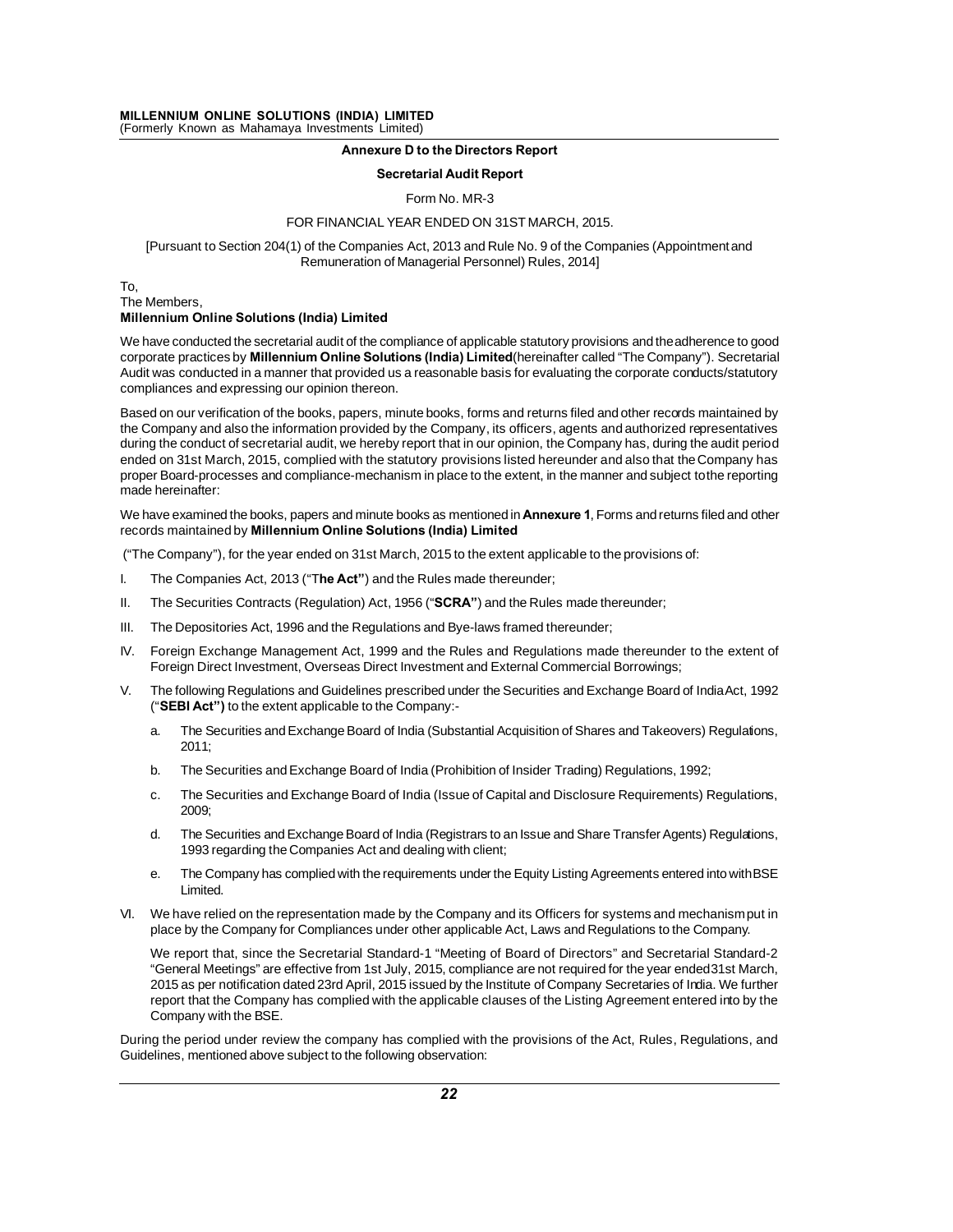1. The Company has not appointed a whole time Company Secretary as per section 203 of Companies Act 2013.<br>We further report that:

35TH ANNUAL REPORT 2014-15<br>
The Company has not appointed a whole time Company Secretary as per section 203 of Companies Act 2013.<br>
We further report that:<br>
The Board of Directors of the Company is duly constituted with pr The Company has not appointed a whole time Company Secretary as per section 203 of Companies Act 2013.<br>We further report that:<br>The Board of Directors of the Company is duly constituted with proper balance of Executive Dire The Board of Directors of the Company is duly constituted with proper balance of Executive Directors,<br>Executive Directors and Independent Directors. The changes in the composition of the Board of Director<br>took place during We rui ther report that.<br>The Board of Directors of the Company is duly constituted with proper balance of Executive Directors, Non-<br>Executive Directors and Independent Directors. The changes in the composition of the Board

Executive Directors and Independent Directors. The changes in the composition of the Board of Directors that took place during the year under review were carried out in compliance with the provisions of the Act.<br>Adequate n Adequate notice is given to all Directors to schedule the Board Meetings, agenda and detailed notes on agenda took place daring the year ander review were earned out in compilatios with the provisions of the Ad.<br>Adequate notice is given to all Directors to schedule the Board Meetings, agenda and detailed notes on agenda<br>were sent Adequate notice is given to all Directors to schedule the Board Meetings, agenda and detailed notes on agenda<br>were sent at least seven days in advance, and a system exists for seeking and obtaining further information and<br>

guidelines. We further report that there are adequate systems and proce<br>and operations of the Company to monitor and ensure compli<br>guidelines.<br>We further report that during the audit period the company has:<br>1. The Board of Directors h

- The Board of Directors had approved the proposal of Amalgamation of the Company with Nillennium Online (India)<br>1. The Board of Directors had approved the proposal of Amalgamation of the Company with Millennium Online (Indi and operations of the Company to moment and choute compilance with applicable laws, rates, regulations and<br>guidelines.<br>The Board of Directors had approved the proposal of Amalgamation of the Company with Millennium Online guidences.<br>2014 for operation of Directors had approved the proposal of Amalgamation of the Company with Millennium Online (India)<br>2014 for obtaining in principal approval. However BSE has not granted required approval and rrher report that during the audi<br>The Board of Directors had appr<br>Limited and therefore the Comp<br>2014 for obtaining in principal approcess was commenced.<br>Passed Special Resolution in th 2. Passed Special Resolution in the Annual General Meeting of the Company with Millennium Online (India)<br>2014 for obtaining in principal approval. However BSE has not granted required approval and hence noamalgamation<br>2. P Limited and therefore the Company had filed an application with Bombay Stock Exchange (BSE) on 1<sup>st</sup> February, 2014 for obtaining in principal approval. However BSE has not granted required approval and hence noamalgamatio
- 2014 for obtaining in<br>process was comr<br>Passed Special Re<br>mortgage or creat<br>Crores Only).<br>Passed Special Re 2. Passed Special Resolution in the Annual General Meeting of the Company held on December 15, 2014 to lease,<br>mortgage or create charge on the properties of the Company not exceeding Rs 100 Crores (Rupees Hundred<br>Crores On
- Passed Special Resolution in the Annual General Meeting of the Company held on December 15, 2014 to lease, mortgage or create charge on the properties of the Company not exceeding Rs 100 Crores (Rupees Hundred Crores Only) mortgage or create charge<br>Crores Only).<br>Passed Special Resolution i<br>amount exceeding paid up<br>Hundred Crores Only).<br>Passed Special Resolution i 2. Passed Special Resolution in the Annual General Meeting of the Company held on December 15, 2014 to borrow<br>amount exceeding paid up capital and free reserves of the Company not exceeding Rs 100 Crores (Rupees<br>Hundred Cr amount exceeding paid up capital and free reserves of the Company not exceeding Rs 100 Crores (Rupees<br>Hundred Crores Only).<br>Passed Special Resolution in the Annual General Meeting of the Company held on December 15, 2014 t
- 
- Fundred Crores Only).<br>
4. Passed Special Resolution in the Annual General Meeting of the Company held on December 15, 2014 to make<br>
investment not exceeding Rs. 100 Crores (Rupees Hundred Crores Only).<br>
5. Passed Special R Francied Crores Omy).<br>Passed Special Resolution in the Annual General Meeting of the Company held on December 15, 2014 to make<br>investment not exceeding Rs. 100 Crores (Rupees Hundred Crores Only).<br>Passed Special Resolution Passed Special Resolution in the Annual General Meeting of the Comparent investment not exceeding Rs. 100 Crores (Rupees Hundred Crores Only<br>Passed Special Resolution in the Annual General Meeting of the Com<br>issuance of 20 Frassed Special Resolution in the Annual General Meeting of the Company held on December 15, 2014 for<br>issuance of 20,00,000 equity shares of Rs 10 each on preferential basis, pursuant to terms and condition of SEBI<br>(Issue Passed Special Resolution in the Annual General Meeting of thissuance of 20,00,000 equity shares of Rs 10 each on preferential (Issue of Capital and Disclosure Requirement) Regulation 2009<br>Passed Special Resolution in the
- 
- Fissuance of 20,00,000 equity shares of Ks. 10 each of pheterential basis, pursuant to terms and condition of DLD<br>(Issue of Capital and Disclosure Requirement) Regulation 2009<br>6. Passed Special Resolution in the Annual Gen rissue of Caphiarand Disclosure Requirement) Regulation 2009<br>Passed Special Resolution in the Annual General Meeting of the Company held on December 15, 2014 alteration<br>of Article of Association and Memorandum of Understan Passed Special Resolution in the Annual General Meeting of the Company held on December 15, 2014 alteration<br>of Article of Association and Memorandum of Understanding.<br>The Company has subdivided its existing share capital o

|               | Date: August 14, 2015 | <b>Hemant S. Shetve</b> |
|---------------|-----------------------|-------------------------|
| Place: Mumbai |                       | Partner                 |

**Company Secretaries Hemant S. Shetye FCS No.: 2827 CP No.: 1483** 

Partner<br>FCS No.: 2827<br>CP No.: 1483<br>This report is to be read with our letter of even date which is annexed as Annexure II and forms an integral part of this report.

Annexure-I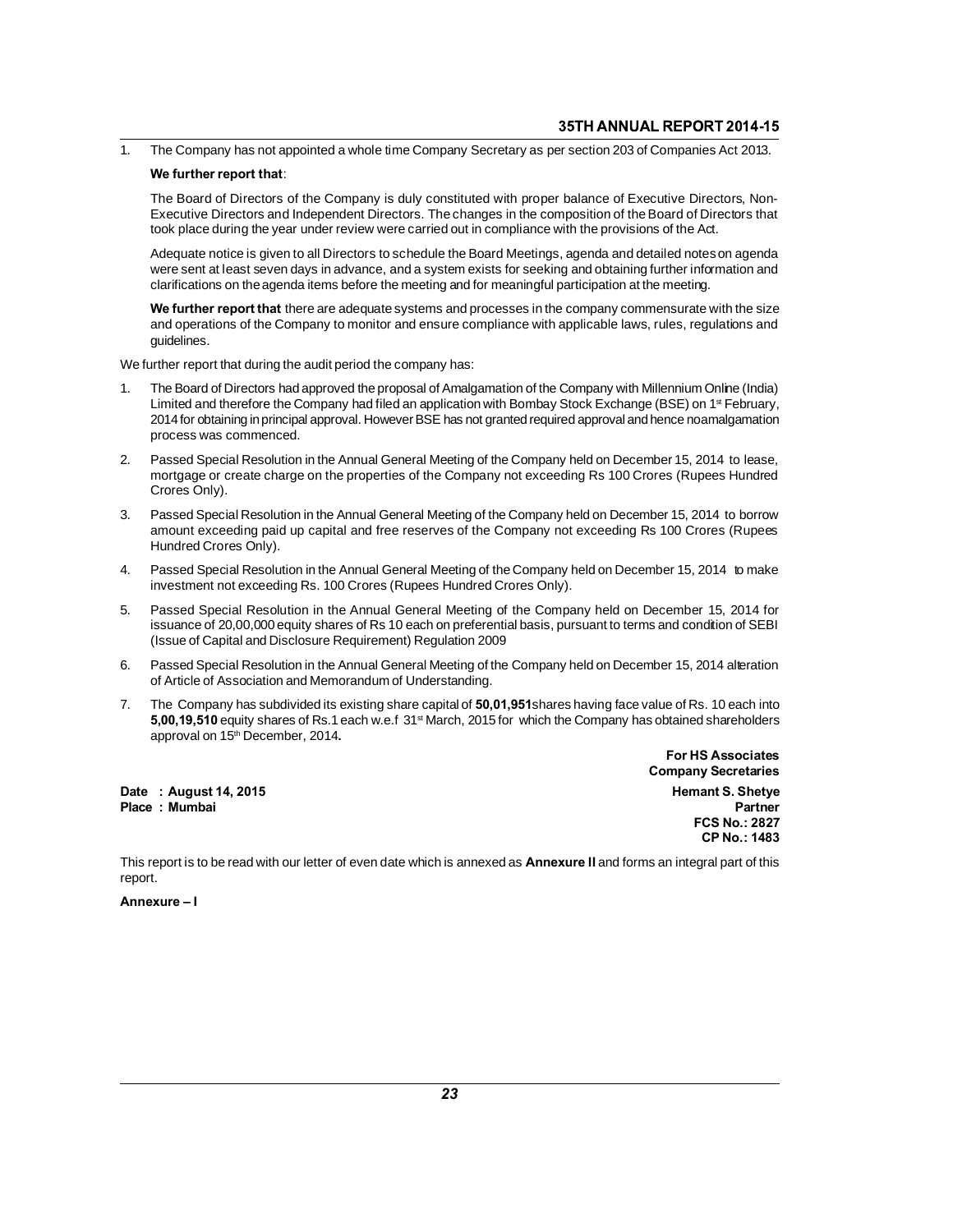# MILLENNIUM ONLINE SOLUTIONS (INDIA) LIMITED<br>(Formerly Known as Mahamaya Investments Limited) MILLENNIUM ONLINE SOLUTIONS (INDIA) LIMITED<br>(Formerly Known as Mahamaya Investments Limited)<br>BOOKS, PAPERS AND MINUTE BOOKS MAINTAINED E

# BOOKS, PAPERS AND MINUTE BOOKS MAINTAINED BY THE COMPANY (Formerly Known as Maham<br>**BOOKS, PAPERS AND MIN**<br>1. Book of accounts.<br>2. Book of accounts.

- MILLENNIUM ONLINE SOLUTIONS (INDIA) LIMITED<br>(Formerly Known as Mahamaya Investments Limited)<br>BOOKS, PAPERS AND MINUTE BOOKS MAINTAINED BY THE COMPANY<br>1. Book containing the Minutes of Board Meeting, General Meeting and Com
- 
- 
- **BOOKS, PAPERS AND MINUT**<br>1. Book containing the Minute<br>2. Book of accounts.<br>3. Register of Members.<br>4. Register of index of memb 1. Book containing the Minutes of Boa<br>2. Book of accounts.<br>3. Register of Members.<br>4. Register of index of members.<br>5. Register of Transfer. 2. Book of accounts.<br>3. Register of Members.<br>4. Register of index of meml<br>5. Register of Transfer.<br>6. Register of Postal Ballot 3. Register of Members.<br>4. Register of index of member<br>5. Register of Transfer.<br>6. Register of Postal Ballot<br>7. Register of Directors and Ke
- 
- 
- 9. Register of Iransfer.<br>1. Register of Postal Ballot<br>1. Register of Postal Ballot<br>1. Register of Directors and Key managerial personnel and their shareholding.<br>1. Register of Charges. 5. Register of Transfer.<br>6. Register of Postal Ballot<br>7. Register of Directors and<br>8. Register of Charges.<br>9. Register of investments o 9. Register of Postal Ballot<br>1. Register of Directors and Key managerial personnel and their shareholding.<br>1. Register of investments or loans made, guarantee or security provided.<br>10. Register of particulars of contracts.
- 
- 7. Register of Directors and Key manageria<br>10. Register of Charges.<br>10. Register of investments or loans made,<br>10. Register of particulars of contracts.<br>11. Attendance Register. 8. Register of Charges.<br>9. Register of investments o<br>10. Register of particulars of o<br>11. Attendance Register.
- 
- 

 Place: Mumbai

**For HS Associates Company Secretaries FCS No.: 2827 CP No.: 1483** 

#### Annexure - II

# To,<br>The Members, Annexure – II<br>To,<br>The Members,<br>Millennium Online Solutions (India) Limited

Our report of even date is to be read along with this letter.<br>1. Maintenance of Secretarial record is the responsibility

- 1. The Members,<br>**Millennium Online Solutions (India) Limited**<br>Our report of even date is to be read along with this letter.<br>1. Maintenance of Secretarial record is the responsibility of the management of the Company. Our r nnium Online Solutions (India) Limited<br>eport of even date is to be read along with this letter.<br>Maintenance of Secretarial record is the responsibility of the management<br>express an opinion on these Secretarial records base
- express an opinion on these Secretarial records based on our audit.<br>2. We have followed the audit practices and processes as were appropriate to obtain reasonable assurance about<br>1. the correctness of the contents of the S Maintenance of Secretarial record is the responsibility of the management of the Company. Our responsibility is to express an opinion on these Secretarial records based on our audit.<br>We have followed the audit practices an Maintenance of Secretarial record is the responsibility of the management of the Company. Our responsibility is to express an opinion on these Secretarial records based on our audit.<br>We have followed the audit practices an express an opinion on these Secretarial record:<br>We have followed the audit practices and proce<br>the correctness of the contents of the Secretaria<br>correct facts are reflected in Secretarial recor<br>provide a reasonable basis f 2. We have followed the audit practices and processes as were appropriate to obtain reasonable assurance about<br>the correctness of the contents of the Secretarial records. The verification was done on test basis to ensure t Fraction of the solutions of the solutions of the solutions. The verification was done of test basis to chstre that<br>correct facts are reflected in Secretarial records. We believe that the processes and practices, we follow
- 
- provide a reasonable basis for our opinion.<br>We have not verified the correctness appropriations and happening of events etc.<br>The compliance of the provisions of corporal 5. We have not verified the correctness appropriateness of financial records and books of accounts of the Company.<br>
4. Where ever required, we have obtained the Management Representation about the compliance of laws, rules responsibility of the management. Our examination was limited to the compliance of laws, rules and regulations and happening of events etc.<br>The compliance of the provisions of corporate and other applicable laws, rules, re
- The compliance of the provisions of corporate and other applicable laws, rules, regulations, standards is the<br>responsibility of the management. Our examination was limited to the verification of procedures on test basis.<br>T
- Fractions and happening of events etc.<br>
5. The compliance of the provisions of corporate and other applicable laws, rules, regulations, standards is the<br>
responsibility of the management. Our examination was limited to the

Date : August 14, 2015 **Market 2018** and 2019 and 2019 and 2019 and 2019 and 2019 and 2019 and 2019 and 2019 and 2019 and 2019 and 2019 and 2019 and 2019 and 2019 and 2019 and 2019 and 2019 and 2019 and 2019 and 2019 and 2 Place : Mumbai **Partner** Partner New York 1999 and 2009 and 2009 and 2009 and 2009 and 2009 and 2009 and 2009 and 2009 and 2009 and 2009 and 2009 and 2009 and 2009 and 2009 and 2009 and 2009 and 2009 and 2009 and 2009 and

**For HS Associates Company Secretaries FCS No.: 2827** CP No.: 1483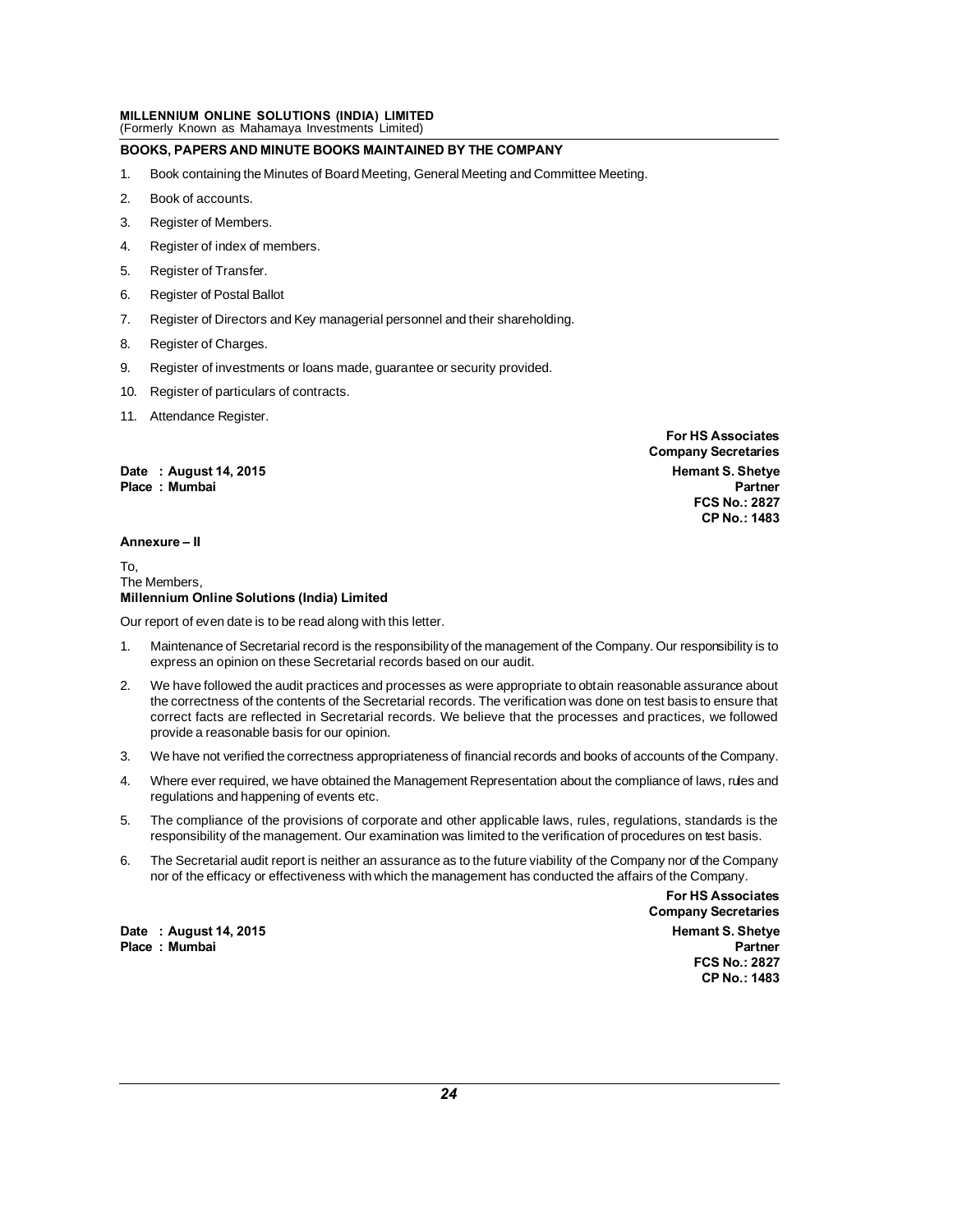## **Annexure E to Director's Report**

#### Part "A": Subsidiaries

## Form AOC-I

# Annexure E to Director's Report<br>
Part "A": Subsidiaries<br>
Form AOC-I<br>
Statement to first proviso to sub-section (3) of section 129 read with rule 5 of Companies (Accounts) Rules, 2014)<br>
Statement containing salient features ventures ventures<br>2. SI. No- U72200MH2000PLC245381<br>2. Name of the subsidiary- MILLENNIUM ONLINE (INDIA) LIMITED<br>2. Reporting period for the subsidiary concerned, if different from the holding comp

#### Part "A": Subsidiaries

- 
- 
- Part "A": Subsidiaries<br>1. SI. No- U72200MH2000PLC245381<br>2. Name of the subsidiary- MILLENNIUM ONLINE (INDIA) LIMITED<br>1. Reporting period for the subsidiary concerned, if different from the holding company's reporting perio <sup>st</sup> April to 31<sup>st</sup> March 2. Name of the subsidiary- **MILLENNIUM ONLINE (INDIA) LIMITED**<br>1. Reporting period for the subsidiary concerned, if different from the holding company's reporting period-1<sup>st</sup> April to<br>31<sup>st</sup> March<br>2. Reporting currency an
- subsidiaries-N.A 31<sup>st</sup> March<br>2. Reporting currency and Exchange rate<br>subsidiaries-N.A<br>3. Share capital-Rs 1,50,00,000<br>4. Reserves & surplus-Rs 2,258,890 2. Reporting currency and Exchange rate as or<br>subsidiaries-N.A<br>3. Share capital-Rs 1,50,00,000<br>4. Reserves & surplus-Rs 2,258,890<br>5. Total assets-Rs 57,431,077
- 
- subsidiaries**-N.A**<br>3. Share capital- **Rs 1,50,00,000**<br>4. Reserves & surplus- **Rs 2,258,890**<br>5. Total assets- **Rs 57,431,077**<br>6. Total Liabilities- **Rs 41,259,464** 3. Share capital- **Rs 1,50,00,000**<br>4. Reserves & surplus- **Rs 2,258,890**<br>5. Total assets- **Rs 57,431,077**<br>6. Total Liabilities- **Rs 41,259,464**<br>7. Investments- **NIL**
- 
- 
- 7. Investments-
- 8. Turnover- Rs 13,78,39,427
- 6. Total Liabilities- **Rs 41,259,464**<br>7. Investments- **NIL**<br>8. Turnover- **Rs 13,78,39,427**<br>9. Profit before taxation- **Rs 5,18,709**<br>10. Provision for taxation- **Rs 1,57,812**
- 7. Investments- **NIL**<br>8. Turnover- **Rs 13,78,39,427**<br>9. Profit before taxation- **Rs 5,18,709**<br>10. Provision for taxation- **Rs 1,57,812**<br>11. Profit after taxation- **Rs 3,60,897** 8. Turnover- **Rs 13,78,39,427**<br>9. Profit before taxation- **Rs 5,18,709**<br>10. Provision for taxation- **Rs 1,57,812**<br>11. Profit after taxation- **Rs 3,60,897**<br>12. Proposed Dividend- **Nil** 9. Profit before taxation- **Rs 5,1**<br>10. Provision for taxation- **Rs 1,**<br>11. Profit after taxation- **Rs 3,60**<br>12. Proposed Dividend- **Nil**<br>13. % of shareholding- **100%**
- 
- 
- 

10. Provision for taxation- **Rs 1,57,812**<br>11. Profit after taxation- **Rs 3,60,897**<br>12. Proposed Dividend- **Nil**<br>13. % of shareholding- **100%**<br>Notes: The following information shall be furn 11. Profit after taxation- **Rs 3,60,897**<br>12. Proposed Dividend- **Nil**<br>13. % of shareholding- 100%<br>**Notes:** The following information shall be furnished at the end of the statement:<br>1. Names of subsidiaries which are yet to

- 
- 12. Proposed Dividend- Nil<br>13. % of shareholding- 100%<br>Notes: The following information shall be furnished at the end of the statement:<br>1. Names of subsidiaries which are yet to commence operations- N.A<br>2. Names of subsidi
- 13. % of shareholding- 100%<br>
Notes: The following information shall be furnished at the end of the statement:<br>
1. Names of subsidiaries which have been liquidated or sold during the year- N.A<br>
1. Names of associates or joi
- Notes: The following information shall be furnished at the end of the statement:<br>1. Names of subsidiaries which are yet to commence operations- N.A<br>2. Names of associates or joint ventures which are yet to commence operati 1. Names of subsidiaries which are yet to commence operations- N.A<br>2. Names of subsidiaries which have been liquidated or sold during the year- N.A<br>1. Names of associates or joint ventures which have been liquidated or sol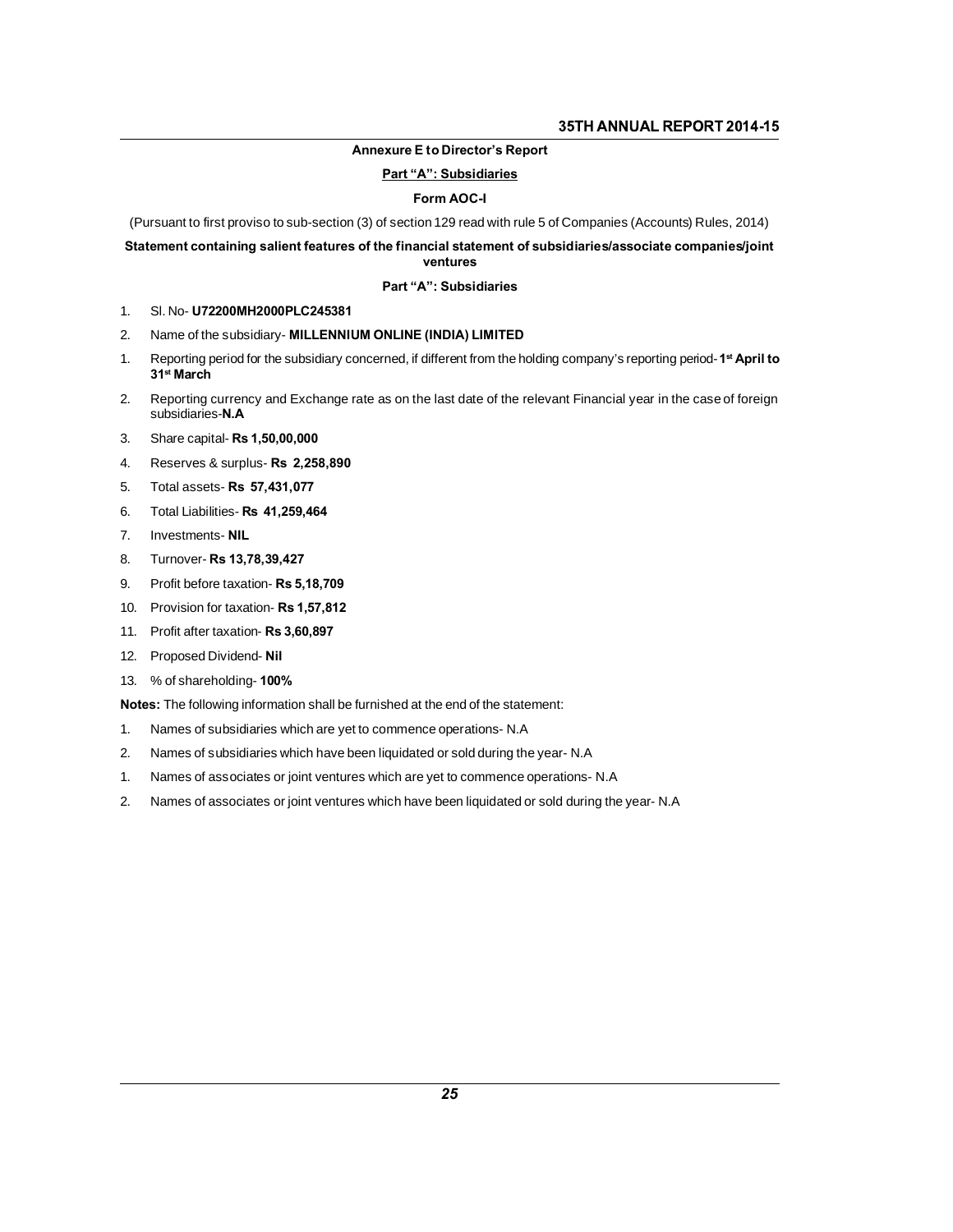# MILLENNIUM ONLINE SOLUTIONS (INDIA) LIMITED<br>(Formerly Known as Mahamaya Investments Limited) MILLENNIUM ONLINE SOLUTIONS (INDIA) LIMITED<br>(Formerly Known as Mahamaya Investments Limited)<br>**ANNEXURE F TO THE**

# OLUTIONS (INDIA) LIMITED<br>amaya Investments Limited)<br>ANNEXURE F TO THE DIRECTORS REPORT<br>HY:

### **COMPANY'S PHILOSOPHY:**

(Formerly Known as Mahamaya Investments Limited)<br> **ANNEXURE F TO THE DIRECTORS REPORT**<br>
The Corporate Governance code as introduced by Security and Exchange Board of India (SEBI) in pursuance of clause<br>
49 of Listing Agree **49 of Listing Agreement is became applicable to the company by March, 2003.** The same has been implemented by the Corporate Governance code as introduced by Security and Exchange Board of India (SEBI) in pursuance of clau COMPANY'S PHILOSOPHY:<br>The Corporate Governance code a:<br>49 of Listing Agreement is became<br>Company from January 2003.<br>The Company believes in maxim The Corporate Governance code as introduced by Security and Exchange Board of India (SEBI) in pursuance of clause<br>49 of Listing Agreement is became applicable to the company by March, 2003. The same has been implemented by The Corporate Governan<br>49 of Listing Agreement i<br>Company from January :<br>The Company believes<br>shareholders value.<br>**BOARD OF DIRECTOR** 

#### **BOARD OF DIRECTORS:**

The Company believes in maximum utilization of resources at minimum cost and attaining maximum long-term<br>shareholders value.<br>**BOARD OF DIRECTORS:**<br>The Board of the Company comprises of 6 (Six) Directors, out of which 2 (Tw (Two) are Independent Non-Executive Directors and 1(One) is Women Non-Executive Director. There is no nominee or<br>Institutional Directors in the Company comprises of 6 (Six) Directors, out of which 2 (Two) Directors are Exe BOARD OF DIRECTORS:<br>
The Board of the Company comprises of 6<br>
(Two) are Independent Non-Executive Directors in the Company.<br>
None of Directors has pecuniary or Busine DOAND OF DIRECTORS.<br>The Board of the Company comprises of 6 (Six) Directors, out of which 2 (Two) Directors are Executive Directors, 3<br>(Two) are Independent Non-Executive Directors and 1(One) is Women Non Executive Directo

The Board of the Company comprises of 6 (Six) Directors, out of which 2 (Two) Directors are Executive Directors, 3 (Two) are Independent Non-Executive Directors and 1(One) is Women Non Executive Director. There is no nomin (Two) are Independent Non-Executive Directors and 1(One) is Women Non Execu<br>Institutional Directors in the Company.<br>None of Directors has pecuniary or Business relationship with the Company ot<br>Annual Report. No Director of mandational Directors in the Company.<br>
None of Directors has pecuniary or Business relationship with the Company other than as mentioned elsewhere in<br>
Annual Report. No Director of the Company is either member in more than

None of Directors has pecuniary or Business relationship with the Company other than as mentioned elsewhere in<br>Annual Report. No Director of the Company is either member in more than 10 (Ten) committees and/or Chairman of<br> Annual Report. No Director of the Company is either member in more than 10 (Ten) comm<br>more than 5 (Five) committees across all Companies in which he is Director.<br>During the year, there were in total **5 (Five)** Board Meetin

#### 26th May, 2014, 14th August, 2014; 28th August 2014, 14th November, 2014; and 14th February, 2015

During the year, there were intotal 5 (Title) Board Meetings were held. The time gap Between the two hiectings was not<br>more than 120 days. All the information required to be furnished to the Board was made available to the Inder than 120 days. An the information required to be furnished to the Doard was made available to them along with<br>detailed Agenda notes. The dates on which the Board Meeting was held are as follows:<br>**26<sup>th</sup> May,2014, 14t** March,2015:

| Sr.<br>No.                         | <b>Name of Director</b>                                                                                                                                         | Category                                     | No. of Board<br>meetings<br><b>Attended</b> | <b>Attendance</b><br>at Last<br><b>AGM</b> | No. Of Other<br>Directorship* | No. of Other<br><b>Committee</b><br>membership in<br>other Companies |  |  |
|------------------------------------|-----------------------------------------------------------------------------------------------------------------------------------------------------------------|----------------------------------------------|---------------------------------------------|--------------------------------------------|-------------------------------|----------------------------------------------------------------------|--|--|
| 1.                                 | Mr. Neeraj Gupta                                                                                                                                                | Chairman &<br><b>Managing Director</b>       | 5                                           | Yes                                        | 2                             | 2                                                                    |  |  |
| 2.                                 | Mr. Harilal Singh Faran                                                                                                                                         | <b>Executive Director</b><br>and CFO         | 5                                           | Yes                                        | Nil                           | Nil                                                                  |  |  |
| 3                                  | Mr. Jethalal Goswami                                                                                                                                            | Independent Non<br><b>Executive Director</b> | 5                                           | Yes                                        | 1                             | Nil                                                                  |  |  |
| $\overline{4}$                     | Mr. Nikunj Pancholi                                                                                                                                             | Independent Non<br><b>Executive Director</b> | 5                                           | Yes                                        | Nil                           | Nil                                                                  |  |  |
| 5                                  | Mr. Girdharilal Khuha.                                                                                                                                          | Independent Non<br><b>Executive Director</b> | 5                                           | Yes                                        | Nil                           | Nil                                                                  |  |  |
| 6                                  | Mr. Jayshree Gupta                                                                                                                                              | <b>Additional Non-</b><br>Executive Director | $\Omega$                                    | <b>No</b>                                  | $\mathcal{P}$                 | 2                                                                    |  |  |
|                                    | * Directorship only of public Limited Company is considered<br>Profile of Director seeking appointment/re-appointment at the forthcoming Annual General Meeting |                                              |                                             |                                            |                               |                                                                      |  |  |
| <b>Resume of Mr. Harilal Singh</b> |                                                                                                                                                                 |                                              |                                             |                                            |                               |                                                                      |  |  |

#### **Resume of Mr. Harilal Singh**

| * Directorship only of public Limited Company is considered                            |                   |
|----------------------------------------------------------------------------------------|-------------------|
| Profile of Director seeking appointment/re-appointment at the forthcoming Annual Gener |                   |
| Resume of Mr. Harilal Singh                                                            |                   |
| Name of Director                                                                       | Mr. Harilal Singh |
| Age                                                                                    | 32 year           |
| Qualification                                                                          | B.com             |
| Expertise in functional Area                                                           | Management        |
| Directorship in other Indian Public Limited                                            | <b>NIL</b>        |
| Companies and other firms as on 31 <sup>st</sup> March, 2015                           |                   |
| Shareholdings                                                                          | <b>NIL</b>        |
|                                                                                        |                   |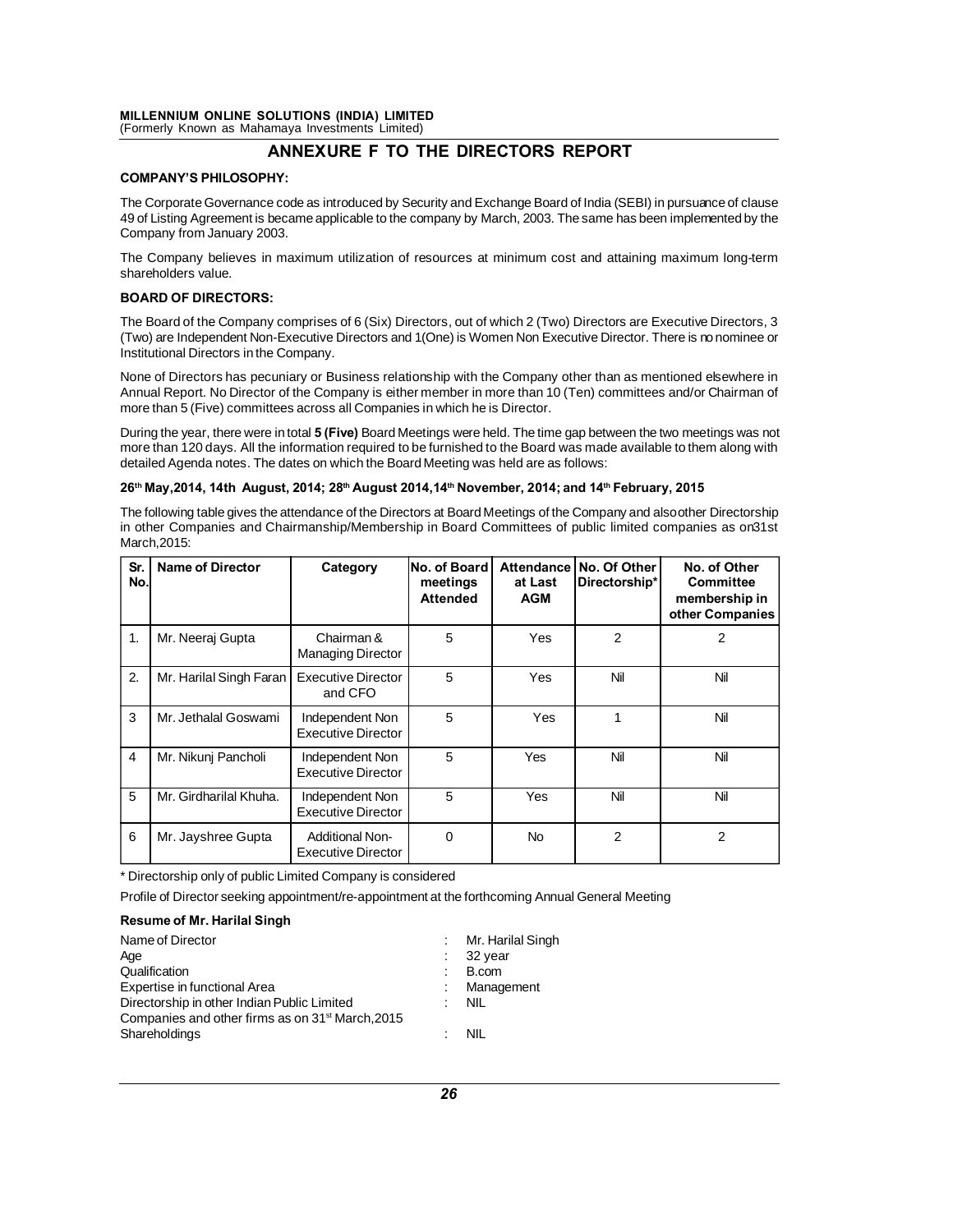## **Resume of Mrs. Jayshree Gupta**

|                                                                                                                                                                                                          | <b>35TH ANNUAL REPC</b>                                                                                                               |
|----------------------------------------------------------------------------------------------------------------------------------------------------------------------------------------------------------|---------------------------------------------------------------------------------------------------------------------------------------|
| <b>Resume of Mrs. Jayshree Gupta</b>                                                                                                                                                                     |                                                                                                                                       |
| Name of Director<br>Age<br>Qualification<br>Expertise in functional Area<br>Directorship in other Indian Public Limited Companies<br>and other firms as on 31 <sup>st</sup> March, 2015<br>Shareholdings | Mrs. Jayshree Gupta<br>39 year<br>BSC (Dyes)<br>Management<br>Ultra Care Hygieine Limited<br>Millennium Online (India) Limited<br>Nil |

#### Guidelines regarding appointment of Directors

Directorship in other Indian Public Limited Companies<br>
and other firms as on 31<sup>st</sup> March,2015 [Stephen in Online (India) Limited<br>
Shareholdings<br> **Guidelines regarding appointment of Directors**<br>
The Board has formulated th and other firms as on 31<sup>st</sup> March,2015<br>
Shareholdings<br> **Guidelines regarding appointment of Directors**<br>
The Board has formulated the Nomination and Remuneration Policy of Directors, Key Managerial Personnel (KMPs) and<br>
ot Shareholdings<br> **Guidelines regarding appointment of Directors**<br>
The Board has formulated the Nomination and Remuneration Policy of Directors, Key Managerial Personnel (KMPs) and<br>
other employees in terms of the provisions Guidelines regarding appointment of Directors<br>The Board has formulated the Nomination and Remuneration Policy of Directors, Key Managerial Personnel (KMPs) and<br>other employees in terms of the provisions of the Companies Ac The Board has formulated the Nomination and Remuneration Policy of Directors, Key Managerial Pers<br>other employees in terms of the provisions of the Companies Act, 2013 and the Listing Agreement<br>outlines the appointment cri outlines the appointment criteria and qualifications, the term / tenure of the Directors on the Board of Millennium Online<br>Solutions (India ) Limited(Formerly Known As Mahamaya Investments Limited) and the matters relatedt

#### **Membership term**

Solutions (India) Limited(Formerly Known As Mahamaya Investments Limited) and the matters relatedto remuneration<br>of the Directors. The said Policy is available on the website of the company: www.mosil.co<br>**Membership term**<br> appointment. As per the Articles of Association of the Company, at least two-thirds of the Board of Directors should be retiring<br>Directors. One-third of these Directors are required to retire every year and if eligible, the retiring Di

#### **Succession policy**

Directors. One-third of these Directors are required to retire every year and if eligible, the retiring Directors qualify for re-<br>appointment.<br>The Board constantly evaluates the contribution of its members and recommends t appointment.<br>The Board constantly evaluates the contribution of its members and recommends to shareholders their re-appointment<br>periodically as per the statute. Executive Directors are appointed by the shareholders for a m **Succession policy**<br>The Board constantly evaluates the contribution of its members and recon<br>periodically as per the statute. Executive Directors are appointed by the<br>years at one time, but are eligible for re-appointment The Board constantly evaluates the contribution of its members and recommends to shareholders their re-appointment<br>periodically as per the statute. Executive Directors are appointed by the shareholders for a maximum period

periodically as per the statute. Executive Directors are appointed by the shareholders for a maximum period of Five<br>years at one time, but are eligible for re-appointment upon completion of their term. Non-Independent, Non years at one time, but are eligible for re-appointment upon completion of their term. Non-Independent, Non-Executive<br>Directors do not have any term, but retire by rotation as per the law.<br>The Board has adopted a retirement Directors do not have any term, but retire by rotation as per the law.<br>The Board has adopted a retirement policy for its Executive Directors. The maximum age of retirement of Executive<br>Directors is seventy years, provided

## **COMMITTEES OF THE BOARD:**

#### **A** Audit Committee

venty years with the approval of shareholders by passing a special resolution based on the explanatory statement<br>wed to the notice for such motion indicating the justification for extension of appointment beyond seventy ye xed to the notice for such motion indicating the justification for extension of appointment beyond seventy years.<br>**MITTEES OF THE BOARD:**<br>**Audit Committee**<br>The Audit Committee of the Company is constituted in line with the MITTEES OF THE BOARD:<br>Audit Committee<br>The Audit Committee of the Company is constituted<br>2013 read with revised Clause 49 of the Listing Agr<br>Independent Directors & 1 Executive Director:<br>Mr. Jethalal Goswami Audit Committee<br>
The Audit Committee of the Company is constituted in line with the provisions of Section 177 of the<br>
2013 read with revised Clause 49 of the Listing Agreement. The Audit Committee comprises of Independent

| <u>, Tho Addition in McCo of the Company is constituted in line with the provisions or Cootion The Original Inco Addi</u><br>2013 read with revised Clause 49 of the Listing Agreement. The Audit Committee comprises of 2 Non Executive<br>Independent Directors & 1 Executive Director: |   |          |  |
|-------------------------------------------------------------------------------------------------------------------------------------------------------------------------------------------------------------------------------------------------------------------------------------------|---|----------|--|
| Mr. Jethalal Goswami                                                                                                                                                                                                                                                                      |   | Chairman |  |
| Mr. Neeraj Gupta                                                                                                                                                                                                                                                                          |   | Member   |  |
| Mr. Nikuni Pancholi                                                                                                                                                                                                                                                                       | ۰ | Member   |  |
| (*) the Composition of Audit Committee has changed as Harilal Singh ceased to be member of the Audit Committee<br>from 14 <sup>th</sup> February, 2015.                                                                                                                                   |   |          |  |
| During the year, there were in total 4 (Four) Audit Committee Meetings were held 26 <sup>th</sup> May, 2014, 14th August,                                                                                                                                                                 |   |          |  |

Mr. Nikunj Pancholi<br>(\*) the Composition of Audit Committee has changed as Harilal Singh ceased to be member of the Audit Committee<br>from 14<sup>th</sup> February, 2015.<br>During the year, there were in total **4 (Four)** Audit Committee

2014, 14<sup>th</sup> November, 2014; and 14<sup>th</sup> February, 2015

The following table gives the attendance of the members at Audit Committee Meetings were held 26<sup>th</sup> May,2014, 14th August,<br>2014, 14<sup>th</sup> November, 2014; and 14<sup>th</sup> February, 2015<br>The following table gives the attendance of The Contrary, 2013.<br>
During the year, there were in total 4 (Four) A<br>
2014, 14<sup>th</sup> November, 2014; and 14<sup>th</sup> Februa<br>
The following table gives the attendance of the<br>
the Company as on 31<sup>st</sup> March,2015<br>
Name of Director

| 2014, 14th November, 2014; and 14th February, 2015                    |                          | During the year, there were in total + (I but I main bornmitted meanings were not zo may, zo i+, i+th August,    |
|-----------------------------------------------------------------------|--------------------------|------------------------------------------------------------------------------------------------------------------|
| the Company as on $31st$ March, 2015                                  |                          | The following table gives the attendance of the members at Audit Committee Meetings of the Board of Directors of |
| Name of Director                                                      | Category of Directorship | No. of Committee Meetings attended                                                                               |
| Jethalal Goswami                                                      | <b>NED</b>               | 4                                                                                                                |
| Neeraj Gupta                                                          | ED                       | 4                                                                                                                |
| Nikuni Pancholi                                                       | NED.                     | 4                                                                                                                |
| Broad terms of reference of the Audit Committee are as per following: |                          |                                                                                                                  |

#### Broad terms of reference of the Audit Committee are as per following:

1) Oversight of the Company's financial reporting process and the disclosure of its financial information to<br>ensure that the financial statement is correct, sufficient and credible<br>2) Recommending the appointment, remunera in Pancholi<br>
Alterms of reference of the Audit Committee are as per following:<br>
Oversight of the Company's financial reporting process and the disclosure<br>
ensure that the financial statement is correct, sufficient and cred **Example 1999 Stream Set of the Audit Committee are as per following:**<br>2) Oversight of the Company's financial reporting process and the disclosure of its financial informa<br>2) Recommending the appointment, remuneration and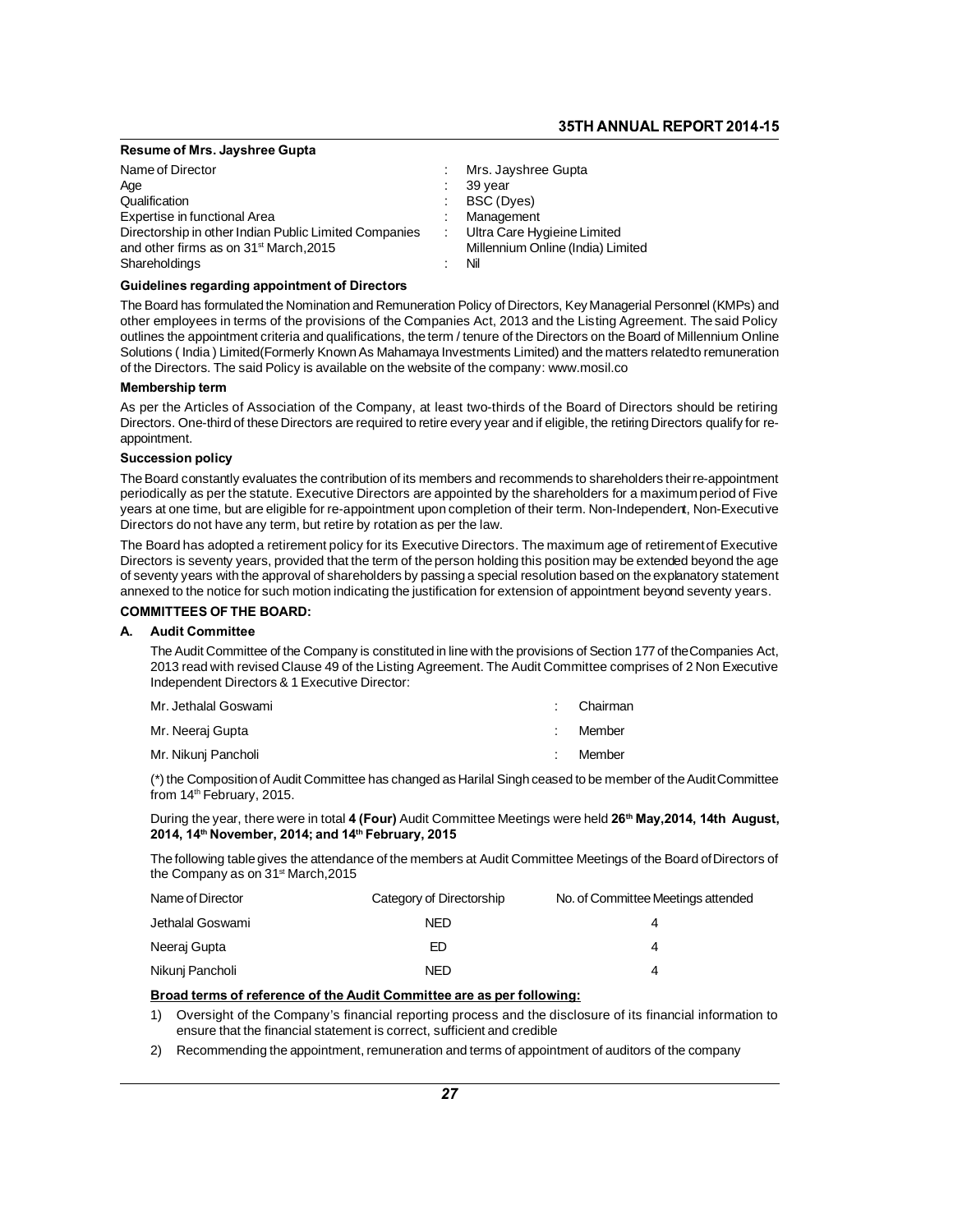# MILLENNIUM ONLINE SOLUTIONS (INDIA) LIMITED<br>(Formerly Known as Mahamaya Investments Limited) MILLENNIUM ONLINE SOLUTIONS (INDIA) LIMITED<br>(Formerly Known as Mahamaya Investments Limited)<br>3) Approval of payment to statutory auditors for any

- 
- 3) Approval of payment to statutory auditors for any other services rendered by the statutory auditors<br>3) Approval of payment to statutory auditors for any other services rendered by the statutory auditors<br>4) Reviewing, wi 1) ENNIUM ONLINE SOLUTIONS (INDIA) LIMITED<br>
Herly Known as Mahamaya Investments Limited<br>
3) Approval of payment to statutory auditors for any other services rendered by the statutory auditors<br>
4) Reviewing, with the manage **IUM ONLINE SOLUTIONS (INDIA) LIMITED**<br>Known as Mahamaya Investments Limited)<br>Approval of payment to statutory auditors for any other services rende<br>Reviewing, with the management the annual financial statements an<br>submiss Rifown as Mahamaya investments Emited)<br>Approval of payment to statutory auditors for any other services rendered by the statutory auditors<br>Reviewing, with the management the annual financial statements and the auditor's re Approval or payment to statutory auditors for any other services rendered by the statutory at<br>Reviewing, with the management the annual financial statements and the auditor's report th<br>submission to the board for approval, Reviewing, with the management the annual financial statements and the audito<br>submission to the board for approval, with particular reference to:<br>a. Matters required to be included in Director's Responsibility Statement in submission to the board for approval, with particular reference to:<br>
a. Matters required to be included in Director's Responsibility Statement included in Board's report<br>
b. Changes, if any, in accounting policies and prac
	-
	-
	- F. Changes, it any, in accounting policies and practices<br>c. Major accounting entries based on exercise of judgn<br>d. Significant adjustments made in the financial stateme<br>e. Compliance with listing and other legal requiremen
	- e. Materis required to be included in birector 3 recsponsionly otatentrimentated in board 3 rep.<br>
	Changes, if any, in accounting policies and practices and reasons for the same<br>
	c. Major accounting entries based on exercis
	-
	-
	-
- g. Major accounting cities based of exercic<br>d. Significant adjustments made in the finance.<br>F. Disclosure of any related party transactio<br>g. Qualifications in the draft audit report<br>Reviewing, with the management, the quar 5) Reviewing, with the management, the quarterly financial statements before submission to the Board for approval. approval. 6) Reviewing, with the management, the quarterly financial statements before submission to the Board for approval.<br>6) Reviewing, with the management, the quarterly financial statements before submission to the Board for ap g. Qualifications in the draft audit report<br>Reviewing, with the management, the quarterly financial statements before submiss<br>approval.<br>Reviewing, with the management, statement of uses and application of funds raise<br>state 7) Reviewing, with the management, the quarterly financial statements before submission to the Board for approval.<br>
6) Reviewing, with the management, statement of uses and application of funds raised through an issue stat
- 8) Approval.<br>8) Reviewing, with the management, statement of uses and application of funds raised through an<br>8) Statement of funds utilised for other purposes and report of monitoring agency<br>8) Review and monitor the audit 8) Reviewing, with the management, statement of uses<br>statement of funds utilised for other purposes and repo<br>7) Review and monitor the auditors' independence and pe<br>8) Approval or any subsequent modification of transactior
- 11) Review and monitor the auditors' independence and performance, and effectivenes<br>
20) Approval or any subsequent modification of transactions of the company with relate<br>
20) Scrutiny of inter-corporate loans and investm
- 
- 
- 
- 
- 11) The view and monitor the additions independence and performance, and energy<br>
11) Approval or any subsequent modification of transactions of the company wi<br>
11) Valuation of undertakings or assets of the company, wherev 12) Scrutiny of inter-corporate loans and investments.<br>
10) Valuation of undertakings or assets of the company, wherever it is necessary;<br>
11) Evaluation of internal financial controls and risk management systems;<br>
12) Rev 9) Scrutiny of inter-corporate loans and investments.<br>
10) Valuation of undertakings or assets of the company, wherever it is necessary;<br>
11) Evaluation of internal financial controls and risk management systems;<br>
12) Revi
- To a valuation of undertakings or assets of the company, wherever it is necessary;<br>
11) Evaluation of internal financial controls and risk management systems;<br>
12) Reviewing, with the management, performance of statutory a Reviewing, with t<br>control systems;<br>Reviewing the ade<br>staffing and senic<br>internal audit<br>Discussion with ir 14) Discussion with internal audit function, if any, including the structure of the internal atfing and seniority of the official heading the department, reporting structure coverainternal audit<br>14) Discussion with interna 13) Reviewing the adequacy of internal audit function, if any, including the structure of the internal audit department, staffing and seniority of the official heading the department, reporting structure coverage and frequ
- 
- staffing and seniority of the official heading the department, reporting structure coverage and frequency of<br>internal audit<br>Discussion with internal auditors of any significant findings and follow up there on.<br>Reviewing th internal audit<br>Discussion with internal<br>Reviewing the findings<br>suspected fraud or irreg<br>matter to the board.<br>Discussion with statutor 14) Discussion with internal auditors of any significant findings and follow up there on.<br>
15) Reviewing the findings of any internal investigations by the internal auditors into matters where there is<br>
16) Discussion with Reviewing the findings of any internal investigations by the suspected fraud or irregularity or a failure of internal control matter to the board.<br>Discussion with statutory auditors before the audit commer post-audit discu suspected fraud or irregularity or a failure of internal control systems of a material nature and reporting the<br>matter to the board.<br>16) Discussion with statutory auditors before the audit commences about nature and scope
- matter to the board.<br>Discussion with statutory auditors before the audit commences about nature an<br>post-audit discussion to ascertain any area of concern.<br>To look into the reasons for substantial defaults in the payment to 16) Discussion with statutory auditors before the audit commences<br>post-audit discussion to ascertain any area of concern.<br>17) To look into the reasons for substantial defaults in the paym<br>shareholders (in case of non-payme
- post-audit discussion to ascertain any area of<br>17) To look into the reasons for substantial def<br>shareholders (in case of non-payment of decl<br>18) To review the functioning of the Whistle Blowe<br>19) Approval of appointment of
- 
- 
- 10) Shareholders (in case of non-payment of declared dividends) and creditors.<br>
20) To review the functioning of the Whistle Blower mechanism.<br>
20) Approval of appointment of CFO<br>
20) To review report submitted by Monitori shareholders (in case of non-payment of declared dividends) and creditors.<br>To review the functioning of the Whistle Blower mechanism.<br>Approval of appointment of CFO<br>To review report submitted by Monitoring Agency informing 21) To review the functioning of the Whistle Blower mechanism.<br>
20) Approval of appointment of CFO<br>
20) To review report submitted by Monitoring Agency informing material deviations in the utilisation of<br>
21) Carrying out
- 

#### A. Nomination and Remuneration Committee

proceeds and to make necessary recommendations to the Board, if, when and where applicable.<br>
21) Carrying out any other function as is mentioned in the terms of reference of the Audit committee.<br> **Nomination and Remunerat** 21) Carrying out any other function a<br>**Nomination and Remuneration Co**<br>Pursuant to Section 178(1) of the Com<br>Remuneration on 26<sup>th</sup> May,2014.<br>The Nomination and Remuneration (

Nomination and Remuneration Committee<br>Pursuant to Section 178(1) of the Companies Act, 201 and listing Agreement the Board constituted Nomination and<br>Remuneration on 26<sup>th</sup> May,2014.<br>The Nomination and Remuneration Committ Pursuant to Section 178(1) of the Companies Act, 201 and listing Agreement the Board constituted Nomination and<br>Remuneration on 26<sup>th</sup> May,2014.<br>The Nomination and Remuneration Committee met twice in financial year 2014-15 The Nomination and Remuneration Committee met twice in financial year 2014-15 on 26<sup>th</sup> May, 2014 and 14<sup>th</sup> February, 2015 The necessary quorum was present in the said meetings. The Chairman of the Nomination and Remuner Remuneration Committee was present at the last Annual General Meeting of the Company held on  $15<sup>th</sup>$ December, 2014 The composition of the Committee during 2014 and the details of meetings held and attended by

| the Directors are as under: |                          |                                    |
|-----------------------------|--------------------------|------------------------------------|
| Name of Director            | Category of Directorship | No. of Committee Meetings attended |
| Nikunj Pancholi             | Chairman & NED           |                                    |
| Jethalal Goswmi             | Member & NED             | 2                                  |
| Girdharilal Khuha           | Member & NED             | 2                                  |
|                             | 28                       |                                    |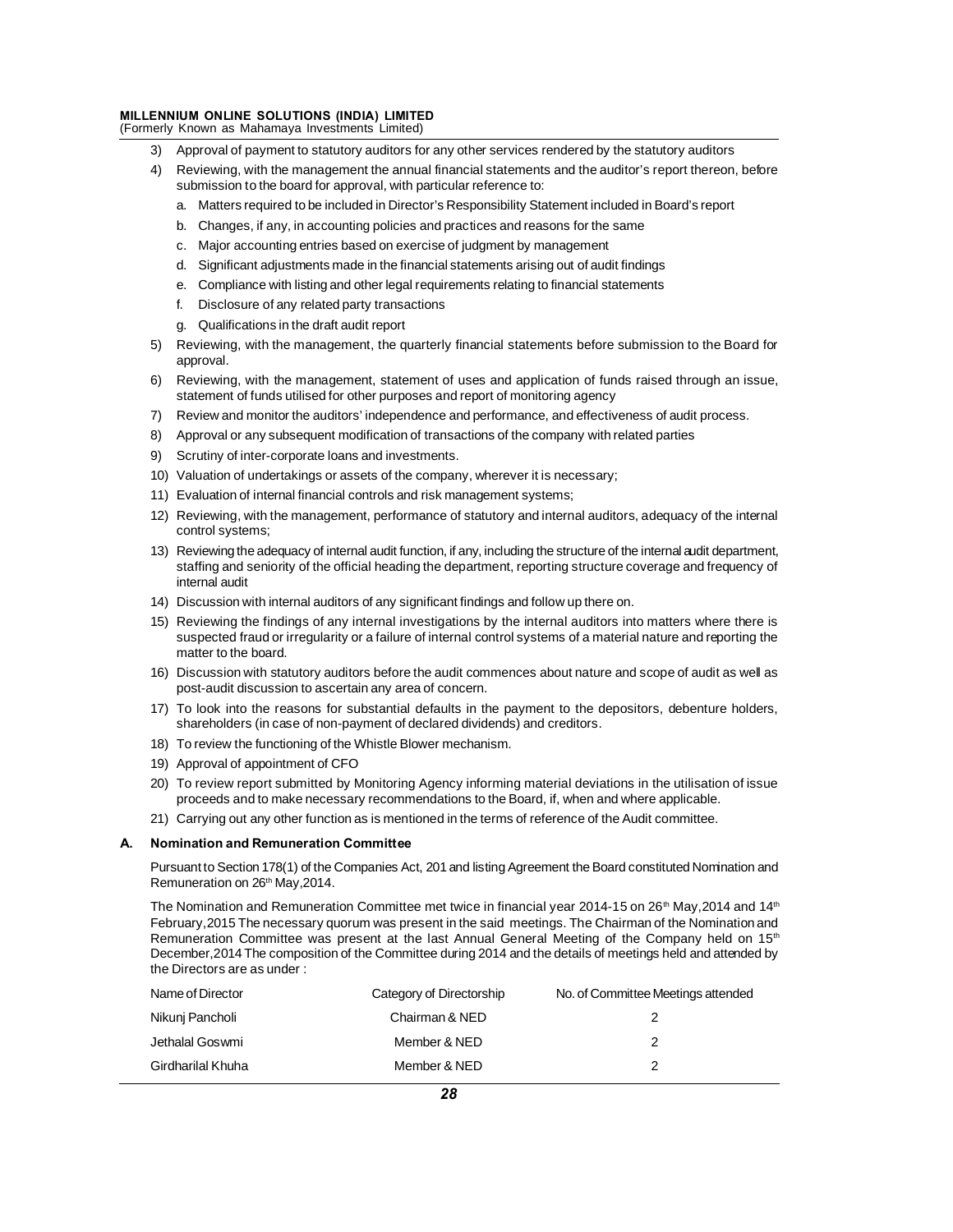- The broad terms of reference of the Nomination and Remuneration Committee are:<br>- To formulate the criteria for determining qualifications, competencies, positive attributes and independence<br>for appointment of a Director (E **FORT 2014-15**<br>The broad terms of reference of the Nomination and Remuneration Committee are:<br>To formulate the criteria for determining qualifications, competencies, positive attributes and independence<br>for appointment of The broad terms of reference of the Nomination and Remuneration Committee are:<br>
To formulate the criteria for determining qualifications, competencies, positive attributes a<br>
for appointment of a Director (Executive and No
- 
- 
- To formulate the criteria for evaluation of all the Directors on the Board;<br>To devise a policy on Board diversity; and<br>To lay out remuneration principles for employees linked to their effort, performance and achievement re To formulate the criteria for e<br>To devise a policy on Board<br>To lay out remuneration princ<br>to the Company's goals.<br>Nomination and Remuneratio

To devise a policy on Board diversity; and<br>
To lay out remuneration principles for employees linked to their effort, performance and achievement relating<br>
to the Company's goals.<br>
The Nomination and Remuneration Policy dev To devise a policy of Board diversity, and<br>
To lay out remuneration principles for employees linked to their effort, performance and achievement relating<br>
The Nomination and Remuneration Policy devised in accordance with S To lay out remuneration principles for employees linked to their effort, performance and achievement relating<br>to the Company's goals.<br>The Nomination and Remuneration Policy devised in accordance with Section 178(3) and (4) to the Company's goals.<br>The Nomination and Remuneration Policy devised in accordance with Section 178(3) and<br>Act, 2013 has been posted on the website of the Company www.mosil.co. Further, the detain<br>to all the Directors an

#### **Remuneration Policy**

The remuneration of the managing director and executive director is recommended by the Listing Agreement<br>The remuneration Policy<br>The remuneration of the managing director and executive director is recommended by the Nomina remuneration Policy<br>The remuneration Policy<br>The remuneration of the managing director and executive director is recommended by the Nomination and<br>remuneration committee, then approved by the board of directors and subseque Remuneration Policy<br>The remuneration of the managing director and executive director is remuneration committee, then approved by the board of directors and<br>general meeting within the limits prescribed in Companies Act, 201 The remuneration of the managing director and executementeration committee, then approved by the board general meeting within the limits prescribed in Companie:<br>Details of remuneration paid to Executive Directors:<br>Name of

| general meeting within the limits prescribed in Companies Act, 2013.                                                             |                    |        |                                           |
|----------------------------------------------------------------------------------------------------------------------------------|--------------------|--------|-------------------------------------------|
| Details of remuneration paid to Executive Directors:                                                                             |                    |        |                                           |
| Name of Director                                                                                                                 | <b>Designation</b> | Salary | <b>Provident Fund &amp; Gratuity Fund</b> |
| Mr. Neeraj Gupta                                                                                                                 | MD                 | Nil    | Nil                                       |
| Mr. Harilal singh                                                                                                                | ED & CFO           | Nil    | Nil                                       |
| Mr. Neeraj Gupta is appointed as Managing Director on honorary basis with effect from August 14 2012 for a period<br>of 5 years. |                    |        |                                           |
| During the year the Non-Executive Directors were paid sitting fees as per the details given below.                               |                    |        |                                           |

Mr. Harilal singh<br>
During the year the Non-Executive Directors were paid sitting fees as per the details given below.<br>
Sitting fees as per the details given below.<br>
Sitting Fees

#### **Sitting Fees**

| During the year the Non-Executive Directors were paid sitting fees as per the details given below. |               |                      |                                                                                                           |
|----------------------------------------------------------------------------------------------------|---------------|----------------------|-----------------------------------------------------------------------------------------------------------|
| <b>Sitting Fees</b>                                                                                |               |                      |                                                                                                           |
| Name                                                                                               | <b>Rupees</b> | No. of equity shares | Non convertible instruments                                                                               |
| Mr.Jethalal Goswami                                                                                | Nil           | Nil                  | Nil                                                                                                       |
| Mr Nikunj Pancholi                                                                                 | Nil           | Nil                  | Nil                                                                                                       |
| Mr. Girdharilal Khuha                                                                              | Nil           | Nil                  | Nil                                                                                                       |
| otherwise mentioned in this annual report.                                                         |               |                      | The company has no pecuniary relationship or transaction with any of the Directors of the company save as |
| <b>Shareholders/Investors Grievance Committee</b>                                                  |               |                      |                                                                                                           |

The company has no pecuniary relationship or transaction with any of the Directors of the company save as<br>otherwise mentioned in this annual report.<br>**Shareholders/Investors Grievance Committee**<br>Pursuant to Section 178(5) o

#### **B.** Shareholders/Investors Grievance Committee

otherwise mentioned in this annual report.<br> **Shareholders/Investors Grievance Committee**<br>
Pursuant to Section 178(5) of the Companies Act, 2013, the Committee was renamed by the Board of Directors on<br>
26<sup>th</sup> May, 2014 as "

Shareholders/Investors Grievance Committee<br>Pursuant to Section 178(5) of the Companies Act, 2013, the Committee was renamed by the Board of Directors on<br>26<sup>th</sup> May, 2014 as "Stakeholders' Relationship Committee<br>The Stakeho Directors. As required by the Companies Act, 2013, the Committee was renamed by the Board of Directors on 26<sup>th</sup> May, 2014 as "Stakeholders' Relationship Committee<br>The Stakeholder Relationship Committee comprises of 5 (**Fi** Pursuant to Section 178(5) of the Companies Act, 2013, the Committee was renamed by the Board of Directors on 26<sup>th</sup> May, 2014 as "Stakeholders' Relationship Committee<br>The Stakeholder Relationship Committee comprises of 5 The Stakeholder Relationship Committee comprises of 5 (**Five)** Members, m<br>Directors. As required by clause 49 of Listing Agreement, the Chairman of the S<br>is Independent Non-Executive Director. The composition of the Stakeh

| Directors. As required by clause 40 or Listing Agreement, the Ondimidiror the Oi<br>is Independent Non-Executive Director. The composition of the Stakeholder F<br>March, 2015 is as follows: |   |                    |
|-----------------------------------------------------------------------------------------------------------------------------------------------------------------------------------------------|---|--------------------|
| Mr. Jethalal Goswami                                                                                                                                                                          |   | Chairman           |
| Mr. Harilal Singh Faran                                                                                                                                                                       |   | Member             |
| Mr. Girdharilal Khuha.                                                                                                                                                                        | t | Member             |
| *Mr. Nikunj Pancholi                                                                                                                                                                          |   | Member             |
| Mr. Neeraj Gupta                                                                                                                                                                              |   | Compliance Officer |
| *Mr. Nikunj Pancholi is inducted as member on 14 <sup>th</sup> February, 2015                                                                                                                 |   |                    |
|                                                                                                                                                                                               |   |                    |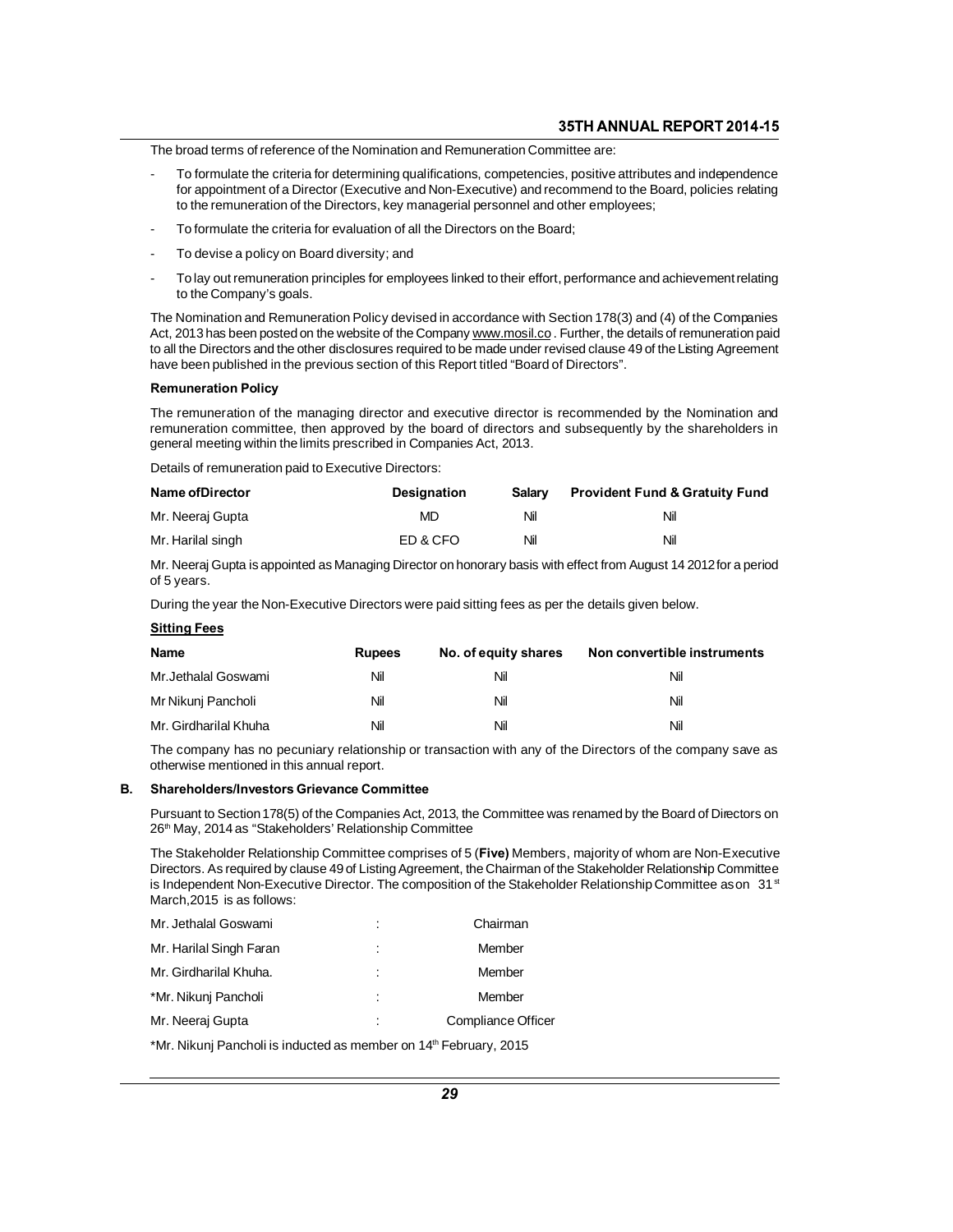# MILLENNIUM ONLINE SOLUTIONS (INDIA) LIMITED<br>(Formerly Known as Mahamaya Investments Limited) MILLENNIUM ONLINE SOLUTIONS (INDIA) LIMITED<br>(Formerly Known as Mahamaya Investments Limited)<br>During the year, there were in total 4 (Four) Sharehold

ENNIUM ONLINE SOLUTIONS (INDIA) LIMITED<br>nerly Known as Mahamaya Investments Limited)<br>During the year, there were in total 4 (Four) Shareholders/Investors Grievance Committee Meetings were held on<br>26<sup>th</sup> May,2014, 14th Augu 26<sup>th</sup> May,2014, 14th August, 2014; 14<sup>th</sup> November, 2014; and 14<sup>th</sup> February, 2015

ENNIUM ONLINE SOLUTIONS (INDIA) LIMITED<br>
nerly Known as Mahamaya Investments Limited)<br>
During the year, there were in total 4 (Four) Shareholders/Investors Grievance Committee Meetings were held on<br>
26<sup>th</sup> May, 2014, 14th of the Board of Directors Chine<br>
During the year, there were in total 4 (Four) Shand 26<sup>th</sup> May, 2014, 14th August, 2014; 14<sup>th</sup> Nove<br>
The following table gives the attendance of the motor the Board of Directors of the Com

| of the Board of Directors of the Company:                                                                                                                                                                                                                                       |                          |                                    |
|---------------------------------------------------------------------------------------------------------------------------------------------------------------------------------------------------------------------------------------------------------------------------------|--------------------------|------------------------------------|
| Name of the Member                                                                                                                                                                                                                                                              | Category of Directorship | No. of Committee Meetings attended |
| Mr. Jethalal Goswami                                                                                                                                                                                                                                                            | <b>NED</b>               |                                    |
| Mr. Harilal Singh Faran                                                                                                                                                                                                                                                         | ED                       |                                    |
| Mr. Girdharilal Khuha.                                                                                                                                                                                                                                                          | <b>NED</b>               | 4                                  |
| *Mr. Nikunj Pancholi                                                                                                                                                                                                                                                            | <b>NED</b>               | 4                                  |
| Mr. Neeraj Gupta                                                                                                                                                                                                                                                                | ED                       | 4                                  |
| The company received 4 complaint from these shareholders during the year which was resolved during the year<br>and none remained pending at the end of the year. Further, during the year ended on 31st March 2015 the<br>company approved transfer of 17,91,753 equity shares. |                          |                                    |

NED<br>
Mr. Neeraj Gupta ED<br>
The company received 4 complaint from these shareholders<br>
and none remained pending at the end of the year. Further<br>
company approved transfer of 17,91,753 equity shares.<br> **Meeting of Independent** 

#### **Meeting of Independent Directors**

The Company's lodependent of 17,91,753 equity shares.<br> **Meeting of Independent Directors**<br> **The Company's Independent Directors**<br>
The Company's Independent Directors met on 14<sup>th</sup> February,2015 without the presence of the Exercise Central Central Central Central Central Central Central Central Central Central Central Central Central Central Central Central Central Central Central Central Central Central Central Central Central Central Of th Meeting of Independent Directors<br>The Company's Independent Directors<br>& CEO, the Non-Executive, Non-Independent Directors and the Management Team. The meeting was attended by<br>all the Independent Directors and was conducted Meeting of Independent Directors<br>The Company's Independent Directors met on 14<sup>th</sup> February,2015 without the presence of the Managing Director<br>& CEO, the Non-Executive, Non-Independent Directors and the Management Team. Th Company. all the Independent Directors and was conducted informally to enable the Independent Directors to discuss<br>matters pertaining to the Company's affairs and put forth their combined views to the Board of Directors of the<br>Comp

#### **GENERAL BODY MEETINGS:**

| <b>Financial Year</b> | <b>Date</b> | <b>Time</b> | Venue                                                                                                                                                            | <b>Special Resolution(s)</b>                                                                                                                                                                                                                                                                                                                                                |
|-----------------------|-------------|-------------|------------------------------------------------------------------------------------------------------------------------------------------------------------------|-----------------------------------------------------------------------------------------------------------------------------------------------------------------------------------------------------------------------------------------------------------------------------------------------------------------------------------------------------------------------------|
| 2013-2014             | 15.12.2014  | 12.00 Noon  | Harmony Banquet Hall,<br>Plot No. C-7, 3rd Floor,<br>Bhimashankar Bhavan.<br>New MHADA.<br>Opp Siddhachal Club House,<br>Vasant Vihar.<br>Thane (West) - 400 610 | a) To lease, mortgage or create<br>charge on the properties of<br>the Company.<br>b) To borrow amount<br>exceeding paid up capital<br>and free reserves of the<br>Company<br>c) To make investment<br>d) To issue $20,00,000$ equity<br>shares<br>e) To alter the capital clause of<br>Memorandum of Association<br>To adopt new Articles of<br>f<br>Association of Company |
| 2012-2013             | 22.10.13    | 12.00 Noon  | Harmony Banquet Hall,<br>Plot No. C-7, 3rd Floor,<br>Bhimashankar Bhavan.<br>New MHADA,<br>Opp Siddhachal Club House,<br>Vasant Vihar.<br>Thane (West) - 400 610 | <b>No</b>                                                                                                                                                                                                                                                                                                                                                                   |
| 2011-2012             | 28.09.12    | 11.30 am    | <b>Registered Office</b>                                                                                                                                         | <b>No</b>                                                                                                                                                                                                                                                                                                                                                                   |

2011-2012 28.09.12 11.30 am<br>The Company successfully completed the process of<br>through Postal Ballots during the year 2013:<br>Voting Pattern and Procedure for Postal Ballot:<br>i) The Board of Directors of the Company, vide

The Company successfully completed the process of obtaining approval of its Members on the following resolution<br>through Postal Ballots during the year 2013:<br>Voting Pattern and Procedure for Postal Ballot:<br>i) The Board of D through Postal Ballots during the year 2013:<br>Voting Pattern and Procedure for Postal Ballot:<br>i) The Board of Directors of the Company, vide a board resolution dated April 2<sup>nd</sup> 2013, had appointed Mr.<br>Hemant Shetye, Partne postal ballot voting process.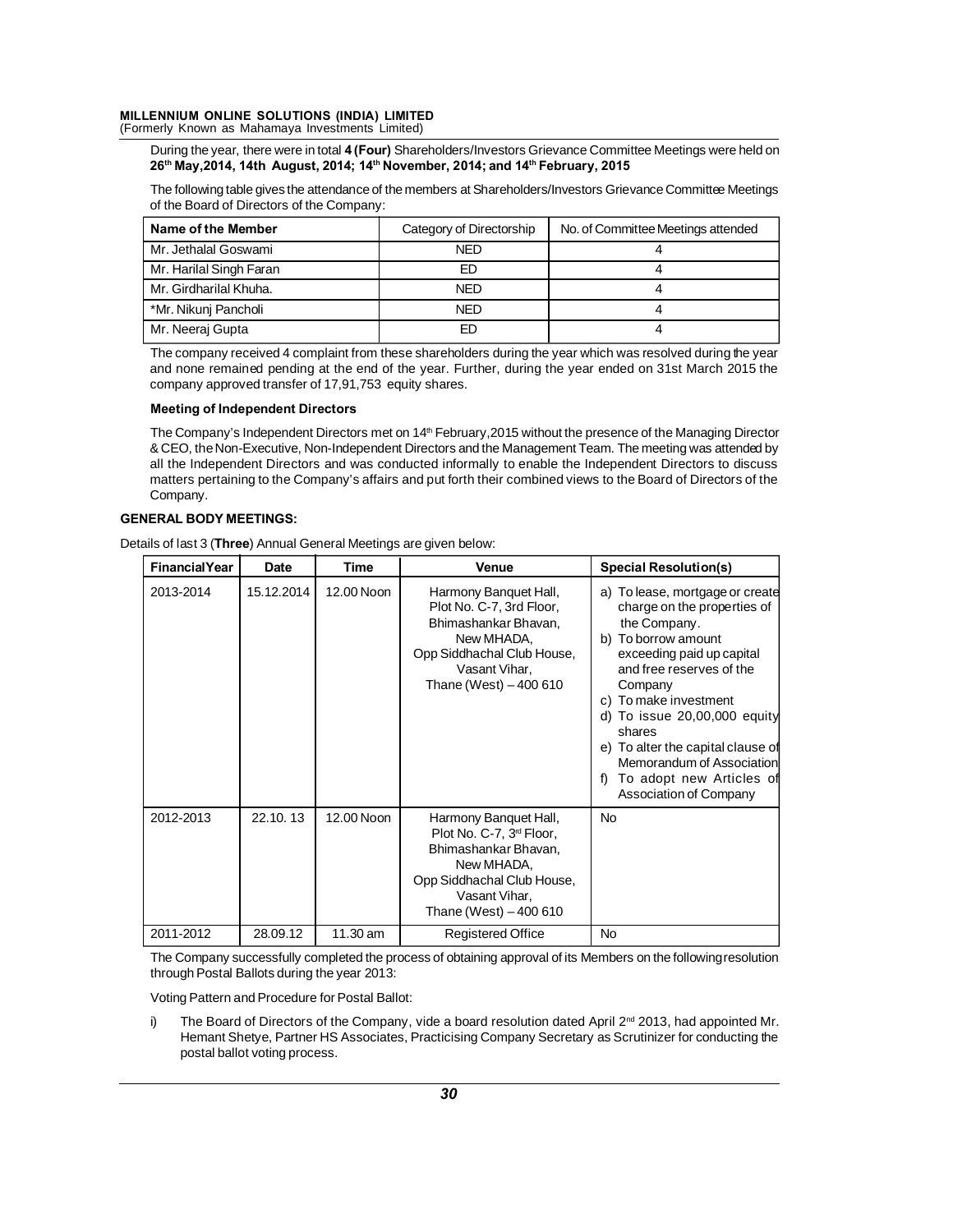- ii) The Company had completed the dispatch of the Postal Ballot Notice dated 2nd December, 2013 together<br>with the Explanatory Statement, forms and postage prepaid business reply envelopes to all the sharehdders **35TH ANNUAL REPORT 2014-15**<br>The Company had completed the dispatch of the Postal Ballot Notice dated 2nd December, 2013 together<br>with the Explanatory Statement,forms and postage prepaid business reply envelopes to all the **35TH ANNUAL REPORT 2014-**<br>With the Explanatory Statement, forms and postage prepaid business reply envelopes to all the shareholde<br>whose name(s) appeared on the Register of Members/list of beneficiaries as on 15<sup>th</sup> April **35 IH ANNUAL REPT**<br>
ii) The Company had completed the dispatch of the Postal Ballot Notice dated 2nd December,<br>
with the Explanatory Statement, forms and postage prepaid business reply envelopes to all the<br>
whose name(s) ii) The Company had completed the dispatch of the Postal Ballot Notice dated 2nd December, 2013 together with the Explanatory Statement, forms and postage prepaid business reply envelopes to all the sharehdders whose name
- 
- with the Explanatory<br>whose name(s) appe<br>The voting under the<br>Particulars of postal t<br>for the purpose.<br>The postal ballot for whose name(s) appeared on the Register of Members/list of beneficiaries as on 15" April,2013<br>iii) The voting under the postal ballot was kept open till 15<sup>th</sup> May, 2013 till 5.00 pm<br>iv) Particulars of postal ballot forms r The voting under the postal ballot was kept open till 15<sup>th</sup> M<br>Particulars of postal ballot forms received from the Member<br>for the purpose.<br>The postal ballot forms were kept under his safe custody<br>commencing the scrutiny o
- iv) Particulars of postal ballot forms received from the Members were entered in a register separately maintained<br>for the purpose.<br>The postal ballot forms were kept under his safe custody in sealed and tamper proof ballot for the purpose.<br>The postal ballot forms were kept under his safe custody in sealed and tamper proof ballot boxes before<br>commencing the scrutiny of such postal ballot forms.<br>All postal ballot forms received/receivable up
- v) The postal ballot forms were kept under his safe custody in sealed and tamper proof ballot boxes before<br>commencing the scrutiny of such postal ballot forms.<br>Wi) All postal ballot forms received/receivable up 15<sup>th</sup> May, commencing the scrutiny of such posi<br>All postal ballot forms received/receiv<br>Company for receipt of the forms, had<br>Envelopes containing postal ballot for<br>been considered for his scrutiny.<br>On 18<sup>th</sup> May 2013 , Director of t
- vi) All postal ballot forms received/receivable up 15<sup>th</sup> May, 2013 till 5.00 pm the last date and time fixed by the Company for receipt of the forms, had been considered for his scrutiny.<br>
vii) Envelopes containing posta Company for receipt of the<br>Envelopes containing pose<br>been considered for his s<br>On 18<sup>th</sup> May 2013 , Direc<br>Scrutinizer's Report:<br>**Subject Matter of Reso**
- 

| Sr.<br>No      | <b>Subject Matter of Resolution</b>                                                                                                      | No. of shares<br>in net valid<br>postal Ballot<br><b>Forms</b> | <b>Assent</b><br>(in %) | <b>Dissent</b><br>(in %) |
|----------------|------------------------------------------------------------------------------------------------------------------------------------------|----------------------------------------------------------------|-------------------------|--------------------------|
| 1              | Amendment to clause III of the Memorandum of<br>Association of the Company                                                               | 1868157                                                        | 99.89                   | 0.11                     |
| 2              | Approval of Name of Company as<br>Millennium Online Solutions (India) Limited                                                            | 1868157                                                        | 99.89                   | 0.11                     |
| 3              | Alteration of Articles of Association of the Company under<br>Section 31 of the Companies Act, 1956                                      | 1868157                                                        | 99.89                   | 0.11                     |
| $\overline{4}$ | Shifting of registered office of the Company outside the local<br>limits of district of Mumbai under the jurisdiction of same registrar. | 1868157                                                        | 99.89                   | 0.11                     |
| 5              | Appointment of Mr. Neeraj Gupta as Managing Director<br>for a period of 5(Five) Years                                                    | 1868157                                                        | 99.89                   | 0.11                     |
|                | <b>CLOSURES:</b>                                                                                                                         |                                                                |                         |                          |

## **DISCLOSURES:**

The Board of Directors had approved the proposal of Amalgamation of the Company with Millennium Online (India)<br>Limited and therefore the Company had filed an application with Bombay Stock Exchange (BSE) on 1<sup>st</sup> February, Manuson of States of States of States of States of States of Amalgamation of the Company with Millennium Online (India)<br>
The Board of Directors had approved the proposal of Amalgamation of the Company with Millennium Onlin For a period of 5 (Five) Years<br>
DISCLOSURES:<br>
The Board of Directors had approved the proposal of Amalgamation of the Company with Millennium Online (India)<br>
Limited and therefore the Company had filed an application with was commenced<br>During the year the Company has allotted 20,00,000 equity shares of Rs 10 each on preferential bases on 27th The Board of Directors had approved the proposal of Amalgamation of the Company with Millennium Online (India)<br>Limited and therefore the Company had filed an application with Bombay Stock Exchange (BSE) on 1<sup>st</sup> February,

Limited and therefore the Company had filed an application with Bombay Stock Exchange (BSE) on 1ª February, 2014<br>for obtaining inprincipal approval. However BSE has not granted required approval and hence no amalgamation p for obtaining inprincipal approval. However BSE has not granted required approval and hence no amalgamation process<br>was commenced<br>During the year the Company has allotted 20,00,000 equity shares of Rs 10 each on preferenti its existing share capital of 50,01,951 shares having face value of Rs. 10 each on preferential bases on 27th January, 2015. Pursuant to terms and condition of SEBI (Issue of Capital and Disclosure Requirement) Regulation During the year the Company has allotted 20,00,000 equity shares of Rs 10 each on preferential bases on 27th January, 2015. Pursuant to terms and condition of SEBI (Issue of Capital and Disclosure Requirement) Regulation 2 & special resolution passed in the Annual General Meeting held on 15th December, 2014 and Company has subdivided its existing share capital of 50,01,951 shares having face value of Rs. 10 each into 5,00,19,510 equity shar

each w.e.f 31<sup>st</sup> March, 2015 for which the Company has obtained shareholders app<br>During the year under review, no related party transactions are taken with the promote<br>their relatives during the year with potential confli

its existing share capital of 50,01,951 shares having face value of Rs. 10 each into 5,00,19,510 equity shares of Rs.1<br>each w.e.f 31<sup>st</sup> March, 2015 for which the Company has obtained shareholders approval on 15<sup>th</sup> Decemb

During the year under review, no related party transactions are taken with the promoters, directors, the management or<br>their relatives during the year with potential conflict of interest with the Company at large.<br>There we their relatives during the year with potential conflict of interest with the Company at large.<br>There were no instances of non-compliance on any matter related to the capital markets during the year and none of the<br>Stock Ex There were no instances of non-compliance on any matter related to the capital markets during the year and none of the Stock Exchanges or SEBI imposed any penalties or strictures on the Company.<br>**Disclosure of accounting T** Stock Exchanges or SEBI imposed any penalties or strictures on the Company.<br> **Disclosure of accounting Treatment**: The Company follows accounting standards notified by the Central Government<br>
of India under the Companies ( **Disclosure of accounting Treatment**: The Company follows accounting standards notified by the Central Government<br>of India under the Companies (Accounting Standards) Rules, 2006 and/or by the institute of chartered account

Code of Conduct: The Board of Directors has adopted the code of conduct for the directors and senior management and the same has been placed on the company's website www.mosil.co .All board members and senior management pe India in the preparation of financial statements and has not adopted a treatment different from<br>accounting standard.<br>**Code of Conduct**: The Board of Directors has adopted the code of conduct for the directors and the same accounting standard.<br> **Code of Conduct**: The Board of Directors has adopted the code of conduct for the directors and senior management<br>
and the same has been placed on the company's website <u>www.mosil.co</u> .All board membe Code of Conduct: The Board of Directors has adopted the code of conduct for the directors and senior management<br>and the same has been placed on the company's website <u>www.mosil.co</u> .All board members and senior management<br>

and the same has been placed on the<br>personnel have affirmed compliance<br>**CEO/CFO Certification**: The Chief  $|X\rangle$  of the Listing Agreement pertaining<br>annexed separately in Annual report.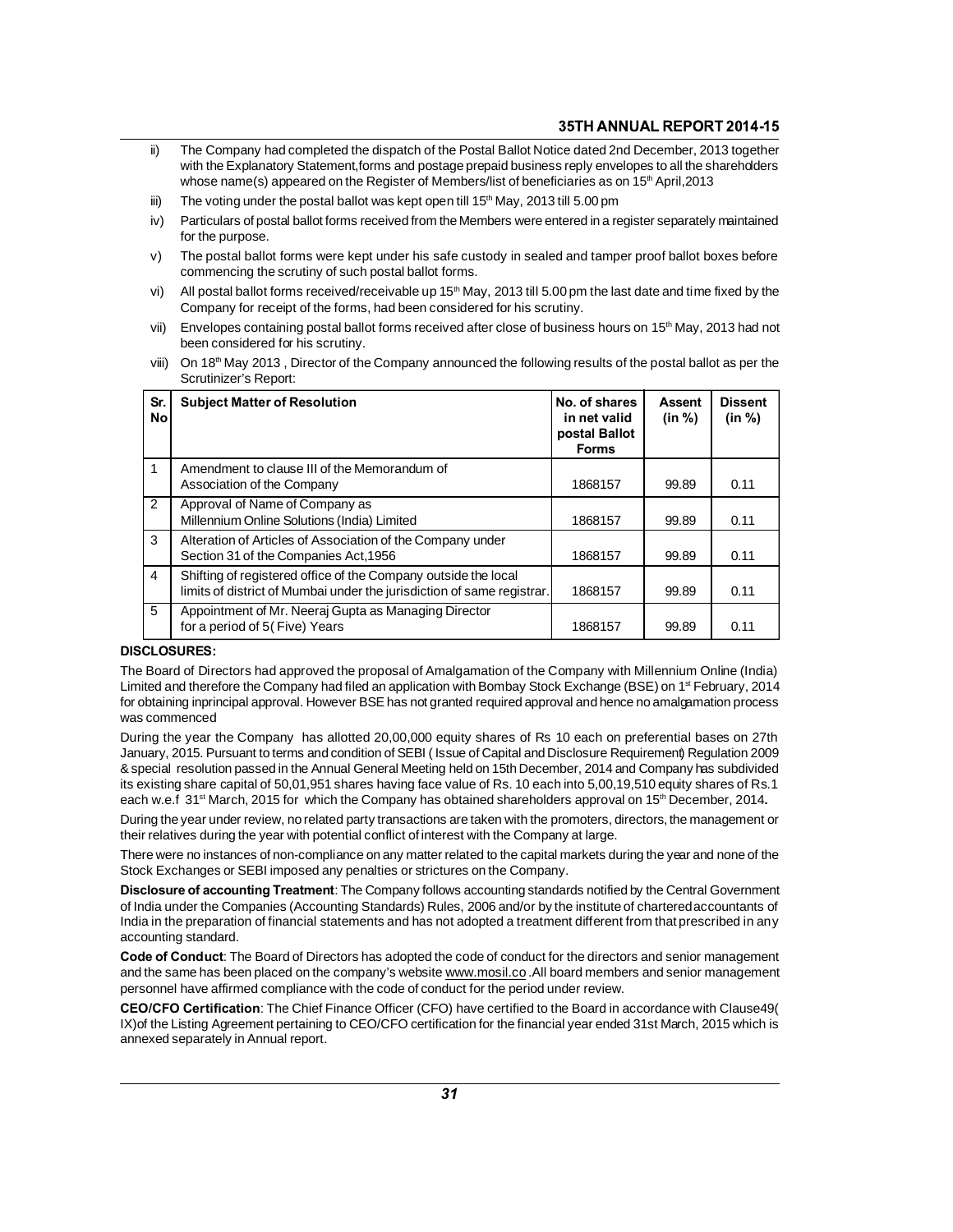# MILLENNIUM ONLINE SOLUTIONS (INDIA) LIMITED<br>(Formerly Known as Mahamaya Investments Limited)

MILLENNIUM ONLINE SOLUTIONS (INDIA) LIMITED<br>(Formerly Known as Mahamaya Investments Limited)<br>The board affirms that no person has been denied access<sup>1</sup> MILLENNIUM ONLINE SOLUTIONS (INDIA) LIMITED<br>(Formerly Known as Mahamaya Investments Limited)<br>The board affirms that no person has been denied access to the audit committee during the year. The company has<br>complied with man MILLENNIUM ONLINE SOLUTIONS (INDIA) LIMITED<br>(Formerly Known as Mahamaya Investments Limited)<br>The board affirms that no person has been denied access to the audit committee during the year. The company has<br>complied with man MILLENNIUM ONLINE SOLUTIONS (IN<br>(Formerly Known as Mahamaya Investme<br>The board affirms that no person has bee<br>complied with mandatory provisions of c<br>provisions of corporate governance.<br>Vigil Mechanism and Whistle-Blower F The board affirms that no person has been denied access to the audit committee during the year. The company has<br>complied with mandatory provisions of corporate governance and is in the process of adopting the non-mandatory

#### Vigil Mechanism and Whistle-Blower Policy

complied with mandatory provisions of corporate governance and is in the process of adopting the non-mandatory<br>provisions of corporate governance.<br>**Vigil Mechanism and Whistle-Blower Policy**<br>Pursuant to Section 177(9) and provisions of corporate governance.<br>**Vigil Mechanism and Whistle-Blower Policy**<br>Pursuant to Section 177(9) and (10) of the Companies Act, 2013 and the revised clause 49 of the Listing Agreement, the<br>Company has a Whistle-B **Vigil Mechanism and Whistle-Blower Policy**<br>Pursuant to Section 177(9) and (10) of the Companies Act, 2013 and the revised clause 49 of the Listing Agreement, the<br>Company has a Whistle-Blower Policy for establishing a vigi Fursuant to Section 177(9) and (10) of the Companies Act, 2013 and the revised clause 49 of the Listing Agreement, the<br>Company has a Whistle-Blower Policy for establishing a vigil mechanism for Directors and employees to r Company has a Whistle-Blower Policy for establishing a vigil mechanism for Directors and employees to report genuine<br>concerns regarding unethical behavior, actual or suspected fraud or violation of the Company's Code of Co concerns regarding unethical behavior, actual or suspected fraud or violation of the Company's Code of Conduct and exceptional cases. We affirm that no employee of the Company was denied access to the Audit Committee. The said<br>Whistle-Blower Policy has been hosted on the website of the Company at www.mosil.com<br>MEANS OF COMMUNICATION:<br>T

### **MEANS OF COMMUNICATION:**

The yearly/quarterly results were duly approved by the Board of Directors of the Company and submitted to BSE within Whistle-Blower Policy has been hosted on the website of the Company at www.mosil.com<br>**MEANS OF COMMUNICATION:**<br>The yearly/quarterly results were duly approved by the Board of Directors of the Company and sut<br>the stipulated MEANS OF COMMUNICATION:<br>The yearly/quarterly results were duly approved by the Board of Directors of the Company and submitted<br>the stipulated time. The Company also developed its website named as www.mosil.co.<br>No presentat

#### **GENERAL SHAREHOLDERS INFORMATION:**

- inc supulated affic. The Company also developed its website named as www.mosilitio.<br>
No presentation was made during the year either to Institutional Investors or to the analysts.<br> **GENERAL SHAREHOLDERS INFORMATION:**<br>
i. T esentation was made during the year either to Institutional Investors or to the analysts.<br>Igement Discussion & Analysis Report is attached herewith forming part of the Annuall Report.<br>**ERAL SHAREHOLDERS INFORMATION:**<br>The A igement Discussion & Analysis Report is attached he<br>**ERAL SHAREHOLDERS INFORMATION:**<br>The Annual 35<sup>th</sup> General Meeting is scheduled to be h<br>at Harmony Banquet Hall, Plot No. C-7, 3rd Floor, B<br>House, Vasant Vihar, .Thane (W GENERAL SHAREHOLDERS INFORMATION:<br>i. The Annual 35<sup>th</sup> General Meeting is scheduled to be held on Tuesday, the 29<sup>th</sup> Day of September, 2015 at 11.30 am<br>at Harmony Banquet Hall, Plot No. C-7, 3rd Floor, Bhimashankar Bhavan at Harmony Banquet Hall, Plot No. C-7, 3rd Floor, Bhimashankar Bhavan, New MHADA, Opp Siddhachal Club<br>
House, Vasant Vihar, .Thane (West) – 400 610.<br>
The Financial year of the company is from April to March. The financial
- under:. House, Vasant Vihar, .Thane (West) – 400 610.<br>
The Financial year of the company is from April to March. The financial calendar for the n<br>
under:<br>
Mailing of Annual Reports<br>
Annual General Meeting<br>
First quarter results (3

The Financial year of the company is from April to March. The financial calen<br>
under:<br>
Mailing of Annual Reports<br>
Annual General Meeting<br>
First quarter results (30th June)<br>
By Mid-August<br>
Second quarter results (30th Septe Mailing of Annual Reports<br>
Mailing of Annual Reports<br>
Annual General Meeting<br>
First quarter results (30th June)<br>
Second quarter results (30th September) By Mid-August<br>
Third quarter results (31st December) By Mid-February<br> Mailing of Annual Reports<br>
Annual General Meeting<br>
First quarter results (30th June)<br>
Second quarter results (30th September)<br>
Third quarter results (31st December)<br>
By Mid-February<br>
Fourth quarter / Annual Results<br>
By End Malling of Affilidal Reports<br>
Annual General Meeting<br>
First quarter results (30th June)<br>
Second quarter results (30th September)<br>
Third quarter results (31st December)<br>
Fourth quarter / Annual Results<br>
The Register of Memb

- First quarter results (30th June)<br>
So Mid-August<br>
Second quarter results (30th September)<br>
Third quarter results (31st December)<br>
Fourth quarter / Annual Results<br>
Fourth quarter / Annual Results<br>
III. The Register of Membe Second quarter results (30th September) By Mid November<br>
Third quarter results (31st December) By Mid-February<br>
Fourth quarter / Annual Results By End of May<br>
The Register of Members and Share Transfer Register in respect
- Initia duarter results (51st December)<br>
Fourth quarter / Annual Results<br>
iii. The Register of Members and Share Transfer Register in respect of eq<br>
from 21<sup>st</sup> September, 2015 to 29<sup>th</sup> September, 2015 (both days inclusiv<br> The Register of Members and Sharton 21<sup>st</sup> September, 2015 to 29<sup>th</sup><br>The company's shares are listed of the Stock Exchange, Mumbai<br>Security in Physical Form No. BSB<br>Slactronic Form No. BSB from 21<sup>st</sup> September, 2015 to 29<sup>th</sup> September, 2015 (both days inclusive)<br>The company's shares are listed only at Bombay Stock Exchange.<br>The Stock Exchange, Mumbai<br>Security in Physical Form No. BSE- 511187<br>Electronic For from 21<sup>st</sup> September, 2015 to 29<sup>th</sup> September,<br>The company's shares are listed only at Bomt<br>The Stock Exchange, Mumbai<br>Security in Physical Form No. BSE- 511187<br>Electronic Form No. **INE570NO1017**<br>Scrip Name: MAHAINV The company's shares are listed of<br>The Stock Exchange, Mumbai<br>Security in Physical Form No. BSE<br>Electronic Form No. **INE570NO10**<br>Scrip Name: MAHAINV<br>Market price data: The Stock Exchange, N<br>Security in Physical Fo<br>Electronic Form No. IN<br>Scrip Name: MAHAINV<br>v. Market price data:<br>The following table give
- 

Market price data:<br>The following table gives details of trading.

| Month            |       | <b>BSE</b> |                               |
|------------------|-------|------------|-------------------------------|
|                  | High  | Low        | Volume (No. of Shares traded) |
| April 2014       | 7.11  | 6.46       | 1,055                         |
| May 2014         | 7.11  | 7.11       | 16                            |
| June 2014        | 7.00  | 6.00       | 201                           |
| <b>July 2014</b> | 6.30  | 5.45       | 307                           |
| August 2014      | 5.50  | 5.35       | 72                            |
| September 2014   | 5.61  | 4.60       | 796                           |
| October 2014     | 5.02  | 4.59       | 178                           |
| November 2014    | 7.71  | 5.2        | 672                           |
| December 2014    | 10.81 | 8.09       | 1,185                         |
| January 2015     | 9.00  | 7.74       | 1,688                         |
| February 2015    | 8.94  | 6.61       | 683                           |
| March 2015       | 6.28  | 0.65       | 1,788                         |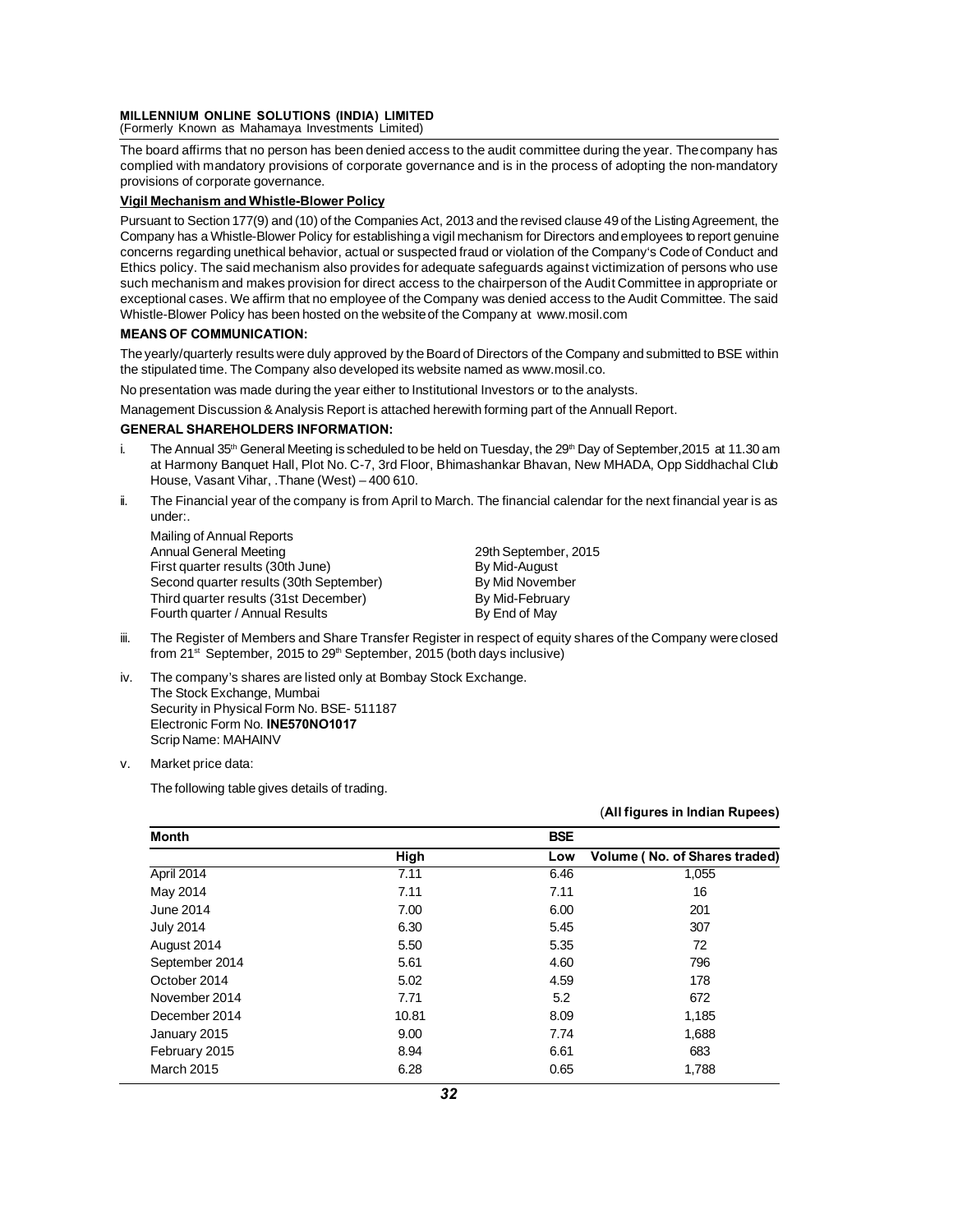

Performance in comparison to broad-based indices such as BSE Sensex.

#### **E-Voting Facility to members**

E-Voting Facility to members<br>
In compliance with provisions of Section 108 of the Companies Act, 2013 and Rule 20 of the Companies (Management<br>
and Administration Pulses, 2014, the Company is pleased to provide members the **E-Voting Facility to members**<br>In compliance with provisions of Section 108 of the Companies Act, 2013 and Rule 20 of the Companies (Management<br>and Administration) Rules, 2014, the Company is pleased to provide members th E-Voting Facility to members<br>In compliance with provisions of Section 108 of the Companies Act, 2013 and Rule 20 of the Companies (Management<br>and Administration) Rules, 2014, the Company is pleased to provide members the f E-Voting Facility to members<br>In compliance with provisions of Section 108 of the Companies Act, 2013 and Rule 20 of the C<br>and Administration) Rules, 2014, the Company is pleased to provide members the facility<br>vote at the In compliance with provisions of Section 108 of the Companies Act, 2013 and Rule 20 of the Companies (Management<br>and Administration) Rules, 2014, the Company is pleased to provide members the facility to exercise their rig

and Administration) Rules, 2014, the Company is pleased to provide members the facility to exercise their right to<br>vote at the 35<sup>th</sup> Annual General Meeting (AGM) by electronic means and the business may be transacted thro vote at the 35<sup>th</sup> Annual General Meeting (AGM) by electronic means and the business may be transacted through e-Voting Services provided by Central Depository Services (India) Limited (CDSL).<br>Pursuant to the amendments ma e-Voting Serv<br>Pursuant to the<br>dissent forms<br>shareholders<br>in writing.<br>Registrar and dissent forms to the members to enable those who do not have access to e-Voting facility to cast their vote on the shareholders resolution to be passed at the ensuing Annual General Meeting, by sending their assentor disse

#### **Registrar and Share Transfer Agent**

shareholders resolution to be passed at the ensuing Annual<br>in writing.<br>**Registrar and Share Transfer Agent**<br>The Company has appointed M/s Purva Sharegistry (India<br>transfer of shares. Their contact details are as follows:<br>P in writing.<br>**Registrar and Share Transfer Agent**<br>The Company has appointed M/s Pur<br>transfer of shares. Their contact detail:<br>Purva Sharegistry (India) Pvt. Ltd.<br>Shiv Shakti Industrial Estate, Unit No. 9 Registrar and Share Transfer Agent<br>The Company has appointed M/s Purva Sharegistry (India) Private Limited for processing ar<br>transfer of shares. Their contact details are as follows:<br>Purva Sharegistry (India) Pvt. Ltd.<br>Shi The Company has appointed M/s Purva Sharegistry (India) Private Limited for processing and approt<br>transfer of shares. Their contact details are as follows:<br>Purva Sharegistry (India) Pvt. Ltd.<br>Shiv Shakti Industrial Estate,

Purva Sharegistry (India) Pvt. Ltd.<br>Shiv Shakti Industrial Estate, Unit No.<br>Mumbai 400011. Tel: (022) 23016761<br>Share Transfer System<br>The share transfer of securities in phy.

Shiv Shakti Industrial Estate, Unit No. 9, 7-B, J. R. Boricha Marg, Sitaram Mills Compound,<br>Mumbai 400011. Tel: (022) 23016761 Fax: (022) 23012517 Email: busicomp@vsnl.com<br>Share Transfer System<br>The share transfer of securi Mumbai 400011. Tel: (022) 23016761 Fax: (022) 23012517 Email: busicomp@vsnl.com<br>Share Transfer System<br>The share transfer of securities in physical form are registered, duly transferred and dispatched within 15 days of<br>the Share Transfer System<br>The share transfer of securities in physical form are registered, duly transferred and dispatched within 15 days of<br>the receipt, if the transfer documents are in order. The share transfers are approve requests The share transfer of securities in phys<br>the receipt, if the transfer documents<br>shares in de-materialized form are pro<br>requests<br>vi. Dematerialization of securities<br>The Company entered in tripartite agr The Company entered in tripartite agreement for dematerializing its shares with CDSL and NSDL during the financial year. Consequent to the same the Company was allotted ISIN No **INE570NO1017** 

Dematerialization of securities<br>The Company entered in tripartite agreement for dematerializing its shares with CDSL and NSDL during the<br>financial year. Consequent to the same the Company was allotted ISIN No **INE570NO1017** 

Dematerialization of securities<br>The Company entered in tripartite agreement for dematerializing its shares with CDSL and NSDL during the<br>financial year. Consequent to the same the Company's total issued Share capital repre Dematerialization of securities<br>The Company entered in tripartite agreement for dematerializing its shares with CDSL and NSDL during the<br>financial year. Consequent to the same the Company was allotted ISIN No INE570NO1017<br> The Company entered in tripartite agre<br>financial year. Consequent to the same<br>As on 31<sup>st</sup> March,2015 47.60% of the I<br>Shares are in dematerialized form and b<br>Equity Shares are in physical form.<br>The details of same as on 31 The details of same as on 31<sup>st</sup> March,2015 is given hereunder:<br>The details of same as on 31<sup>st</sup> March,2015 is given hereunder:<br>The details of same as on 31<sup>st</sup> March,2015 is given hereunder:<br>Type **No. of Shares held** Equity Shares are in physical form.<br>The details of same as on 31<sup>st</sup> March, 2015 is given hereunder:

|                              | The details of same as on 31 <sup>st</sup> March, 2015 is given hereunder: |                |
|------------------------------|----------------------------------------------------------------------------|----------------|
| <b>Type</b>                  | No. of Shares held                                                         | % Shareholding |
| Dematerialized Shares        |                                                                            |                |
| With CDSL                    | 1,06,81,310                                                                | 21.35%         |
| With NSDL                    | 1,31,31,710                                                                | 26.24%         |
| <b>Total Demat Shares</b>    | 2,38,13,020                                                                | 47.59%         |
| <b>Total Physical Shares</b> | 2,62,06,490                                                                | 52.37%         |
| TOTAL                        | 5,00,19,510                                                                | 99.96%         |

The balance of 1800 shares are not subscribed by public and thus not listed.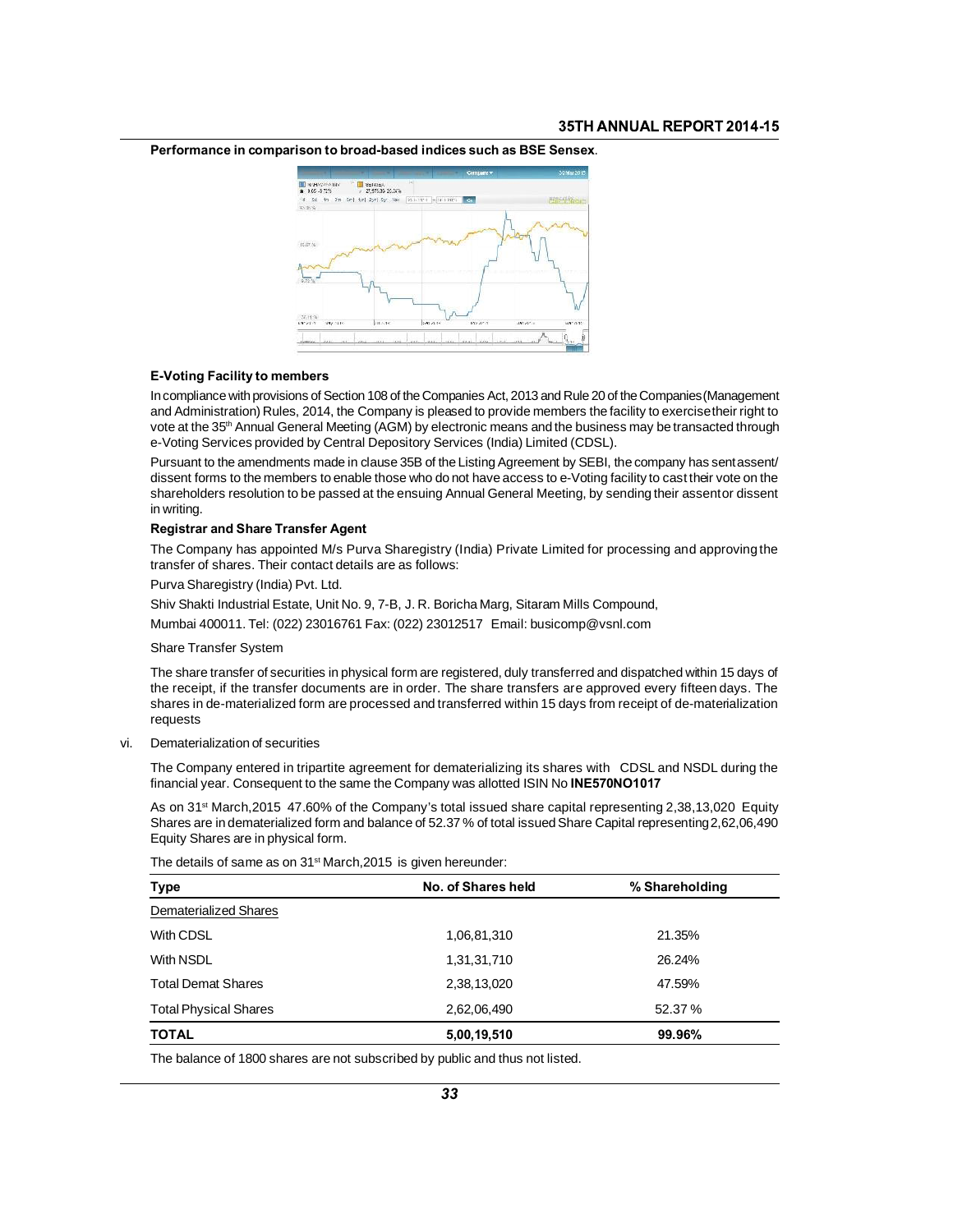# MILLENNIUM ONLINE SOLUTIONS (INDIA) LIMITED<br>(Formerly Known as Mahamaya Investments Limited) MILLENNIUM ONLINE SOLUTIONS (INDIA) LIMITED<br>(Formerly Known as Mahamaya Investments Limited)<br>vii. Company has not issued either ESOP or any GDRs/A

WILLENNIUM ONLINE SOLUTIONS (INDIA) LIMITED<br>(Formerly Known as Mahamaya Investments Limited)<br>vii. Company has not issued either ESOP or any GDRs/ADRs/Warrants/Convertible instrument.<br>viii. Distribution of Shareholding as o

| Company has not issued either ESOP or any GDRs/ADRs/Warrants/Convertible instrument.<br>vii. |                 |                      |                    |                    |                    |  |
|----------------------------------------------------------------------------------------------|-----------------|----------------------|--------------------|--------------------|--------------------|--|
| Distribution of Shareholding as on 31st March, 2015:<br>viii.                                |                 |                      |                    |                    |                    |  |
|                                                                                              | No. of shares   | No. of Share-holders | % of Share-holders | Share-holding(Rs.) | % of Share-holding |  |
|                                                                                              | Up to 5000      | 48857                | 99.84              | 7302310            | 14.60              |  |
|                                                                                              | $5001 - 10000$  | 44                   | 0.09               | 300600             | 0.60               |  |
|                                                                                              | $10001 - 20000$ | 9                    | 0.02               | 119520             | 0.24               |  |
|                                                                                              | $20001 - 30000$ | 3                    | 0.01               | 73510              | 0.15               |  |
|                                                                                              | $30001 - 40000$ |                      | 0.00               | 38500              | 0.13               |  |
|                                                                                              | $40001 - 50000$ |                      | 0.00               | 43650              | 0.09               |  |
|                                                                                              | 50001-100000    | 3                    | 0.01               | 290000             | 0.58               |  |
|                                                                                              | 100001& above   | 18                   | 0.04               | 41889920           | 83.75              |  |
|                                                                                              | TOTAL           | 48935                | 100.00             | 50019510           | 100.00             |  |

ix. Address for correspondence:

Shareholders of the company can send correspondence at the Regd. office of the company situated at following address: Address for correspondence:<br>Shareholders of the company can send correspondence at the Regd. office of the company situated at following<br>address:<br>Office No 11:1ª Floor, Kris Korner Commercial Plaza, Opp Saraswati Vidhyalya Shareholders of the company can send corresponder<br>address:<br>Office No 11:1<sup>st</sup> Floor, Kris Korner Commercial Plaza,<br>G B Road, Thane (W), Mumbai, Maharashtra-400615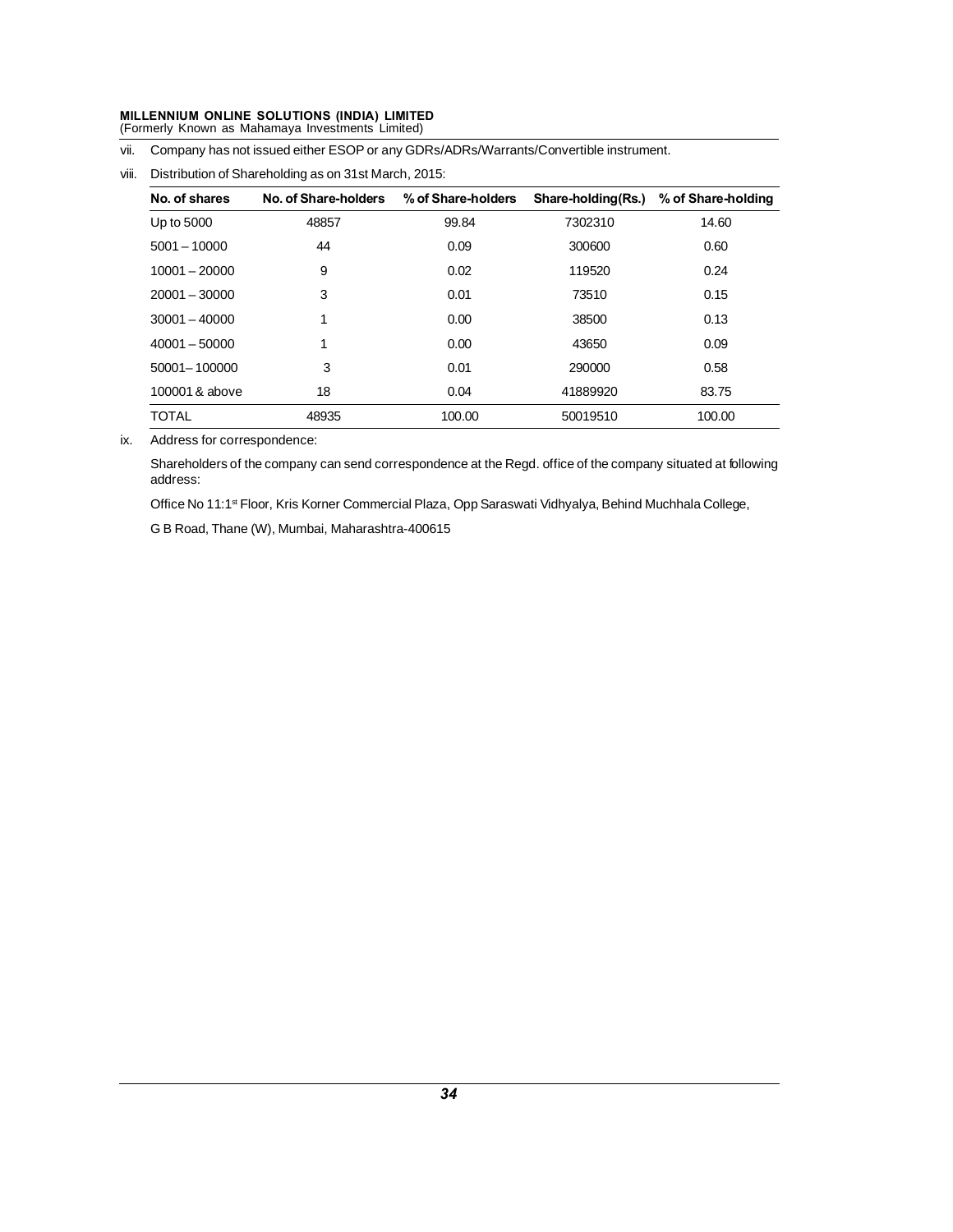# 35TH ANNUAL REPORT 2014-15<br>DECLARATION REGARDING AFFIRMATION OF CODE OF CONDUCT

SSTH ANNUAL REPORT 2014-15<br>In terms of the requirements of the Clause 49 of the listing Agreement, Code of Conduct as approvedby the Board of<br>Directors of the Company, all the members of the Board and the senior management **DECLARATION REGARDING AFFIRMATION OF CODE OF CONDUCT**<br>In terms of the requirements of the Clause 49 of the listing Agreement, Code of Conduct as approved by the Board of<br>Directors of the Company, all the members of the Bo In terms of the requirements of the Clause 49 of the listing Agreement, Code of Conduct as approved by the Board of Directors of the Company, all the members of the Board and the senior management personnel had affirmed c ad affirmed compliance<br>By Order of the Board<br>DNS (INDIA) LIMITED<br>DISC (INDIA) LIMITED

CEO/CFO Certificate FOR MILLENNIUM ONLINE SOLUTIONS (INDIA) LIMITED (Formerly Known as Mahamaya Investments Limited)  $Sd$ . DATE : 14TH AUGUST, 2015 2007 2018 2019 2020 2021 20:30 20:30 20:30 20:30 20:30 20:30 20:30 20:30 20:30 20:30 FOR MILLENNIUM ONLINE SOLUTIONS (INDIA) LIMITED<br>(Formerly Known as Mahamaya Investments Limited)<br>Sdl-<br>PLACE : Mumbai MANAGING DIRECTOR<br>DIN:00073274 DIN:00073274

To, To,<br>The Board of Directors,<br>Millennium Online Solutions Limited<br>"Estimative Monum as Mahamaya Investments Li (Formerly Known as Mahamaya Investments Limited) To,<br>The Board of Directors,<br>**Millennium Online Solutions Limited<br>(Formerly Known as Mahamaya Investment**<br>Flat No..53 , 5<sup>th</sup> Floor , Building No.11<br>Viay Vilas Tores , The Board of Directors,<br> **Millennium Online Solutions Limit**<br> **(Formerly Known as Mahamaya Inv**<br>
Flat No..53, 5<sup>th</sup> Floor, Building No.11<br>
Vijay Vilas Tores,<br>
GB Road<br>
Kaveser. The Board of Direct<br>**Millennium Onlin<br>Flat No..53**, 5<sup>th</sup> Flo<br>Vijay Vilas Tores<br>GB Road<br>Kaveser,<br>Thene Mabershi Mineminum O<br>(Formerly Kn<br>Flat No..53 , 5<sup>1</sup><br>Vijay Vilas Tor<br>GB Road<br>Kaveser ,<br>Thane , Mahar (Formerly Rhown as Mahamaya live<br>Flat No..53 , 5<sup>th</sup> Floor , Building No.11<br>Vijay Vilas Tores ,<br>GB Road<br>Kaveser ,<br>Thane , Maharashtra -400615<br>We, Mr. Neeraj Gupta , CEO and Mr. Ha Vijay Vilas Tores ,<br>GB Road<br>Kaveser ,<br>Thane , Maharashtra -400615<br>We, Mr. Neeraj Gupta , CEO and Mr. Harilal Singh Jhabar, CFO of the Company do hereby certify that:<br>(a) We have reviewed financial statements and the cas scr ,<br>e , Maharashtra -400615<br>Mr. Neeraj Gupta , CEO an<br>We have reviewed financ<br>knowledge and belief:<br>i. These statements d

- UD Road<br>Kaveser,<br>Thane , Maharashtra -400615<br>We, Mr. Neeraj Gupta , CEO and Mr. Harilal Singh Jhabar, CFO of the Company do hereby certify that:<br>(a) We have reviewed financial statements and the cash flow statement for the stratement that minimizing average eviewed financial statements and<br>ledge and belief:<br>These statements do not contain any<br>statement that might be misleading;<br>These statements together present a tru
- IV. Neeraj Gupta , CEO and Mr. Harilal Singh Jhabar, CFO of the Company do hereby certify that:<br>We have reviewed financial statements and the cash flow statement for the year and that to the best of our<br>knowledge and belie In the vertext of the company is affaired to the best of our shapes and belief:<br>
i. These statements do not contain any materially untrue statement or omit any material fact or contain<br>
statement that might be misleading;<br> Fhese statements do not contain any materially untrue statemen<br>statement that might be misleading;<br>These statements together present a true and fair view of the compa<br>existing accounting standards, applicable laws and regu i. These statements do not contain any materially untrue statement or omit any material fact or contain statement that might be misleading;<br>ii. These statements together present a true and fair view of the company's affair
	-
- which are fraudulent, illegal or violative of the Company's code of conduct.
- (b) There are, to the best of our knowledge and belief, no transactions entered into by the company during the year<br>which are fraudulent, illegal or violative of the Company's code of conduct.<br>(c) We accept responsibility Existing accounting standards, applicable laws and regulations.<br>There are, to the best of our knowledge and belief, no transactions entered into by the company during the year<br>which are fraudulent, illegal or violative of There are, to the best of our knowledge and belief, no transactions entered into by the company during the year<br>which are fraudulent, illegal or violative of the Company's code of conduct.<br>We accept responsibility for esta which are fraudulent, illegal or violative of the Company's code of comparent we accept responsibility for establishing and maintaining internal effectiveness of the internal control systems of the Company and we Committee effectiveness of the internal control systems of the Company and we have disclosed to the auditors and the Audit Committee, deficiencies in the design or operation of internal controls, if any of which we are aware and the Eincenvertess of the internal control systems of the company and<br>Committee, deficiencies in the design or operation of internal cor<br>we have indicated to the auditors and the Audit Committee<br>i. Significant changes in intern
- -
- interpretion or propose to take to rectify these deficiencies.<br>We have indicated to the auditors and the Audit Committee<br>i. Significant changes in internal control during the year;<br>ii. Significant changes in accounting pol ave indicated to the auditors and the Aud<br>Significant changes in internal control du<br>Significant changes in accounting policies<br>to the financial statements; and<br>Instances of significant fraud of which v
	- ii. Significant changes in internal control during the year;<br>ii. Significant changes in accounting policies during the year and that the same have been disclosed in the notes<br>to the financial statements; and<br>iii. Instances Significant changes in includite found during the year,<br>Significant changes in accounting policies during the year and that the same have been disclosed in the<br>to the financial statements; and<br>Instances of significant frau

|                                |                         | FOR MILLENNUIM ONLINE SOLUITIONS FOR MILLENNUIM ONLINE SOLUITIONS |  |
|--------------------------------|-------------------------|-------------------------------------------------------------------|--|
|                                | (INDIA) LIMITED         | (INDIA) LIMITED                                                   |  |
|                                | Sd                      | Sd                                                                |  |
| <b>DATE: 14TH AUGUST, 2015</b> | <b>MR. NEERAJ GUPTA</b> | <b>MR. HARILAL SINGH</b>                                          |  |
| <b>PLACE:</b> Mumbai           | (CEO)                   | (CFO)                                                             |  |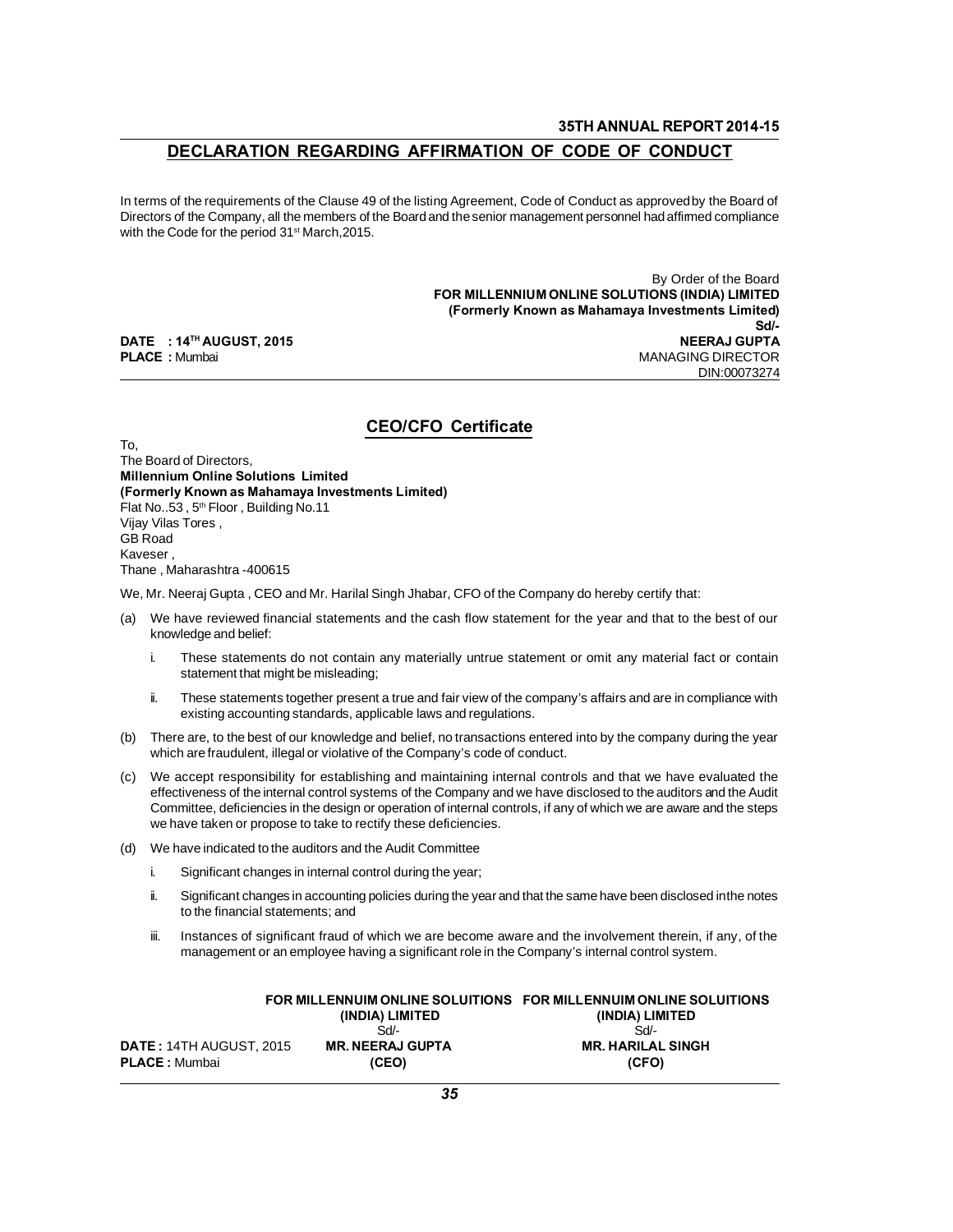# LINE SOLUTIONS (INDIA) LIMITED<br>as Mahamaya Investments Limited)<br>MANAGEMENT DISCUSSION AND ANALYSIS REPORT

#### A) INDUSTRY STRUCTURE AND DEVELOPMENT:

INDUSTRY STRUCTURE AND DEVELOPMENT:<br>The Industry is showing some improvement & your Directors are expecting better Industrial Development in the<br>coming years. **INDUSTRY STRU**<br>The Industry is sho<br>coming years.<br>SEGMENTWISE P

#### **B) SEGMENTWISE PERFORMANCE:**

The Industry is showing some improvement & your Directors are expecting better Industrial Development in the coming years.<br>SEGMENTWISE PERFORMANCE:<br>The Company is investing Company and this may be considered as the only se coming years.<br>SEGMENTWISE PERFORMANCE:<br>The Company is investing Company and this ma<br>of segment wise reporting is not applicable.<br>OPPORTUNITIES / OUTLOOK<sup>.</sup>

#### C) OPPORTUNITIES / OUTLOOK:

The Company is investing Company and this may be considered as the only segment. Therefore the requirement<br>of segment wise reporting is not applicable.<br>**OPPORTUNITIES / OUTLOOK:**<br>The company is taking maximum efforts to ca of segment wise reporting<br>**OPPORTUNITIES / OUT**<br>The company is taking m<br>in the coming years.<br>THREATS

#### D) THREATS:

in the coming years.<br> **THREATS:**<br>
The major threats for the company are competition from the Govt. Policies.

#### E) RISKS AND CONCERNS:

Your company is taking adequate measures to safeguard against Risks & Concerns.

### F) INTERNAL CONTROL SYSTEM AND THEIR ADEQUACY:

Your company is taking adequate measures to safeguard against Risks & Concerns.<br>INTERNAL CONTROL SYSTEM AND THEIR ADEQUACY:<br>Your Company has been maintaining an adequate internal control system commensurate with the size & Your company is<br>INTERNAL CON<br>Your Company ha<br>its business.<br>HIIMAN RESOU

#### G) HUMAN RESOURCES POLICIES:

Its business.<br> **HUMAN RESOURCES POLICIES:**<br>
Your company considers its human resources as its most valuable assets, among all other assets of the Company.<br>
It has been the policy of the company to actuate the talent by pro its business.<br>H**UMAN RESOURCES POLICIES:**<br>Your company considers its human resources as its most valuable assets, among all other assets of the Company.<br>It has been the policy of the company to actuate the talent by provid THUMAN RESOURCES POLICIES:<br>The company considers its human resources as its most valuable assets, among all other assets of the Company.<br>The company continued to have maintained very cordial & harmonious relations withits

#### H) CAUTIONARY STATEMENT:

It has been the policy of the company to actuate the talent by providing opportunities to develop themselves within<br>the organization. The company continued to have maintained very cordial & harmonious relations withits emp Due to unfavorable market conditions your company is facing profitability problems however, your management is making optimum efforts to minimize the overheads & cost reduction.

& cost reduction.<br>By Order Of The Board<br>FOR MILLENNIUM ONLINE SOLUTIONS (INDIA) LIMITED<br>Formark: Known as Mahamove Invoctmants Limited (Formerly Known as Mahamaya Investments Limited)

DATE: 14<sup>TH</sup> AUGUST, 2015 PLACE: Mumbai SD/-

**NEERAJ GUPTA** CHAIRMAN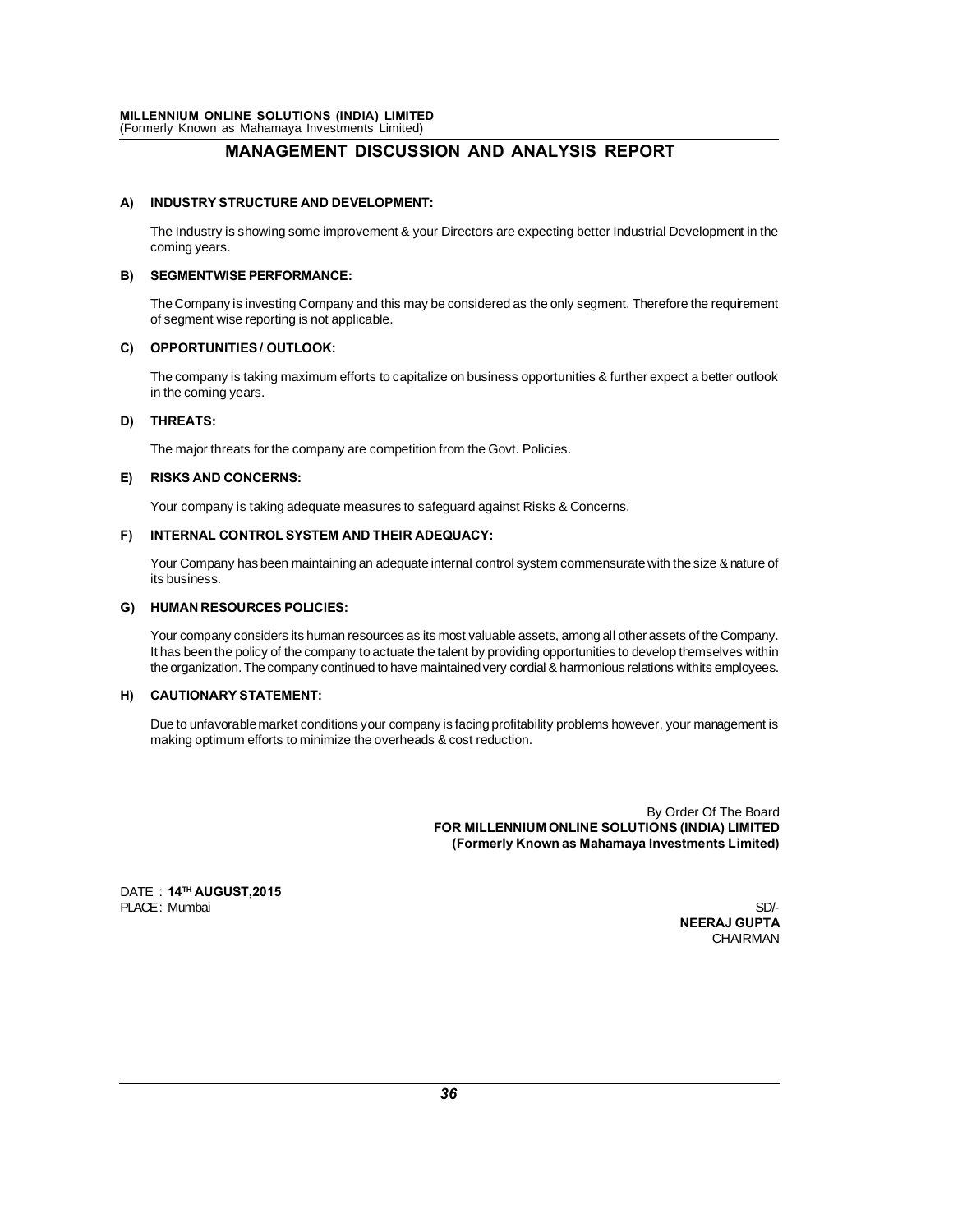## **AUDITORS' REPORT ON CORPORATE GOVERNANCE**

## To,<br>The Member AUDITORS' REPORT ON CORPORA<br>The Member<br>MILLENNIUM ONLINE SOLUTIONS (INDIA) LIMITED<br>MELENNIUM ONLINE SOLUTIONS (INDIA) LIMITED (Formerly Known as Mahamaya Investments Limited)

10,<br>MI**LLENNIUM ONLINE SOLUTIONS (INDIA) LIMITED**<br>**(Formerly Known as Mahamaya Investments Limited)**<br>We have examined the Compliance of conditions of Corporate Governance by Millenium online Solution (India) Ltd<br>(Formely M The MEMDEN<br>MILLENNIUM ONLINE SOLUTIONS (INDIA) LIMITED<br>(Formerly Known as Mahamaya Investments Limited)<br>We have examined the Compliance of conditions of Corporate Governance by Millenium online Solution (India) Ltd<br>(Formel MELENNIOM ONLINE SOLO HONS (INDIA) LIMITED<br>(Formerly Known as Mahamaya Investments Limited)<br>We have examined the Compliance of conditions of Corporate<br>(Formely Mahamaya Investments Ltd), for the period ended 31<br>Agreement o We have examined the Compliance of conditions of Corporate Governance by Millenium online Solution (India) Ltd<br>(Formely Mahamaya Investments Ltd), for the period ended 31<sup>st</sup> March, 2015, as stipulated in Clause 49 of the (Formely Mahamaya Investments Ltd), for the period ended 31<sup>st</sup> March, 2015, as stipulated in Clause 49 of the Listing Agreement of the said Company with Stock Exchange(s)<br>The Compliance of Conditions of Corporate Governan

conditions of Corporate Governance. It is neither an audit nor an expression of opinion on the financial statements of the Company. The compliance of conditions of corporate Governance is the responsibility of the Management. Our examination was<br>Imited to procedures and implementations threreof, adopted by the Company for ensuring the compliance of the

minted to procedures and implementations threfeor, adopted by the Company for ensuring the compliance of the<br>conditions of Corporate Governance. It is neither an audit nor an expression of opinion on the financial statemen Conditions of Corporate Governance. It is neither an addition an expression of opinion on<br>Company.<br>In our opinion and to the best of our information and according to the explanations giver<br>made by the Directors and the Man In our opinion and to the best of our information and according to the explanations given to us and the representations<br>made by the Directors and the Management. We certify that the Company has complied with the conditions

In our opinion and to the best of our information and according to the explanations given to us and the representations<br>made by the Directors and the Management. We certify that the Company has complied with the conditions made by the Directors and the Management. We certify that the Company has complied with the conditions of Corporate<br>Governance as stipulated in Clause 49 of the above mentioned Listing Agreement.<br>As required by the Guidanc As required by the Guidance Note issued by the Institute of Charted Accountants of India we have to state that no<br>Investor Grievances were pending for a period of more than 30 day against the Company as per records maintai As required by the Guidance Note issued by the institute of Charled Accountants of muat<br>Investor Grievances were pending for a period of more than 30 day against the Company as p<br>the Shareholders/Investors Governance Commi

For C.P. Jaria & Co. For C.P.Jaria & Co.<br>Chartered Accountants<br>FRN 104058W 2.**P.Jaria & Co**<br>d Accountants<br>FRN 104058W<br>Sd/-Sd/- For C.P.Jaria & Co<br>
Chartered Accountants<br>
FRN 104058W<br>
PLACE : Mumbai.<br>
DATED : 14<sup>th</sup> August,2015<br>
Pankaj Kumar Jain<br>
Pankaj Kumar Jain<br>
Pankaj Kumar Jain<br>
Pankaj Kumar Jain<br>
Pankaj Kumar Jain<br>
Pankaj Kumar Jain<br>
Pankaj M.No.112020

DATED : 14<sup>th</sup> August,2015 **Partner**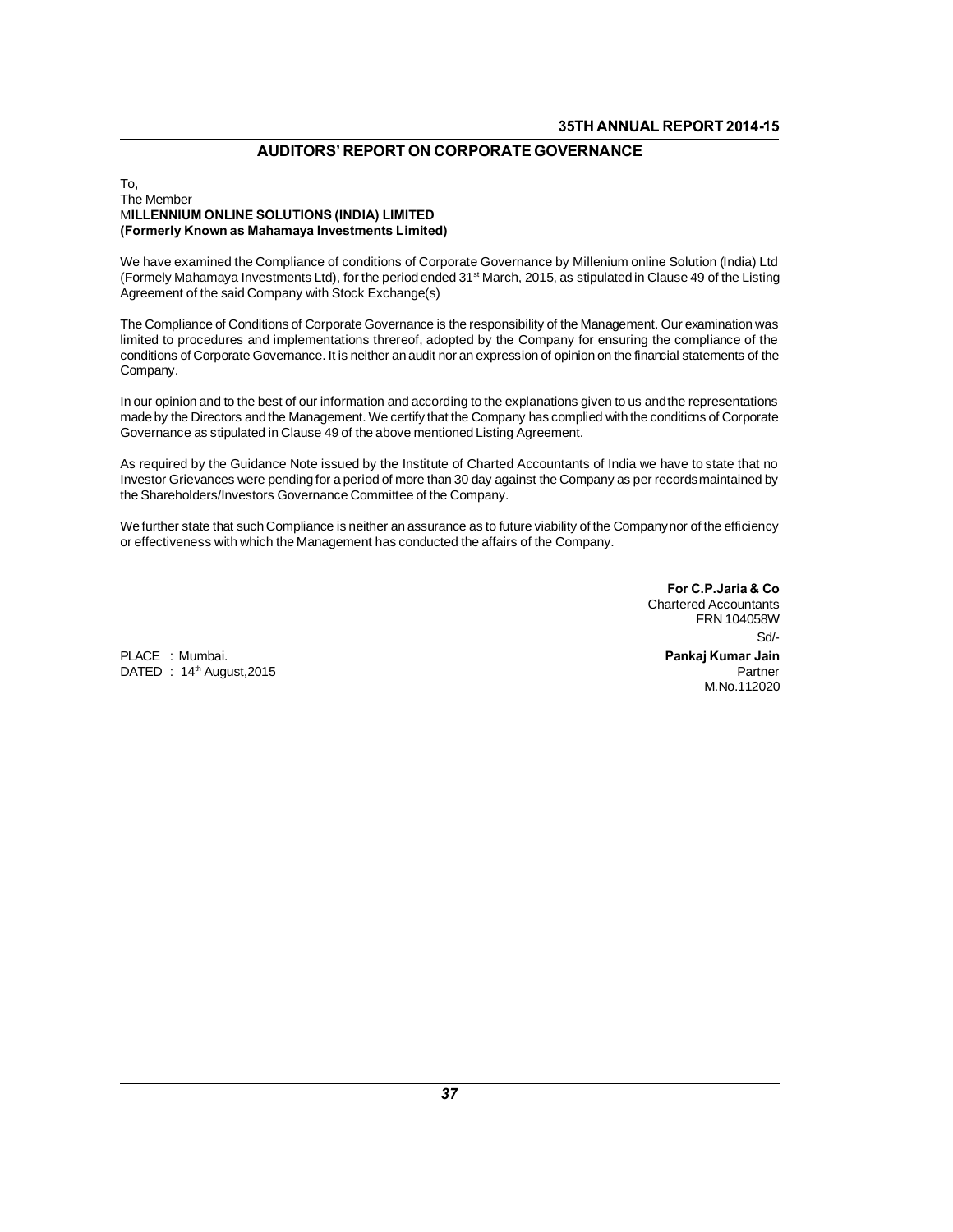# MILLENNIUM ONLINE SOLUTIONS (INDIA) LIMITED<br>(Formerly Known as Mahamaya Investments Limited) MILLENNIUM ONLINE SOLUTIONS (INDIA) LIMITED<br>(Formerly Known as Mahamaya Investments Limited)<br>INDEPENDENT AU **MILLENNIUM ONLINE SOLUTIONS (INDIA**<br>(Formerly Known as Mahamaya Investments<br>**INDEPEN**<br>Report on the Financial Statement<br>We have audited the accompanying financial

# IONS (INDIA) LIMITED<br>I Investments Limited)<br>INDEPENDENT AUDITOR'S REPORT<br>iment

(Formerly Known as Mahamaya Investments Limited)<br> **INDEPENDENT AUDITOR'S REPORT**<br>
Report on the Financial Statement<br>
We have audited the accompanying financial statement of Millenium online Solution (India) Ltd (Formely Ma **INDEPENDENT AUDITOR'S REPORT**<br>We have audited the accompanying financial statement of Millenium online Solution (India) Ltd (Formely Mahamaya<br>Investments Ltd) ("the Company"), which comprise the Balance Sheet as at March **Report on the Financial Statement**<br>We have audited the accompanying financial statement of Millenium online Solution (India) Ltd (Formely Mahamaya<br>Investments Ltd) ("the Company"), which comprise the Balance Sheet as at M Report on the Financial Statement<br>We have audited the accompanying financial statement of Millenium of<br>Investments Ltd) ("the Company"), which comprise the Balance Sh<br>Profit & Loss and Cash Flow Statement for the year ende The Management and Board of Directors of the Company are responsible for the matters stated in Section 134(5) of the explanatory information.<br> **Management's Responsibility for the Financial Statement**<br> **Management's Respon** 

Investments Eta) (The Company ), which compise the Balance Sheet as at Match 31, 2015, and the statement of<br>Profit & Loss and Cash Flow Statement for the year ended, and the summary of significant accounting policies and o explanatory information.<br>The Management's Responsibility for the Financial Statement<br>The Management and Board of Directors of the Company are responsible for the matters stated in Section 134(5) of the<br>Companies Act, 2013 management s Responsibility for the Financial statement<br>The Management and Board of Directors of the Company are responsible for the matters stated in Section 134(5) of the<br>Companies Act, 2013 ('the act") with respect to t The management and board of Difectors of the Company are responsible for the matters stated in section 134(3) of the Companies Act, 2013 ('the act") with respect to the preparation of these financial statements that give a Companies Act, 2013 (the act) with respect to the preparation of these infiancial statements that give a true and rative<br>word the financial position, financial performance and cash flows of the Company in accordance with t view of the infancial position, infancial performance and cash hows of the Company in accordance with the Accounting<br>principles generally accepted in India, including Accounting Standards specified under section 133 of the principles generally accepted in india, including Accounting Standards specified under section 155.01 the Act, read with<br>rule 7 of Companies (Accounts) Rules, 2014. This responsibility includes maintenance of adequate acco the protocolation and other irregularities; selection and application of appropriate cocounting policies; making judgments and detecting frauds and other irregularities; selection and application of appropriate accounting In accordance will the provisions of the Act to<br>detecting frauds and other irregularities; selection<br>and estimates that are reasonable and prudent; d<br>controls, that are operating effectively for ensuring<br>the preparation an and estimates that are reasonable and prodent, design, implementation and maintenance or adequate memal mitarical<br>controls, that are operating effectively for ensuring the accuracy and completeness of accounting records, r

the preparation and presentation of the financial statements that give a true and fair view and are free from material<br>misstatement, whether due to fraud or error.<br>**Auditors's Responsibility**<br>Our responsibility is to expre The preparation and presentation of the financial statements that give a true and fair view and are free from material misstatement, whether due to fraud or error.<br> **Auditors's Responsibility**<br>
Our responsibility is to exp missiatement, whether due to fraud of error.<br> **Auditors's Responsibility**<br>
Our responsibility is to express an opinion on these financial statements based on our audit. We have taken into account<br>
the provisions of the Act Autricity is to express an opinion on these financial statements based on our audit. We have taken into account<br>the provisions of the Act, the accounting and auditing standards and matters which are required to be included For responsibility is to express an opinion<br>the provisions of the Act, the accounting<br>audit report under the provisions of the Act<br>the standards on Auditing specified under<br>thical requirement and plan and perform t<br>are fre The provisions of the Act, the accounting and additing standards and matters which are required to be included in the<br>audit report under the provisions of the Act and the rules made thereunder. We conducted our audit in ac statements. The procedures selected depend on the auditor's judgment, we conducted our adult in accordance with<br>the standards on Auditing specified under Section 143(10) of the Act. Those Standards require that we comply w

ethical requirement and plan and perform the audit to obtain reasonable assurance about whether the financial statements are free from material misstatement.<br>An audit involves performing procedures to obtain audit evidence emical requirement and plan and perform the audit to obtain reasonable assurance about whether the infinancial statements<br>are free from material misstatement.<br>An audit involves performing procedures to obtain audit evidenc are free from material misstatement.<br>An audit involves performing procedures to obtain audit evidence about the amounts and disclosures in the financial<br>statements. The procedures selected depend on the auditor's judgment, An addit involves periorming procedures to obtain addit evidence about the amounts and disclosures in the infidicial statements. The procedures selected depend on the auditor's judgment, including the assessment of the ris statements. The procedures selected depend on the addition s judgment, including the assessment of the risks of<br>material misstatement of financial statements, whether due to fraud or error. In making those risk assessments materiar misstatement of infiancial statements, whenter due to riadu of error. In making mose risk assessments, the<br>auditor considers internal financial control relevant to the Company's preparation of the financial statem adurior considers internal inflaticial control relevant to the Company's preparation of the inflaticial statements, that give<br>a true and fair view, in order to design audit procedures that are appropriate in circumstances, of expressing an opinion on whether the Company has in place an adequate internal financial controls system over<br>financial reporting and the operating effectiveness of such controls. An audit also includes evaluating the a Infiancial reporting and the operating enectiveness of such controls. An addit also includes evaluating the appropriateness<br>of accounting policies used and the reasonableness of the accounting estimates made by Company's m

#### Opinion

or accounting policies used and the reasonable riess of the accounting estimates made by Company's management and<br>Board of Directors, as well as evaluating the overall presentation of the financial statements. We believe t evidence we have obtained is sufficient and appropriate to provide a basis for our audit opinion.<br> **Opinion**<br>
In our opinion and to the best of our information and according to the explanations given to us, the astatements (a) In the case of Profit & Loss Account, of the loss of the manner so required and give a true and fare view<br>(a) In the case of the Balance Sheet, of the state of affairs of the Company as at March 31, 2015;<br>(a) In the ca (b) In the case of the best of our information and according to the explanations given to us, the aforesaid financies statements give the information required by the Act in the manner so required and give a true and fare v In our opinion and to the best of our information and according to the explanations given to us, the astatements give the information required by the Act in the manner so required and give a true and fare with the accounti

- 
- (b) In the case of Profit & Loss Account, of the loss of the Company for the year ended on that date; and (c) In the case of the Cash Flow Statement, of the cash flows for the year ended on that date.<br>Report on Other Legal
- 

- Null the accounting principles generally accepted in hidiat.<br>
(a) In the case of the Balance Sheet, of the state of affairs of the Company as at March 31, 2015;<br>
(b) In the case of Profit & Loss Account, of the loss of the In the case of the Batalice Sheet, of the state of antals of the Company as at Match 31, 2013,<br>In the case of Profit & Loss Account, of the loss of the Company for the year ended on that date; and<br>In the case of the Cash F (c) In the case of the Cash Flow Statement, of the cash flows for the year ended on that date.<br>
Report on Other Legal and regulatory Requirements<br>
1. As required by required by the Companies (Auditor's Report) Order, 2015 (c) In the case of the Cash Flow Statement, of the Cash hows for the year-<br>Report on Other Legal and regulatory Requirements<br>1. As required by required by the Companies (Auditor's Report) O<br>6 Government of India in terms (a) We have sought and regulatory Requirements<br>
(Auditor's Report) Order, 2015 ("the Order") issued by Central<br>
Government of India in terms of sub-section (11) of section 143 of the Act, we give in the Annexure a statemen
	-
- Government of India in terms of sub-section (11) of section 143 of the Act, we give in the Annexure a statement<br>on the matters specified in paragraph 3 & 4 of the Order.<br>As required by section 143(3) of the Act, we further Sovernment of mala in terms of sub-section (11) of section 143 of the Act, we give in the Affliextite a statement<br>on the matters specified in paragraph 3 & 4 of the Order.<br>As required by section 143(3) of the Act, we furth between the parallel in parallel in  $\sigma$  at 4 of the Order<br>quired by section 143(3) of the Act, we further repo<br>We have sought and obtained all the information as<br>belief were necessary for the purpose of our Audit;<br>In our (a) We have sought and obtained all the information and explanations which to the best of our knowledge and<br>belief were necessary for the purpose of our Audit;<br>(b) In our opinion, proper books of account as required by law
	- belief were necessary for the purpose of our Audit;<br>
	(b) In our opinion, proper books of account as required by law have been kept by the Company so far as<br>
	appears from our examination of those books;<br>
	(c) The Balance She
	-
	- (b) In our opinion, proper books of account as required by law have been kept by the Company so far as<br>appears from our examination of those books;<br>(c) The Balance Sheet, Statement of Profit and Loss Account and Cash Flow It our opinion, proper books of account as required by law Trave been kept by the Company so rat as<br>appears from our examination of those books;<br>The Balance Sheet, Statement of Profit and Loss Account and Cash Flow Stateme are in agreement with the books of Accounts;<br>
	(d) In our opinion, Balance Sheet, Statement of Profit and Loss Account and Cash Flow Statement comply with<br>
	the applicable Accounting Standards specified under Section 133 of (c) The Balance Sheet, Statement of Profit and Ebss Account and Cash Flow Statement dealt with this report<br>are in agreement with the books of Accounts;<br>(d) In our opinion, Balance Sheet, Statement of Profit and Loss Accoun
	- are in agreement with the books of Accounts,<br>In our opinion, Balance Sheet, Statement of Profit and Loss Account and Cash Flow Statement comply with<br>the applicable Accounting Standards specified under Section 133 of the Ac In our opinion, Balance Sheet, Statement or Pront and<br>the applicable Accounting Standards specified under Sec<br>(Accounts) Rules 2014;<br>On the basis of written representation received from the<br>by the Board of Directors, none (Accounts) Rules 2014;<br>
	(e) On the basis of written representation received from the directors as on March 31, 2015 and taken on record<br>
	by the Board of Directors, none of the directors is disqualified as on March 31, 2015 On the basis of written representation received from the directors as on March 31, 2015 and taken on record<br>by the Board of Directors, none of the directors is disqualified as on March 31, 2015 from being appointed as<br>the
	- the directors in terms of Section 164(2) of the Act;<br>In our opinion and to the best of our information and according to the explanations given to us, we report as<br>under with respect to other matters to be included in the A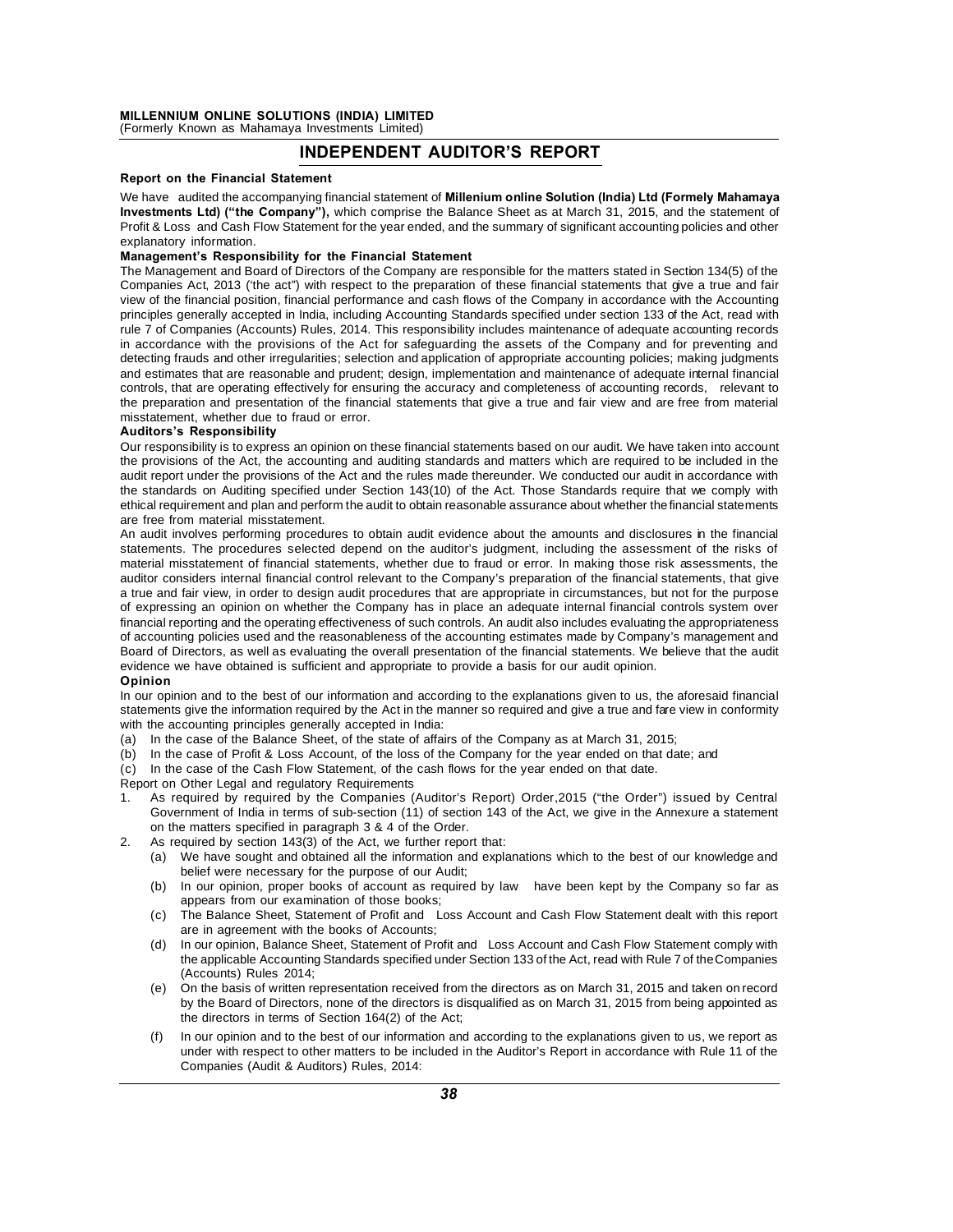- 
- **1.** The Company does not have any pending litigation which would impact its financial position.<br>
2. The company did not have any long-term contracts including derivative contracts; as such the question of companion on any 35TH ANNUAL REPORT 2014-15<br>2. The Company does not have any pending litigation which would impact its financial position.<br>2. The company did not have any long-term contracts including derivative contracts; as such the ques **35TH ANNUA**<br>The Company does not have any pending litigation which would impact its finant<br>The company did not have any long-term contracts including derivative contract:<br>of commenting on any material foreseeable losses t
- **35TH ANNUAL REPORT 2014-15**<br>1. The Company does not have any pending litigation which would impact its financial position.<br>2. The company did not have any long-term contracts including derivative contracts; as such the qu The Company does not have any pending litigation which would impact its financial position.<br>The company did not have any long-term contracts including derivative contracts; as such the question<br>of commenting on any materia The Company<br>The company<br>of commenting<br>There has not<br>sums to the In<br>not arise.

For C.P. Jaria & Co. er report to transfer any<br>ferring such sums does<br>**For C.P.Jaria & Co**<br>Chartered Accountants<br>F.No.104058W F.No.104058W Sd/- For C.P.Jaria & Co.<br>
Chartered Accountants<br>
PLACE : Mumbai F.No.104058W<br>
PLACE : Mumbai (P.K.Jain)<br>
PATED : 30/05/2015

DATED : 30/05/2015 Partner

M.No.112020

F.No.104058W<br>PLACE : Mumbai Sd/-<br>DATED : 30/05/2015 (P.K.Jain)<br>Annexure referred to in paragraph 1 of our report of even date to the members of Millennium Online Solution<br>(India) Ltd (Formely Mahamaya Investments Ltd) on t Sd/-<br>PLACE : Mumbai (P.K.Jain)<br>DATED : 30/05/2015 Partner<br>Annexure referred to in paragraph 1 of our report of even date to the members of Millennium Online Solution<br>(India) Ltd (Formely Mahamaya Investments Ltd) on the ac On the basis of such checks as we considered appropriate and accordingly to the information and explanations DATED : 30/05/2015<br>Annexure referred to in paragraph 1 of our report of even date to the m<br>(India) Ltd (Formely Mahamaya Investments Ltd) on the accounts of the<br>On the basis of such checks as we considered appropriate and Annexure referred to in paragraph 1 of our report of even date to the members of Millennium Online Solution (India) Ltd (Formely Mahamaya Investments Ltd) on the accounts of the company for the year ended 31.03.15 On the b All its fixed assets. During the year the management has physically verified all the fixed assets and no material<br>all its fixed assets. During the course of our audit, we report that:<br>The company has maintained proper reco

- discrepancies have been noticed on such verification. During the year, the company for the year ended 31.05.15<br>The company has maintained proper records showing full particulars including quantitative details and location From the secure of our audit, we report that:<br>
1. The company has maintained proper records showing full particulars including quantitative details and location of<br>
1. The company has maintained proper records showing full 2. The Company has maintained proper records showing full particulars including quantil its fixed assets. During the year the management has physically verified all the discrepancies have been noticed on such verification. 3. The company has manualmed proper records showing fun panculars including quantitative details and location of<br>all its fixed assets. During the year the management has physically verified all the fixed assets and no mate an its liked assets. During the year the management has produced<br>discrepancies have been noticed on such verification. During<br>part of its fixed assets.<br>The Company does not hold any inventory at year end. Her<br>The company h
- 
- 
- Figure 1.1 In our opinion and according to the information. During the year, the company has not disposed on substantial part of its fixed assets.<br>
The Company does not hold any inventory at year end. Hence not applicable. part of its fixed assets.<br>The Company does not hold any inventory at year end. Hence not applicable.<br>The company has granted unsecured loans to subsidiary company covered in the register maintained under<br>section 189 of the The company does not nota any inventory at year end. Hence not applicable.<br>The company has granted unsecured loans to subsidiary company covered in the register maintained under<br>section 189 of the Act. The interest payment section 189 of the Act. The interest payment is regular.<br>In our opinion and according to the information and explanations given to us, there are adequate internal control<br>procedures commensurate with the size of the compan Section 169 of the Act. The interest payment is regular.<br>
In our opinion and according to the information and explanations given to us, there are adequate internal control<br>
procedures commensurate with the size of the comp procedures commensurate with the size of the company and the nature of its business with regard to the purchase<br>of inventory, fixed assets and with regard to the sale of goods. During the course of our audit, no major weak Frocedures commensurate with the size of the company and the nature of its business with regard to the purchase<br>of inventory, fixed assets and with regard to the sale of goods. During the course of our audit, no major weak
- of inventory, itsed assets and<br>has been noticed in the intern<br>The Company has not accept<br>Act, 2013.<br>As informed to us, the Central<br>of Section 148 of the Act.<br>(a) According to the informati
- 
- 7. (a) According to the information and explanations given to us and on basis of our examination of the books of according to the information and explanations given to us and on basis of our examination of the books of acc 2013.<br>
Solomed to us, the Central Government has not prescribed maintenance of cost records under sub-section (1)<br>
ction 148 of the Act.<br>
Coording to the information and explanations given to us and on basis of our examina formed to us, the Central Government has not prescribed maintenance of cost records under sub-section (1)<br>ction 148 of the Act.<br>ccording to the information and explanations given to us and on basis of our examination of th The duestige and other statution and explanations given to us and on basis of our examination of the accounts, the company has been generally regular in depositing undisputed statutory dues including fund, Employee's state (a) According to the information and explanations given to us and on basis of our examination of the books of accounts, the company has been generally regular in depositing undisputed statutory dues including Provident fun Ecologing to the information and explanations given to us and on basis of our examination of the books of accounts, the company has been generally regular in depositing undisputed statutory dues including Provident fund, E
	- fund, Employee's state insurance, Income Tax, sales Tax, Wealth Tax, Service Tax, Custom Duty, Excise<br>Duty, cess and other statutory dues as applicable, with the appropriate authorities in India;<br>(b) According to informati
- (c) There has not been an occasion in case of the Company during the year under report to transfer any sums to the Investor Education & Protection Fund. The question of reporting delay in transferring such sums does not ar Buy, cess and other statutory dues as applicable, which the appropriate adutomes in mula,<br>coording to information and explanations given to us and based on the records of the company examined by<br>us, there are no dues of In coloning to innus, there are<br>thich have not<br>there has not<br>to the investor<br>company does 8. The Company does have accumulated losses exceeding 50% of its net worth and it has incurred cash losses to the Dompany does have accumulated losses exceeding 50% of its net worth and it has incurred cash losses to the C (c) There has not been aeposited on account of any disputes,<br>
(c) There has not been an occasion in case of the Company during the year under report to<br>
to the Investor Education & Protection Fund. The question of reportin
- 
- 9. Based on our audit procedure and on the information and explanations given by the management, we are of the opinion that the company has not availed any loans from any financial institution or banks and has not issued o during the financial covered by our audit and in the immediately preceding financial year.<br>Based on our audit procedure and on the information and explanations given by the management, we are of the opinion that the compan The Company does have accumulating the financial covered by contained by the financial covered by contained by the property of the information and according to the information and financial contained by other from match an 10. The Company does have accumulated losses exceeding 50% of its net worth and it has incurred cash losses during the financial covered by our audit and in the immediately preceding financial year.<br>
10. Based on our audit during the miancial covered by our addit and in the infinemately preceding<br>Based on our audit procedure and on the information and explanations (<br>opinion that the company has not availed any loans from any financial<br>debent 11. According to the information and explanations given to us, the company has not given any guarantee for loans<br>
10. According to the information and explanations given to us, the company has not given any guarantee for l
- 
- year. 12. According to the information and explanations given to us, the company has not given any guarantee for loans taken by others from bank and financial institutions during the year.<br>11. According to the information and ex According to the information at<br>taken by others from bank and<br>According to the information an<br>year.<br>According to the information an<br>reported during the period.
- 12. According to the information and explanations given to us, no fraud on or by the company has been noticed or<br>For C.P.Jaria & Conserved during the period.<br>Chartered Accountants

For C.P. Jaria & Co. F.No.104058W Sd/- For C.P.Jaria & Co.<br>
Chartered Accountants<br>
PLACE : Mumbai F.No.104058W<br>
PLACE : Mumbai (P.K.Jain)<br>
PATED : 30/05/2015 DATED : 30/05/2015 Partner M.No.112020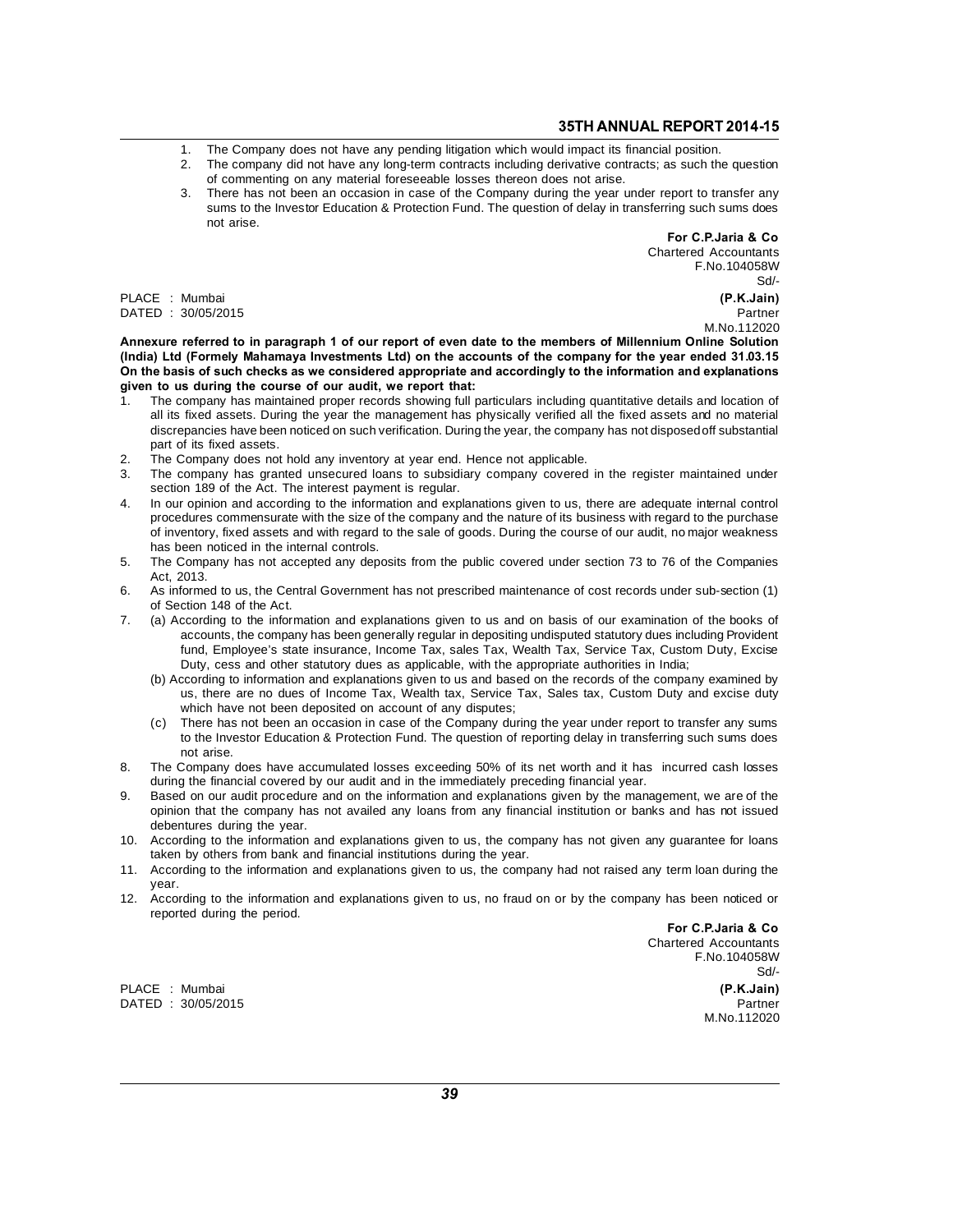# MILLENNIUM ONLINE SOLUTIONS (INDIA) LIMITED<br>(Formerly Known as Mahamaya Investments Limited) MILLENNIUM ONLINE SOLUTIONS (INDIA) LIMITED<br>(Formerly Known as Mahamaya Investments Limited)<br>BALANCE SHEET

|    | <b>BALANCE SHEET AS AT 31.3.2015</b>                                                                                                                        |                     |                             |                              |  |  |
|----|-------------------------------------------------------------------------------------------------------------------------------------------------------------|---------------------|-----------------------------|------------------------------|--|--|
|    | <b>PARTICULRAS</b>                                                                                                                                          | <b>NOTE</b>         | <b>CURRENT YEAR</b>         | PRE. YEAR<br>(9 months)      |  |  |
| ı. | <b>EQUITY AND LIABILITIES</b>                                                                                                                               |                     |                             |                              |  |  |
|    | (1) Shareholder's Fund<br>(a) Share Capital<br>(b) Reserves and Surplus<br>(c) Money received against share warrants                                        | 1<br>$\overline{2}$ | 50,019,510<br>522,136<br>0  | 30,019,510<br>1,373,369<br>0 |  |  |
|    | (2) Share Application money pending allotment                                                                                                               |                     | 0                           | 0                            |  |  |
|    | (3) Non-current Liabilities<br>(a) Long-Term Borrowings<br>(b) Defered tax liabilities (Net)<br>(c) Other Long term liabilities<br>(d) Long term provisions |                     | 0<br>$\Omega$<br>0<br>0     | 0<br>0<br>0<br>$\Omega$      |  |  |
|    | (4) Current Liabilities<br>(a) Short Term borrowings<br>(b) Trade Payables<br>(c) Other current Borrowings<br>(d) Short-term Provisions                     | 3<br>4              | 0<br>225,026<br>0<br>43,677 | 0<br>220,561<br>0<br>37,930  |  |  |
|    | Total                                                                                                                                                       |                     | 50,810,349                  | 31,651,370                   |  |  |
| Ш. | <b>ASSETS</b>                                                                                                                                               |                     |                             |                              |  |  |
|    | (1) Non-Current Assets                                                                                                                                      |                     |                             |                              |  |  |
|    | (a) Fixed Asssets                                                                                                                                           |                     |                             |                              |  |  |
|    | (i) Tangible Assets                                                                                                                                         | 5                   | 180,326                     | 180,326                      |  |  |
|    | (ii) Intangible Assets                                                                                                                                      |                     | $\Omega$                    | 0                            |  |  |
|    | (iii) Capital work-in-progress                                                                                                                              |                     | 0                           | 0                            |  |  |
|    | (iv) Intangible assets under development                                                                                                                    |                     | 0                           | 0                            |  |  |
|    | (b) Non-Current Investments                                                                                                                                 | 6                   | 29,031,053                  | 26,206,053                   |  |  |
|    | (c) Deferred tax Assets (Net)                                                                                                                               |                     | 0                           | 0                            |  |  |
|    | (d) Long Term loans and advances                                                                                                                            | $\overline{7}$      | 21,331,999                  | 5,096,999                    |  |  |
|    | (e) Other non-current assets                                                                                                                                |                     | 0                           | 0                            |  |  |
|    | (2) Current Assets                                                                                                                                          |                     |                             |                              |  |  |
|    | (a) Current Investments                                                                                                                                     |                     | 0                           | 0                            |  |  |
|    | (b) Inventories                                                                                                                                             |                     | 0                           | 0                            |  |  |
|    | (c) Trade receivables                                                                                                                                       | 8                   | 0                           | $\Omega$                     |  |  |
|    | (d) Cash & Cash equivalents                                                                                                                                 | 9                   | 236,971                     | 167,992                      |  |  |
|    | (e) Short term loans & advances                                                                                                                             |                     | $\Omega$                    | 0                            |  |  |
|    | <b>Other Current Assets</b><br>(f)                                                                                                                          | 10                  | 30,000                      | 0                            |  |  |
|    | Total                                                                                                                                                       |                     | 50,810,349                  | 31,651,370                   |  |  |

## AS PER OUR REPORT OF EVEN DATE FOR C.P.JARIA & CO **CHARTERED ACCOUNTANTS**

## FOR AND ON BEHALF OF BOARD OF DIRECTORS

| (P.K.JAIN)            |                          |                            |
|-----------------------|--------------------------|----------------------------|
| <b>PARTNER</b>        | SD/-                     | SD/-                       |
| M.NO 112020           | <b>NEERAJ GUPTA</b>      | <b>HARILAL SINGH FARAN</b> |
| <b>PLACE : MUMBAI</b> | <b>MANAGING DIRECTOR</b> | <b>DIRECTOR</b>            |
| DATED: 30/05/2015     | DIN:00073274             | DIN:05124923               |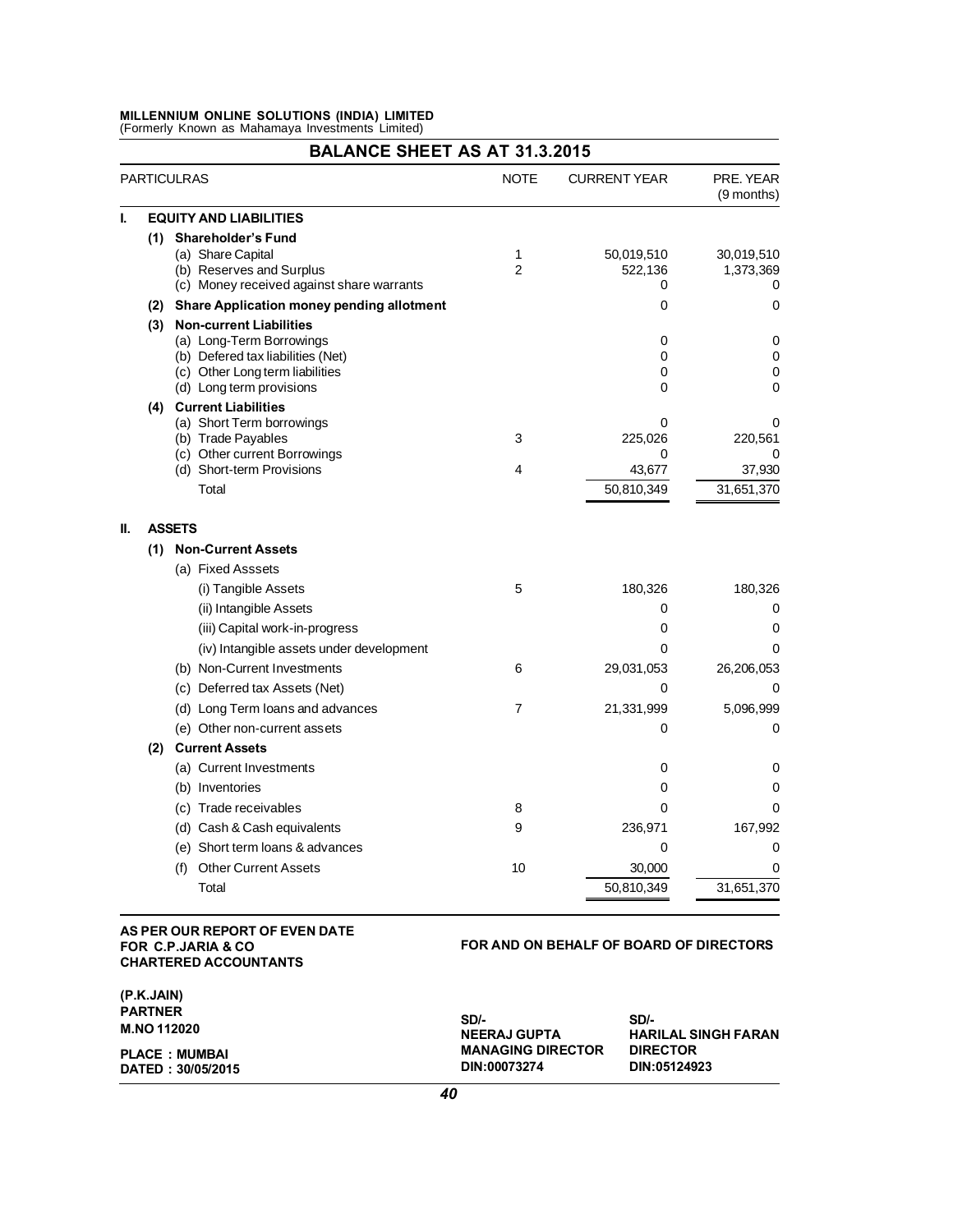|      | PROFIT AND LOSS STATEMENT FOR THE PERIOD ENDED 31.03.15                         |             |                     |                       |
|------|---------------------------------------------------------------------------------|-------------|---------------------|-----------------------|
|      | <b>PARTICULRAS</b>                                                              | <b>NOTE</b> | <b>CURRENT YEAR</b> | PRE. YEAR<br>9 months |
| ı.   | Revenue from operations                                                         | 11          | 0                   | 0                     |
| Ш.   | Other Income                                                                    | 12          | 300,000             | 0                     |
| Ш.   | Total Revenue (I+ II)                                                           |             | 300,000             | $\Omega$              |
| IV.  | <b>Expenses</b>                                                                 |             |                     |                       |
|      | <b>Cost of Material Consumed</b>                                                |             | 0                   | 0                     |
|      | Purchase of Stock-in-trade                                                      |             | 0                   | 0                     |
|      | Changes in inventories of finshed goods,                                        |             |                     |                       |
|      | work-in progress and stock-in trade                                             |             | 0                   | $\Omega$              |
|      | <b>Employee benefit Expenses</b>                                                | 13          | 180,000             | 64,150                |
|      | Finance costs                                                                   | 14          | 1,828               | 796                   |
|      | Other expenses                                                                  | 15          | 969,405             | 728,405               |
| IV.  | <b>Total Expenses</b>                                                           |             | 1,151,233           | 793,351               |
| V.   | Profit before exceptional and extraordinary items & Tax (III-IV)                |             | (851, 233)          | (793, 351)            |
| VI.  | <b>Exceptional Items</b>                                                        |             | 0                   | 0                     |
| VII. | Profit before extraordinary items & Tax (V-VI)                                  |             | (851, 233)          | (793, 351)            |
|      | VIII. Extraordinary items                                                       |             | 0                   | 0                     |
| IX.  | Profit before tax (VII_VIII)                                                    |             | (851, 233)          | (793, 351)            |
| Х.   | <b>Tax Expenses</b>                                                             |             |                     |                       |
|      | (1) Current Tax                                                                 |             | 0                   | 0                     |
|      | (2) Deferred Tax                                                                |             | 0                   | 0                     |
| XI.  | Profit(loss) from the period from continuing<br>operations after tax (VII-VIII) |             | (851, 233)          | (793, 351)            |
|      | XII. Profit(loss) from discontinuing operations                                 |             | 0                   | 0                     |
|      | XIII. Tax expenses of discontinuing operations                                  |             | 0                   | 0                     |
|      | XIV. Profit(loss) from discontinuing operations after tax (XII-XIII)            |             | 0                   | 0                     |
|      | XV. Profit(loss) for the period (XI+XIV)                                        |             | (851, 233)          | (793, 351)            |
|      | XVI. Earning per equity share                                                   |             |                     |                       |
|      | (1)<br>Basic                                                                    |             | 0.17                | 0.26                  |
|      | (2)<br>Diluted                                                                  |             | 0.17                | 0.26                  |

## BROEIT AND LOOC CEATENENT FOR THE REDIOR ENRER 24.03.4E

#### AS PER OUR REPORT OF EVEN DATE FOR C.P.JARIA & CO **CHARTERED ACCOUNTANTS**

(P.K.JAIN)

## FOR AND ON BEHALF OF BOARD OF DIRECTORS

| <b>PARTNER</b>        | SD/-                     | SD/-                       |
|-----------------------|--------------------------|----------------------------|
| M.NO 112020           | <b>NEERAJ GUPTA</b>      | <b>HARILAL SINGH FARAN</b> |
| <b>PLACE : MUMBAI</b> | <b>MANAGING DIRECTOR</b> | <b>DIRECTOR</b>            |
| DATED: 30/05/2015     | DIN:00073274             | DIN:05124923               |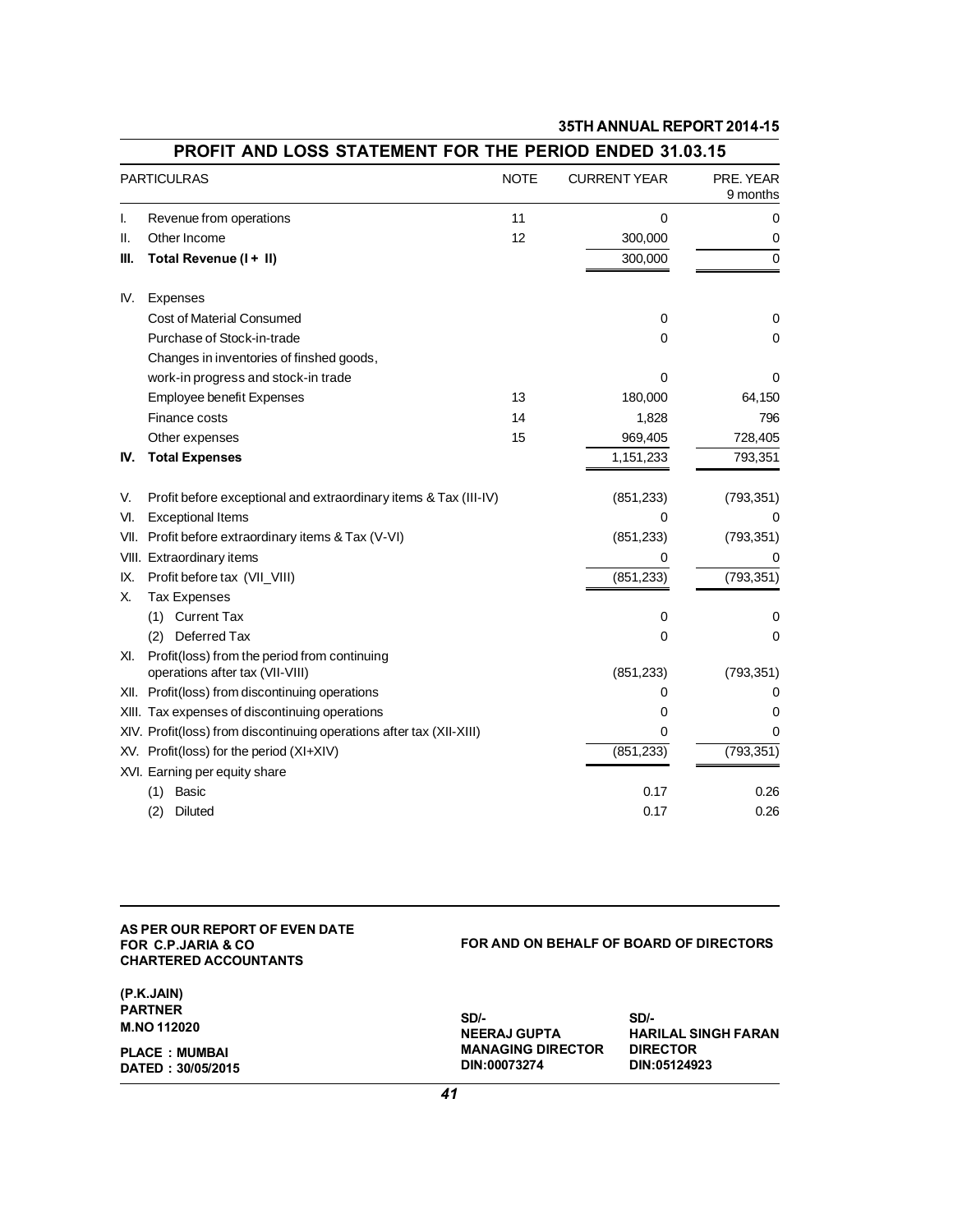# MILLENNIUM ONLINE SOLUTIONS (INDIA) LIMITED<br>(Formerly Known as Mahamaya Investments Limited) MILLENNIUM ONLINE SOLUTIONS (INDIA) LIMITED<br>(Formerly Known as Mahamaya Investments Limited)<br>NOTES TO BALANCE SHEET &

|                                                                                       |       |           | <b>NOTES TO BALANCE SHEET &amp; PROFIT &amp; LOSS STATEMENT</b> |                     |
|---------------------------------------------------------------------------------------|-------|-----------|-----------------------------------------------------------------|---------------------|
| <b>PARTICULRAS</b>                                                                    |       |           | <b>CURRENT YEAR</b>                                             | PRE. YEAR           |
| <b>NOTE-1: SHARE CAPITAL</b>                                                          |       |           |                                                                 |                     |
| AUTHORISED SHARE CAPITAL                                                              |       |           |                                                                 |                     |
| 100000000 EQUITY SHARES OF RS.10/-EACH                                                |       |           | 100,000,000                                                     | 98,300,000          |
| (P.Y.17000 PREFERENCE SHRES OF RS 100/- EACH)                                         |       |           | 0                                                               | 1,700,000           |
|                                                                                       |       |           | 100,000,000                                                     | 100,000,000         |
| <b>ISSUED</b>                                                                         |       |           |                                                                 |                     |
| 50037510 EQUITY SHARES OF RS 1/- EACH                                                 |       |           | 50,037,510                                                      | 30,037,510          |
| (P.Y.3003751 EQUITY SHARES OF RS 10/- EACH)                                           |       |           |                                                                 |                     |
| SUBSCRIBED & PAID UP SHARE CAPITAL                                                    |       |           |                                                                 |                     |
| 50019510 EQUITY SHARES OF RS 1/-EACH                                                  |       |           | 50,019,510                                                      | 30,019,510          |
| (P.Y.3001951 EQUITY SHARES OF RS 10/-EACH)                                            |       |           |                                                                 |                     |
|                                                                                       |       |           |                                                                 |                     |
|                                                                                       |       |           | 50,019,510                                                      | 30,019,510          |
| <b>NOTE-1A</b>                                                                        |       |           | <b>EQUITY</b>                                                   | <b>PREFERENCE</b>   |
| RECONCILAITION OF SHARES OUTSTANDING (OF RS 1/-) (OF RS 10/-)                         |       |           | (NUMBER)                                                        | <b>NUMBER</b>       |
| SHARES OUTSTANDING AT THE BEGGINNING OF YEAR                                          |       |           | 30,037,510                                                      | 3,003,751           |
| SHARES ISSUSED DRING THE YEAR                                                         |       |           | 20,000,000                                                      | 0                   |
| SHARES BOUGHT BACK DURING THE YEAR                                                    |       |           | 0                                                               | 0                   |
| SHARES OUTSTANDING AT THE END OF YEAR                                                 |       |           | 50,037,510                                                      | 3,003,751           |
| <b>NOTE-1B</b>                                                                        |       |           |                                                                 |                     |
| SHAREHOLDER HOLDING FOR THAN 5% SHARES                                                | $\%$  |           | <b>NO OF SHARES</b>                                             | <b>NO OF SHARES</b> |
| <b>ANSHU GUPTA</b>                                                                    | 11.61 | 5,805,550 | 14.15                                                           | 424740              |
| <b>DINESH GOSWAMI</b>                                                                 |       |           | 10.60                                                           | 318131              |
| <b>VINEET GARG</b>                                                                    | 12.37 | 6,188,290 |                                                                 |                     |
| <b>SUNIL KUMAR</b>                                                                    | 8.40  | 4,200,000 |                                                                 |                     |
| <b>HEMANT KUMAR</b>                                                                   | 8.00  | 4,000,000 |                                                                 |                     |
| JAIWANTI KALKANDHA                                                                    | 6.00  | 3,000,000 |                                                                 |                     |
| <b>TEJAS RAJESH GOSWANI</b>                                                           | 7.70  | 3,850,000 |                                                                 |                     |
| DOLLY KHUHA                                                                           |       |           | 8.78                                                            | 263552              |
| JAYA SURESH BHARTI                                                                    | 13.28 | 6,640,420 |                                                                 |                     |
| <b>SUNIL KUMAR</b>                                                                    | 5.00  | 2,500,000 |                                                                 |                     |
| KHUA POOJA NITESH                                                                     |       |           | 8.66                                                            | 259930              |
| SUNITA D GOSWAMI<br>SUNITA G GOSWAMI                                                  |       |           | 7.90<br>6.60                                                    | 237250<br>198177    |
| NO SHARES WERE BOUGHT BACK FOR LAST FIVE YEARS                                        |       |           |                                                                 |                     |
| NO SHARES WERE ALLOTED OTHER THAN CASH, BONUS FOR LAST FIVE YEARS                     |       |           |                                                                 |                     |
| DURING THE YEAR EQUITY SHARES OF RS.10/- WERE SUB-DIVIDEND IN 10 SHARES OF RS 1- EACH |       |           |                                                                 |                     |
|                                                                                       |       |           |                                                                 |                     |
| <b>NOTE-2: RESERVES &amp; SURPLUS</b>                                                 |       |           |                                                                 |                     |
| CAPITAL REDEMPTION RESERVE<br>А.                                                      |       |           |                                                                 |                     |
| <b>OPENING BALANCE</b>                                                                |       |           | 1,650,000                                                       | 1,650,000           |
| ADD:CURRENT YEAR TRANSFER                                                             |       |           | 0                                                               | 0                   |
| LESS: WRITTEN BACK IN CURRENT YEAR                                                    |       |           | 0                                                               | 0                   |
|                                                                                       |       |           | 1,650,000                                                       | 1,650,000           |
| <b>CLOSING BALANCE</b>                                                                |       |           |                                                                 |                     |
| SHARES PREMIUM ACCOUNT<br>В.                                                          |       |           |                                                                 |                     |
| <b>OPENING BALANCE</b>                                                                |       |           | 8,396,555                                                       | 8,396,555           |
| ADD:PREMIUM CREDITED                                                                  |       |           | 0                                                               | 0                   |
| LESS: PREMIUM UTILIZED                                                                |       |           | 0                                                               | 0                   |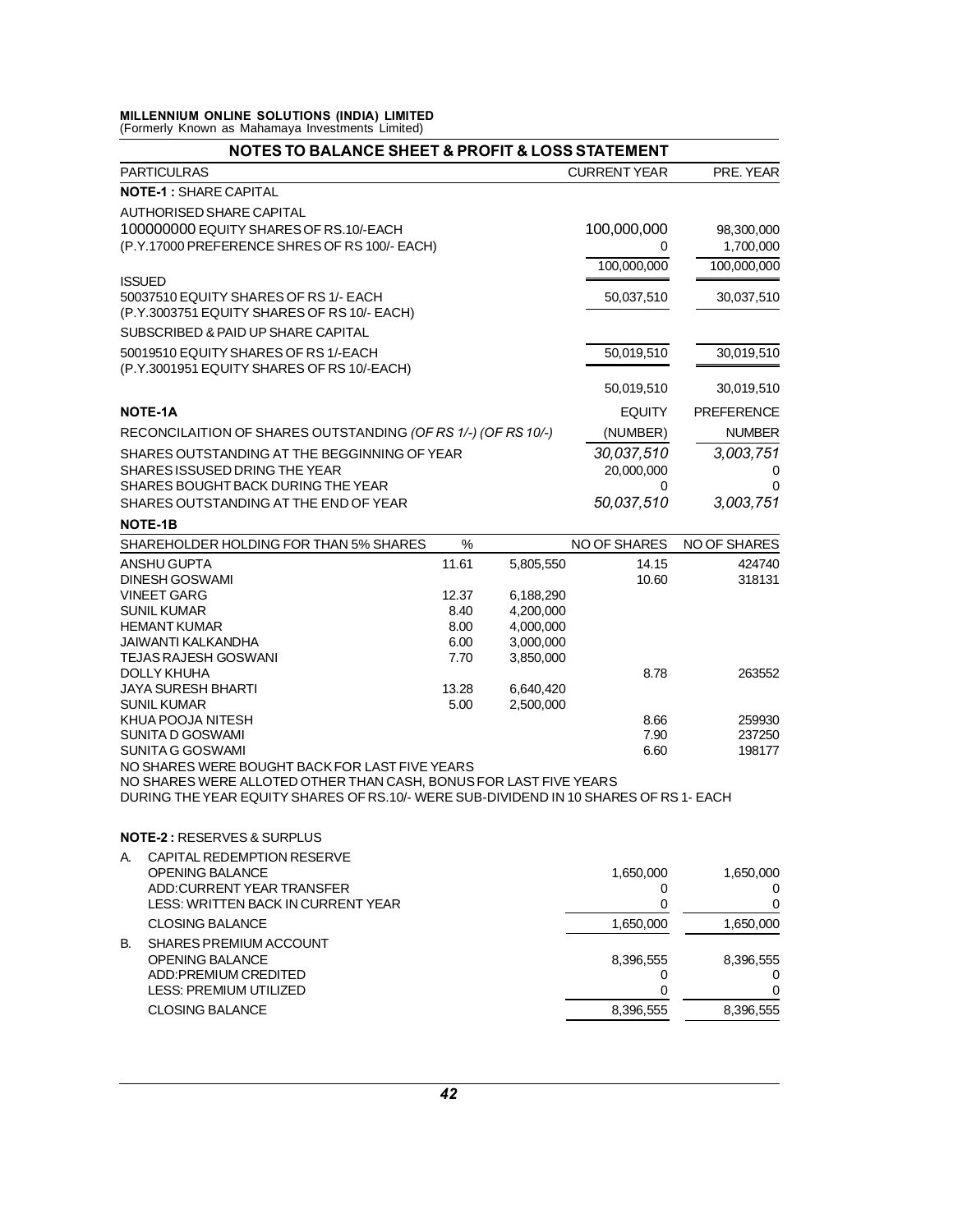|                                                                                         | 35TH ANNUAL REPORT 2014-15 |                              |
|-----------------------------------------------------------------------------------------|----------------------------|------------------------------|
| <b>PARTICULRAS</b><br>C.<br><b>GENERAL RESERVES</b>                                     | <b>CURRENT YEAR</b>        | PRE. YEAR                    |
| <b>OPENING BALANCE</b>                                                                  | 13,600,000                 | 13,600,000                   |
| ADD:CURRENT YEAR TRANSFER                                                               | 0                          | 0                            |
| LESS: WRITTEN BACK IN CURRENT YEAR                                                      | 0                          | 0                            |
| <b>CLOSING BALANCE</b>                                                                  | 13,600,000                 | 13,600,000                   |
| SPECIAL RESERVE FUND<br>D.                                                              |                            |                              |
| <b>OPENING BALANCE</b>                                                                  | 1,757,000                  | 1,757,000                    |
| ADD:CURRENT YEAR TRANSFER                                                               | 0                          | 0                            |
| LESS: WRITTEN BACK IN CURRENT YEAR                                                      | 0                          | 0                            |
| <b>CLOSING BALANCE</b>                                                                  | 1,757,000                  | 1,757,000                    |
| PROFIT & LOSS A/C<br>Е.                                                                 |                            |                              |
| <b>OPENING BALANCE</b><br>ADD:CURRENT YEAR PROFIT/(LOSS)                                | (24,030,186)<br>(851, 233) | (23, 236, 835)<br>(793, 351) |
| LESS: WRITTEN BACK IN CURRENT YEAR                                                      | 0                          | 0                            |
| <b>CLOSING BALANCE</b>                                                                  | (24, 881, 419)             | (24,030,186)                 |
| <b>TOTAL</b>                                                                            | 522,136                    | 1,373,369                    |
|                                                                                         |                            |                              |
| <b>NOTE-3: TRADE PAYABLES</b>                                                           |                            |                              |
| SUNDRY CREDITORS FOR EXPS                                                               | 225,026                    | 220,561                      |
| <b>TDS PAYABLE</b>                                                                      | 0                          | 0                            |
|                                                                                         | 225,026                    | 220,561                      |
| <b>NOTE-4 SHORT TERM PROVISIONS</b>                                                     |                            |                              |
| <b>TDS PAYABLE</b>                                                                      | 43,677                     | 37,930                       |
|                                                                                         | 43,677                     | 37,930                       |
|                                                                                         |                            |                              |
| <b>NOTE-6: NON-CURRENT INVESTMENTS</b>                                                  |                            |                              |
| OTHER INVESTMENTS: INVESTMENT IN EQUITY INSTRUMENTS                                     |                            |                              |
| 2 EQ. SHARES OF MAHASMRUTI INVESTMENT LTD OF 100/- EACH                                 | 200                        | 200                          |
| 2 EQ. SHARES OF MALULYA MILLS LTD                                                       | 223                        | 223                          |
| 20 Eq SHARES of SHRI ARBUDA MILLS LTD<br>6277566 EQ SHARES OF MAFATLAL DYES & CHEMICALS | 281                        | 281                          |
| (P.Y. 1369800 EQ SHARES)                                                                | 12,005,349                 | 26,205,349                   |
| 1500000 Eq SHARES OF MILLENIUM ONLINE (INDIA) LTD                                       | 17,025,000                 | 0                            |
| OF RS. 10/-EACH FULLY PAID UP                                                           |                            |                              |
| (SUBSIDARY COMPANY 100% SHARES)                                                         |                            |                              |
| ALL THE INVESTMENTS ARE STATED AT COST                                                  | 29,031,053                 | 26,206,053                   |
| <b>NOTE-7 : LONG TERM LOANS &amp; ADVANCES</b>                                          |                            |                              |
| OTHER ADVANCES                                                                          |                            |                              |
| <b>UNSECURED</b>                                                                        | 1,231,999                  | 5,096,999                    |
| UNSECURED DEPOSIT                                                                       | 100,000                    | 5,096,999                    |
| LOAN TO SUBSIDARY COMPANY                                                               | 20,000,000                 | 0                            |
|                                                                                         | 21,331,999                 | 5,096,999                    |
| <b>NOTE-8 : TRADE RECEIVABLES</b>                                                       |                            |                              |
| <b>EXCEEDING SIX MONTHS</b>                                                             | 0                          | 0                            |
|                                                                                         |                            | 0                            |
|                                                                                         | 0                          |                              |
| <b>NOTE-9 : CASH &amp; CASH EQUIVALENTS</b>                                             |                            |                              |
| CASH IN HAND                                                                            | 217,588                    | 115,274                      |
| <b>BANK BALANCE</b>                                                                     | 19,383                     | 52,718                       |
|                                                                                         | 236,971                    | 167,992                      |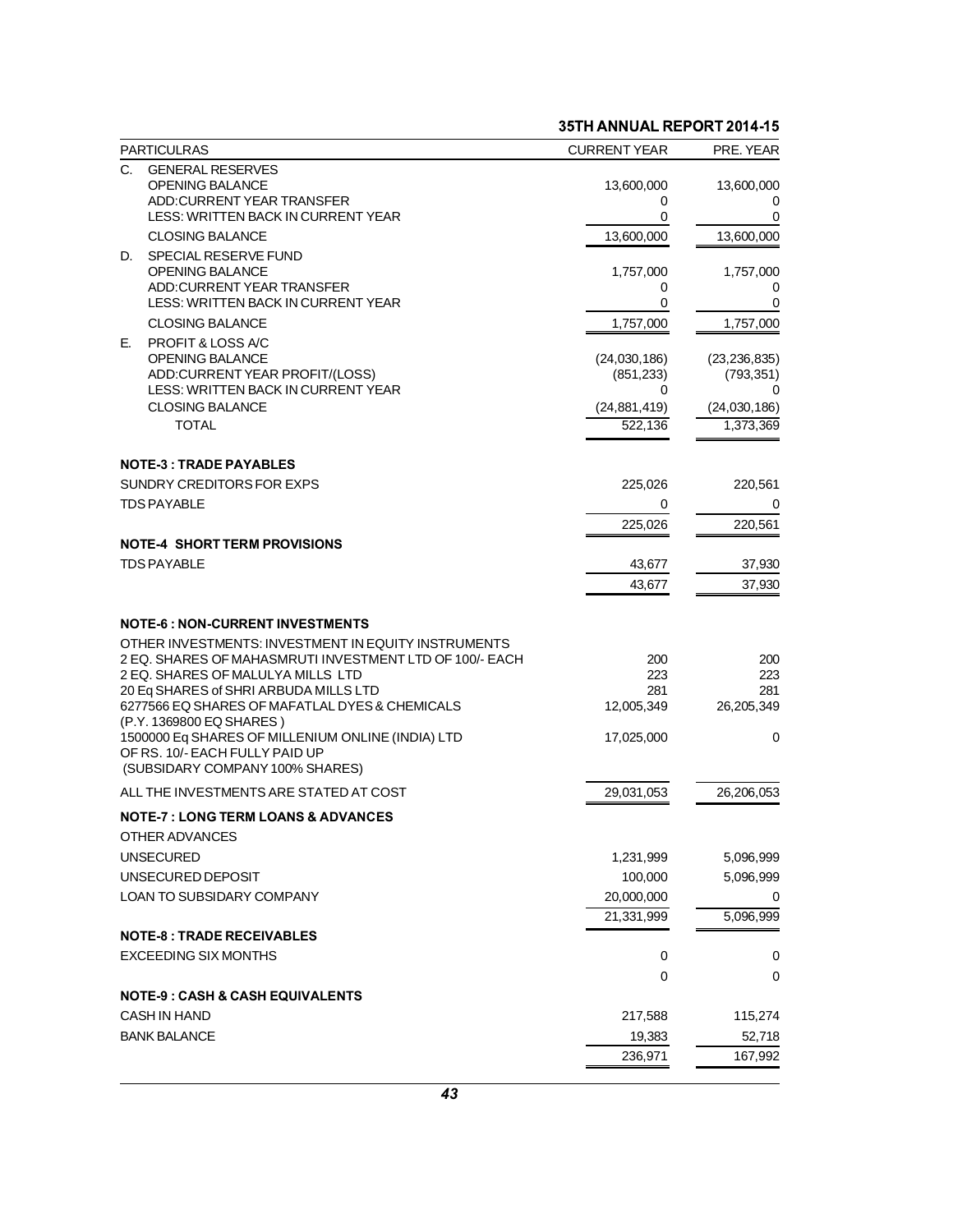# MILLENNIUM ONLINE SOLUTIONS (INDIA) LIMITED<br>(Formerly Known as Mahamaya Investments Limited)

| (Formerly Known as Mahamaya Investments Limited)<br><b>PARTICULRAS</b> | <b>CURRENT YEAR</b> | PRE. YEAR |
|------------------------------------------------------------------------|---------------------|-----------|
| <b>NOTE-10: OTHER CURRENT ASSETS</b><br><b>TDS RECEIVABLE</b>          | 30,000              | 0         |
| <b>NOTE-11: REVENUE FROM OPERATIONS</b>                                |                     |           |
| SALES OF TRADED GOODS                                                  | 0                   | $\Omega$  |
| <b>NOTE-12: OTHER INCOME</b>                                           |                     |           |
| <b>INTEREST RECEIVED</b>                                               | 300,000             | 0         |
| <b>NOTE-13: EMPLOYEE BENEFIT EXPENSES</b>                              |                     |           |
| <b>SALARY</b>                                                          | 180,000             | 64,150    |
| <b>NOTE-14: FINANCE COST</b>                                           |                     |           |
| <b>BANK CHARGE</b>                                                     | 1,828               | 796       |
| <b>NOTE-15: OTHER EXPENSES</b>                                         |                     |           |
| PRINTING & STATINARY EXPS                                              | 31,644              | 15,222    |
| ADVERTISMENT EXPS                                                      | 6,600               |           |
| <b>AUDIT FEES</b>                                                      | 25.000              | 15,000    |
| PROFESSIONAL FEES                                                      | 463,736             | 437,839   |
| <b>REGISTRAR FEES</b>                                                  | 0                   | 104,021   |
| <b>BSE FEES</b>                                                        | 236,378             | 112,607   |
| NSDL & CDSL FEES                                                       | 30.664              | 6,741     |
| <b>E-VOTING EXPS</b>                                                   | 60,676              | 0         |
| <b>TELEPHONE EXPS</b>                                                  | 4,560               | 2,250     |
| <b>OFFICE EXPS</b>                                                     | 15,497              | 7,725     |
| <b>RENT</b>                                                            | 60,000              | 27,000    |
| <b>ROC FILING FEES</b>                                                 | 8,800               | 0         |
| <b>AGM EXPENSES</b>                                                    | 25,850              | 0         |
|                                                                        | 969,405             | 728,405   |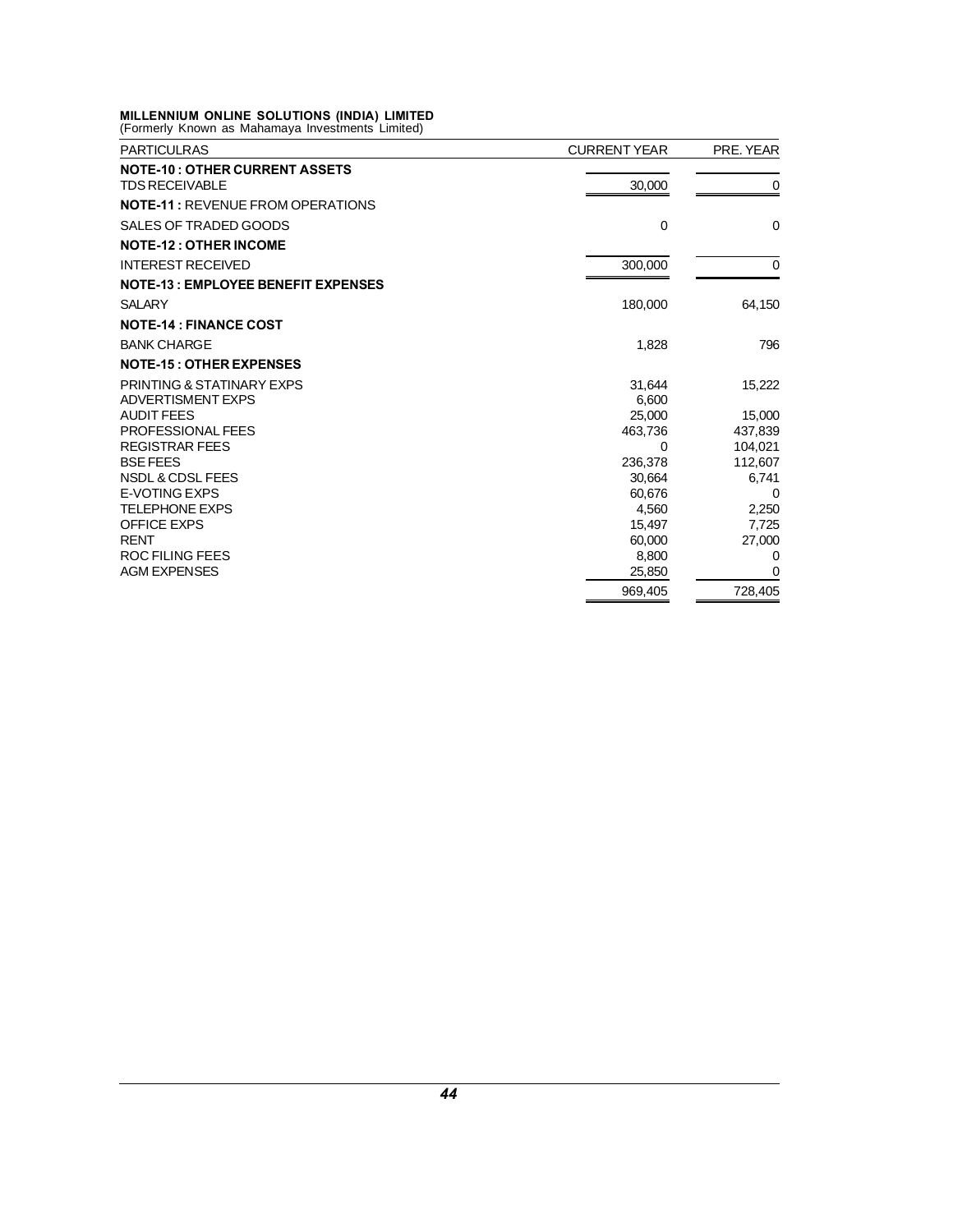## Note-11. SIGNIFICANT ACCOUNTING POLICIES : 1. GENERAL **THE ANNUAL REPORT 2014-15<br>GENERAL<br>The Financial Statements have generally been prepared on the historical cost convention. Accounting policies<br>not specifically referred to otherwise are in consonance with generally accept** 35TH ANNUAL REPORT 2014-1<br>11. SIGNIFICANT ACCOUNTING POLICIES :<br>The Financial Statements have generally been prepared on the historical cost convention. Accounting policie<br>not specifically referred to otherwise are in cons Note-11. SIGNIFICANT ACCOUNTING POI<br>
1. GENERAL<br>
The Financial Statements have general<br>
not specifically referred to otherwise are<br>
2. BASIS OF ACCOUNTING<br>
The company follows the mercantile sys GENERAL<br>The Financial Statements have generally been prepared on the historical cost convention. Accounting policies<br>not specifically referred to otherwise are in consonance with generally accepted accounting principals.<br>F The Financial Statements h<br>
not specifically referred to to<br>
2. BASIS OF ACCOUNTING<br>
The company follows the m<br>
3. FIXED ASSETS<br>
Fixed assets are stated at<br>
the nest are considered The Financial statements have generally been prepared on the histonical cost convention. Accounting policies<br>not specifically referred to otherwise are in consonance with generally accepted accounting principals.<br>FIXED ASS The company feleried to otherwise<br>BASIS OF ACCOUNTING<br>The company follows the mercantile<br>FIXED ASSETS<br>Exed assets are stated at cost of<br>the period under consideration.<br>INVESTMENTS 4. INVESTMENTS FIXED ASSETS<br>Fixed assets are stated at cost of less accumulated depreciation. No Depreciation has been provided during<br>the period under consideration.<br>INVESTMENTS<br>Investments are stated at cost. 5. INVENTORIES Fixed assets are stated at cost of less accumulated<br>the period under consideration.<br>INVESTMENTS<br>Investments are stated at cost.<br>NVENTORIES<br>The company is not having any type of inventory.<br>REVENUE AND EXPENDITURE RECOGNITIO For Period under consideration.<br>
4. INVESTMENTS<br>
Investments are stated at cost.<br>
5. INVENTORIES<br>
The company is not having any type of inventory.<br>
6. REVENUE AND EXPENDITURE RECOGNITION<br>
Revenue is recognized and expendit INVENTORIES<br>INVENTORIES<br>The company is not having any type of inventory.<br>REVENUE AND EXPENDITURE RECOGNITION<br>Revenue is recognized and expenditure is accounted for on their accrual except insurance claim, claims in<br>respect respectively.<br>The company is not having any type of inventory.<br>REVENUE AND EXPENDITURE RECOGNITION<br>Revenue is recognized and expenditure is accounted for on their accrual except is<br>respect of material purchased and sold wh 3. INVENTORIES<br>
The company is not having any type of inventor<br>
REVENUE AND EXPENDITURE RECOGNITIC<br>
Revenue is recognized and expenditure is ac<br>
respect of material purchased and sold which<br>
7. MISCELLANEOUS EXPENDITURE<br>
M REVENUE AND EXPENDITURE RECOGNITION<br>Revenue is recognized and expenditure is accounted for on their accrual except insurance claim, claims in<br>respect of material purchased and sold which are accounted for on cash basis.<br>MI 8. REVENUE AND EXPEN<br>Revenue is recognized<br>respect of material purc<br>MISCELLANEOUS EXP<br>Miscellaneous Expendit<br>8. DEFER TAX<br>The Deferred tax is rec Revenue is recognized and experimme is accounted for on their accrual except insurance claim, claims in<br>The Deferred of material purchased and sold which are accounted for on cash basis.<br>MISCELLANEOUS EXPENDITURE<br>Miscellan respect of material purchased and sold which are accounted for official basis.<br>MISCELLANEOUS EXPENDITURE<br>DEFER TAX<br>The Deferred tax is recognized for all temporary differences subject to the consideration of prudence and a realized. MISCENDIBULARY EXPERIENCE SUCT AS PREIDINGLY EXAMPLE<br>The Deferred tax is recognized for all temporary docurrently available rates. Deferred Tax assets are<br>realized.<br>9. FOREIGN CURRENY TRANSACTION<br>There is no such transacti The Deferred tax is recognized for all temporary d<br>currently available rates. Deferred Tax assets are<br>realized.<br>FOREIGN CURRENY TRANSACTION<br>There is no such transaction during the period.<br>CONTINGENT LIABILITIES The Deferred Tax<br>
currently available rates. Deferred Tax<br>
realized.<br>
9. FOREIGN CURRENY TRANSACTION<br>
There is no such transaction during the<br>
10. CONTINGENT LIABILITIES<br>
There is no any contingent liability.<br>
11. TPADE PE 9. FOREIGN CURRENY TRANSACTION<br>There is no such transaction during the period.<br>10. CONTINGENT LIABILITIES<br>There is no any contingent liability.<br>11. TRADE RECEIVABLE AND PAYABLE 9. FOREIGN CURRENY TRANSACTION<br>
There is no such transaction during the period.<br>
10. CONTINGENT LIABILITIES<br>
There is no any contingent liability.<br>
11. TRADE RECEIVABLE AND PAYABLE<br>
Balances of trade payable and receivable FOREIGN CONNENT TRANSACTION<br>CONTINGENT LIABILITIES<br>There is no any contingent liability.<br>TRADE RECEIVABLE AND PAYABLE<br>Balances of trade payable and receivable are subject to confirmation, reconciliation and consequential a 10. CONTINGENT LIABILITIES<br>There is no any contingent lia<br>11. TRADE RECEIVABLE AND F<br>Balances of trade payable and<br>if any. 10. CONTINGENT LIABILITIES<br>
There is no any contingent liability.<br>
11. TRADE RECEIVABLE AND PAYABLE<br>
Balances of trade payable and receivable are subj<br>
if any.<br>
12. RELATED PARTY TRANSACTIONS<br>
Subsidiary Company : Millenni TRADE RECEIVABLE AND PAYABLE<br>Balances of trade payable and receivable are subject to contrary.<br>If any.<br>RELATED PARTY TRANSACTIONS<br>Subsidiary Company : Millennium Online (India) Ltd.<br>Loan to Subsidiary : Rs.2000000/-<br>Loan t TRADE RECEIVABLE AND PATABLE<br>Balances of trade payable and receivable as<br>if any.<br>RELATED PARTY TRANSACTIONS<br>Subsidiary Company : Millennium Online<br>Loan to Subsidiary : Rs.20000000/-<br>Interest Received from Subsidiary : Rs.3 Subsidiary Company : Millennium Online (India) Ltd.<br>Loan to Subsidiary : Rs.2000000/-<br>Interest Received from Subsidiary : Rs.300000/-<br>13. Employees Benefit Expenses<br>Particulars Current Year 12. RELATED PARTY TRANSACTIONS Particulars Current Year Previous Year Loan to Subsidiary : Rs.20000000/-<br>
Interest Received from Subsidiary : Rs.300000/-<br>
Employees Benefit Expenses<br>
Particulars Current Year Previous Year<br>
Salary Paid 180000 64150<br>
Details of Payment to Auditors Salary Paid 180000<br>14. Details of Payment to Auditors<br>Particulars Current Year Particulars Current Year Previous Year<br>
Salary Paid 180000 64150<br>
Details of Payment to Auditors<br>
Particulars Current Year Previous Year<br>
As Auditor 25000 15000 Franciscus<br>
Salary Paid 180000 64150<br>
Details of Payment to Auditors<br>
As Auditor 25000 15000<br>
Certification 0 2500<br>
2500<br>
2500<br>
2500<br>
2500<br>
2500 Certification 0 2500 Fracticulars Current de Addition<br>
The amount due to Micro & Small Enterprises are based on the information available with the company.<br>
15. The amount due to Micro & Small Enterprises are based on the information available 16. Figures of the previous year have been regrouped/re-cast wherever necessary.<br>16. Figures of the previous year have been regrouped/re-cast wherever necessary.<br>17. During the year company had acquired 100% shares of Mill 19000<br>
17. During the year company had acquired 100% shares of Millennium Online (India) Ltd, thereby became Holding<br>
17. During the year company had acquired 100% shares of Millennium Online (India) Ltd, thereby became Ho

- 
- Company.

#### AS PER OUR REPORT OF EVEN DATE FOR C.P.JARIA & CO. **CHARTERED ACCOUNTANTS**

### FOR AND ON BEHALF OF BOARD OF DIRECTORS

(P.K.JAIN) **PARTNER** M.NO 112020

**PLACE: MUMBAI** DATED: 30/05/15 SD/- SD/-NEERAJ GUPTA HARILAL SINGH FARAN **MANAGING DIRECTOR DIRECTOR** DIN:00073274 DIN:051249323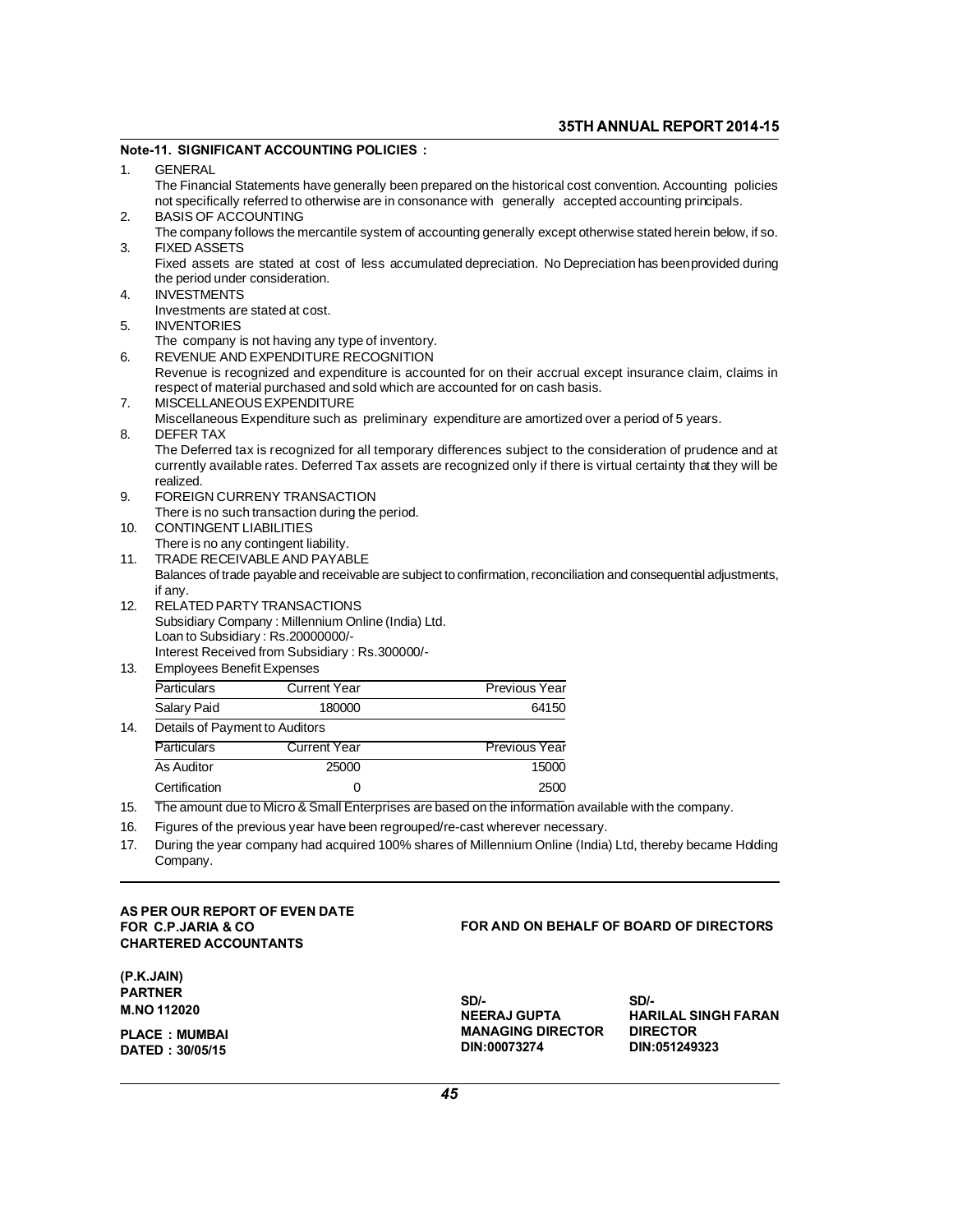# MILLENNIUM ONLINE SOLUTIONS (INDIA) LIMITED<br>(Formerly Known as Mahamaya Investments Limited) MILLENNIUM ONLINE SOLUTIONS (INDIA) LIMITED<br>(Formerly Known as Mahamaya Investments Limited)<br>CASH FLOW STATEMENT FOR 1

| CASH FLOW STATEMENT FOR THE PERIOD ENDED 31/03/2015   |              |            |
|-------------------------------------------------------|--------------|------------|
|                                                       | 31.03.15     | 31.03.14   |
| Net Profit/(loss) before tax and Extra Ordinary items | (851, 233)   | (793, 351) |
| Adjustments for                                       |              |            |
| Depreciation                                          |              |            |
| <b>Interest Paid</b>                                  |              |            |
| Interest/dividend                                     |              |            |
| Misc. Expenses Written off                            |              |            |
| <b>Operating Profit Before Working Capital Change</b> | (851, 233)   | (793, 351) |
| Adjustments for                                       |              |            |
| Trade and other receivables                           |              |            |
| Inventories                                           |              |            |
| Trade Payables/ Provision                             | 10,212       | 69,703     |
| Other receivables/Current Assets/Deferred Tax Assets  | (30,000)     |            |
| Cash generated from operations                        | (871, 021)   | (723, 648) |
| Interest paid                                         |              |            |
| Direct Taxes paid                                     |              |            |
| Extra-Ordinary Items                                  |              |            |
| <b>Net Cash from Operating Activities</b>             | (871, 021)   | (723, 648) |
| CASH FLOW FROM INVESTING ACTIVITIES<br>в              |              |            |
| Purchase of Fixed Assets                              |              |            |
| Sale of fixed Assets                                  |              |            |
| New Investments                                       |              |            |
| Sale of Investments                                   |              |            |
| Interest received                                     |              |            |
| Dividend received                                     |              |            |
| Net Cash used in investing activities                 |              |            |
| CASH FLOW FROM FINANCIAL ACTIVITIES<br>C.             |              |            |
| Proceeds from issue of share capital                  | 20,000,000   |            |
| Proceeds from Ioans & Advances                        | 3,765,000    | 745,000    |
| Repayment of Financial Liability/Lease                |              |            |
| Investment in Subsidary Company                       | (37,025,000) |            |
| Proceeds from Investmenst                             | 14,200,000   |            |
| Net Cash used in financing activities                 | 940,000      |            |
| Net increase/(decrease) in cash and cash equi.        | 68,979       | 21,352     |
| Cash & Cash equivalents as at 01/07/2014(2013)        | 167,992      | 146,640    |
| Cash & Cash equivalents as at 31/03/2015(2014)        | 236,971      | 167,992    |

### AS PER OUR REPORT OF EVEN DATE FOR C.P.JARIA & CO **CHARTERED ACCOUNTANTS**

## FOR AND ON BEHALF OF BOARD OF DIRECTORS

| (P.K.JAIN)<br><b>PARTNER</b><br><b>M.NO 112020</b> | SD/-<br><b>NEERAJ GUPTA</b> | SD/-<br><b>HARILAL SINGH FARAN</b> |
|----------------------------------------------------|-----------------------------|------------------------------------|
| <b>PLACE : MUMBAI</b>                              | <b>MANAGING DIRECTOR</b>    | <b>DIRECTOR</b>                    |
| DATED: 30/05/2015                                  | DIN:00073274                | DIN:05124923                       |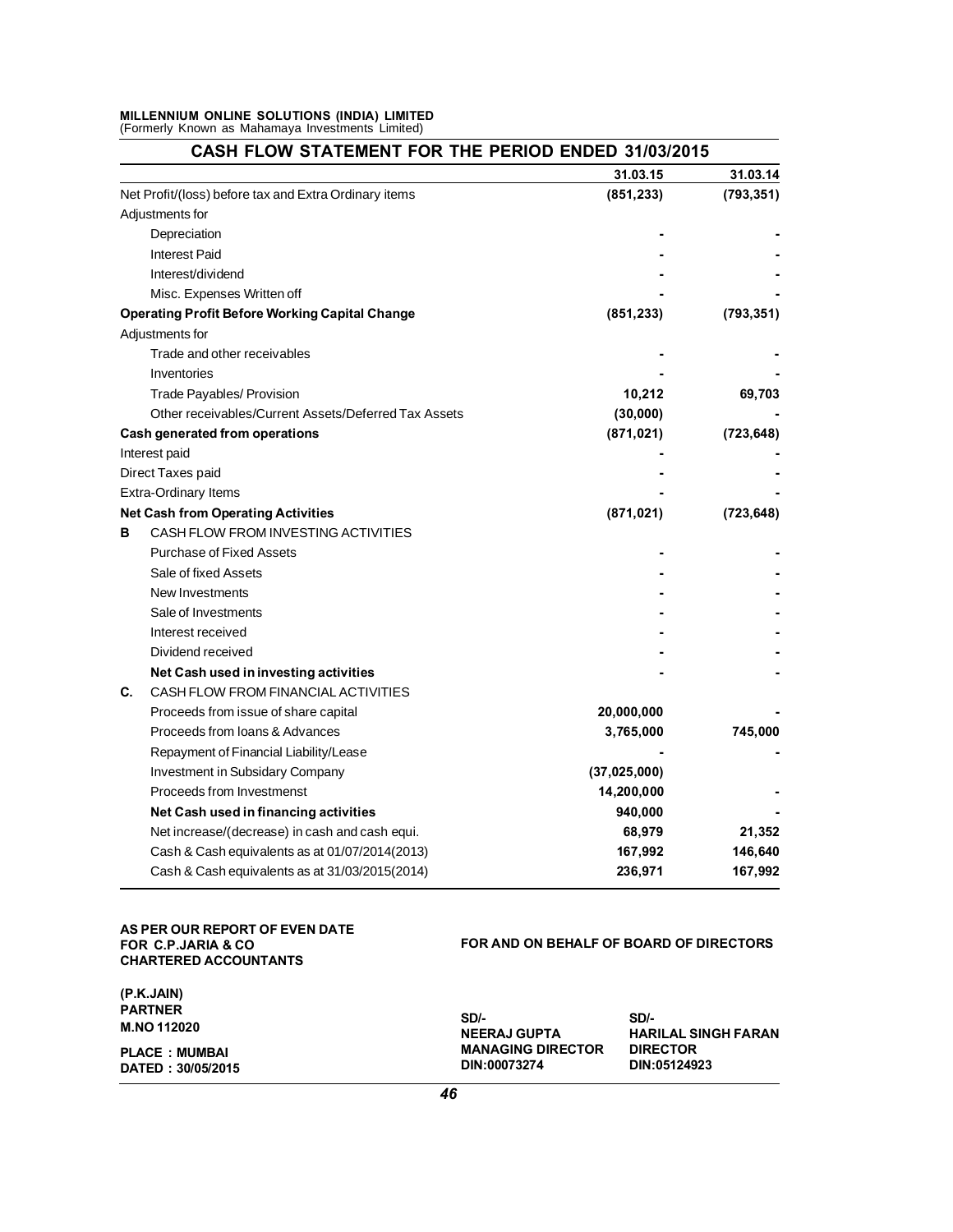## **AUDITOR'S' STATEMENT ON CASH FLOW STATEMENT**

## To,<br>The Members, AUDITOR'S' STATEMENT ON CASH<br>To,<br>Millennium<br>Millennium Online Solutions (India) Limited<br>Millennium Online Solutions (India) Limited (Formerly Known as Mahamaya Investments Limited)

The Members,<br>MILLENNIUM ONLINE SOLUTIONS (INDIA) LIMITED<br>(Formerly Known as Mahamaya Investments Limited)<br>We have audited the Cash Flow Statement of Millenium online Solution (India) Ltd (Formely Mahamaya Investments Ltd)<br> The MENDETS,<br>**MILLENNIUM ONLINE SOLUTIONS (INDIA) LIMITED**<br>(Formerly Known as Mahamaya Investments Limited)<br>We have audited the Cash Flow Statement of Millenium online Solution (India) Ltd (Formely Mahamaya Investments Ltd WILLENNIOM ONLINE SOLD HONS (INDIA) LIMITED<br>(Formerly Known as Mahamaya Investments Limited)<br>We have audited the Cash Flow Statement of Millenium online Solution (<br>as at 31<sup>st</sup> March, 2015. This financial statement is resp We have audited the Cash Flow Statement of Millenium online Solution (India) Ltd (Formely Mahamaya Investments Ltd)<br>as at 31st March, 2015. This financial statement is responsibility of the Company's Management. Our respon

The Significant Recording to the Significant Significant Community and Company's Management. Our responsibility is to<br>express an opinion on this financial statement based on our audit.<br>In our opinion and best of our inform as at 31<sup>2</sup> Match, 2013. This infancial statement is responsibility of the Company's Management. Our responsibility is to<br>express an opinion on this financial statement based on our audit.<br>In our opinion and best of our in express an opmion on this imancial statement based on our addit.<br>In our opinion and best of our information and according to the explanation give to us, the said Cash Flow Statement read<br>together with the Significant Accou In our opinion and best of our information and accordit<br>together with the Significant Accounting Policies and<br>Listing Agreement entered into with the Stock Excha<br>in our conformity with the accounting principles gene<br>Compan Listing Agreement entered into with the Stock Exchanges, in the manner so required, and present a true and fair view,<br>in our conformity with the accounting principles generally accepted in India; in so far as it relates to

For C.P. Jaria & Co Assimow of the<br> **C.P.Jaria & Co**<br>
dd Accountants<br>
FRN 104058W<br>
Sd<sup>/</sup>-Sd/- For C.P.Jaria & Co<br>
Chartered Accountants<br>
FRN 104058W<br>
PLACE : Mumbai.<br>
Pankaj Kumar Jain<br>
Pankaj Kumar Jain<br>
Pankaj Kumar Jain<br>
Pankaj Kumar Jain<br>
Pankaj Kumar Jain<br>
Pankaj Kumar Jain<br>
Pankaj Kumar Jain<br>
Pankaj Kumar Jai DATED : 30.05.2015 Partner M.No.112020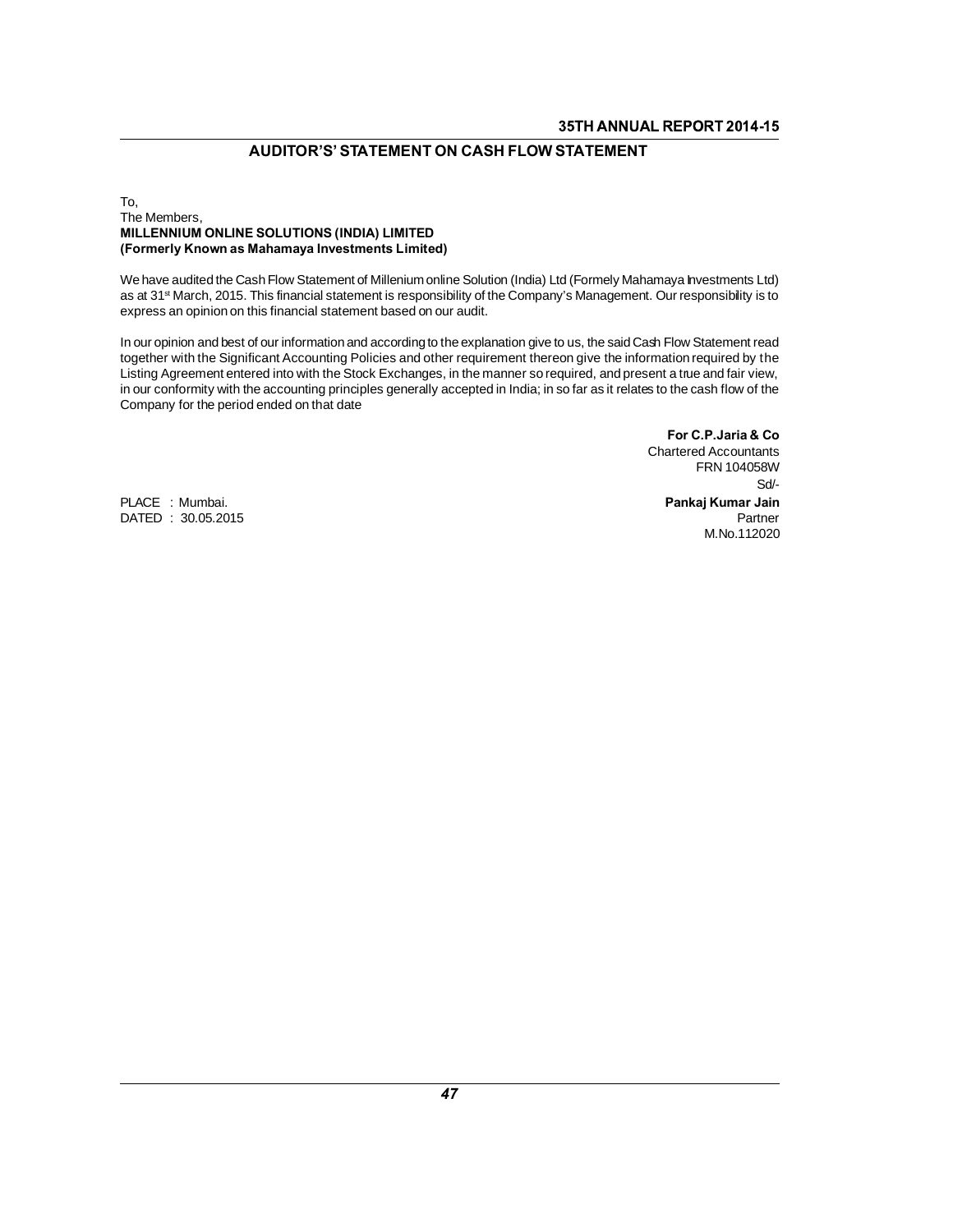# IONS (INDIA) LIMITED<br>I Investments Limited)<br>INDEPENDENT AUDITOR'S REPORT<br>Financial Statement

MILLENNIUM ONLINE SOLUTIONS (INDIA) LIMITED<br>
(Formerly Known as Mahamaya Investments Limited)<br> **INDEPENDENT AUDITOR'S REPORT**<br>
Report on the Consolidated Financial Statement<br>
We have audited the accompanying consolidated f WE HAVING STAT MUDITOR'S REPORT<br>
The accompanying investments Limited)<br>
We have audited the accompanying consolidated financial statement of Millenium online Solution (India) Ltd<br>
(Formerly Mahamaya Investments Ltd) (herei (FERERT MUNITOR'S REPORT<br>
Report on the Consolidated Financial Statement<br>
We have audited the accompanying consolidated financial statement of Millenium online Solution (India) Ltd<br>
(Formely Mahamaya Investments Ltd) (here Report on the Consolidated Financial Statement<br>We have audited the accompanying consolidated financial statement of Millenium online Solution (India) Ltd<br>(Formely Mahamaya Investments Ltd) (hereinafter referred to as "the For the summary of summary consolidated financial statement of **Millenium online Solution (India) Ltd**<br>(Formely Mahamaya Investments Ltd) (hereinafter referred to as "the holding Company") and its subsidiary (the<br>holding c holding company and its subsidiary together referred to as "the group") comprising the consolidated Balance Sheet as at March 31, 2015, and the consolidated statement of Profit & Loss, consolidated Cash flow statement for (Formely Mahamaya Investments Ltd) (hereinafter referred to as "the holding Co<br>holding company and its subsidiary together referred to as "the group") comprising the<br>at March 31, 2015, and the consolidated statement of Pro The Holding Company's and its subsidiary together referred to as the group compitsing the consolidated Balance sheet as<br>at March 31, 2015, and the consolidated statement of Profit & Loss, consolidated Cash flow statement f

Active act, 2013, and the consolidated statement of Piont & Loss, consolidated Cash how statement for the year<br>ended, and the summary of significant accounting policies and other explanatory information (hereinafter referr ended, and the summary of significant accounting policies and other explanatory information (hereinatier referred to as<br>
"the consolidated financial statements").<br> **Management's Responsibility for the Consolidated Financia** In accordance with the Accounting principles generally accepted in Section 134(5) of the Companies<br>Act, 2013 ('the act") with respect to the preparation of these consolidated financial statements that give a true and fair<br> management s Responsibility for the Consolidated Financial Statement<br>The Holding Company's Board of Directors are responsible for the matters stated in Section 134(5) of the Companies<br>Act, 2013 ('the act") with respect to The Holding Company s Board of Directors are responsible for the matters stated in Section 134(5) of the Companies Act, 2013 ('the act") with respect to the preparation of these consolidated financial statements that give Act, 2013 (the act) with respect to the preparation of these consolidated infiancial statements that give a true and tall<br>view of the consolidated financial position, consolidated financial performance and consolidated cas view of the consolidated infinicial position, consolidated infinicial performance and consolidated cash hows of the group<br>in accordance with the Accounting principles generally accepted in India, including Accounting Stand reasonable while the Accounting principles generally accepted in final, including Accounting standards specified under section 133 of the Act, read with rule 7 of Companies (Accounts) Rules, 2014. The respective Board of D of the companies included in the group are responsible for maintenance of adequate accounting records in accordance<br>of the companies included in the group are responsible for maintenance of adequate accounting records in a of the provisions of the Act for safeguarding the assets of the Group and for preventing and detecting frauds and other<br>irregularities; selection and application of appropriate accounting policies; making judgments and est which the provisions of the Act for safeguarding the assets of the Group and for preventing and detecting mads and other<br>irregularities; selection and application of appropriate accounting policies; making judgments and es reasonable and prudent; design, implementation and maintenance of adequate internal financial controls, that are operating effectively for ensuring the accuracy and completeness of accounting records, relevant to the prepa reasonable and prudent; design, im<br>operating effectively for ensuring the<br>and presentation of the financial stat<br>whether due to fraud or error, which<br>statements by the Directors of the H<br>**Auditors's Responsibility**<br>Our res operating enectively for ensuring the accuracy and completeness of accounting records, relevant to the preparation<br>and presentation of the financial statements that give a true and fair view and are free from material miss

whether due to fraud or error, which have been used for the purpose of preparation of the consolidated financial<br>statements by the Directors of the Holding Company, as aforesaid..<br>**Auditors's Responsibility**<br>Our responsibi whether due to hadd of error, which have been used for the purpose of preparation of the consolidated infinitial<br>statements by the Directors of the Holding Company, as aforesaid..<br>Auditors's Responsibility<br>for responsibili Statements by the Difectors of the Holding Company, as altoesald...<br> **Auditors's Responsibility**<br>
Our responsibility is to express an opinion on these consolidated financial statements based on our audit. We have<br>
taken in Authors S Responsibility<br>Our responsibility is to express an opinion on these consolidated financial statements based on our audit. We have<br>taken into account the provisions of the Act, the accounting and auditing standard taken into account the provisions of the Act, the accounting and auditing standards and matters which are required to<br>be included in the audit report under the provisions of the Act and the rules made thereunder. We conduc Entity and account the provisions of the Act, the accounting and additing standards and matters which are required to<br>be included in the audit report under the provisions of the Act and the rules made thereunder. We conduc

be included in the audit report under the provisions of the Act and the rules made thereunder. We conducted our addition accordance with the standards on Auditing specified under Section 143(10) of the Act. Those Standards In accordance with the standards on Additing specified under Section 143(10) or the Act. Those standards require that<br>we comply with ethical requirement and plan and perform the audit to obtain reasonable assurance about w We comply wint emical requirement and plan and periorm the audit to obtain reasonable assurance about whether the<br>financial statements are free from material misstatement.<br>An audit involves performing procedures to obtain mancial statements are riee noni material misstatement.<br>An audit involves performing procedures to obtain audit evidence about the amounts and disclosures in the consolidated<br>financial statements. The procedures selected d Ari addit involves periorining procedures to obtain addit evidence about the amounts and discussues in the consolidated<br>financial statements. The procedures selected depend on the auditor's judgment, including the assessme infinancial statements. The procedures selected depend on the addition spugnient, incidding the assessment of the risks assessments, the auditor considered financial statements, whether due to fraud or error. In making tho In material misstatement of consolidated inflancial statements, whenef due to fradd of error. In making those risk<br>assessments, the auditor considers internal financial control relevant to the Holding Company's preparation assessments, the auditor considers internal inflational control relevant to the Holding Company's preparation of the<br>consolidated financial statements, that give a true and fair view, in order to design audit procedures th consolidated financial statements, that give a title and fail view, in order to design adult procedules that are appropriate<br>in circumstances, but not for the purpose of expressing an opinion on whether the Holding Company In circumstances, but not for the purpose<br>internal financial controls system over fina<br>includes evaluating the appropriateness of<br>made by Holding Company's management<br>consolidated financial statements. We bel<br>provide a bas Includes evaluating the appropriateness of accounting policies used and the reasonable liess of the accounting estimates made by Holding Company's management and Board of Directors, as well as evaluating the overall presen

#### Opinion

financial statements. We believe that the audit evidence we have obtained is sufficient and appropriate to<br>provide a basis for our audit opinion.<br>**Opinion**<br>the our opinion and to the best of our information and according t consolidated infinitial statements, we believe that the atomt evidence we reprovide a basis for our audit opinion.<br> **Opinion**<br>
In our opinion and to the best of our information and according to the explan<br>
financial statem (a) In the case of the consolidated Balance Sheet, of the state of affairs of the company as at March 31, 2015;<br>(a) In the case of the consolidated Balance Sheet, of the state of affairs of the Company as at March 31, 2015 Optition<br>
In our opinion and to the best of our information and according to the explanations given to us, the aforesaid consolidated<br>
financial statements give the information required by the Act in the manner so required financial statements give the information required by the Act in the manner so required and give a true and fare view in conformity with the accounting principles generally accepted in India:<br>
(a) In the case of the consol

- 
- 
- 

conformity with the accounting principles generally accepted in India:<br>
(a) In the case of the consolidated Balance Sheet, of the state of affairs of the Company as at March 31, 2015;<br>
(b) In the case of consolidated Profi We did not audit the financial statements of M/s Millennium Online (India) Ltd, whose financial statements reflect total (a) In the case of the consolidated Balance Sheet, of the state of alitans of the Company as at March 31, 2013,<br>
(b) In the case of consolidated Profit & Loss Account, of the loss of the Company for the year ended on that (c) In the case of consolidated Profit & Loss Account, of the loss of the Company for the year ended on that date, and<br> **Other Matters**<br>
We did not audit the financial statements of M/s Millennium Online (India) Ltd, whose (c) In the case of the consolidated Cash Flow Statement, of the cash hows for the year ended on that date.<br>We did not audit the financial statements of M/s Millennium Online (India) Ltd, whose financial statements reflect statements.<br>Report on Other Legal and regulatory Requirements We did not addit the infinition statements of Mys Millenhildin's<br>assets of Rs. 5,74,31,077/- as at 31.03.15, Total revenue<br>31.03.15. Other Auditor, whose report have been furnished<br>included in respect of subsidiary, are ba 1. As required by required by the Companies (Auditor's Report) Order, 2015 ("the Order") issued by Central statements.<br>
1. As required by required by the Companies (Auditor's Report) Order, 2015 ("the Order") issued by Cen

- Government of India in terms of sub-section (11) of section 143 of the Act, based on the comments of India in terms of sub-section (40 order) order, 2015 ("the Order") issued by Central Government of India in terms of subreport of Holding Company and Subsidiary companies (Auditor's Report) Order, 2015 ("the Order") issued by Central<br>As required by required by the Companies (Auditor's Report) Order, 2015 ("the Order") issued by Central<br>Gove ments.<br>As required by required by the Companies<br>As required by required by the Companies<br>Government of India in terms of sub-section (1<br>report of Holding Company and Subsidiary c<br>specified in paragraph 3 & 4 of the Order.<br> 2. As required by required by the Companies (Auditor's Report) O<br>
2. As required by required by the Companies (Auditor's Report) O<br>
143 of the report of Holding Company and Subsidiary company, We give in<br>
2. As required by Government of India in terms of sub-section (11) of section 143 of the Act, based on the comments in the Auditor's<br>report of Holding Company and Subsidiary company, We give in the Annexure a statement on the matters<br>speci
- As required by section 143(3) of the Act, we further report that:
	-
	- (b) In our opinion, proper books of account as required by law have been kept by the Company so far as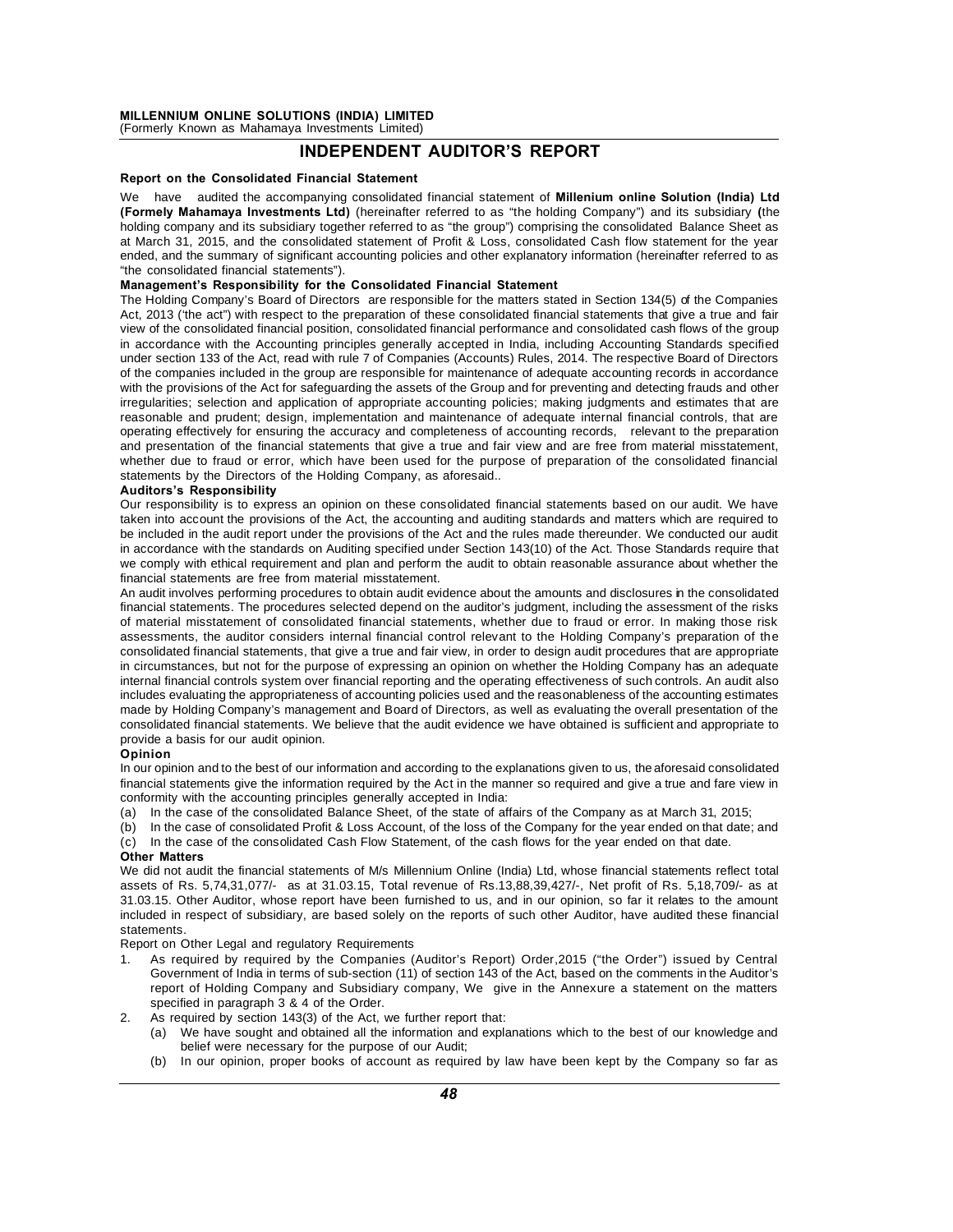- Express from our examination of those books;<br>The consolidated Balance Sheet, consolidated State<br>Flow Statement doelt with this conservation or secon **Example and STH ANNUAL REPORT 2014-15**<br>(c) The consolidated Balance Sheet, consolidated Statement of Profit and Loss Account and consolidated Cash<br>(d) In our statement dealt with this report are in agreement with the book **S5TH ANNUAL R**<br> **EXECUTE:** The consolidated Balance Sheet, consolidated Statement of Profit and Loss Account and<br>
Flow Statement dealt with this report are in agreement with the books of Accounts;<br>
In our opinion, consoli **35TH ANNUAL REPORT 2014-15**<br>(c) The consolidated Balance Sheet, consolidated Statement of Profit and Loss Account and consolidated Cash<br>Flow Statement dealt with this report are in agreement with the books of Accounts;<br>(d
- appears from our examination of those books;<br>The consolidated Balance Sheet, consolidated Statement of Profit and Loss Account and consolidated Cash<br>Flow Statement dealt with this report are in agreement with the books of appears from our examination of those books,<br>
The consolidated Balance Sheet, consolidated Statement of Profit and Loss Account<br>
In our opinion, consolidated Balance Sheet, consolidated Statement of Proficonsolidated Cash (e) The consolidated balance sheet, consolidated statement of Profit and Loss Account and consolidated Cash Flow Statement dealt with this report are in agreement with the books of Accounts;<br>
(d) In our opinion, consolidat
- Frow statement dealt with this report are in agreement with the books of Accounts,<br>In our opinion, consolidated Balance Sheet, consolidated Statement of Profit and Loss Account and<br>consolidated Cash Flow Statement comply w In our opinion, consolidated Balance Sheet, consolidated Statement of Pront and Eoss Account and<br>consolidated Cash Flow Statement comply with the applicable Accounting Standards specified under Section<br>133 of the Act, read consolidated Cash Flow Statement comply with the apple<br>133 of the Act, read with Rule 7 of the Companies (Acc<br>On the basis of written representation received from the<br>2015 and taken on record by the Board of Directors is<br>a (e) On the basis of written representation received from the directors of the Holding Company as on March 31, 2015 and taken on record by the Board of Directors of Holding Company and the reports of the statutory auditors 2015 and taken on record by the Board of Directors of Holding Company and the reports of the statutory<br>auditors of its subsdiary, none of the directors is disqualified as on March 31, 2015 from being appointed as<br>the direc
- auditors of its subsdiary, none of the directors is<br>the directors in terms of Section 164(2) of the  $\beta$ <br>In our opinion and to the best of our information<br>under with respect to other matters to be include<br>Companies (Audit 1. There were no pending litigations which would impact the consolidated financial position of the group.<br>
1. There were no pending litigations which would impact the consolidated financial position of the group.<br>
1. There 2. The group did not have any long-term contracts including to the explanations given to us, we report as<br>2. There were no pending litigations which would impact the consolidated financial position of the group.<br>2. The gro if opinion and to the best of our information and according to the explanations<br>r with respect to other matters to be included in the Auditor's Report in accordanies (Audit & Auditors) Rules, 2014:<br>There were no pending li
	-
	- 3. There were no amounts which were required to transfer to the Investor Education of the group.<br>3. The group did not have any long-term contracts including derivative contracts; as such the question of<br>3. There were no am panies (Addit & Additions) Rules, 2014.<br>There were no pending litigations which would impact the consolidat<br>The group did not have any long-term contracts including derivative<br>commenting on any material foreseeable losses
	-

For C.P. Jaria & Co<br>Chartered Accountants Such the question of<br>tion & Protection Fund.<br>For C.P.Jaria & Co<br>Chartered Accountants<br>F.No.104058W F.No.104058W Sd/- For C.P.Jaria & Co.<br>PLACE : Mumbai (P.K.Jain)<br>DATED : 30/05/2015<br>Martered Accountants<br>PLACE : Mumbai (P.K.Jain)<br>Parter Performants<br>PLACE : Mumbai (P.K.Jain) DATED : 30/05/2015 Partner M.No.112020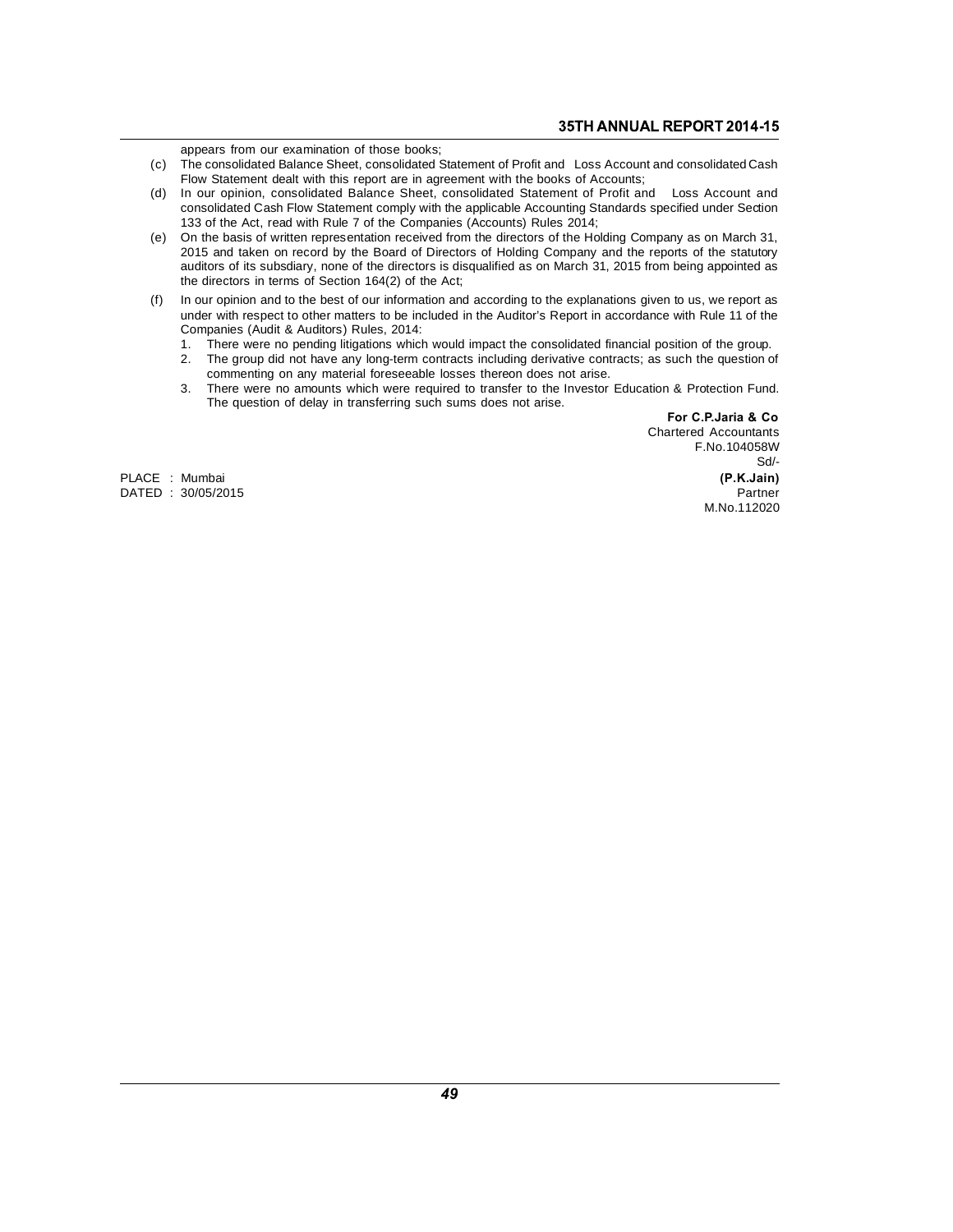## MILLENNIUM ONLINE SOLUTIONS (INDIA) LIMITED<br>(Formerly Known as Mahamaya Investments Limited) MILLENNIUM ONLINE SOLUTIONS (INDIA) LIMITED<br>(Formerly Known as Mahamaya Investments Limited)<br>AUDITOR'S' STATEMENT ON CONSO MILLENNIUM ONLINE SOLUTIONS (INDIA) LIMITED<br>(Formerly Known as Mahamaya Investments Limited)<br>AUDITOR'S' STATEMENT ON CONSOLIDATED CASH FLOW STATEMENT

To,<br>The Members, Formerly Known a<br>To,<br>The Members,<br>Millenium online So Millenium online Solution (India) Ltd (Formely Mahamaya Investments Ltd)

The Members,<br>Millenium online Solution (India) Ltd (Formely Mahamaya Investments Ltd)<br>We have audited the Consolidated Cash Flow Statement of Millenium online Solution (India) Ltd (Formely Mahamaya<br>Investments Ltd) as at 3 Ine Members,<br>Millenium online Solution (India) Ltd (Formely Mahamaya Investments Ltd)<br>We have audited the Consolidated Cash Flow Statement of Millenium online Solution (India) Ltd (Formely Mahamaya<br>Investments Ltd) as at 3 Investments Ltd) as at 31<sup>st</sup> March, 2015. This financial statement is responsibility of the Company's Management. Our responsibility is to express an opinion on this financial statement based on our audit.<br>In our opinion We have audited the Consolidated Cash Flow Statement of Millenium online Solution (India) Ltd (Formely Mahamaya<br>Investments Ltd) as at 31<sup>st</sup> March, 2015. This financial statement is responsibility of the Company's Managem

We have addited the Consolidated Cash Flow Statement of whilefilm of thine Solution (mala) Eta (Formely Mantaniaya<br>Investments Ltd) as at 31<sup>st</sup> March, 2015. This financial statement is responsibility of the Company's Mana responsibility is to express an opinion on this financial statement is responsibility of the Company's Management. Our responsibility is to express an opinion on this financial statement based on our audit.<br>In our opinion responsionity is to express an opinion on this infiancial statement based on our addit.<br>In our opinion and best of our information and according to the explanation give to us, the said consolidated Cash Flow<br>Statement read In our opinion and best of our information and according to the explanation give<br>Statement read together with the Significant Accounting Policies and other re<br>required by the Listing Agreement entered into with the Stock E

For C.P.Jaria & Co For C.P. Jaria & Co.<br>Chartered Accountants<br>F.No.104058W F.No.104058W Sd/- For C.P.Jaria & Co<br>
Chartered Accountants<br>
PLACE : Mumbai <br>
PLACE : Mumbai (P.K.Jain)<br>
PATED : 30/05/2015 DATED : 30/05/2015 **Partner** M.No.112020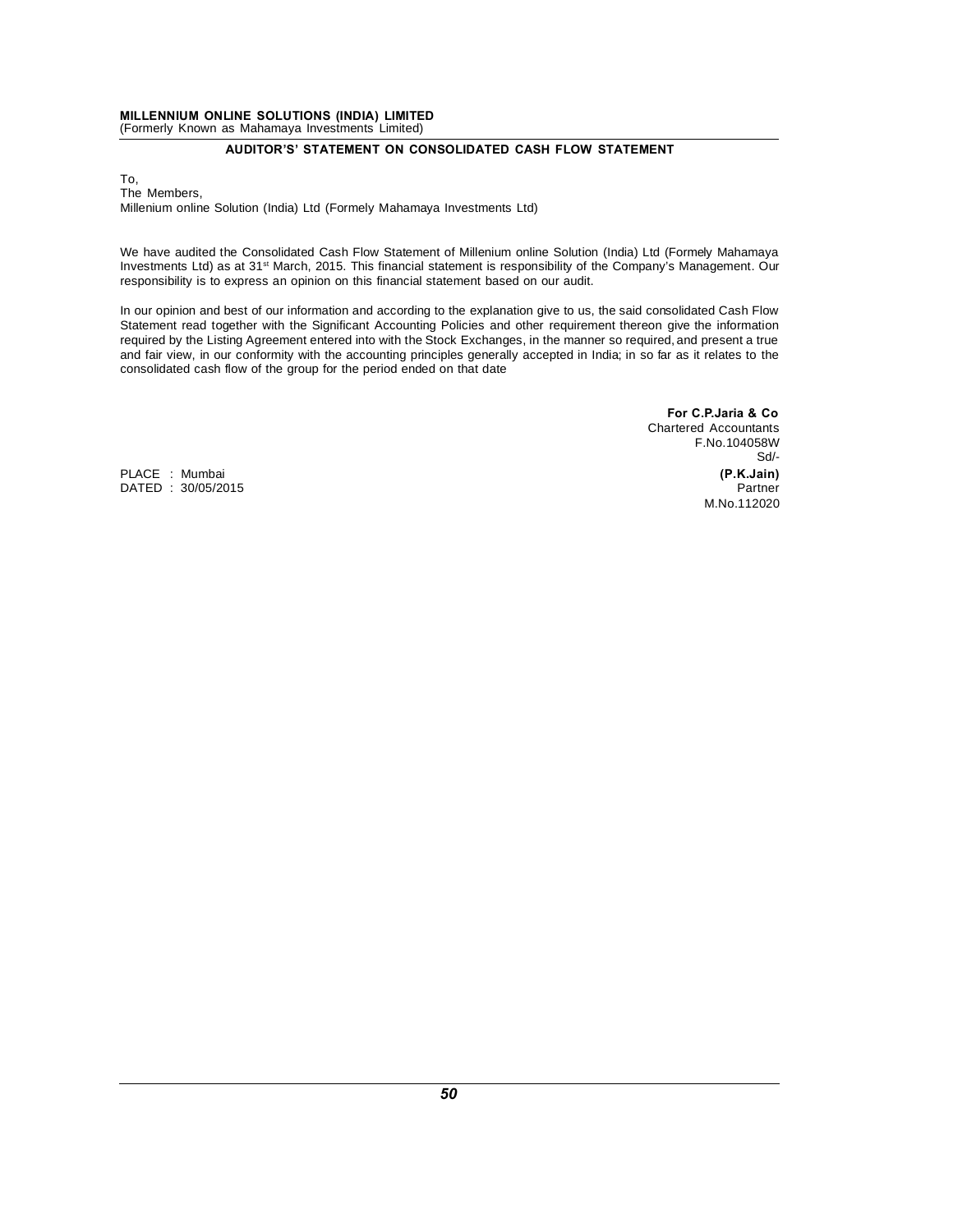|     |                                                             |                     | 35TH ANNUAL REPORT 2014-15 |                         |
|-----|-------------------------------------------------------------|---------------------|----------------------------|-------------------------|
|     | <b>CONSOLIDATED BALANCE SHEET AS AT 31.3.2015</b>           |                     |                            |                         |
|     | <b>PARTICULRAS</b>                                          | <b>NOTE</b>         | <b>CURRENT YEAR</b>        | PRE. YEAR<br>9 months   |
|     | <b>EQUITY AND LIABILITIES</b>                               |                     |                            |                         |
|     | (1) Shareholder's Fund                                      |                     |                            |                         |
|     | (a) Share Capital<br>(b) Reserves and Surplus               | 1<br>$\overline{2}$ | 50,019,510<br>2,781,026    | 30,019,510<br>1,373,369 |
|     | (c) Money received against share warrants                   |                     | 0                          | 0                       |
| (2) | <b>Share Application money pending allotment</b>            |                     | 0                          | 0                       |
| (3) | <b>Non-current Liabilities</b>                              |                     |                            |                         |
|     | (a) Long-Term Borrowings                                    |                     | 0                          | 0                       |
|     | (b) Defered tax liabilities (Net)                           |                     | (85, 937)                  | 0                       |
|     | (c) Other Long term liabilities<br>(d) Long term provisions |                     | 0<br>0                     | 0<br>0                  |
|     | (4) Current Liabilities                                     |                     |                            |                         |
|     | (a) Short Term borrowings                                   | 3                   | 33,255,383                 | 0                       |
|     | (b) Trade Payables                                          | 4                   | 6,342,863                  | 220,561                 |
|     | (c) Other current Borrowings                                |                     | 0                          | 0                       |
|     | (d) Short-term Provisions                                   | 5                   | 928.581                    | 37,930                  |
|     | Total                                                       |                     | 93,241,426                 | 31,651,370              |
|     | <b>ASSETS</b>                                               |                     |                            |                         |
| (1) | <b>Non-Current Assets</b>                                   |                     |                            |                         |
|     | (a) Fixed Asssets                                           |                     |                            |                         |
|     | (i) Tangible Assets                                         | 6                   | 626,976                    | 180,326                 |
|     | (ii) Intangible Assets                                      |                     | 5,940                      | 0                       |
|     | (iii) Capital work-in-progress                              |                     | 0                          | 0                       |
|     | (iv) Intangible assets under development                    |                     | 0                          | 0                       |
|     | (b) Non-Current Investments                                 | $\overline{7}$      | 14,031,053                 | 26,206,053              |
|     | (c) Deferred tax Assets (Net)                               |                     | 0                          | 0                       |
|     | (d) Long Term loans and advances                            | 8                   | 22,936,999                 | 5,096,999               |
|     | (e) Other non-current assets                                |                     | 0                          | 0                       |
| (2) | <b>Current Assets</b>                                       |                     |                            |                         |
|     | (a) Current Investments                                     |                     | 0                          | 0                       |
|     | (b) Inventories                                             | 9                   | 41,073,179                 | 0                       |
|     | (c) Trade receivables                                       | 10                  | 8,930,089                  | 0                       |
|     | (d) Cash & Cash equivalents                                 | 11                  | 1,319,688                  | 167,992                 |
|     | Short term loans & advances<br>(e)                          | 12                  | 4,287,502                  | 0                       |
|     | <b>Other Current Assets</b><br>(f)                          | 13                  | 30,000                     | 0                       |
|     | Total                                                       |                     | 93,241,426                 | 31,651,370              |

## AS PER OUR REPORT OF EVEN DATE FOR C.P.JARIA & CO **CHARTERED ACCOUNTANTS**

## FOR AND ON BEHALF OF BOARD OF DIRECTORS

| (P.K.JAIN)            |                          |                            |
|-----------------------|--------------------------|----------------------------|
| <b>PARTNER</b>        | SD/-                     | SD/-                       |
| M.NO 112020           | <b>NEERAJ GUPTA</b>      | <b>HARILAL SINGH FARAN</b> |
| <b>PLACE : MUMBAI</b> | <b>MANAGING DIRECTOR</b> | <b>DIRECTOR</b>            |
| DATED: 30/05/2015     | DIN:00073274             | DIN:05124923               |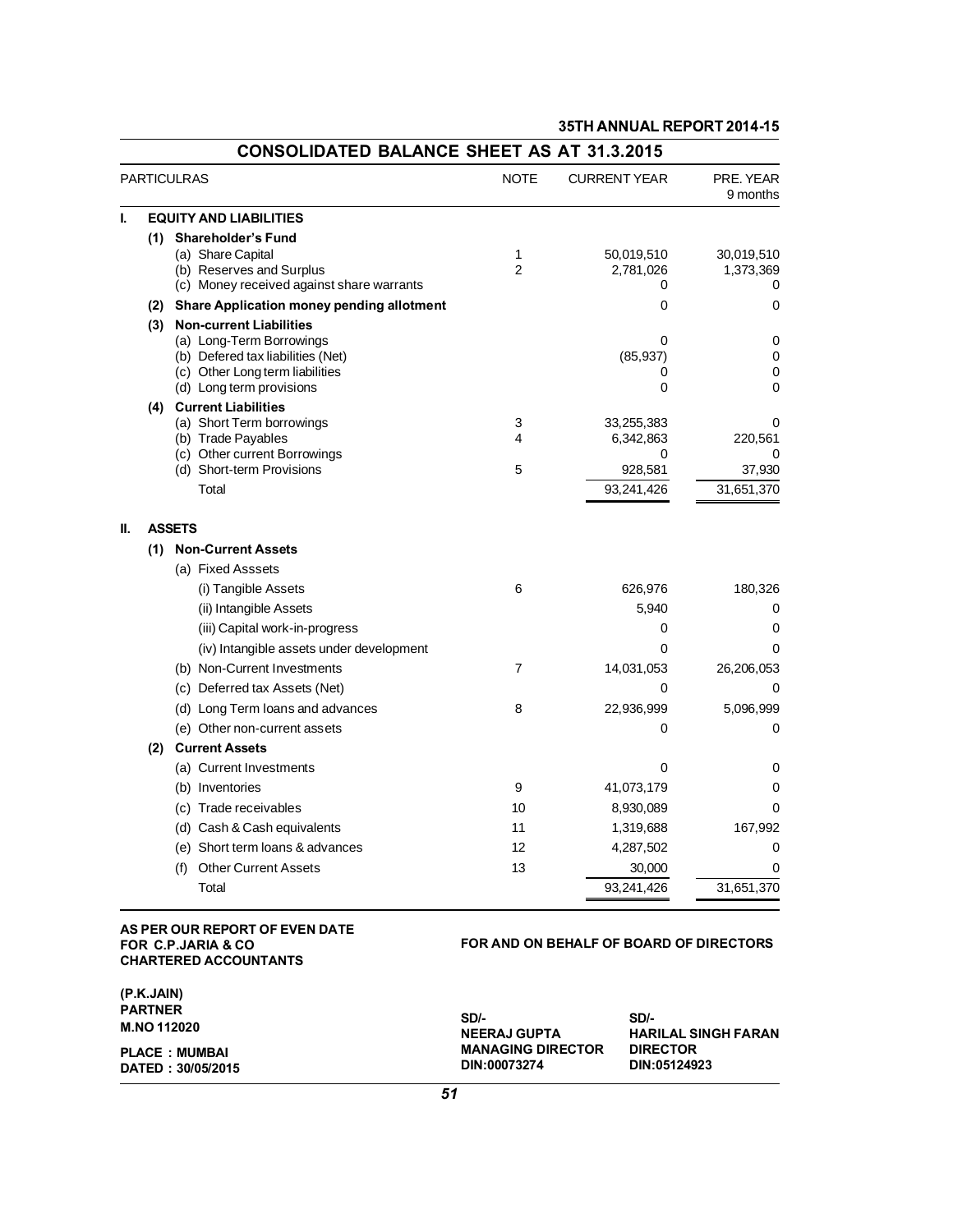# MILLENNIUM ONLINE SOLUTIONS (INDIA) LIMITED<br>(Formerly Known as Mahamaya Investments Limited) MILLENNIUM ONLINE SOLUTIONS (INDIA) LIMITED<br>(Formerly Known as Mahamaya Investments Limited)<br>CONSOLIDATED PROFIT AND LOSS STATI

|      | <b>CONSOLIDATED PROFIT AND LOSS STATEMENT FOR THE PERIOD ENDED 31.03.15</b>     |             |                     |                       |  |
|------|---------------------------------------------------------------------------------|-------------|---------------------|-----------------------|--|
|      | <b>PARTICULRAS</b>                                                              | <b>NOTE</b> | <b>CURRENT YEAR</b> | PRE. YEAR<br>9 Months |  |
| ı.   | Revenue from operations                                                         | 14          | 137,839,427         | 0                     |  |
| Ш.   | Other Income                                                                    | 15          | 429,304             | 0                     |  |
| III. | Total Revenue (I + II)                                                          |             | 138,268,731         | $\Omega$              |  |
| IV.  | Expenses                                                                        |             |                     |                       |  |
|      | <b>Cost of Material Consumed</b>                                                |             | 0                   | 0                     |  |
|      | Purchase of Stock-in-trade                                                      |             | 121,073,040         | 0                     |  |
|      | Changes in inventories of finshed goods,                                        |             |                     |                       |  |
|      | work-in progress and stock-in trade                                             | 16          | (15, 135, 566)      | 0                     |  |
|      | Employee benefit Expenses                                                       | 17          | 7,507,430           | 64,150                |  |
|      | Finance costs                                                                   | 18          | 4,691,791           | 796                   |  |
|      | Other expenses                                                                  | 19          | 20,116,385          | 728,405               |  |
| IV.  | <b>Total Expenses</b>                                                           |             | 138,601,255         | 793,351               |  |
| V.   | Profit before exceptional and extraordinary items & Tax (III-IV)                |             | (332, 524)          | (793, 351)            |  |
| VI.  | <b>Exceptional Items</b>                                                        |             | 0                   | 0                     |  |
|      | VII. Profit before extraordinary items & Tax (V-VI)                             |             | (332, 524)          | (793, 351)            |  |
|      | VIII. Extraordinary items                                                       |             | 0                   | 0                     |  |
| IX.  | Profit before tax (VII_VIII)                                                    |             | (332, 524)          | (793, 351)            |  |
| Х.   | <b>Tax Expenses</b>                                                             |             |                     |                       |  |
|      | (1) Current Tax                                                                 |             | 237,767             | 0                     |  |
|      | (2) Deferred Tax                                                                |             | 79,955              | 0                     |  |
| XI.  | Profit(loss) from the period from continuing<br>operations after tax (VII-VIII) |             | (490, 336)          | (793, 351)            |  |
|      | XII. Profit(loss) from discontinuing operations                                 |             | 0                   | 0                     |  |
|      | XIII. Tax expenses of discontinuing operations                                  |             | 0                   | 0                     |  |
|      | XIV. Profit(loss) from discontinuing operations after tax (XII-XIII)            |             | 0                   | 0                     |  |
|      | XV. Profit(loss) for the period (XI+XIV)                                        |             | (490, 336)          | (793, 351)            |  |
|      | XVI. Earning per equity share                                                   |             |                     |                       |  |
|      | (1)<br>Basic                                                                    |             | (0.10)              | (0.26)                |  |
|      | (2)<br>Diluted                                                                  |             | (0.10)              | (0.26)                |  |

#### AS PER OUR REPORT OF EVEN DATE FOR C.P.JARIA & CO **CHARTERED ACCOUNTANTS**

(P.K.JAIN) **PARTNER** M.NO 112020 **PLACE : MUMBAI** DATED: 30/05/2015

## FOR AND ON BEHALF OF BOARD OF DIRECTORS

| SD/-<br><b>NEERAJ GUPTA</b><br><b>MANAGING DIRECTOR</b><br>DIN:00073274 | SD/-<br><b>HARILAL SINGH FARAN</b><br><b>DIRECTOR</b><br>DIN:05124923 |
|-------------------------------------------------------------------------|-----------------------------------------------------------------------|
|                                                                         |                                                                       |

52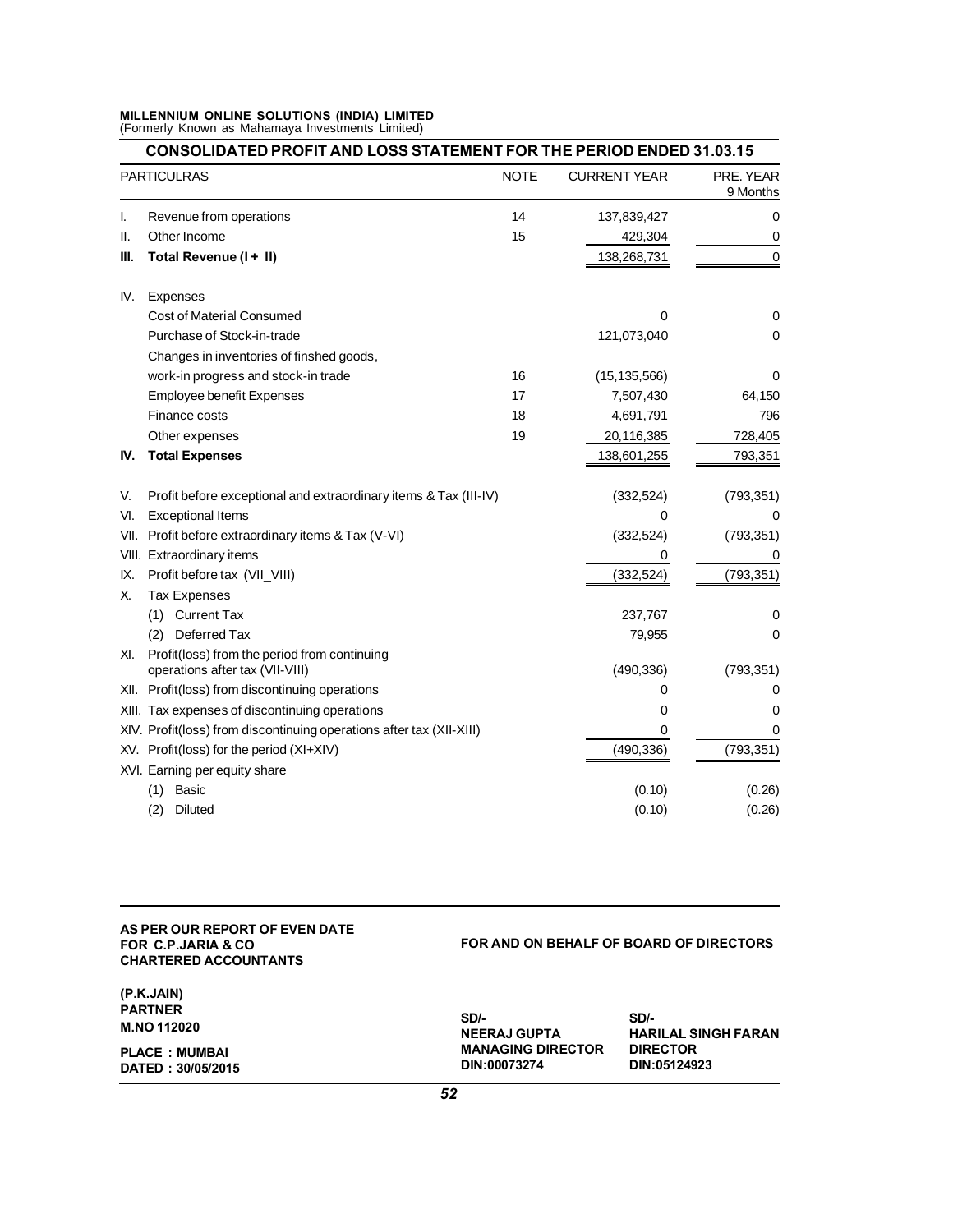|                     |                     |           |       | <b>NOTES TO BALANCE SHEET &amp; PROFIT &amp; LOSS STATEMENT</b>                                                                                                                                              |
|---------------------|---------------------|-----------|-------|--------------------------------------------------------------------------------------------------------------------------------------------------------------------------------------------------------------|
| PRE. YEAR           | <b>CURRENT YEAR</b> |           |       | <b>PARTICULRAS</b>                                                                                                                                                                                           |
|                     |                     |           |       | <b>NOTE-1: SHARE CAPITAL</b>                                                                                                                                                                                 |
| 98,300,000          | 100,000,000         |           |       | AUTHORISED SHARE CAPITAL<br>100000000 EQUITY SHARES OF RS.10/-EACH                                                                                                                                           |
| 1,700,000           | 0                   |           |       | (P.Y.9830000 EQUITY SHARES OF RS.10/-EACH)<br>(P.Y.17000 PREFERENCE SHRES OF RS 100/- EACH)                                                                                                                  |
| 100,000,000         | 100,000,000         |           |       |                                                                                                                                                                                                              |
|                     |                     |           |       | <b>ISSUED</b>                                                                                                                                                                                                |
| 30,037,510          | 50,037,510          |           |       | 50037510 EQUITY SHARES OF RS 1/- EACH<br>(P.Y.3003751 EQUITY SHARES OF RS 10/- EACH)                                                                                                                         |
|                     |                     |           |       | SUBSCRIBED & PAID UP SHARE CAPITAL                                                                                                                                                                           |
| 30,019,510          | 50,019,510          |           |       | 50019510 EQUITY SHARES OF RS 1/-EACH<br>(P.Y.3001951 EQUITY SHARES OF RS 10/-EACH)                                                                                                                           |
| 30,019,510          | 50,019,510          |           |       |                                                                                                                                                                                                              |
| <b>PREFERENCE</b>   | <b>EQUITY</b>       |           |       | <b>NOTE-1A</b>                                                                                                                                                                                               |
| <b>NUMBER</b>       | (NUMBER)            |           |       | RECONCILAITION OF SHARES OUTSTANDING (OF RS 1/-) (OF RS 10/-)                                                                                                                                                |
| 3,003,751           | 30,037,510          |           |       | SHARES OUTSTANDING AT THE BEGGINNING OF YEAR                                                                                                                                                                 |
| 0                   | 20,000,000          |           |       | SHARES ISSUSED DRING THE YEAR                                                                                                                                                                                |
| 0<br>3,003,751      | 0<br>50,037,510     |           |       | SHARES BOUGHT BACK DURING THE YEAR<br>SHARES OUTSTANDING AT THE END OF YEAR                                                                                                                                  |
|                     |                     |           |       | NOTE-1B                                                                                                                                                                                                      |
| <b>NO OF SHARES</b> | <b>NO OF SHARES</b> |           | %     | SHAREHOLDER HOLDING FOR THAN 5% SHARES                                                                                                                                                                       |
| 424740              | 14.15               | 5,805,550 | 11.61 | ANSHU GUPTA                                                                                                                                                                                                  |
| 318131              | 10.60               | 6,188,290 | 12.37 | <b>DINESH GOSWAMI</b><br><b>VINEET GARG</b>                                                                                                                                                                  |
|                     |                     | 4,200,000 | 8.40  | SUNIL KUMAR                                                                                                                                                                                                  |
|                     |                     | 4,000,000 | 8.00  | <b>HEMANT KUMAR</b>                                                                                                                                                                                          |
|                     |                     | 3,000,000 | 6.00  | JAIWANTI KALKANDHA                                                                                                                                                                                           |
|                     |                     | 3,850,000 | 7.70  | <b>TEJAS RAJESH GOSWANI</b>                                                                                                                                                                                  |
| 263552              | 8.78                |           |       | <b>DOLLY KHUHA</b>                                                                                                                                                                                           |
|                     |                     | 2,500,000 | 5.00  | <b>SUNIL KUMAR</b><br>KHUA POOJA NITESH                                                                                                                                                                      |
| 259930<br>237250    | 8.66<br>7.90        |           |       | SUNITA D GOSWAMI                                                                                                                                                                                             |
| 198177              | 6.60                |           |       | SUNITA G GOSWAMI                                                                                                                                                                                             |
|                     |                     |           |       | NO SHARES WERE BOUGHT BACK FOR LAST FIVE YEARS<br>NO SHARES WERE ALLOTED OTHER THAN CASH, BONUS FOR LAST FIVE YEARS<br>DURING THE YEAR EQUITY SHARES OF RS.10/- WERE SUB-DIVIDEND IN 10 SHARES OF RS 1- EACH |
|                     |                     |           |       | <b>NOTE-2: RESERVES &amp; SURPLUS</b>                                                                                                                                                                        |
|                     |                     |           |       | CAPITAL REDEMPTION RESERVE                                                                                                                                                                                   |
| 1,650,000<br>0      | 1,650,000<br>0      |           |       | <b>OPENING BALANCE</b><br>ADD:CURRENT YEAR TRANSFER                                                                                                                                                          |
| 0                   | 0                   |           |       | LESS: WRITTEN BACK IN CURRENT YEAR                                                                                                                                                                           |
| 1,650,000           | 1,650,000           |           |       | <b>CLOSING BALANCE</b>                                                                                                                                                                                       |
|                     |                     |           |       | <b>SHARES PREMIUM ACCOUNT</b>                                                                                                                                                                                |
| 8,396,555<br>0      | 8,396,555<br>0      |           |       | <b>OPENING BALANCE</b><br>ADD:PREMIUM CREDITED                                                                                                                                                               |
| 0                   | 0                   |           |       | LESS: PREMIUM UTILIZED                                                                                                                                                                                       |
|                     |                     |           |       |                                                                                                                                                                                                              |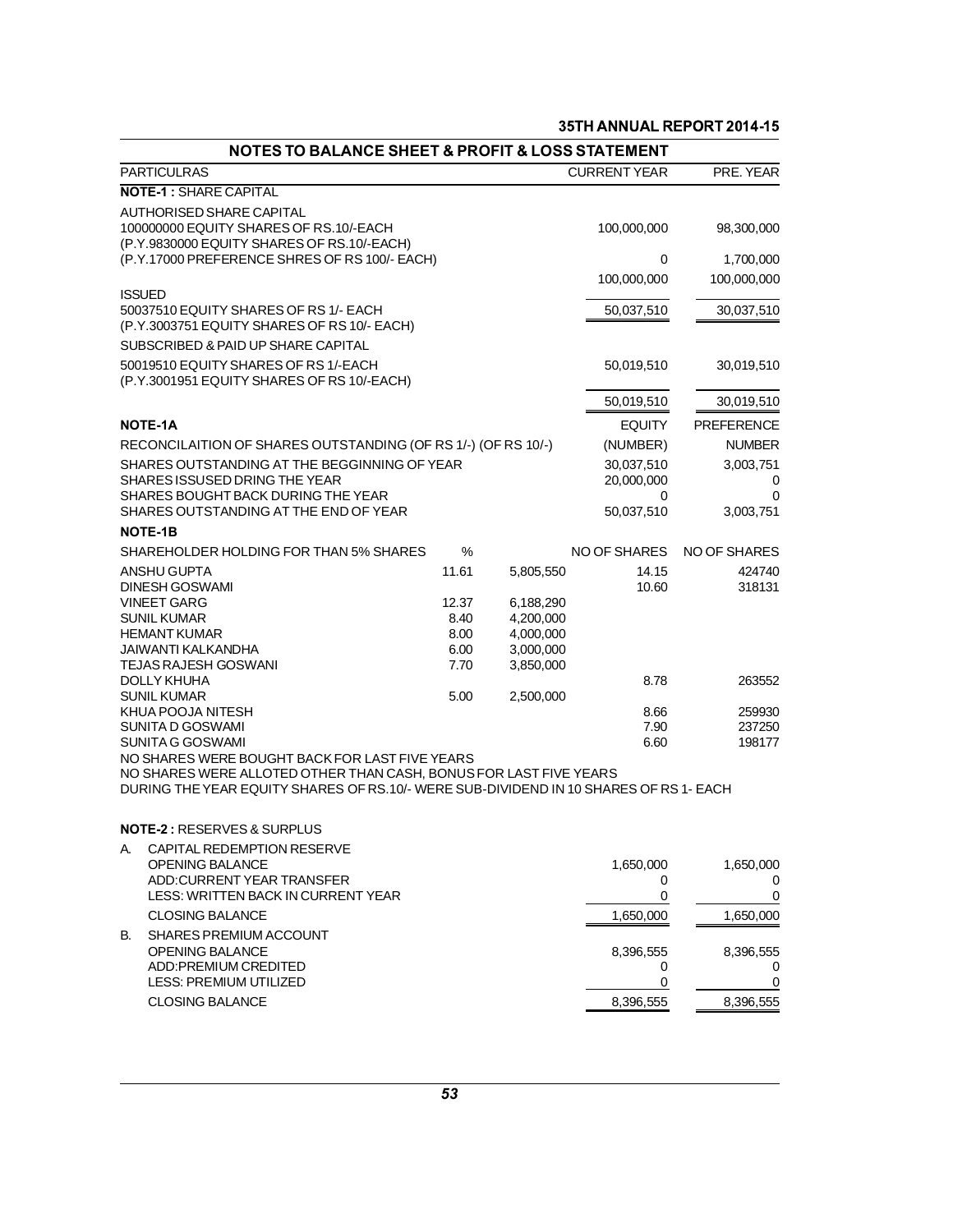MILLENNIUM ONLINE SOLUTIONS (INDIA) LIMITED<br>(Formerly Known as Mahamaya Investments Limited)

| (Formerly Known as Mahamaya Investments Limited)                                             |                     |                |
|----------------------------------------------------------------------------------------------|---------------------|----------------|
| <b>PARTICULRAS</b>                                                                           | <b>CURRENT YEAR</b> | PRE. YEAR      |
| <b>GENERAL RESERVES</b><br>C.                                                                |                     |                |
| <b>OPENING BALANCE</b>                                                                       | 13,600,000          | 13,600,000     |
| ADD:CURRENT YEAR TRANSFER                                                                    | 0                   | 0              |
| LESS: WRITTEN BACK IN CURRENT YEAR                                                           | 0                   | 0              |
| <b>CLOSING BALANCE</b>                                                                       | 13,600,000          | 13,600,000     |
| SPECIAL RESERVE FUND<br>D.                                                                   |                     |                |
| <b>OPENING BALANCE</b>                                                                       | 1,757,000           | 1,757,000      |
| ADD:CURRENT YEAR TRANSFER<br>LESS: WRITTEN BACK IN CURRENT YEAR                              | 0<br>0              | 0<br>0         |
| <b>CLOSING BALANCE</b>                                                                       | 1,757,000           | 1,757,000      |
|                                                                                              |                     |                |
| PROFIT & LOSS A/C<br>Е.<br><b>OPENING BALANCE</b>                                            | (24,030,186)        | (23, 236, 835) |
| OPENING BALANCE (SUBSIDARY)                                                                  | 1,938,408           |                |
| ADD:CURRENT YEAR PROFIT/(LOSS)                                                               | (490, 336)          | (793, 351)     |
| LESS: TRANSITIONAL PROVISION                                                                 | (40, 415)           | 0              |
| <b>CLOSING BALANCE</b>                                                                       | (22, 622, 529)      | (24,030,186)   |
| <b>TOTAL</b>                                                                                 | 2,781,026           | 1,373,369      |
| <b>NOTE-3 : SHORT TERM BORROWINGS</b>                                                        |                     |                |
| CASH CREDIT FROM BANK                                                                        | 13,255,383          | 0              |
| LOAN FROM MOSIL (HOLDING CO)                                                                 | 20,000,000          | 0              |
|                                                                                              | 33,255,383          | 0              |
| <b>NOTE-4: TRADE PAYABLES</b>                                                                |                     |                |
| SUNDRY CREDITORS FOR EXPS                                                                    | 6,342,863           | 220,561        |
| <b>TDS PAYABLE</b>                                                                           | 0                   | 0              |
|                                                                                              | 6,342,863           | 220,561        |
|                                                                                              |                     |                |
| <b>NOTE-5 SHORT TERM PROVISIONS</b><br>TDS PAYABLE                                           | 227,766             | 37,930         |
| <b>VAT PAYABLE</b>                                                                           | 587,055             | 0              |
| <b>CST PAYABLE</b>                                                                           | 8.193               | 0              |
| <b>INCOME TAX PROVISION</b>                                                                  | 20,930              | 0              |
| <b>PROVISIONS FOR OTHERS</b>                                                                 | 69,637              | 0              |
| <b>PROVISION FOR RENT</b>                                                                    | 15,000              | 0              |
|                                                                                              | 928,581             | 37,930         |
| <b>NOTE-7: NON-CURRENT INVESTMENTS</b>                                                       |                     |                |
| OTHER INVESTMENTS: INVESTMENT IN EQUITY INSTRUMENTS                                          |                     |                |
| 2 EQ. SHARES OF MAHASMRUTI INVESTMENT LTD OF 100/- EACH<br>2 EQ. SHARES OF MALULYA MILLS LTD | 200<br>223          | 200<br>223     |
| 20 Eq SHARES of SHRI ARBUDA MILLS LTD                                                        | 281                 | 281            |
| 6277566 EQ SHARES OF MAFATLAL DYES & CHEMICALS                                               | 12,005,349          | 26,205,349     |
| (P.Y. 1369800 EQ SHARES)                                                                     |                     |                |
| GOODWILL PAID ON ACQUSTION OF SUBSIDARY                                                      | 2,025,000           | 0              |
| ALL THE INVESTMENTS ARE STATED AT COST                                                       | 14,031,053          | 26,206,053     |
| <b>NOTE-8 : LONG TERM LOANS &amp; ADVANCES</b>                                               |                     |                |
| OTHER ADVANCES                                                                               |                     |                |
| <b>UNSECURED</b>                                                                             | 1,231,999           | 5,096,999      |
| UNSECURED DEPOSIT                                                                            | 1,705,000           | 0              |
|                                                                                              | 20,000,000          | 0              |
| LOAN TO SUBSIDARY COMPANY                                                                    |                     |                |
|                                                                                              | 22,936,999          | 5,096,999      |
| <b>NOTE-9 : INVENTORIES</b>                                                                  |                     |                |
| <b>CLSOING STOCK</b>                                                                         | 41,073,179          | 0              |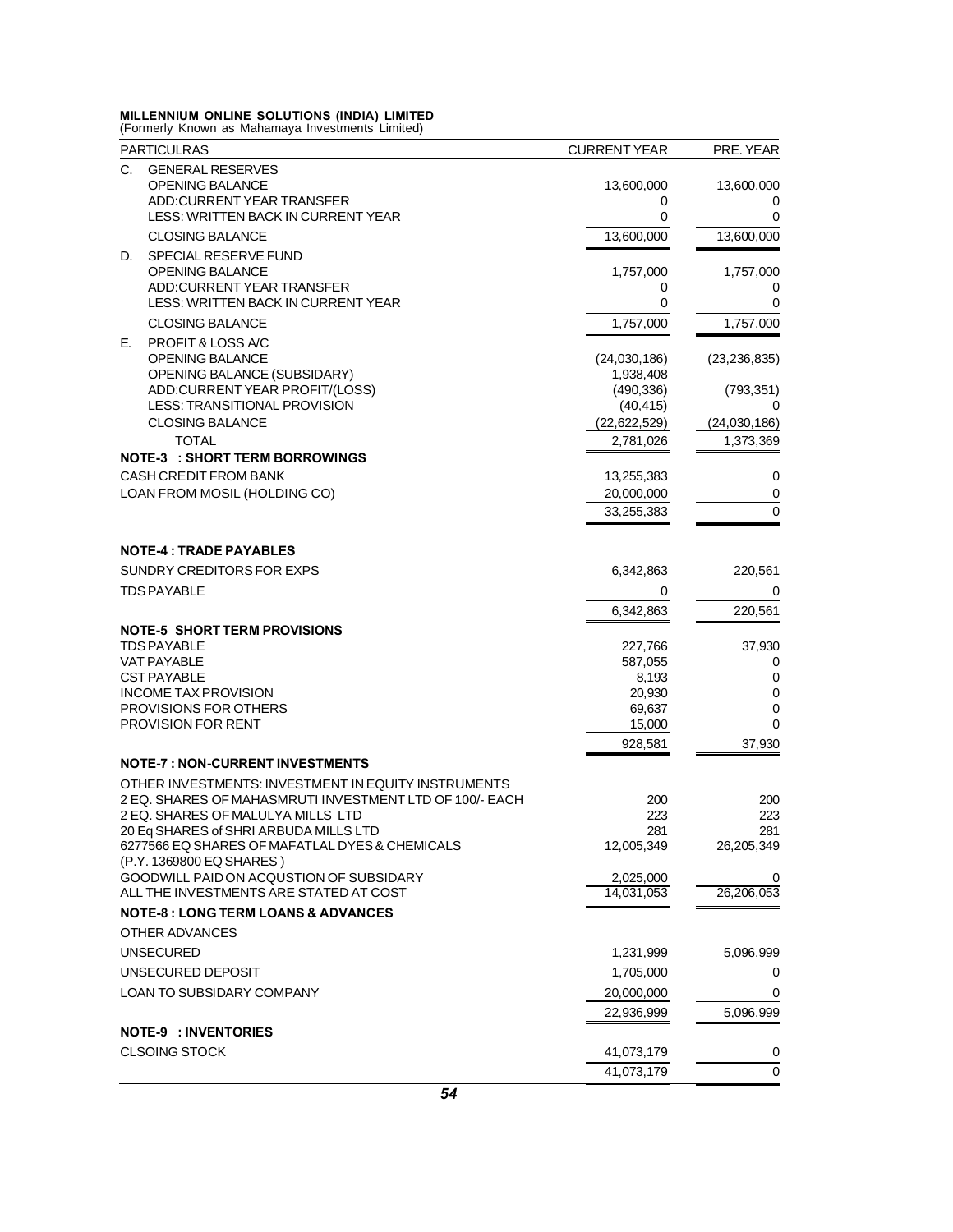|                                                           | 35TH ANNUAL REPORT 2014-15     |               |
|-----------------------------------------------------------|--------------------------------|---------------|
| <b>PARTICULRAS</b>                                        | <b>CURRENT YEAR</b>            | PRE. YEAR     |
| <b>NOTE-10: TRADE RECEIVABLES</b>                         |                                |               |
| CONSIDERED GOODS UNSECURED                                | 8,930,089                      | 0             |
|                                                           | 8,930,089                      | $\Omega$      |
| <b>NOTE-11 : CASH &amp; CASH EQUIVALENTS</b>              |                                |               |
| <b>CASH IN HAND</b>                                       | 1,042,460                      | 115,274       |
| BALANCES IN CURRENT A/C OF BANKS                          | 277,228                        | 52,718        |
|                                                           | 1,319,688                      | 167,992       |
| <b>NOTE-12 : SHORT TERM LOANS &amp; ADVANCES</b>          |                                |               |
| FIXED DEPOSIT WITH BANK                                   | 3,901,554                      | 0             |
| PREPAID INSURANCE                                         | 56,690                         | 0             |
| <b>SUNDRY LOANS</b>                                       | 150,000                        | 0             |
| <b>CUSTOM CREDIT OUTSTANDING</b>                          | 179,258                        | 0             |
|                                                           | 4,287,502                      | 0             |
| <b>NOTE-13: OTHER CURRENT ASSETS</b>                      |                                |               |
| <b>TDS RECEIVABLE</b>                                     | 30,000<br>30,000               | <u>0</u><br>0 |
|                                                           |                                |               |
| <b>NOTE-14: REVENUE FROM OPERATIONS</b><br><b>SALES</b>   |                                |               |
|                                                           | 137,839,427                    | 0             |
|                                                           | 137,839,427                    | 0             |
| <b>NOTE-15 : OTHER INCOME</b><br><b>INTEREST RECEIVED</b> |                                |               |
| <b>EXCHANGE DIFFERENCE</b>                                | 68,393                         | 0             |
|                                                           | 360,911                        |               |
| <b>NOTE-16 : INCREASE DECREASE IN INVENTORY</b>           | 429,304                        | 0             |
| <b>OPENING STOCK</b>                                      | 25,937,613                     | 0             |
| LESS: CLOSING STOCK                                       |                                |               |
|                                                           | (41,073,179)<br>(15, 135, 566) | 0<br>0        |
| <b>NOTE-17: EMPLOYEE BENEFIT EXPENSES</b>                 |                                |               |
| <b>SALARY</b>                                             | 6,906,680                      | 64,150        |
| DIRECTOR REMUNERATION                                     | 597,000                        | 0             |
| STAFF WELFARE EXPS                                        | 3,750                          | 0             |
|                                                           | 7,507,430                      | 64,150        |
|                                                           |                                |               |
| <b>NOTE-18: FINANCE COST</b>                              |                                |               |
| <b>BANK CHARGE</b>                                        |                                | 796           |
|                                                           | 1,739,167                      |               |
| <b>INTEREST EXPS</b>                                      | 2,952,624                      | $\pmb{0}$     |
|                                                           | 4,691,791                      | 796           |
|                                                           |                                |               |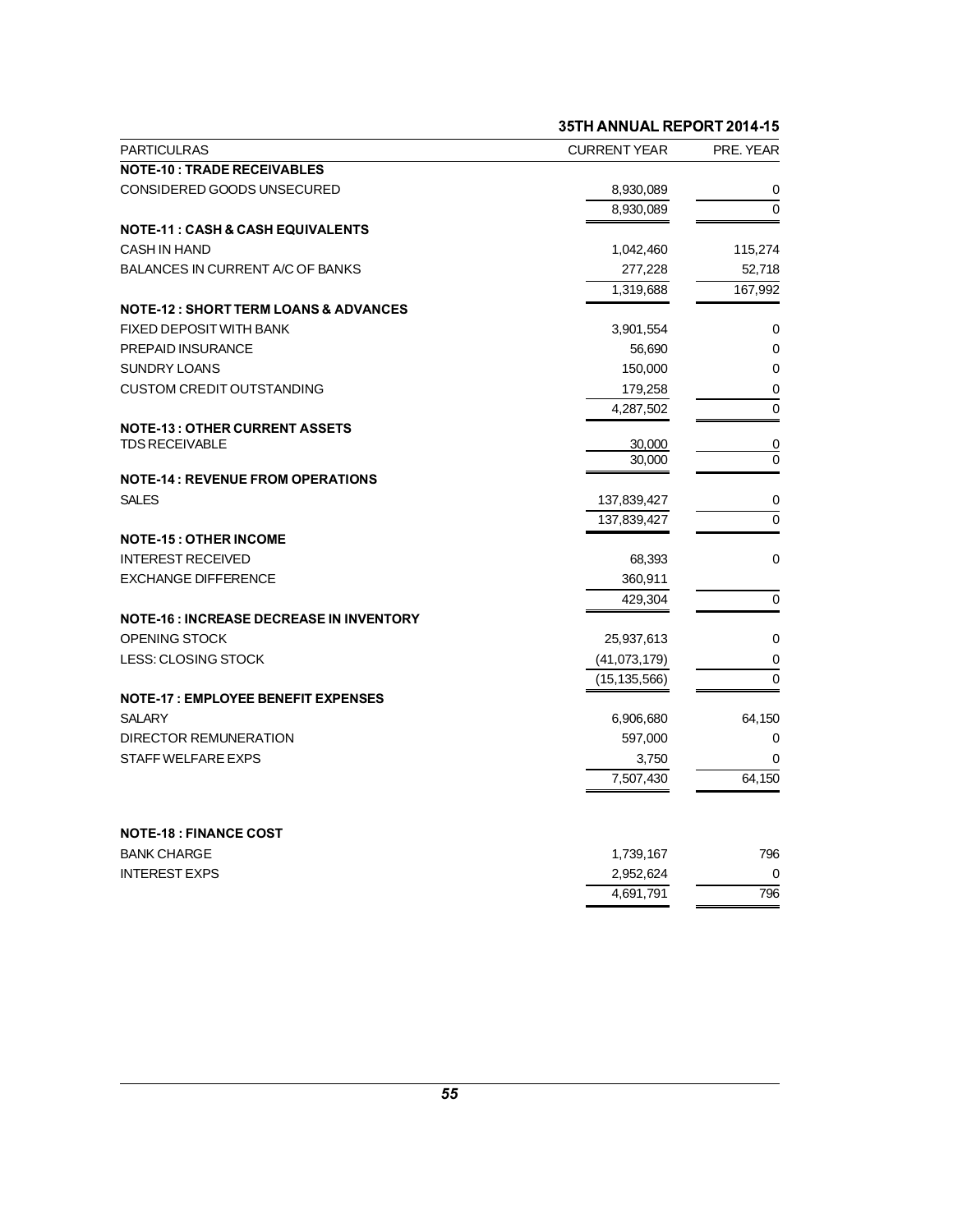MILLENNIUM ONLINE SOLUTIONS (INDIA) LIMITED<br>(Formerly Known as Mahamaya Investments Limited) MILLENNIUM ONLINE SOLUTIONS (INDIA) LIMITED<br>(Formerly Known as Mahamaya Investments Limited)<br>NOTE-19 : OTHER EXPENSES

| MILLENNIUM ONLINE SOLUTIONS (INDIA) LIMITED<br>(Formerly Known as Mahamaya Investments Limited) |            |         |
|-------------------------------------------------------------------------------------------------|------------|---------|
| <b>NOTE-19: OTHER EXPENSES</b>                                                                  |            |         |
| DIRECT EXPS                                                                                     |            |         |
| <b>CUSTOM &amp; EXCISE DUTY EXPS</b>                                                            | 9,856,649  | 0       |
| <b>CLEARING &amp; FORWADING EXPS</b>                                                            | 1,088,658  | 0       |
| <b>CARRIAGE INWARD EXPS</b>                                                                     | 389,330    | 0       |
| CLEARING AGENCY CHARGES                                                                         | 197,206    | 0       |
| ADMINISTRATIVE EXPS                                                                             |            |         |
| <b>PRINTING &amp; STATIONARY EXPS</b>                                                           | 168,137    | 15,222  |
| <b>ADVERTISMENT EXPS</b>                                                                        | 702,387    | 0       |
| <b>AUDIT FEES</b>                                                                               | 47,472     | 15,000  |
| BAD DEBTS                                                                                       | 121,416    | 0       |
| CONVEYANCE EXPS                                                                                 | 77,317     | 0       |
| <b>CORPORATION TAX</b>                                                                          | 25,231     | 0       |
| <b>COMPUTER EXPS</b>                                                                            | 27,030     | 0       |
| <b>COURIER CHARGES</b>                                                                          | 578,787    | 0       |
| <b>DISCOUNT EXPS</b>                                                                            | 120,187    | 0       |
| <b>DONATION</b>                                                                                 | 45,000     | 0       |
| ELECTRICITY EXPS                                                                                | 144,244    | 0       |
| <b>FREIGHT</b>                                                                                  | 1,049,946  | 0       |
| <b>VAT INTEREST</b>                                                                             | 3,786      | 0       |
| <b>INTERNET EXPS</b>                                                                            | 29,621     | 0       |
| <b>INSURANCE EXPS</b>                                                                           | 150,499    | 0       |
| PROFESSIONAL TAX                                                                                | 5,000      | 0       |
| VAT                                                                                             | 30,370     | 0       |
| TRADE LICENSE EXPS                                                                              | 8,100      | 0       |
| TRAVELLING EXPS                                                                                 | 1,013,710  | 0       |
| <b>VECHILE EXPS</b>                                                                             | 169,212    | 0       |
| <b>VAT AUDIT FEES</b>                                                                           | 14,989     | 0       |
| REPAIRS AND SERVICES                                                                            | 56,486     | 0       |
| <b>MAINTENANCE EXPS</b>                                                                         | 125,268    | 0       |
| PROFESSIONAL FEES                                                                               | 716,038    | 437,839 |
| <b>REGISTRAR FEES</b>                                                                           | 0          | 104,021 |
| <b>BSE FEES</b>                                                                                 | 236,378    | 112,607 |
| NSDL & CDSL FEES                                                                                | 30,664     | 6,741   |
| E-VOTING EXPS                                                                                   | 60,676     | 0       |
| <b>TELEPHONE EXPS</b>                                                                           | 291,130    | 2,250   |
| OFFICE EXPS                                                                                     | 344,103    | 7,725   |
| <b>RENT</b>                                                                                     | 2,154,208  | 27,000  |
| ROC FILING FEES                                                                                 | 11,300     | 0       |
| <b>AGM EXPENSES</b>                                                                             | 25,850     | 0       |
|                                                                                                 | 20,116,385 | 728,405 |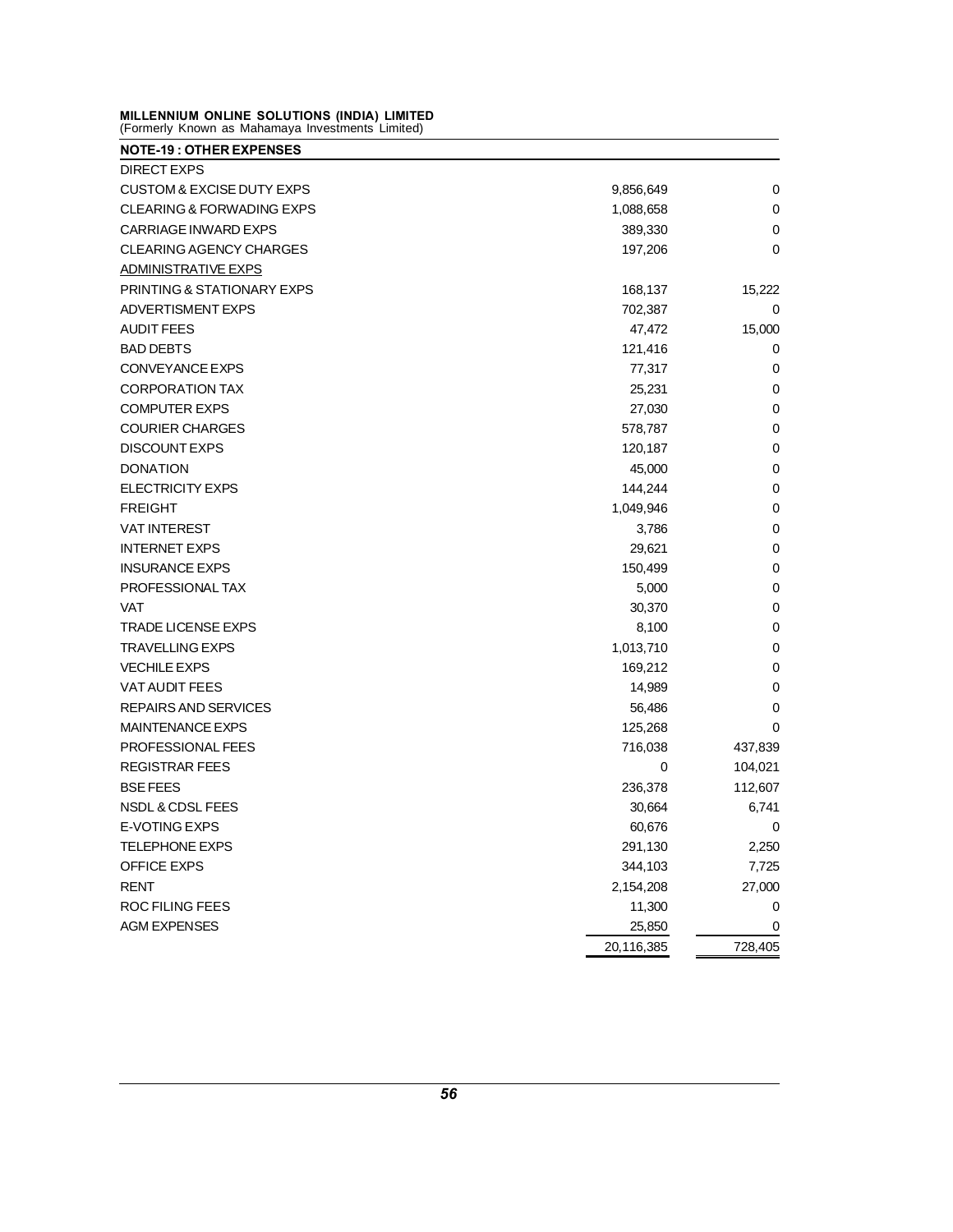## 35TH ANNUAL REPORT 2014-15<br>Form No. SH-13<br><u>Nomination Form</u> 35T<br>Form No. SH-13<br><u>Nomination Form</u><br>mpanies Act, 2013 and rule 19( 35TH ANNUAL REPORT 2014<br>Form No. SH-13<br>Nomination Form<br>(Pursuant to section 72 of the Companies Act, 2013 and rule 19(1) of the Companies<br>(Share Capital and Debentures) Rules, 2014]. 35TH ANNUAL<br>Form No. SH-13<br>172 of the Companies Act, 2013 and rule 19(1) of the Companies Act, 2013<br>(Share Capital and Debentures) Rules, 2014].

To,

Momman ID INCRET (Pursuant to section 72 of the Comp<br>(Share Capital a<br>Millennium Online Solutions (India) Limited<br>Office No 11:1<sup>st</sup> Floor,<br>Kris Konner Commoscial Plaze Pursuant to<br>To,<br>Millennium Online Solutions<br>Office No 11:1st Floor,<br>Kris Korner Commercial Pla<br>Kris Korner (Vichubus) To,<br>Millennium Online Solutions (India) L<br>Office No 11:1ª Floor,<br>Kris Korner Commercial Plaza,<br>Opp Saraswati Vidhyalya,<br>Pobind Mudvalya, C To,<br>Millennium Online Solutions (In<br>Office No 11:1ª Floor,<br>Kris Korner Commercial Plaza<br>Opp Saraswati Vidhyalya,<br>Behind Muchhala College, G<br>Phod Thopa (M) Mumbai Millennium Online Solutions (India) Limited<br>Office No 11:1<sup>st</sup> Floor,<br>Kris Korner Commercial Plaza,<br>Opp Saraswati Vidhyalya,<br>Behind Muchhala College, G<br>B Road, Thane (W), Mumbai, Millenham Ohline Solutions (mala)<br>Office No 11:1ª Floor,<br>Kris Korner Commercial Plaza,<br>Opp Saraswati Vidhyalya,<br>Behind Muchhala College, G<br>B Road, Thane (W), Mumbai,<br>Maharashtra-400615 Maharashtra-400615

I/We \_\_\_\_\_\_\_\_\_\_\_\_\_\_\_\_\_\_\_\_\_\_\_\_\_\_\_\_\_\_\_\_\_\_\_\_\_\_ the holder(s) of the securities particulars of which are given hereunder wish to make nomination and do hereby nominate the following persons in whom shall vest, all the rights in Frequency, Maringa,<br>IMP and the event of my/our death.<br>Thereunder wish to make nomination and do hereby nominate<br>respect of such securities in the event of my/our death. (1) I/We<br>
I/We <u>exameder</u> wish to make nomination and do hereby nominate the following persons in whom shall vest<br>
respect of such securities in the event of my/our death.<br>
(1) PARTICULARS OF THE SECURITIES (in respect of respect of such securities in the event of my/our death.<br>
(1) PARTICULARS OF THE SECURITIES (in respect of which nomination is being made)<br>
Nature of securities Folio. No No. of securities Certificate No.

| lature of securities | <sup>⊂</sup> olio. No | No. of securities | Certificate No. | Distinctive No. |
|----------------------|-----------------------|-------------------|-----------------|-----------------|
|                      |                       |                   |                 |                 |

- (2) PARTICULARS OF NOMINEE(S) (2) PARTICULARS (2)<br>a) Name:<br>b) Date of Birth:<br>c) Father's/Mother's (2) PARTICULARS OF NOMINEE(S) —<br>
a) Name:<br>
b) Date of Birth:<br>
c) Father's/Mother's/Spouse's name:<br>
d) Occupation:<br>
e) Nationality:
- 
- a) Name:<br>b) Date of Birth:
- 
- Occupation:
- e) Nationality:<br>f) Address:
- f) Address:<br>g) E-mail id:
- b) Date of Biffin:<br>
c) Father's/Moth<br>
d) Occupation:<br>
e) Nationality:<br>
f) Address:<br>
g) E-mail id:<br>
Relationship v (3) Mationality.<br>
(3) E-mail id:<br>
(3) E-mail id:<br>
(3) IN CASE NOMINEE IS A MINOR g) E-main id.<br>
h) Relationship with<br>
(3) IN CASE NOMIN<br>
a) Date of birth:<br>
b) Date of attaining
- $\overline{h}$ ) Relationship with the security holder:<br>(3) IN CASE NOMINEE IS A MINOR-(3) IN CASE NOMINEE IS A MINOR—<br>
a) Date of birth:<br>
b) Date of attaining majority:<br>
c) Name of guardian:<br>
d) Address of guardian: (3) IN CASE NOMINEE IS<br>a) Date of birth:<br>b) Date of attaining majori<br>c) Name of guardian:<br>d) Address of guardian:
- 
- (3) IN CASE NOWINCE IS A<br>a) Date of birth:<br>b) Date of attaining majority:<br>c) Name of guardian:<br>d) Address of guardian:
- 
- 

| ◡ ノ | Ivallie vi yualulali.<br>d) Address of guardian: |  |
|-----|--------------------------------------------------|--|
|     |                                                  |  |
|     |                                                  |  |
|     |                                                  |  |
|     |                                                  |  |
|     |                                                  |  |
|     |                                                  |  |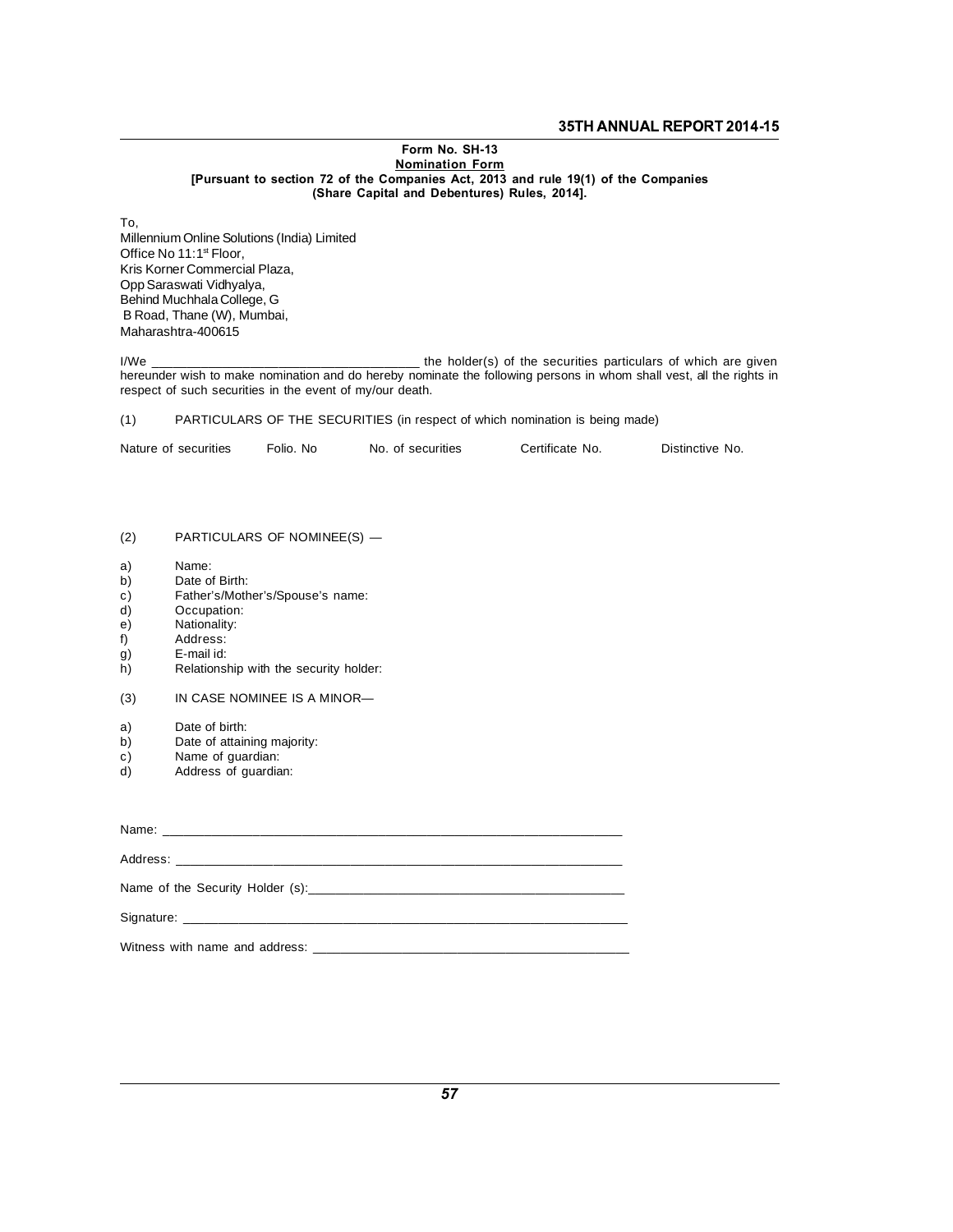# MILLENNIUM ONLINE SOLUTIONS (INDIA) LIMITED<br>(Formerly Known as Mahamaya Investments Limited) MILLENNIUM ONLINE SOLUTIONS (INDIA) LIMITED<br>(Formerly Known as Mahamaya Investments Limited)<br>Form No

IITED<br><sup>ted)</sup><br>Form No. SH-14<br>uant to section 72 of the C MILLENNIUM ONLINE SOLUTIONS (INDIA) LIMITED<br>Formerly Known as Mahamaya Investments Limited)<br>Cancellation or Variation of Nomination [Pursuant to section 72 of the Companies Act, 2013 and rule 19(1)<br>of the Companies (Share SOLUTIONS (INDIA) LIMITED<br>namaya Investments Limited)<br>Form No. SH-14<br>on of Nomination [Pursuant to section 72 of the Companies Act, 2013 and<br>of the Companies (Share Capital and Debentures) Rules 2014]

To,

F<br>Cancellation or Variation of Nomination [Pursu<br>of the Companies (Share<br>To,<br>Office No 11:1<sup>st</sup> Floor,<br>*Millennium Online Solutions (India) Limited*<br>*Misi Konner* Commercial Plaze Gancellation or Variation<br>of<br>To,<br>Millennium Online Solutions<br>Office No 11:1¤ Floor,<br>Kris Korner Commercial Pla<br>Kris Korner Commercial or the Cor<br>Millennium Online Solutions (India) L<br>Office No 11:1ª Floor,<br>Kris Korner Commercial Plaza,<br>Opp Saraswati Vidhyalya,<br>Pobind Muchal Mudyalya, C To,<br>Millennium Online Solutions (In<br>Office No 11:1ª Floor,<br>Kris Korner Commercial Plaza<br>Opp Saraswati Vidhyalya,<br>Behind Muchhala College, G<br>Phand Thopa (In Mumbai ro,<br>Millennium Online Solutions (India) Limited<br>Office No 11:1ª Floor,<br>Kris Korner Commercial Plaza,<br>Opp Saraswati Vidhyalya,<br>Behind Muchhala College, G<br>B Road, Thane (W), Mumbai,<br>Road, Thane (W), Mumbai, Office No 11:1<sup>st</sup> Floor,<br>Kris Korner Commercial Plaza,<br>Opp Saraswati Vidhyalya,<br>Behind Muchhala College, G<br>B Road, Thane (W), Mumbai, Maharashtra-400615.

Behind Muchhala College, G<br>Behind Muchhala College, G<br>Maharashtra-400615.<br>I/We hereby cancel the nomination(s) made by me/us in favor of………… ...(name and address of the nominee) in<br>respect of the below mentioned securities Broad, Thane (W), Mumbai,<br>Maharashtra-400615.<br>I/We hereby cancel the nomination(s) made by mentioned securities<br>or the below mentioned securities<br>ON I/We hereby cancel the nomination(s) made by me/us in favor of……………………..(name and address of the nominee) in<br>respect of the below mentioned securities<br>or<br>I/We hereby nominate the following person in place of …………………………………… mentioned securities in whom shall vest all rights in respect of such securities in the event of my/our death

PARTICULARS OF THE SECURITIES (in respect of which nominationed securities in the event of Society and The SECURITIES (in respect of which nomination is being made)

|                                                       |           | PARTICULARS OF THE SECURITIES (in respect of which nomination is being made)                                           |                |                                                                                                                                                                                                                                                                            |
|-------------------------------------------------------|-----------|------------------------------------------------------------------------------------------------------------------------|----------------|----------------------------------------------------------------------------------------------------------------------------------------------------------------------------------------------------------------------------------------------------------------------------|
| Nature of Securities                                  | Folio No. | No of Securities                                                                                                       | Certificate No | Distinctive No.                                                                                                                                                                                                                                                            |
|                                                       |           |                                                                                                                        |                |                                                                                                                                                                                                                                                                            |
|                                                       |           |                                                                                                                        |                |                                                                                                                                                                                                                                                                            |
| PARTICULARS OF NOMINEE/S -                            |           |                                                                                                                        |                |                                                                                                                                                                                                                                                                            |
| Name:                                                 |           |                                                                                                                        |                |                                                                                                                                                                                                                                                                            |
| Date of Birth:                                        |           |                                                                                                                        |                |                                                                                                                                                                                                                                                                            |
| Father's/Mother's/Spouse's name:                      |           |                                                                                                                        |                |                                                                                                                                                                                                                                                                            |
| Occupation:                                           |           |                                                                                                                        |                |                                                                                                                                                                                                                                                                            |
| Nationality:<br>Address:                              |           |                                                                                                                        |                |                                                                                                                                                                                                                                                                            |
| E-mail Id:                                            |           |                                                                                                                        |                |                                                                                                                                                                                                                                                                            |
| Relationship with the security holder:                |           |                                                                                                                        |                |                                                                                                                                                                                                                                                                            |
| IN CASE NOMINEE IS A MINOR -                          |           |                                                                                                                        |                |                                                                                                                                                                                                                                                                            |
| Date of Birth                                         |           |                                                                                                                        |                |                                                                                                                                                                                                                                                                            |
| Date of attaining majority                            |           |                                                                                                                        |                |                                                                                                                                                                                                                                                                            |
| Name of guardian                                      |           |                                                                                                                        |                |                                                                                                                                                                                                                                                                            |
| Address of guardian                                   |           |                                                                                                                        |                |                                                                                                                                                                                                                                                                            |
|                                                       |           | <u> 1999 - Johann John Harry Harry Harry Harry Harry Harry Harry Harry Harry Harry Harry Harry Harry Harry Harry H</u> |                |                                                                                                                                                                                                                                                                            |
| Address:                                              |           | <u> 1989 - Johann Stein, mars et al. 1989 - Anna ann an t-Amhair ann an t-Amhair an t-Amhair ann an t-Amhair an t-</u> |                |                                                                                                                                                                                                                                                                            |
|                                                       |           |                                                                                                                        |                |                                                                                                                                                                                                                                                                            |
| Signature                                             |           |                                                                                                                        |                |                                                                                                                                                                                                                                                                            |
| Witness with the name and address:                    |           |                                                                                                                        |                |                                                                                                                                                                                                                                                                            |
| 1.                                                    |           | Please fill this Nomination form in Duplicate after carefully reading the instruction given below:                     |                | The Nomination can be made by individual's only holdings shares singly or jointly. Non- individuals including Society, Trust, Body                                                                                                                                         |
|                                                       |           | Corporate, Partnership firm, Karta of Hindu Undivided Family and Power of Attorney holder cannot nominate.             |                |                                                                                                                                                                                                                                                                            |
| 2.                                                    |           |                                                                                                                        |                | The nominee shall not be a Trust, Society, Body Corporate, and Partnership firm, Karta of Hindu Undivided Family and power of                                                                                                                                              |
| attorney holder.                                      |           |                                                                                                                        |                |                                                                                                                                                                                                                                                                            |
| 3.                                                    |           |                                                                                                                        |                | The shareholder [s] can nominate a minor as a nominee and in that event the name and address of the guardian shall be provided.                                                                                                                                            |
| 4.                                                    |           |                                                                                                                        |                | As per section 72 of Companies Act 2013, if the shares are held by more than one person jointly, then the joint holders may together<br>nominate a person to whom all the rights in the shares of the Company shall vest, in the event of death of all the joint holders.  |
| 5.                                                    |           |                                                                                                                        |                | If the shares are held jointly, subsequent to the death of anyone of the holders, the shares would not be registered in favour of the                                                                                                                                      |
|                                                       |           | nominee but would be transferred in the name of the surviving shareholders.                                            |                |                                                                                                                                                                                                                                                                            |
| 6.                                                    |           |                                                                                                                        |                | The nomination form filled in "duplicate" should be lodged with the Registrar and Share transfer Agent of the Company i.e. M/s. Purva                                                                                                                                      |
| 400011. Tel: (022) 23016761 Email: busicomp@vsnl.com. |           |                                                                                                                        |                | Sharegistry (India) Pvt. Ltd., Shiv Shakti Industrial Estate, Unit No. 9, 7-B, J. R. Boricha Marg, Sitaram Mills Compound, Mumbai                                                                                                                                          |
| 7.                                                    |           |                                                                                                                        |                | The shareholder[s] can delete or change an earlier nomination by executing Form No. SH-14 (Cancellation or Variation of Nomination                                                                                                                                         |
| form)                                                 |           |                                                                                                                        |                |                                                                                                                                                                                                                                                                            |
| 8.                                                    |           | to consolidation/ transmission a new nomination has to be filed.                                                       |                | Nomination stands cancelled whenever the shares in the given folio are transferred/dematerialized. Also in case of change in folio due                                                                                                                                     |
| 9.                                                    |           |                                                                                                                        |                | The nomination made through Form No. SH-13 will be considered valid if the nomination made by the holder[s] of the shares is                                                                                                                                               |
|                                                       |           | registered with the company before the death of the registered holder[s] of the shares.                                |                |                                                                                                                                                                                                                                                                            |
|                                                       |           |                                                                                                                        |                | 10. Kindly note that the nomination being a legal document should be dated by the nominator and the witness should certify that the<br>in atau ban alamad tha farm in thair proponent. Eurtharmore the data of over ulion on the Namination Earm abould match with the dat |

10. Kindly notes that the nomination stands cancelled whenever the shares in the given folio are transferred/dematerialized. Also in case of change in folio due<br>to consolidation/transmission a new nomination has to be file nomination stands canceled wither live shares in the given lollo are transferred/dematerialized. Also in case of change in lollo due<br>The nomination made through Form No. SH-13 will be considered valid if the nomination mad registered with the company before the death of the registered holder[s] of the shares.<br>10. Kindly note that the nomination being a legal document should be dated by the nominator and the witness should certify that the no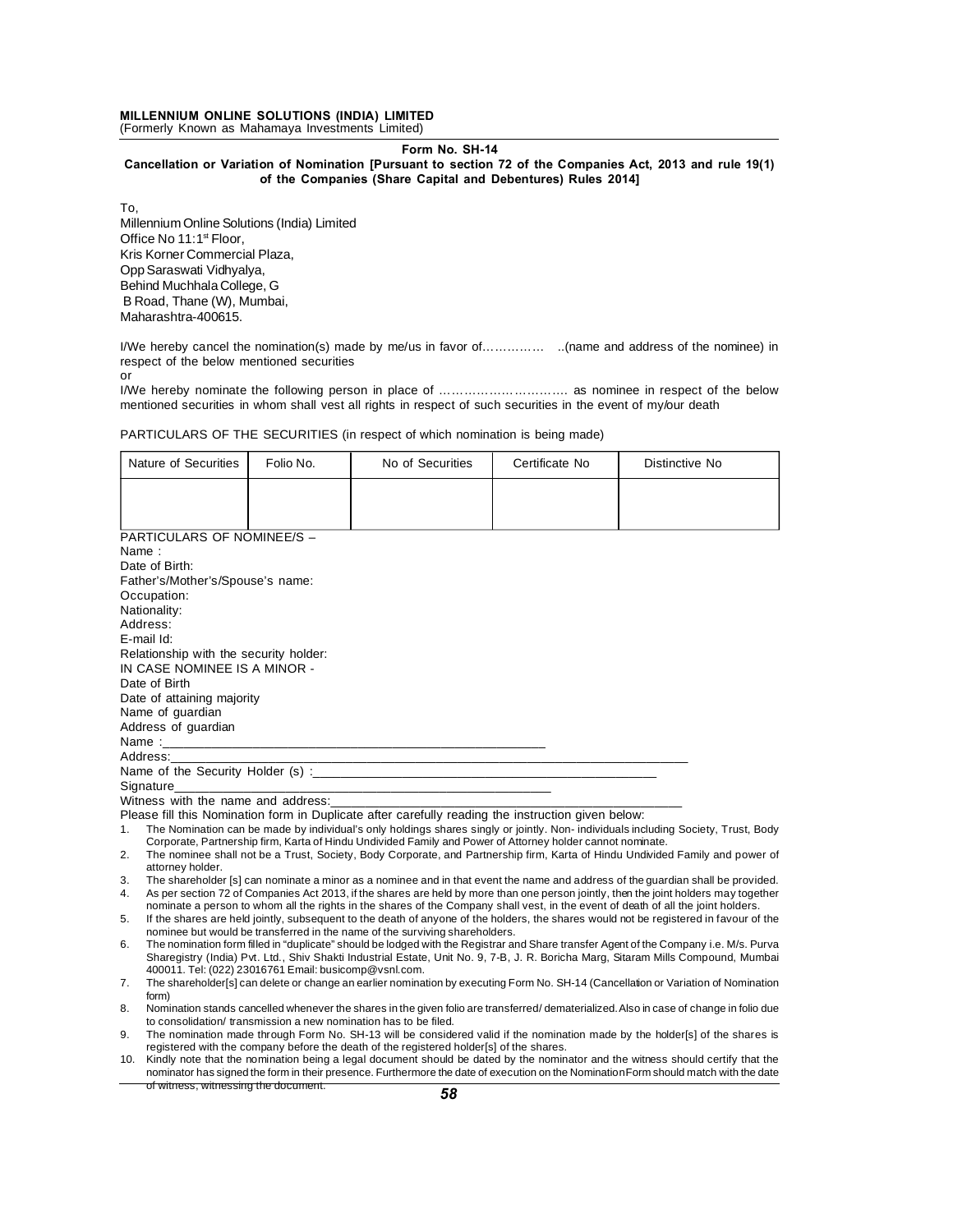## **PROXY FORM**

# 35TH ANNUAL REPORT 201<br>PROXY FORM<br>MILLENNIUM ONLINE SOLUTIONS (INDIA) LIMITED<br>(FORMERLY KNOWN AS MAHAMAYA INVESTMENTS LIMITED) 35TH ANNUAL REPORT 2014-15<br>PROXY FORM<br>MILLENNIUM ONLINE SOLUTIONS (INDIA) LIMITED<br>(FORMERLY KNOWN AS MAHAMAYA INVESTMENTS LIMITED)

Office No 11:1<sup>st</sup> Floor, Kris Korner Commercial Plaza, Opp Saraswati Vidhyalya, Behind Muchhala College, GB Road, Thane (W), Mumbai, Maharashtra-400615

**MILLENNIUM ONLINE SOLUTIONS (INDIA) LIMITED**<br>(FORMERLY KNOWN AS MAHAMAYA INVESTMENTS LIMITED)<br>Office No 11:1<sup>st</sup> Floor, Kris Korner Commercial Plaza, Opp Saraswati Vidhyalya, Behind Muchhala College,<br>GB Road, Thane (W), M FORMERLY KNOWN AS MAHAMAYA INVESTMENTS LIMITED)<br> **Office No 11:1<sup>st</sup> Floor, Kris Korner Commercial Plaza, Opp Saraswati Vidhyalya, Behind Muchhala College,<br>
GB Road, Thane (W), Mumbai, Maharashtra-400615<br>
Thirty Fifth Annu** Office No 11:1<sup>st</sup> Floor, Kris Korner Commercial Plaza, Opp Saraswati Vidhyalya, Behind Muchh<br>
GB Road, Thane (W), Mumbai, Maharashtra-400615<br>
Thirty Fifth Annual General Meeting on 29<sup>th</sup> September, 2015 at 11.30 am at Ha

|                                                                                                                                                                                                                               | GB Road, Thane (W), Mumbal, Manarashtra-400615                                                                                                                                                                                            |                |
|-------------------------------------------------------------------------------------------------------------------------------------------------------------------------------------------------------------------------------|-------------------------------------------------------------------------------------------------------------------------------------------------------------------------------------------------------------------------------------------|----------------|
|                                                                                                                                                                                                                               | Thirty Fifth Annual General Meeting on 29 <sup>th</sup> September, 2015 at 11.30 am at Harmony Banguet Hall, Plot No. C-7, 3rd<br>Floor, Bhimashankar Bhavan, New MHADA, Opp Siddhachal Club House, Vasant Vihar, .Thane (West) – 400610. |                |
|                                                                                                                                                                                                                               | I/we being the member (s) of shares of the above named company hereby appoint                                                                                                                                                             |                |
| 1)                                                                                                                                                                                                                            |                                                                                                                                                                                                                                           |                |
|                                                                                                                                                                                                                               |                                                                                                                                                                                                                                           | or Failing him |
| Name: and the state of the state of the state of the state of the state of the state of the state of the state of the state of the state of the state of the state of the state of the state of the state of the state of the | Address ________________________                                                                                                                                                                                                          |                |
| Email Id                                                                                                                                                                                                                      | Signature and the state of the state of the state of the state of the state of the state of the state of the s                                                                                                                            | or Failing him |
| 2)<br>Name: ______________________                                                                                                                                                                                            |                                                                                                                                                                                                                                           |                |
| Email Id                                                                                                                                                                                                                      | Signature                                                                                                                                                                                                                                 |                |
|                                                                                                                                                                                                                               |                                                                                                                                                                                                                                           |                |

| n<br>$\sim$ |                |  |
|-------------|----------------|--|
|             | ulla"<br>_____ |  |

As per my/our proxy to vote (On Poll) for me/us on my/our behalf at the Thirty Fifth Annual General Meeting of the Company to be held on 29<sup>th</sup> September, 2015 at 11.30 am at Harmony Banquet Hall, Plot No. C-7, 3rd Floor, Bhimashankar Company to be held on 29<sup>th</sup> September,2015 at 11.30 am at Harmony Banquet Hall, Plot No. C-7, 3rd Floor, Bhimashankar<br>Be held on 29<sup>th</sup> September,2015 at 11.30 am at Harmony Banquet Hall, Plot No. C-7, 3rd Floor, Bhimasha Bhavan, New MHADA, Opp Siddhachal Club House, Vasant Vihar, .Thane (West) – 400 610.on and adjournment<br>
thereof. thereof. Company to be held on 29<sup>th</sup> September,2015 at 11.30 am at Harmony Banquet Hall, Plot No. C-7, 3rd Floor, Bhimashan<br>Bhavan, New MHADA, Opp Siddhachal Club House, Vasant Vihar, .Thane (West) – 400 610.on and adjournme<br>there Bhavan, New MHADA, Opp Siddhachal Club House, Vasant Vihar, .Thane (West) – 400 610.on and adjournment<br>thereof.<br>**Ordinary Business**<br>1. **Ordinary Resolution** for adoption of Audited Financial Statements for the year ended 3

### **Ordinary Business**

- 
- Ordinary Resolution for adoption of Audited Financial Statements for the year ended 31<sup>st</sup> March, 2015.<br>Ordinary Resolution for ratification of appointment of M/s C.P. Jaria & Co, Chartered Accountant as a statutory audito 1. **Ordinary Resolution** for adoption of Audited Financial Statements for the year ended 31<sup>st</sup> March, 2015.<br>
2. **Ordinary Resolution** for ratification of appointment of M/s C.P. Jaria & Co, Chartered Accountant as a statu

#### **Special Business**

- years. 2. a for Appointment of Mr. Harilal Singh as Executive Director and CFO for a period of 3<br>2. **Ordinary Resolution** for Appointment of Mrs. Jayshree Gupta who hold office only upto the date of ensuing<br>2. **Ordinary Resolutio Annual Business<br>
Annual General Meeting.<br>
Annual General Meeting.<br>
Annual General Meeting.<br>
And this.**
- 

Signed this \_\_\_\_\_\_\_\_\_\_\_\_\_\_\_\_ day of \_\_\_\_\_\_\_\_\_\_\_\_2015 Signed this \_\_\_\_\_\_\_\_\_\_\_\_\_\_\_\_\_ day of \_\_\_\_\_\_\_\_\_\_\_\_\_\_\_\_ 2015 Signature of the Shareholders\_\_\_\_\_\_\_\_\_\_\_\_\_\_\_\_ Signed this  $\frac{day\ of\_\_\_\_2\ 2015$ <br>
Signature of the Shareholders  $\frac{day\ of\_\_\_\_\_2\ 2015$ <br>
Note:<br>
1. This form of proxy in order to be effective should be duly completed and deposited at the registered office of the<br>
Company, Exercise than 18 hours and this and this and this and this and this and the Shareholders and the Shareholders of the Shareholders of the meeting.<br>This form of proxy in order to be effective should be duly completed and dep

| Affix   |           |
|---------|-----------|
|         |           |
| Revenue |           |
| Stamp   |           |
|         | Signature |

Note:

- Signature of the Shareholders<br>
2. For the resolutions, explanatory statements and notes please refer to the notice of 35<sup>th</sup> Annual General Meeting.<br>
2. For the resolutions, explanatory statements and notes please refer to
- 
- Stamp<br>1. This form of proxy in order to be effective should be duly completed and deposited at the registered office of the<br>2. For the resolutions, explanatory statements and notes please refer to the notice of 35<sup>th</sup> Annu This form of proxy in order to<br>Company, not less than 48<br>For the resolutions, explana<br>\* It is Optional to put 'X' in the<br>or 'Against' column blank ag<br>thinks appropriate<br>Please complete all details i 2. For the resolutions, explanatory statements and notes please refer to the notice of  $35<sup>th</sup>$  Annual General<br>3. \* It is Optional to put 'X' in the appropriate column against the Resolutions indicated in the Box. If y
-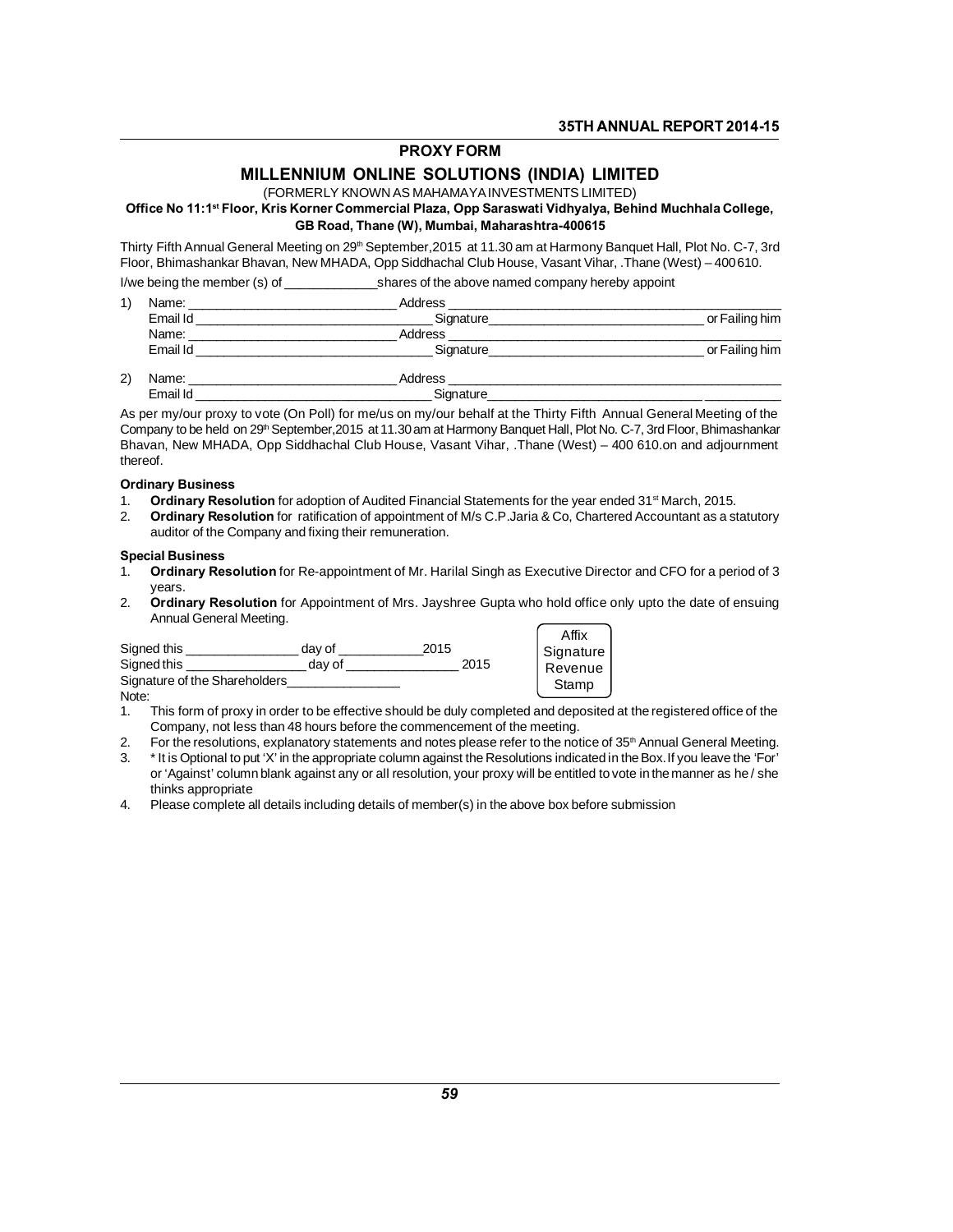# ASSENT/DISSENT FORM FOR VOTING ON AGM RESOLUTIONS IE SOLUTIONS (INDIA) LIMITED<br>Mahamaya Investments Limited)<br>SENT/ DISSENT FORM FOR VOTING ON AGM RESOLUTIONS<br>MILLENNIUM ONLINE SOLUTIONS (INDIA) LIMITED<br>(FORMERLY KNOWN AS MAHAMAYA INVESTMENTS LIMITED)

Office No 11:1<sup>st</sup> Floor, Kris Korner Commercial Plaza, Opp Saraswati Vidhyalya, Behind Muchhala College, GB Road, Thane (W), Mumbai, Maharashtra-400615

**MILLENNIUM ONLINE SOLUTIONS (INDIA) LIMITED**<br>(FORMERLY KNOWN AS MAHAMAYA INVESTMENTS LIMITED)<br>Office No 11:1<sup>st</sup> Floor, Kris Korner Commercial Plaza, Opp Saraswati Vidhyalya, Behind Muchhala College,<br>GB Road, Thane (W), M (FORMERLY KNOWN AS MAHAMAYA INVESTMENTS LIMITED)<br>Office No 11:1<sup>st</sup> Floor, Kris Korner Commercial Plaza, Opp Saraswati Vidhyalya, Behind Muchhala College,<br>GB Road, Thane (W), Mumbai, Maharashtra-400615<br>Thirty Fifth Annual 610. GB Road, Thane (W),<br>
Thirty Fifth Annual General Meeting to be held on 29<sup>th</sup><br>
C-7, 3rd Floor, Bhimashankar Bhavan, New MHADA,<br>
610.<br>
1. Name(s) & Registered Address :<br>
Of the sole / first named Member<br>
2. Name(s) of the J

- 
- 
- C-7, 3rd Floor, Bhimashankar Bhavan, New MHADA,<br>610.<br>1. Name(s) & Registered Address :<br>0f the sole / first named Member<br>2. Name(s) of the Joint-Holder(s), If any :<br>3. i) Registered Folio No. :<br>ii) DP ID No & Client ID No. Name(s) & Registered Address<br>Of the sole / first named Membe<br>Name(s) of the Joint-Holder(s),<br>i) Registered Folio No.<br>ii) DP ID No & Client ID No.<br>[Applicable to Members Holding<br>Form] Of the sole / first named Member<br>
Name(s) of the Joint-Holder(s), If any<br>
i) Registered Folio No.<br>
ii) DP ID No & Client ID No.<br>
[Applicable to Members Holding shares<br>
in dematerialized Form]<br>
Number of Shares(s) held<br>
: Name(s) of the Joint-Holder<br>i) Registered Folio No.<br>i) DP ID No & Client ID No.<br>Applicable to Members Hold<br>in dematerialized Form]<br>Number of Shares(s) held
- 
- 1. ii) DP ID No & Client ID No.<br>
ii) DP ID No & Client ID No.<br>
[Applicable to Members Holding shares<br>
in dematerialized Form]<br>
1. Number of Shares(s) held<br>
5. I/ W herby exercise my/our vote in respect of the following res [Applicable to Members Holding shares<br>
in dematerialized Form]<br>
Number of Shares(s) held<br>
I/W herby exercise my/our vote in respect of the following resolutions to be passed for the business stated in the<br>
Notice of the An in dematerialized Form]<br>
Number of Shares(s) held<br>
I/W herby exercise my/our vote in respect of the following resolutions to<br>
Notice of the Annual general Meeting 29<sup>th</sup> September, 2015 by cor<br>
resolutions by placing tick SR. Resolutions<br>
SR. Resolutions of the Annual general Meeting 29<sup>th</sup> September, 2015 by conveying my/ our assent or dissent to the<br>
Resolutions by placing tick (") mark in the appropriate box below:<br>
SR. Resolutions<br>
SR.

| SR.I            | Resolutions                                                                                                                                                                     |     | Optional *' |
|-----------------|---------------------------------------------------------------------------------------------------------------------------------------------------------------------------------|-----|-------------|
| No.             |                                                                                                                                                                                 | For | Against     |
|                 | <b>Ordinary Business</b>                                                                                                                                                        |     |             |
|                 | <b>Ordinary Resolution</b> for adoption of Audited Financial Statements for the year ended 31st<br>March, 2015.                                                                 |     |             |
| 2               | <b>Ordinary Resolution</b> for ratification of appointment of M/s C.P. Jaria & Co, Chartered<br>Accountant as a statutory auditor of the Company and fixing their remuneration. |     |             |
|                 | <b>Special Business</b>                                                                                                                                                         |     |             |
| 3               | Ordinary Resolution for Re-appointment of Mr. Harilal Singh as Executive Director and<br>CFO for a period of 3 years.                                                           |     |             |
| 4               | <b>Ordinary Resolution</b> for Appointment of Mrs. Jayshree Gupta who hold office only upto the<br>date of ensuing Annual General Meeting                                       |     |             |
|                 |                                                                                                                                                                                 |     |             |
| Place:<br>Date: | Signature of the Member Or<br>Authorized Representative                                                                                                                         |     |             |

Place:<br>Date:<br>Date:<br>Notes: i) If you opt to cast your vote by e-voting, there is no need to fill up and sign this form. Place:<br>
Date:<br>
Notes: i) If you opt to cast your vote by e-voting, there is no need to fill up and sign this form.<br>
ii) Last date for receipt of Assent/Dissent Form:28<sup>th</sup> September, 2015 at 5.00 pm<br>
iii) Discographic inst

- 
- Signature of the Member<br>ii) If you opt to cast your vote by e-voting, there is no need to fill up and sign this form.<br>iii) Last date for receipt of Assent/ Dissent Form:28<sup>th</sup> September,2015 at 5.00 pm<br>iii) Please read the Signature of the Mercial instructions in the version of the Mercial Authorized Represe<br>
ii) Last date for receipt of Assent/Dissent Form:28<sup>th</sup> September, 2015 at 5.00 pm<br>
iii) Please read the instructions printed overleaf

## **General Instructions**

- 1. Shareholders have option to vote either through e-voting i.e. electronic means o to convey assent/dissent. If a<br>
1. Shareholders have option to vote either through e-voting i.e. electronic means o to convey assent/disse shareholders have option to vote either through e-voting i.e. electronic means o to convey assent/dissent. If a<br>Shareholders have option to vote either through e-voting i.e. electronic means o to convey assent/dissent. If ral Instructions<br>Shareholders have option to vote either through e-voting i.e. electronic means o to convey assent/dissent. If a<br>shareholder has opted for physical Assent/Dissent Form, then he/she should not vote by e-voti That instructions<br>Thareholders have option to vote either through e-voting i.e. electronic means o to convey assent/dissent. If a<br>Shareholder has opted for physical Assent/Dissent Form, then he/she should not vote by e-vot Shareholders have option to vote either through e-voting i.e. as<br>hareholder has opted for physical Assent/Dissent Form, then I<br>However, in case Shareholders cast their vote through physica<br>through physical assent/dissent s 2. The notice of Annual General Meeting is dispatch/ e-mailed to the members whose names appear on the Register<br>2. The notice of Annual General Meeting is dispatch/ e-mailed to the members whose names appear on the Registe However, in case Shareholders cast their vote<br>through physical assent/dissent shall be cons<br>and vote cast through e-voting shall be treated<br>The notice of Annual General Meeting is dispat<br>of Members as on 21<sup>st</sup> August, 201
- 
- 2. The notice of Annual General Meeting is dispatch/e-mailed to the members whose names appear on the Register<br>of Members as on 21<sup>st</sup> August, 2015<br>3. Voting through physical assent/ dissent form cannot be exercised by a p The notice of Annual General Meeting is dispatch/ e-mailed to the members whose names appear on the Register of Members as on 21<sup>st</sup> August, 2015<br>Voting through physical assent/ dissent form cannot be exercised by a proxy. The notice of<br>of Members<br>Voting throug<br>shareholders<br>stated below.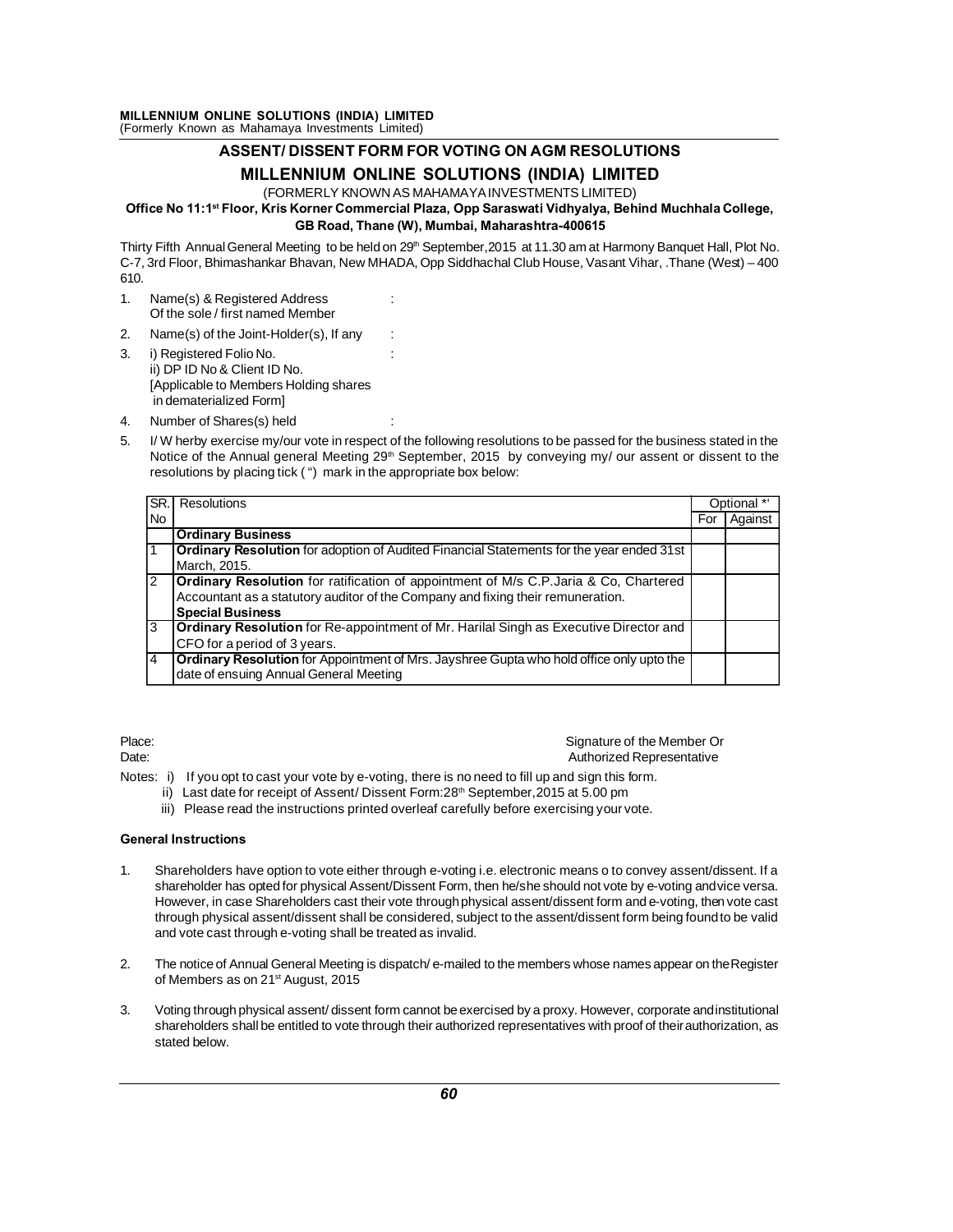#### Instructions for voting physically on Assent / Dissent Form

- 35TH ANNUAL REPORT 2014-15<br>
Instructions for voting physically on Assent / Dissent Form<br>
1. A member desiring to exercise vote by Assent/ Dissent should complete this Form (no other form or photocopy<br>
thereof is permitted) trions for voting physically on Assent / Dissent Form<br>A member desiring to exercise vote by Assent/ Dissent should complete this Form (no other form or photocopy<br>thereof is permitted) and send it to the Scrutinizer, at the transform or the Company on or before the close of working hours i.e 5.00 pm on 28<sup>th</sup> September, 2015. All Forms received the Company on or before the close of working hours i.e 5.00 pm on 28<sup>th</sup> September, 2015. All Form after this date will be server the distinct of the Shareholds (on perthand member desiring to exercise vote by Assent/ Dissent should complete this Form (no other form thereof is permitted) and send it to the Scrutinizer, 2. This Form should be completed and signed by the Shareholder (as per the specimen signature registered office of the Company on or before the close of working hours i.e 5.00 pm on 28<sup>th</sup> September, 2015. All Forms receiv
- The Company on or before the close of working hours i.e 5.00 pm on 28<sup>th</sup> September, 2015. All Forms received after this date will be strictly treated as if the reply from such Member has not been received.<br>This Form shoul name Company on or before the close of working nours i.e 5.00 pm on zo" Sep<br>after this date will be strictly treated as if the reply from such Member has not<br>This Form should be completed and signed by the Shareholder (as 3. In respect of shares held by corporate and signed by the Shareholder (as per the specimen signature registered with the<br>Company/ Depository Participants). In case of joint holding, this Form should be completed and sign
- This Form should be completed and signed by the Shareholder (as per the specifient signature registered with the<br>Company/ Depository Participants). In case of joint holding, this Form should be completed and signed by the Company Depository Participants). In case of joint notaing, this Porm should be completed and signed by the real named Shareholder.<br>In respect of shares held by corporate and institutional shareholders (companies, trusts, 1. In respect of shares held by corporate and institutional shareholders (companies, trusts, societies etc.) the<br>
completed Assent/Dissent Form should be accompanied by a certified copy of the relevant Board Resolution/<br>
a
- In respect or shares held by corporate and institutional shareholders (companies, trusts, societies etc.) the<br>completed Assent/Dissent Form should be accompanied by a certified copy of the relevant Board Resolution/<br>approp completed Assem/ Dissem Form<br>appropriate authorization, with the<br>The consent must be accorded by<br>by placing a tick mark (v) in the ap<br>shall not be considered valid. 5. The consent must be accorded by recording the assent in the column "FOR" or dissent in the column "AGAINST"<br>by placing a tick mark (v) in the appropriate column in the Form. The assent or dissent received in any other f
- pencil. 6. Members are requested to fill the Form in indelible ink and avoid filling it by using erasable writing medium(s) like<br>pencil.<br>6. There will be one Assent/ Dissent Form for every folio / Client id irrespective of the num
- 
- 7. There will be one Assent/ Dissent Form for every folio / Client id irrespective of the number of joint holders.<br>7. A member may request for a duplicate Assent/ Dissent Form, if so required and the same duly completed sh rencin.<br>There will be one Assent/ Dissent Form for every folio / Client id irrespective of the<br>A member may request for a duplicate Assent/ Dissent Form, if so required and the s<br>reach the Scrutinizer not later than the sp
- 8. Member may request for a duplicate Assent/ Dissent Form, if so required and the same duly completed should<br>reach the Scrutinizer not later than the specified under instruction No.1 above.<br>8. Members are requested not to A member may request for a duplicate Assent/ Dissent Form, if so required and the same duly completed should<br>reach the Scrutinizer not later than the specified under instruction No.1 above.<br>Members are requested not to sen Sine the Scrutinizer not later than the specified under instruction No.1 above.<br>Members are requested not to send any other paper along with the Assent / Dissent Forequested not to write anything in the Assent/ Dissent for 9. Members are requested not to send any other paper along with the Assent / Dissent Form. They are also requested not to write anything in the Assent/ Dissent form except giving their assent or dissent and putting their s 10. Incomplete, unsigned or incorrectly ticked Assent/ Dissent Form will be final assessignature. If hay such other paper is sent the same will be destroyed by the Scruti<br>10. Incomplete, unsigned or incorrectly ticked Asse
- 
-